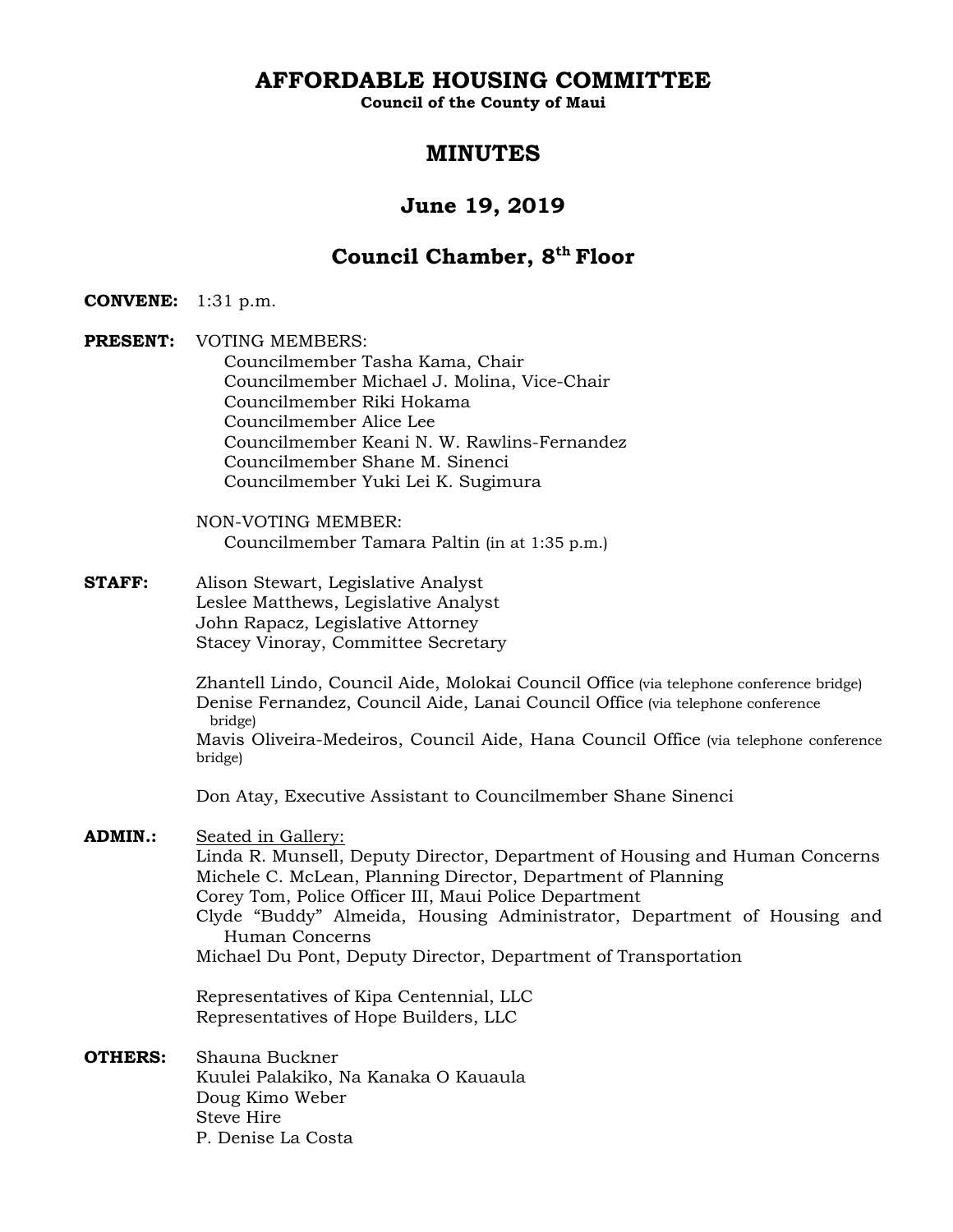**June 19, 2019 \_\_\_\_\_\_\_\_\_\_\_\_\_\_\_\_\_\_\_\_\_\_\_\_\_\_\_\_\_\_\_\_\_\_\_\_\_\_\_\_\_\_\_\_\_\_\_\_\_\_\_\_\_\_\_\_\_\_\_\_\_\_\_\_\_\_\_\_\_\_\_\_\_\_\_\_\_\_\_\_\_\_\_\_\_\_\_\_\_\_\_\_\_\_\_\_\_\_\_** 

> Doris Lang Keeaumoku Kapu, Aha Moku O Maui Inc. Uilani Kapu, Kuleana Kuikahi LLC Kaipo Kekona Alohalani Smith Jim Petersen Tricia Petersen Kim Baley Hans Michel Stan Franco Kai Nishiki Lori Sablas Gordon Firestein Jeff Anderson Mark Nigh Craig Studwell Donna Brown George Brown Sybil Lopez Dave Nutter Michelle Griffoul Rick Nava Lori Gomez-Karinen Ivan Lay Suzanne Albers John Belles Stephen Smith Bruce Uu Lawrence Kauhaahaa Dave Minami Charlie Palakiko Kimokeo Kapahulehua Lauren Kang Laurent Joly Kalei Kauhane Myrna Ah Hee Abraham "Snake" Ah Hee Lauren Rego Noelani Ahia Trinette Furtado Gary McFarlane Karyn Kanekoa Tiare Lawrence Yolanda Dizon Kanani Puou Jinny Dean-Yap Kaui Keahi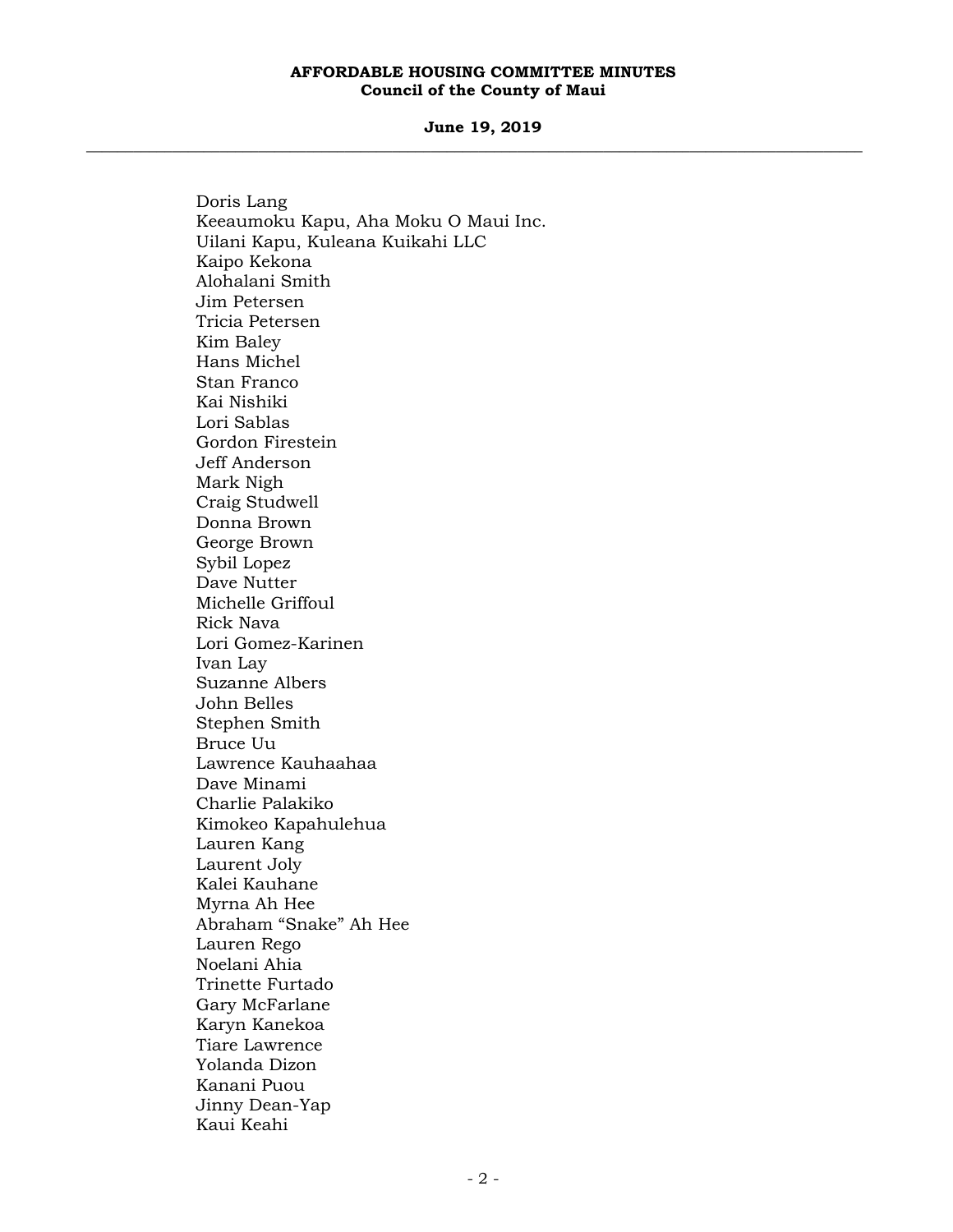#### **June 19, 2019 \_\_\_\_\_\_\_\_\_\_\_\_\_\_\_\_\_\_\_\_\_\_\_\_\_\_\_\_\_\_\_\_\_\_\_\_\_\_\_\_\_\_\_\_\_\_\_\_\_\_\_\_\_\_\_\_\_\_\_\_\_\_\_\_\_\_\_\_\_\_\_\_\_\_\_\_\_\_\_\_\_\_\_\_\_\_\_\_\_\_\_\_\_\_\_\_\_\_\_**

 Joshua Dean Dylan Payne, West Maui Land Company Kyle Chong Kee Mark Deakos Albert Perez, Executive Director, Maui Tomorrow Foundation Lawrence Carnicelli

Additional attendees (87)

**PRESS:** *Akaku--Maui County Community Television, Inc.*  Colleen Uechi, Assistant City Editor, *The Maui News*  ------------------------------------------------------------------------------------------------------------------

# **ITEM AH-1(1) AFFORDABLE HOUSING PROJECTS CHAPTER 201H, HAWAII REVISED STATUTES – INDEPENDENT DEVELOPMENT OF POLANUI GARDENS WORKFORCE HOUSING PROJECT (LAHAINA)**

**ITEM AH-27 DISTRICT BOUNDARY AMENDMENT FOR POLANUI GARDENS WORKFORCE HOUSING PROJECT (LAHAINA)** 

## **ITEM AH-1(2) AFFORDABLE HOUSING PROJECTS CHAPTER 201H, HAWAII REVISED STATUTES – INDEPENDENT DEVELOPMENT OF MAKILA RURAL EAST WORKFORCE HOUSING PROJECT (LAHAINA)**

## **ITEM AH-28 DISTRICT BOUNDARY AMENDMENT FOR MAKILA RURAL EAST WORKFORCE HOUSING PROJECT (LAHAINA)**

- CHAIR KAMA: *. . .(gavel). . .* It is now 1:31 and I'd like to call the Affordable Housing Committee to order on June 19, 2019 at 1:31 p.m. I'd like to ask everyone to please silence their cellphones or anything that makes noise including your lips. And so, my name is Tasha Kama and I'm the Chair of the Affordable Housing Committee and my Co-Chair [*sic*] Mr. Mike Molina is here today. Aloha, Mike.
- VICE-CHAIR MOLINA: Aloha, Madam Chair.
- CHAIR KAMA: Also, I'd like to introduce other Members of the Committee. Mr. Shane Sinenci, good afternoon.
- COUNCILMEMBER SINENCI: Good afternoon, Chair.
- CHAIR KAMA: Ms. Alice Lee, good afternoon.
- COUNCILMEMBER LEE: Oh wait, wait, I'm getting my notes. Madam Chair, *ni hao* and that is hello in Mandarin.

CHAIR KAMA: *Ni hao.*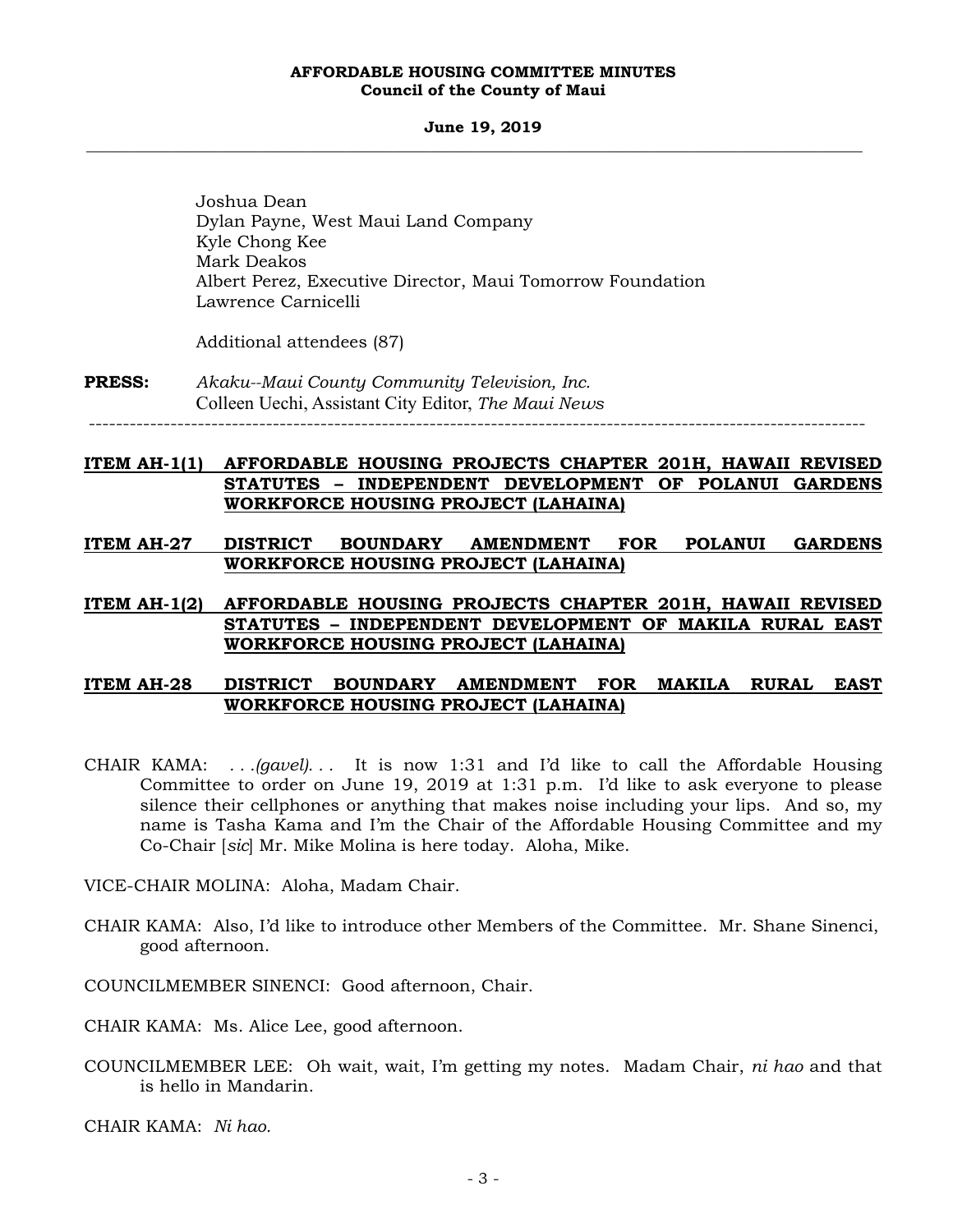#### **June 19, 2019 \_\_\_\_\_\_\_\_\_\_\_\_\_\_\_\_\_\_\_\_\_\_\_\_\_\_\_\_\_\_\_\_\_\_\_\_\_\_\_\_\_\_\_\_\_\_\_\_\_\_\_\_\_\_\_\_\_\_\_\_\_\_\_\_\_\_\_\_\_\_\_\_\_\_\_\_\_\_\_\_\_\_\_\_\_\_\_\_\_\_\_\_\_\_\_\_\_\_\_**

COUNCILMEMBER LEE: Ni hao, yeah. Not Niihau but ni hao.

CHAIR KAMA: Okay, ni hao. Everybody say, ni hao.

EVERYONE: Ni hao.

CHAIR KAMA: Okay. Thank you. Also, our Vice-Chair of the Council Keani Rawlins-Fernandez, aloha, Keani.

COUNCILMEMBER RAWLINS-FERNANDEZ: Aloha auinala, Chair.

CHAIR KAMA: Aloha auinala. And also, to Mr. Riki Hokama.

COUNCILMEMBER HOKAMA: Good afternoon, Chair.

CHAIR KAMA: Also, Yuki Lei Sugimura. Aloha, Yuki.

COUNCILMEMBER SUGIMURA: Happy New Year! Aloha.

CHAIR KAMA: Our non-voting Members are our Chair Kelly King and Tamara Paltin. They're non-voting Members but they're certainly welcome to be on the Committee and to come in whenever they feel like they have time to come and sit with us. Today, we also have from the Administration the Department of Housing and Human Concerns – Linda Munsell, the Deputy Director. I saw her here earlier. Oh, there she is in the front row. Planning Director Michele McLean from the Department of Planning is right adjacent to her. Department of Public Works Rowena Dagdag-Andaya soon to be here I assume. And Corp. Counsel Jeff Ueoka who will be here with us later. We also have with us our Committee Staff – Mr. John Rapacz who will be coming later I'm sure. But we have with us Alison Stewart, the Legislative Analyst; Ms. Stacey Vinoray, our Committee Secretary; and Ms. Leslee Matthews, another one of our Legislative Analyst. So, aloha to you all. We also have representatives from our Project Developers – representatives of Kipa Centennial, LLC and representatives of Hope Builders, LLC. So, we have on call with us today also the Department of Environmental Management, the Fire Department, the Police Department, the Department of Parks and Recreation, the Department of Transportation, and the Department of Water Supply. And so, as you can see, we're having a lot of people here, which means that you all might have a lot to say to all of us and so, we're going to listen with our ears, our hearts, and our minds open today. So, Members, I'd like to preface these proceedings by stating that whenever feasible this Committee will endeavor to meet in the district where proposed housing development sites are located. However, as we know, this is not always feasible. We encourage and remind anyone who is unable to provide testimony in person that they can do so by e-mailing the ah.committee@mauicounty.us. I'd like to affirm this Committee's commitment to expanding housing opportunities for residents. Everyone in our community deserves affordable housing and everyone deserves a well-planned community. It is not an either-or situation. So, I urge all of you to keep that in mind as we discuss the items on today's agenda, which are as follows: *AH-1, Affordable Housing*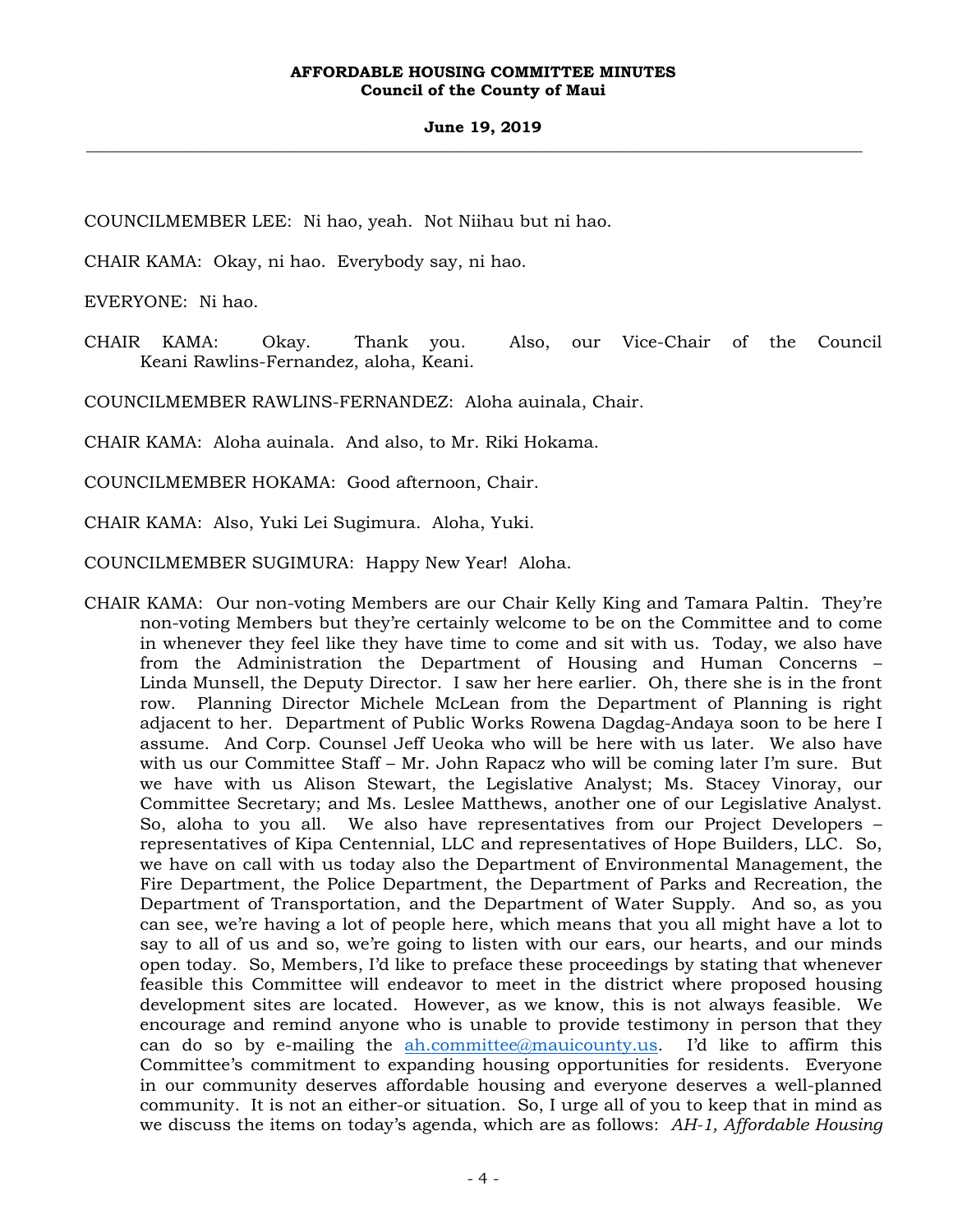#### **June 19, 2019 \_\_\_\_\_\_\_\_\_\_\_\_\_\_\_\_\_\_\_\_\_\_\_\_\_\_\_\_\_\_\_\_\_\_\_\_\_\_\_\_\_\_\_\_\_\_\_\_\_\_\_\_\_\_\_\_\_\_\_\_\_\_\_\_\_\_\_\_\_\_\_\_\_\_\_\_\_\_\_\_\_\_\_\_\_\_\_\_\_\_\_\_\_\_\_\_\_\_\_**

*Projects Chapter 201H, Hawaii Revised Statutes – Independent Development of Polanui Gardens Workforce Housing Project in Lahaina; AH-27, District Boundary Amendment for Polanui Gardens Workforce Housing Project, Lahaina; AH-1(2), Affordable Housing Projects Chapter 201H, Hawaii Revised Statutes – Independent Development of Makila Rural East Workforce Housing Project in Lahaina; and AH-28, District Boundary Amendment for Makila Rural East Workforce Housing Project in Lahaina.* So, we will begin with public testimony. So, to testify we would ask that each of you sign up with our staff. Testimony is limited to the items on the agenda. And in order to be fair and reasonable and within legal limits, testimony is limited to one and a half minutes per item. And this amounts to three minutes per project. When testifying please state your name and who you are representing. And I would also like to ask our testifiers who are opposed to one or both of these projects to please let us know that and, if you can, what would it take for you to support the projects.

## *. . .BEGIN PUBLIC TESTIMONY. . .*

- CHAIR KAMA: So, before we begin, I'd like to check in with our District Office. Mavis Oliveira-Medeiros in the Hana District Office, do you have any testifiers waiting for us?
- MS. OLIVEIRA-MEDEIROS: Aloha, Chair. This is Mavis Oliveira-Medeiros from the Hana Office and there is nobody here right now waiting to testify.
- CHAIR KAMA: Thank you, Mavis, and we'll check in with you later on --
- MS. OLIVEIRA-MEDEIROS: Okay.
- CHAIR KAMA: --in the afternoon. Thank you. So, we're going to go to Denise Fernandez in the Lanai District Office. Denise, do you have any testifiers for us?
- MS. FERNANDEZ: Good afternoon, Chair. This is Denise Fernandez at the Lanai Office and there are no testifiers.
- CHAIR KAMA: Thank you, Denise. And we'll be calling on you later on again this afternoon. And now we're going to go to the Molokai District Office and Zhantell Lindo, do you have any testifiers there?
- MS. MATTHEWS: Madam Chair, we were unable to establish connection with the Molokai District Office. We have not received indication that they have testifiers.
- CHAIR KAMA: Okay. Thank you. So, can we just keep talking to them throughout the day?
- MS. MATTHEWS: Sure.
- CHAIR KAMA: Okay. Thank you. So, Ms. Mathews, will you please call our first testifier here in the Chamber?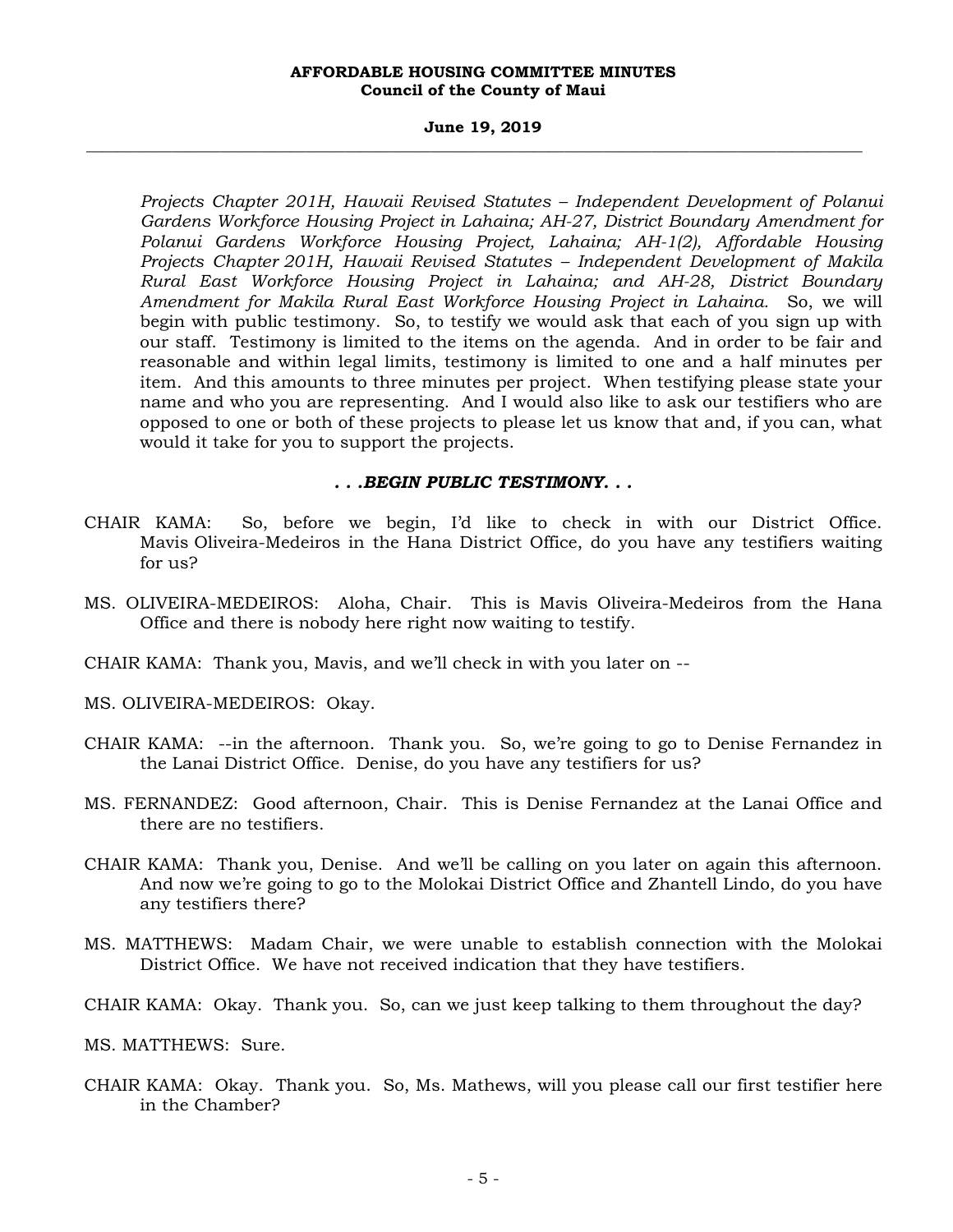#### **June 19, 2019 \_\_\_\_\_\_\_\_\_\_\_\_\_\_\_\_\_\_\_\_\_\_\_\_\_\_\_\_\_\_\_\_\_\_\_\_\_\_\_\_\_\_\_\_\_\_\_\_\_\_\_\_\_\_\_\_\_\_\_\_\_\_\_\_\_\_\_\_\_\_\_\_\_\_\_\_\_\_\_\_\_\_\_\_\_\_\_\_\_\_\_\_\_\_\_\_\_\_\_**

MS. MATTHEWS: Yes. Madam Chair, first testifier signed up is Shauna Buckner, testifying on County Communication 249 and 250, to be followed by Kuulei Palakiko, testifying on AH-1(1) and (2).

CHAIR KAMA: Thank you. Good morning.

MS. BUCKNER: Morning. Morning, Chair.

CHAIR KAMA: Good afternoon. It's afternoon already.

MS. BUCKNER: Oh, yes, it is. And Council Members or Committee Members, my name is Shauna Buckner and I'm actually just to clarify so I used the CC numbers – AH-27 and 28. With much aloha and on behalf of my husband and myself, we would like to voice our opposition to those resolutions as they call for 30 acres of agriculturally-zoned land in Launiupoko to be rezoned to Urban. We live in Launiupoko on Punakea Loop and our agricultural land is being used for its intended purpose – agriculture. We are not people who misuse our property in ways that we're not allowed to, such as, illegal short-term rentals. We are good stewards of the land and expect the same from others in Launiupoko, including developers. We'd like to share a few concerns for your consideration. This is really about land use planning not affordable housing so it shouldn't be fast-tracked as such. We need smart and meaningful development that goes through the proper channels. The State of Hawaii Land Use Commission indicated that the applicant is deliberately engaging in parcelization so as to prevent or circumvent the comprehensive review of the project by the LUC. If the State has an issue, I think the County should too. In addition, the local community recently participated in the West Maui planning process and all of the planning options maintained Launiupoko as agricultural land. Proposed changes to the land like this should be looked at holistically, all three projects, in part of the broader planning process. It looks like the developers are doing it this way to maximize profit without care for the fact that the area cannot support that much housing. Affordable housing is a very serious issue on the island, but it needs to be well-planned and appropriately located. It also needs to be permanent, not just for ten years. It must be done right in the right places with the right services, transportation, infrastructure, et cetera. The projects are not truly about affordable housing but rather a way to get the broader development projects approved under the radar. Water – based on our experience in the past year with the shortage of non-potable water, show me the water needs to be proven. It's important to be done right and there needs to be enough water for everyone now and in the future. My understanding is that the two proposals are being presented with water data from prior years. A lot has happened since then. It would seem logical that a new independent study be prepared with current data and the new water plan for demand. And since we know there's a third project out there that's planned, the County should look at all three at the same time. I'll let the experts speak to the specifics around the impacts to the environment as a few of them shared at the last Council meeting for the proper independent environmental impact study should be done. Considerations for various impacts to coral reefs, what it means for septic and or some sewage facility, pollution, and so on. So, please, we plead you to decide against approving AH-27 and 28. Mahalo for your consideration.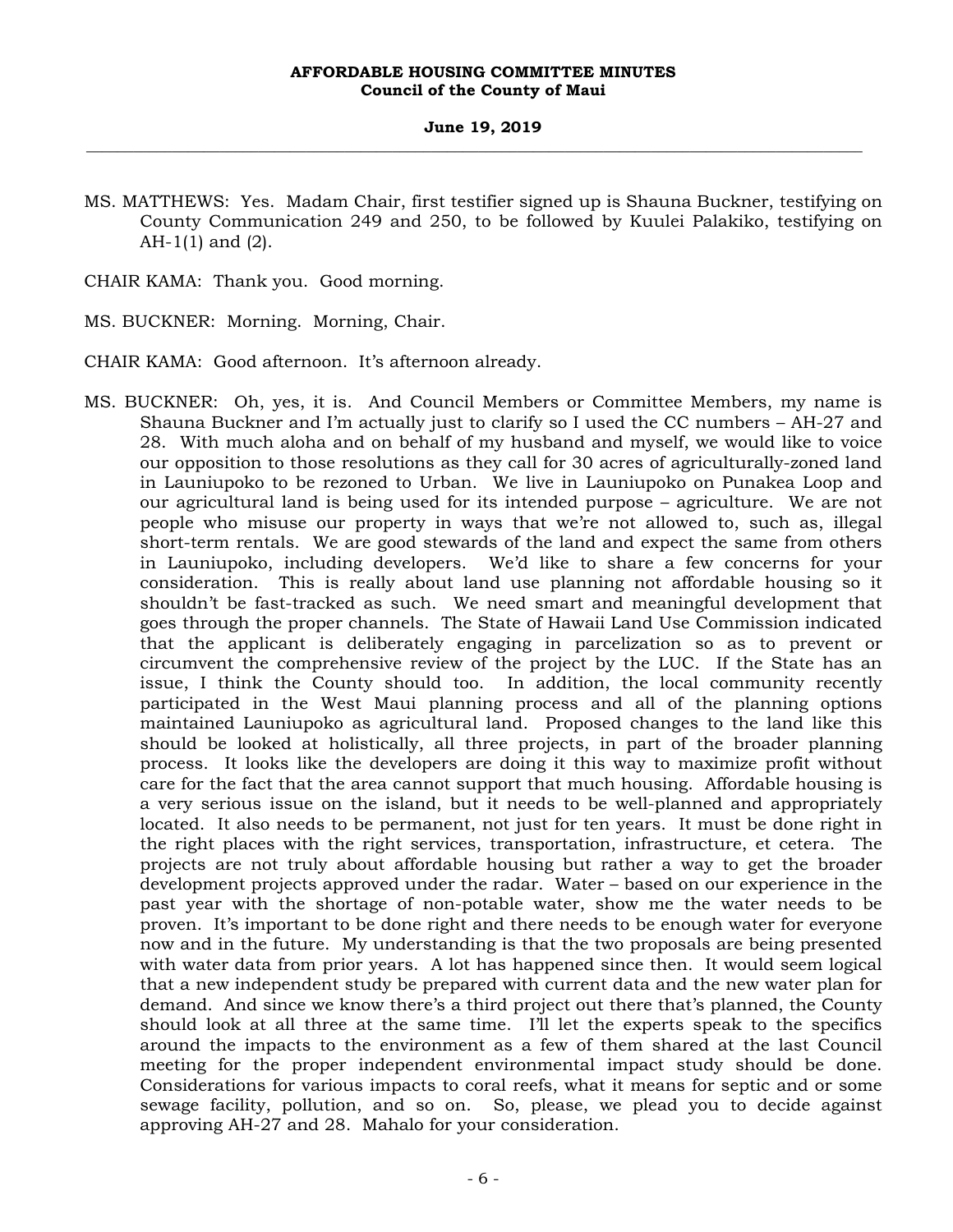#### **June 19, 2019 \_\_\_\_\_\_\_\_\_\_\_\_\_\_\_\_\_\_\_\_\_\_\_\_\_\_\_\_\_\_\_\_\_\_\_\_\_\_\_\_\_\_\_\_\_\_\_\_\_\_\_\_\_\_\_\_\_\_\_\_\_\_\_\_\_\_\_\_\_\_\_\_\_\_\_\_\_\_\_\_\_\_\_\_\_\_\_\_\_\_\_\_\_\_\_\_\_\_\_**

- CHAIR KAMA: Thank you, Ms. Buckner. Do we have any questions from Members? Yes, Member Keani Rawlins-Fernandez?
- COUNCILMEMBER RAWLINS-FERNANDEZ: Mahalo, Chair. Aloha, Ms. Buckner. Mahalo for your testimony.
- MS. BUCKNER: Thank you.
- COUNCILMEMBER RAWLINS-FERNANDEZ: You said you received comments from was it the State LUC or who was that?
- MS. BUCKNER: It's in the packet of the 600-page thing. There's a letter from the Land Use Commission that's in there. And so, I would look at Page 272 to 274 where that's referenced.

COUNCILMEMBER RAWLINS-FERNANDEZ: Mahalo, Ms. Buckner.

MS. BUCKNER: Okay.

COUNCILMEMBER RAWLINS-FERNANDEZ: Mahalo, Chair.

- CHAIR KAMA: You're welcome. And thank you all for bringing your encyclopedias to work today.
- MS. MATTHEWS: Chair, next testifier is Kuulei Palakiko, testifying on AH-1(1) and (2), AH-27 and 28, to be followed by Kimo Doug Weber.

CHAIR KAMA: Thank you.

MR. PALAKIKO: Aloha mai kakou.

CHAIR KAMA: Aloha.

MR. PALAKIKO: Before we start, I would just like to get some clarification.

CHAIR KAMA: Yes.

MR. PALAKIKO: Since I have signed up to speak on the four items on the agenda --

CHAIR KAMA: Yes.

MR. PALAKIKO: --so that would be a total of six minutes. Is that correct?

CHAIR KAMA: Correct.

MR. PALAKIKO: Okay. Mahalo nui.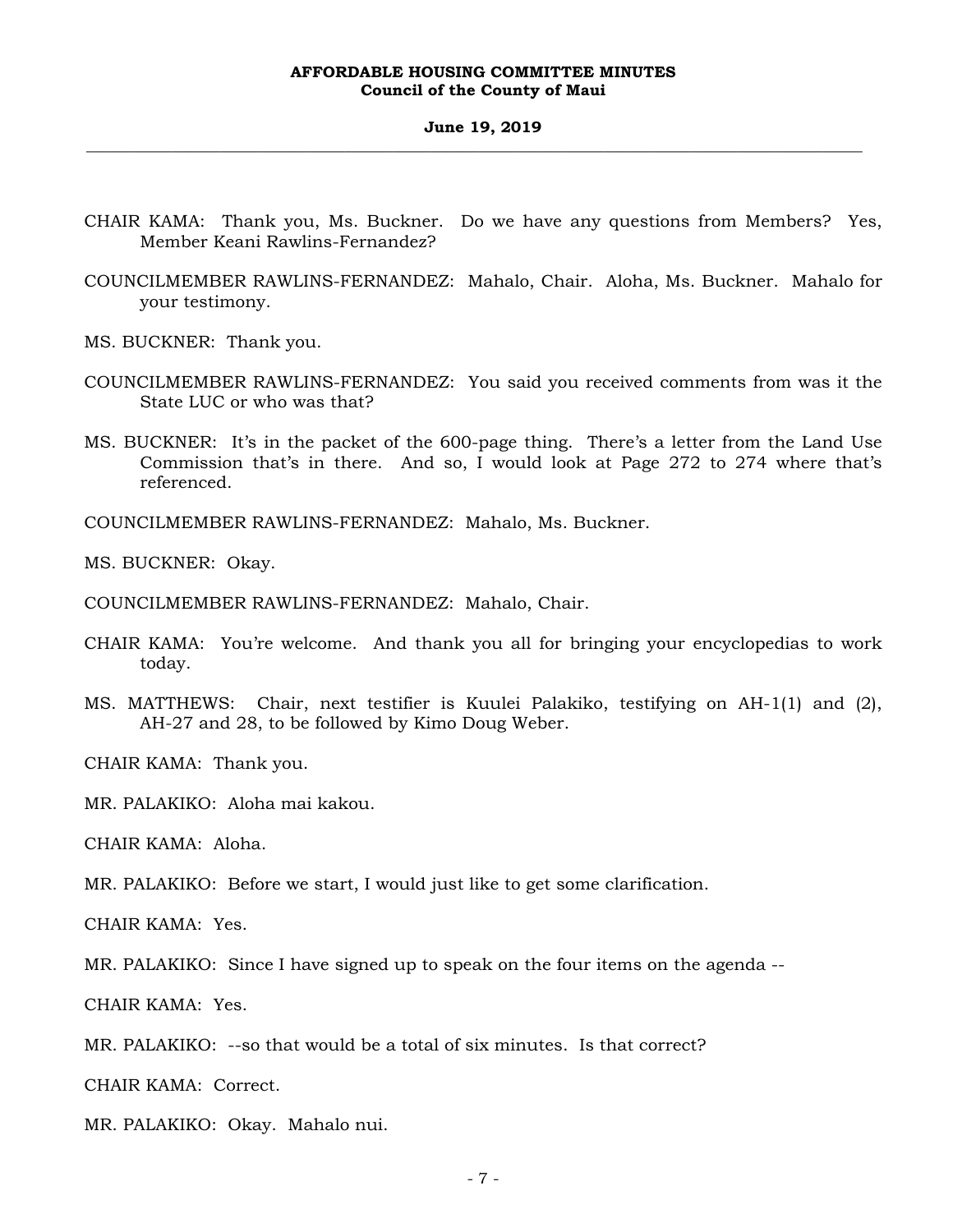**June 19, 2019 \_\_\_\_\_\_\_\_\_\_\_\_\_\_\_\_\_\_\_\_\_\_\_\_\_\_\_\_\_\_\_\_\_\_\_\_\_\_\_\_\_\_\_\_\_\_\_\_\_\_\_\_\_\_\_\_\_\_\_\_\_\_\_\_\_\_\_\_\_\_\_\_\_\_\_\_\_\_\_\_\_\_\_\_\_\_\_\_\_\_\_\_\_\_\_\_\_\_\_** 

CHAIR KAMA: You're welcome.

MR. PALAKIKO: *(Spoke in Hawaiian)* My name is Kuuleialoha Palakiko from the valley of Kauaula and I am here speaking on behalf of myself, my ohana, my ancestors, and our continuous struggle as kanaka maoli. And I'm here, in the short time that I have, to clarify and redirect the narrative. And I can do so by providing you the Environmental Impact Statement right now and right here. It is the daily experiences that we, who live in the valley, have experienced over the last few decades as we continue to battle with the decreasing resources, we're seeing but the increasing development we're seeing. And so, my first plead is for all of us to be reminded that we live on an island with very, very limited resources that are fragile. And there is a ceiling and at some point, you'll reach that ceiling and beyond and there's no going back. So, there has to be smart development. I really like the way that your opening statement made that particular point known that we need affordable housing, but it needs to be smart planning. And so, I am absolutely in opposition to these two projects and to the amendments, District Amendments [*sic*] as they are being proposed for those purposes. I would like to say the Bible tells us that by your fruits you will know them. By your actions you will know who they really are. So, I come here to let you know that over the last 20, 30 years of having to struggle against these development agencies for every piece of our own kuleana and our own rights is my testimony. And so, some may say and argue, well, you know what, over the course of time people can change, and that is true. And I always want to give everybody the benefit of the doubt. But as recent as June  $6<sup>th</sup>$  which mind you was the day after CWRM came back up to Kauaula to assess and further look into our recent . . . the recent ruling regarding the waters in the streams and where the water levels were. The very next day, I came back from work at about 5:30 and I have on my phone, I wish I had downloaded this and sent it to you to all of you Councilmembers beforehand, but if you want to see it, I have video showing the river dry in Kauaula, our auwai dry in Kauaula, and I was frantic for our kalo. I was frantic for the life living in that river. And in this entire week, I also have video here that I took before I came over to this side this morning of the lower part of Kauaula Stream as it goes underneath the freeway over into Puamana Subdivision and out into the ocean, bone dry. And it wasn't too long ago that we were looking at this same issue happening at Kahoma and Kanaha, the river bone dry. And so, if I'm sounding like I'm passionate is because I am, because I speak for myself. I'm shaking right now because I am appalled that people would hide behind the pretense of something else and not just use common sense. And so, I'm imploring you not as politicians or as our people elected to be our voice in the political arena but I am imploring each and every one of you, including everybody here who may stand on all different sides of the issues, I am imploring you to forget politics, to forget economics, and let's really concentrate on being human beings . . . being human beings. We have a responsibility to this aina and whether you're a kanaka or non-kanaka is irrelevant. This is the heritage we'll be giving to our keiki after we leave. And so, projects that we have right now have to have that kind of a long-term vision in place so that long after we're gone, we haven't poisoned this aina beyond the point of return for the generations after us. And I am absolutely for affordable housing. I have five children – three have graduated high school, two have graduated college. They want to be here in Hawaii. Look at the median prices of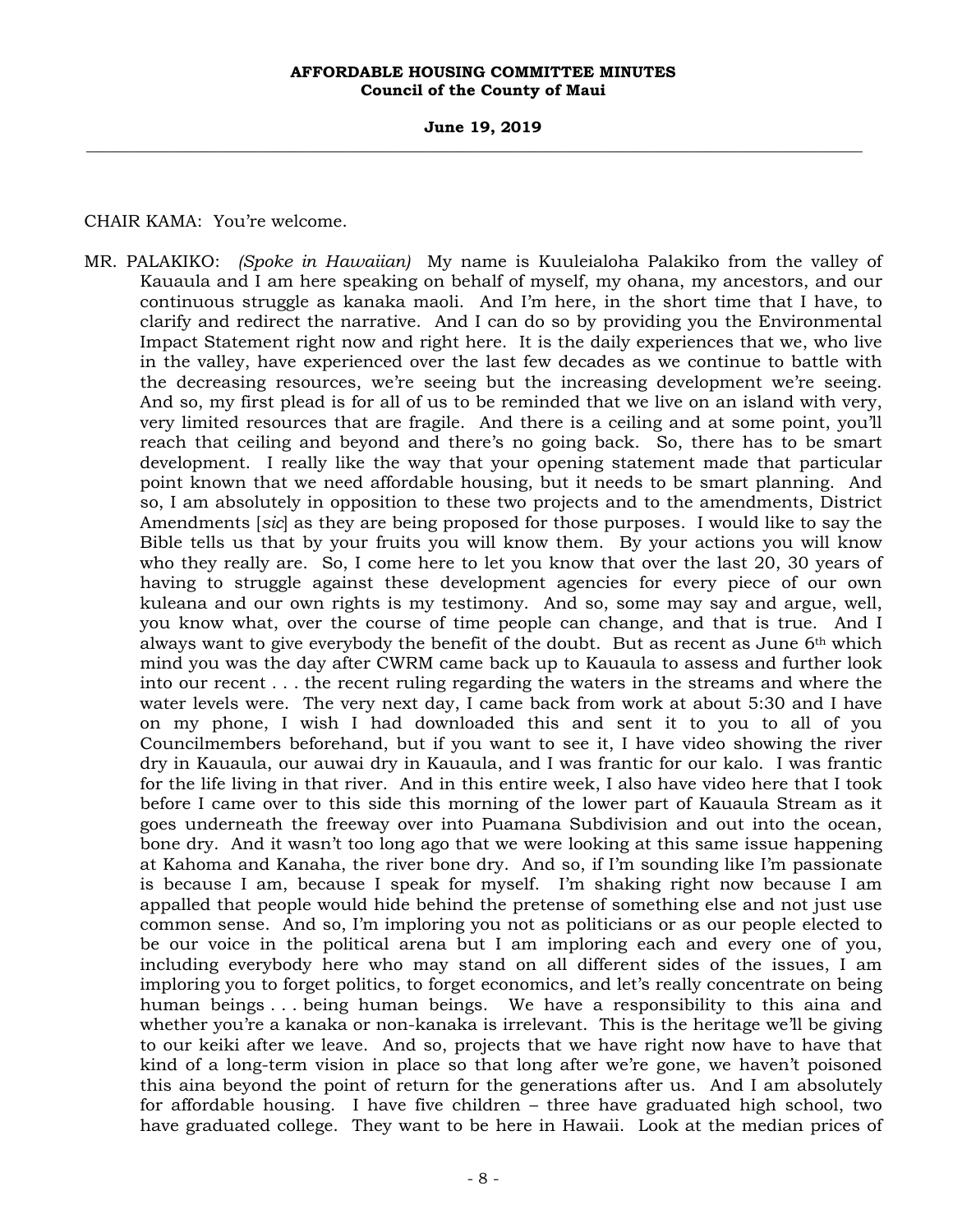#### **June 19, 2019 \_\_\_\_\_\_\_\_\_\_\_\_\_\_\_\_\_\_\_\_\_\_\_\_\_\_\_\_\_\_\_\_\_\_\_\_\_\_\_\_\_\_\_\_\_\_\_\_\_\_\_\_\_\_\_\_\_\_\_\_\_\_\_\_\_\_\_\_\_\_\_\_\_\_\_\_\_\_\_\_\_\_\_\_\_\_\_\_\_\_\_\_\_\_\_\_\_\_\_**

homes. Look at the calculation of what it requires as far as the average income rates for qualifications for what's supposedly low income. Already my kids are talking about what the numbers are telling them is the practicality that they may not be able to live here. And that's eha to me and that's ewa, that's wrong. My children may not have the opportunity to live on the land of their ancestors for all kinds of different reasons that I cannot even begin to understand. So, I just implore you all as we discuss these things together. Let's not pretend that there isn't a housing crisis or that we aren't in a situation with real estate is rising beyond what is even affordable for 80 percent of our population. But on top of all of that, we gotta do right by this aina. We gotta do right for our kupuna before us, our makua, for ourselves, and for our keiki, and moopuna. So, that's what I'm imploring you guys to look at. The numbers . . . those are the numbers. Somebody else more eloquent than me can talk about the hydrologics of things and the environmental impact of things. But I can tell you from the day-to-day walk, as a kanaka maoli of Kauaula, I see when the water is low. I see when the water is high. And when we try and speak out to these development agencies and their representatives the answer gotten that we get back, if we get any answer, is never informative or is never cooperative or in the spirit of aloha. When our river went dry, no action. Nobody called us and said our pipe burst at the siphon or we were cleaning the reservoir. And so, I just want to remind you just look at the past actions of these development entities and then decide if you want to put our trust in these entities. Mahalo nui. Aloha.

CHAIR KAMA: Members, any questions before I . . . Keani, do you have a question?

COUNCILMEMBER RAWLINS-FERNANDEZ: I do. Not for the testifier, for you.

CHAIR KAMA: Okay. Thank you. Tamara, did you have your hand up?

COUNCILMEMBER PALTIN: Yes, please.

CHAIR KAMA: Okay.

- COUNCILMEMBER PALTIN: I was wondering, in regard to the water, if you were also participating in the CWRM IFS proceedings last year in the Kauaula Stream?
- MR. PALAKIKO: In the capacity that because I have a vested interest in Kauaula, my ohana is from there and living there, I gotta admit that I didn't move back to the valley until the latter part of last year. My dad got deathly ill and soon after passed away, so we moved back into the valley to be with him. And as a result of that, while I was living Upcountry I have to admit that I wasn't a part of those processes but not unaware of what was happening 'cause I had my brother Charlie, I had my Uncle Keomoku, I had everybody giving me an update of what was going on. So, I'm not coming into this blindly by any form. Thank you.

COUNCILMEMBER PALTIN: Yeah, thank you.

MR. PALAKIKO: Mahalo.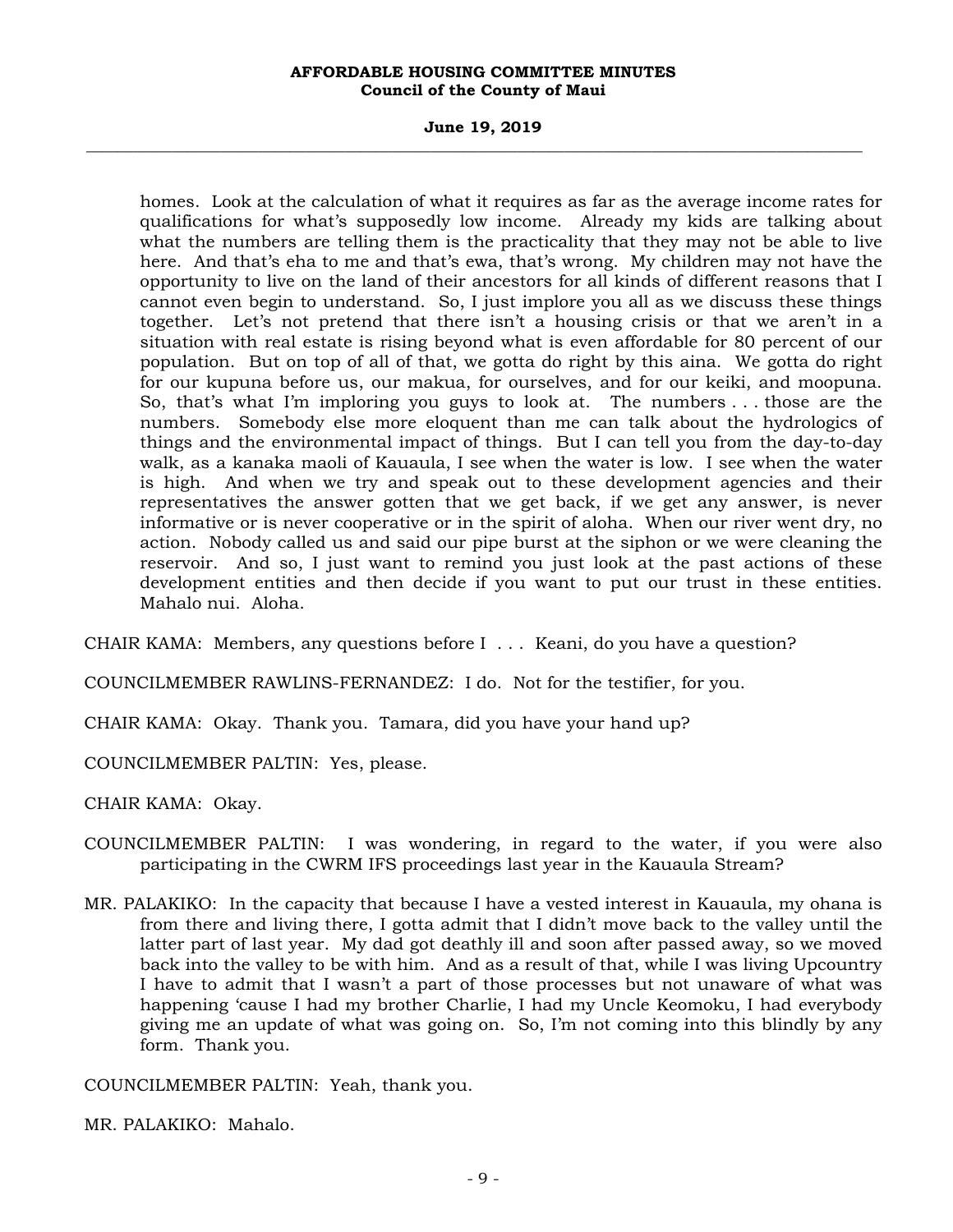#### **June 19, 2019 \_\_\_\_\_\_\_\_\_\_\_\_\_\_\_\_\_\_\_\_\_\_\_\_\_\_\_\_\_\_\_\_\_\_\_\_\_\_\_\_\_\_\_\_\_\_\_\_\_\_\_\_\_\_\_\_\_\_\_\_\_\_\_\_\_\_\_\_\_\_\_\_\_\_\_\_\_\_\_\_\_\_\_\_\_\_\_\_\_\_\_\_\_\_\_\_\_\_\_**

COUNCILMEMBER PALTIN: I will ask the update from them then.

MR. PALAKIKO: Yeah, please do.

COUNCILMEMBER PALTIN: Yeah, thank you.

MR. PALAKIKO: Mahalo nui.

CHAIR KAMA: So, Kuulei, I have a question.

MR. PALAKIKO: Yeah.

CHAIR KAMA: So, when you filled out your form upfront, --

MR. PALAKIKO: Yeah.

CHAIR KAMA: --did you put your contact information?

MR. PALAKIKO: I did. Absolutely.

CHAIR KAMA: Okay. Thank you.

MR. PALAKIKO: Yeah. Call me.

CHAIR KAMA: Thank you. I will do that.

MR. PALAKIKO: Mahalo, you guys.

CHAIR KAMA: Thank you.

MR. PALAKIKO: Aloha, a hui hou.

COUNCILMEMBER RAWLINS-FERNANDEZ: Chair?

CHAIR KAMA: Oh, yes, I'm sorry.

COUNCILMEMBER RAWLINS-FERNANDEZ: I do have a question for the testifier.

CHAIR KAMA: Go ahead.

MR. PALAKIKO: Yes.

COUNCILMEMBER RAWLINS-FERNANDEZ: Do you know if the Kauaula River has an interim instream flow standard?

MR. PALAKIKO: Yes.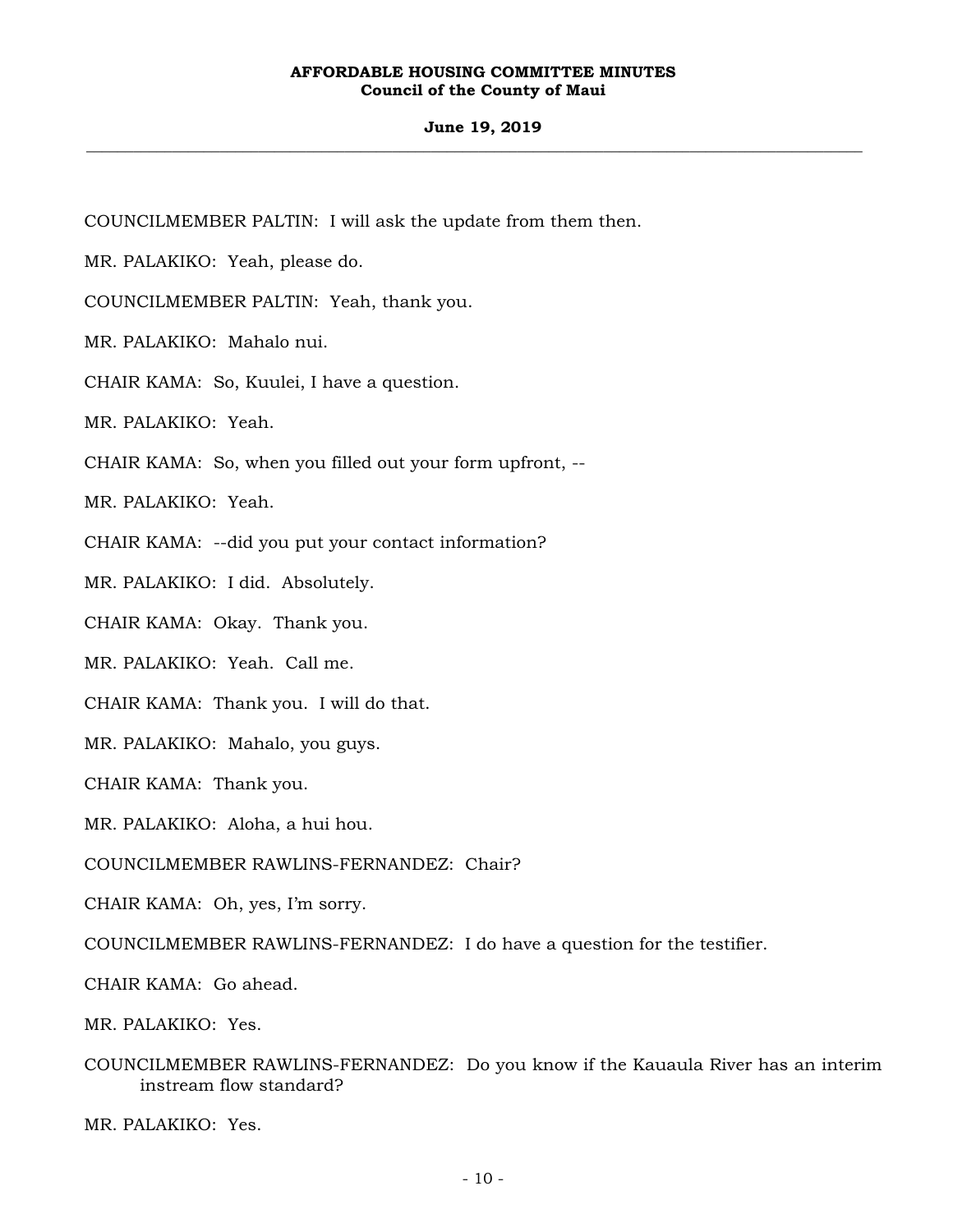#### **June 19, 2019 \_\_\_\_\_\_\_\_\_\_\_\_\_\_\_\_\_\_\_\_\_\_\_\_\_\_\_\_\_\_\_\_\_\_\_\_\_\_\_\_\_\_\_\_\_\_\_\_\_\_\_\_\_\_\_\_\_\_\_\_\_\_\_\_\_\_\_\_\_\_\_\_\_\_\_\_\_\_\_\_\_\_\_\_\_\_\_\_\_\_\_\_\_\_\_\_\_\_\_**

COUNCILMEMBER RAWLINS-FERNANDEZ: Do you know --

UNIDENTIFIED SPEAKER: What it is?

COUNCILMEMBER RAWLINS-FERNANDEZ: --what it is?

MR. PALAKIKO: It's set to be three million aggregate eventually, but there is a phase project to have that implemented in steps.

CHAIR KAMA: Okay.

MR. PALAKIKO: Is that correct, Uncle Keomoku?

MR. KEOMOKU: Yeah.

MR. PALAKIKO: Started with one million, --

COUNCILMEMBER RAWLINS-FERNANDEZ: Mahalo.

MR. PALAKIKO: --which we are . . . we are dangerously below even at now. Thank you very much.

COUNCILMEMBER RAWLINS-FERNANDEZ: Mahalo for your testimony. Mahalo, Chair.

CHAIR KAMA: Ms. Matthews?

COUNCILMEMBER RAWLINS-FERNANDEZ: Chair, before we --

CHAIR KAMA: Yes.

COUNCILMEMBER RAWLINS-FERNANDEZ: --go to our next testifier, I wanted to ask you a quick clarifying question on our Council Rules?

CHAIR KAMA: Yes

COUNCILMEMBER RAWLINS-FERNANDEZ: Rule 17 regarding oral testimony.

CHAIR KAMA: Yes.

COUNCILMEMBER RAWLINS-FERNANDEZ: Item 2 – Duration of oral testimony. Each testifier shall be allowed to speak up to three minutes on each item.

CHAIR KAMA: Yes.

COUNCILMEMBER RAWLINS-FERNANDEZ: If approved by presiding officer, one minute to conclude.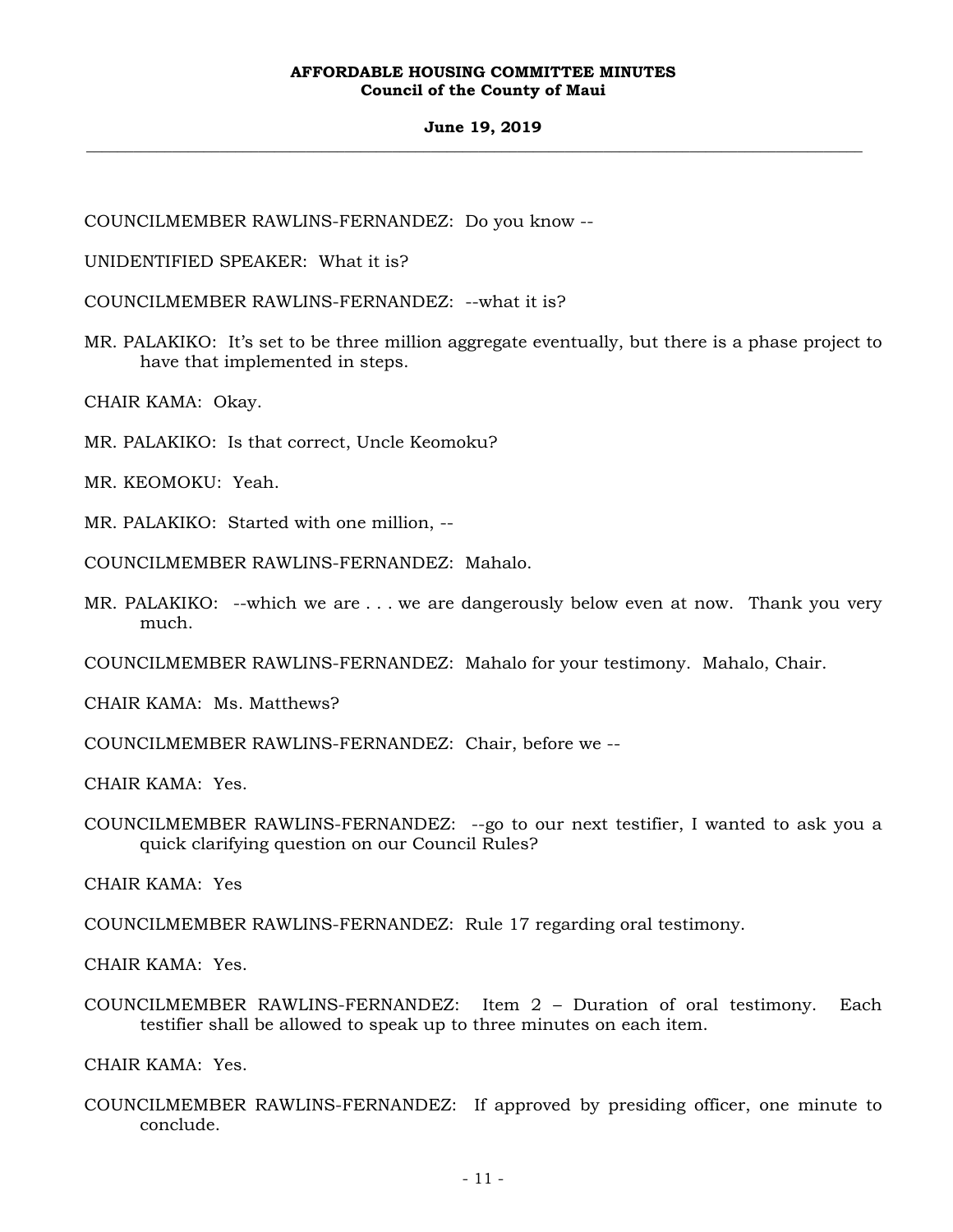#### **June 19, 2019 \_\_\_\_\_\_\_\_\_\_\_\_\_\_\_\_\_\_\_\_\_\_\_\_\_\_\_\_\_\_\_\_\_\_\_\_\_\_\_\_\_\_\_\_\_\_\_\_\_\_\_\_\_\_\_\_\_\_\_\_\_\_\_\_\_\_\_\_\_\_\_\_\_\_\_\_\_\_\_\_\_\_\_\_\_\_\_\_\_\_\_\_\_\_\_\_\_\_\_**

CHAIR KAMA: Yes.

COUNCILMEMBER RAWLINS-FERNANDEZ: But the question that I had was that it may be modified if the modification is initiated by the presiding officer --

CHAIR KAMA: Yes.

- COUNCILMEMBER RAWLINS-FERNANDEZ: --and approved by the majority of the voting members on the Committee. And so, you had proposed the one and a half minute per item --
- CHAIR KAMA: One and a half minute per item, three minutes per project.

COUNCILMEMBER RAWLINS-FERNANDEZ: --but it wasn't approved by the voting Members.

CHAIR KAMA: Oh, sorry. Okay. Ms. Matthews?

MS. MATTHEWS: Chair, the Rules state that it's up to three minutes. The testimony needs to be equal in time.

CHAIR KAMA: Uh-huh.

MS. MATTHEWS: And so, it's up to this Chair and this body as to how long up to three minutes --

CHAIR KAMA: Right.

MS. MATTHEWS: --it will be.

CHAIR KAMA: Right. So, what Keani was saying is that although I instituted that that the body has not approved that. Is that correct? Is that what you're saying, Keani?

COUNCILMEMBER RAWLINS-FERNANDEZ: That is the question.

CHAIR KAMA: Yeah.

UNIDENTIFIED SPEAKER: I approve.

CHAIR KAMA: No, so I'm just saying maybe this is the time so, Members, if we could just do a poll? Mr. Sinenci?

COUNCILMEMBER HOKAMA: I'll make the motion, Chair.

CHAIR KAMA: You make the motion?

COUNCILMEMBER HOKAMA: I'll make the motion.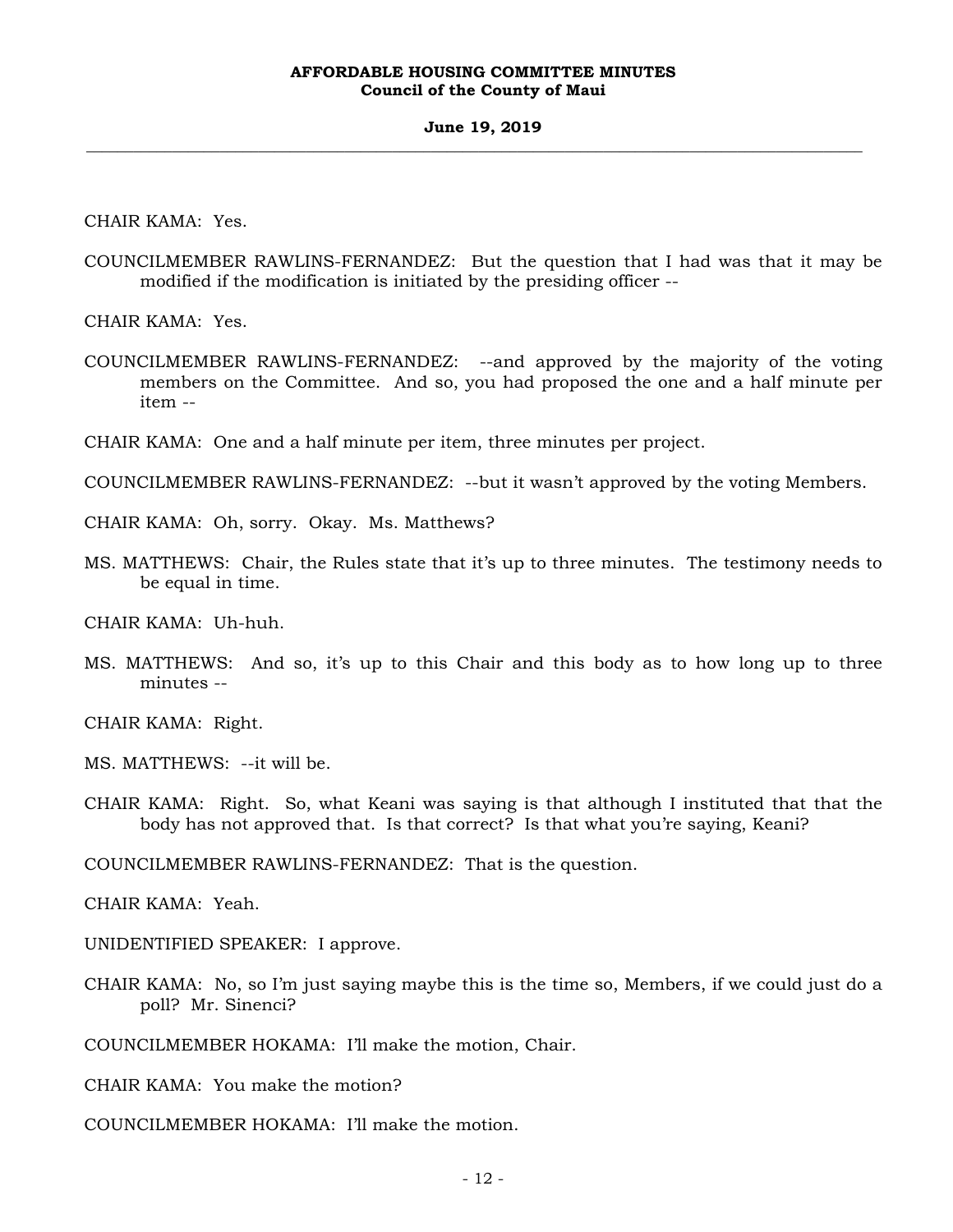### **June 19, 2019 \_\_\_\_\_\_\_\_\_\_\_\_\_\_\_\_\_\_\_\_\_\_\_\_\_\_\_\_\_\_\_\_\_\_\_\_\_\_\_\_\_\_\_\_\_\_\_\_\_\_\_\_\_\_\_\_\_\_\_\_\_\_\_\_\_\_\_\_\_\_\_\_\_\_\_\_\_\_\_\_\_\_\_\_\_\_\_\_\_\_\_\_\_\_\_\_\_\_\_**

CHAIR KAMA: Okay, Mr. Hokama's made the motion to --

COUNCILMEMBER SUGIMURA: Second.

CHAIR KAMA: -and it's been seconded by Member Sugimura.

COUNCILMEMBER SUGIMURA: To support your . . .

CHAIR KAMA: Any discussion? Yes, Mr. Sinenci?

COUNCILMEMBER SINENCI: So, we're saying that we can have up to three minutes per item or you're . . .

CHAIR KAMA: Per project. It's . . . there's four items on the . . .

COUNCILMEMBER SINENCI: Four items.

CHAIR KAMA: Right, so each item is the DBAs or the District Boundary Amendments for each of the projects. So, the two projects and two District amendments, so that's four items. So, each of the items get a minute and a half. So, the project, each get three minutes each because there's, for every, each project gets a District Boundary Amendment attached to it. So, that's why we have three minutes per project, or one and a half-minute per item.

COUNCILMEMBER SINENCI: I will support three minutes per item, Chair.

- CHAIR KAMA: Thank you. Any other, yes, Ms. Lee?
- COUNCILMEMBER LEE: I will support you, Madam Chair, because due to the number of people in the audience, I'd like to see that everybody has a chance to have something to say, otherwise, we're going to go home disappointed waiting for so long and not having an opportunity to say anything.

CHAIR KAMA: Thank you. Mr. Molina?

VICE-CHAIR MOLINA: Yeah, Madam Chair, you know this morning we had the Planning and Land Use meeting and it was stated by couple of our Members that, you know, we support the Chair's intent to maybe not make a decision on that project earlier. Some of us wanted to or was hopeful about taking action but we never challenged, and we let it go. So, in all respect to you, I respect your call as the Chair. And in essence, even if you leave it at a minute and a half, you have four items, you know, so testifiers can co-mingle all of this in one.

CHAIR KAMA: Yes.

VICE-CHAIR MOLINA: You can mix the District Boundary comments in with the project itself.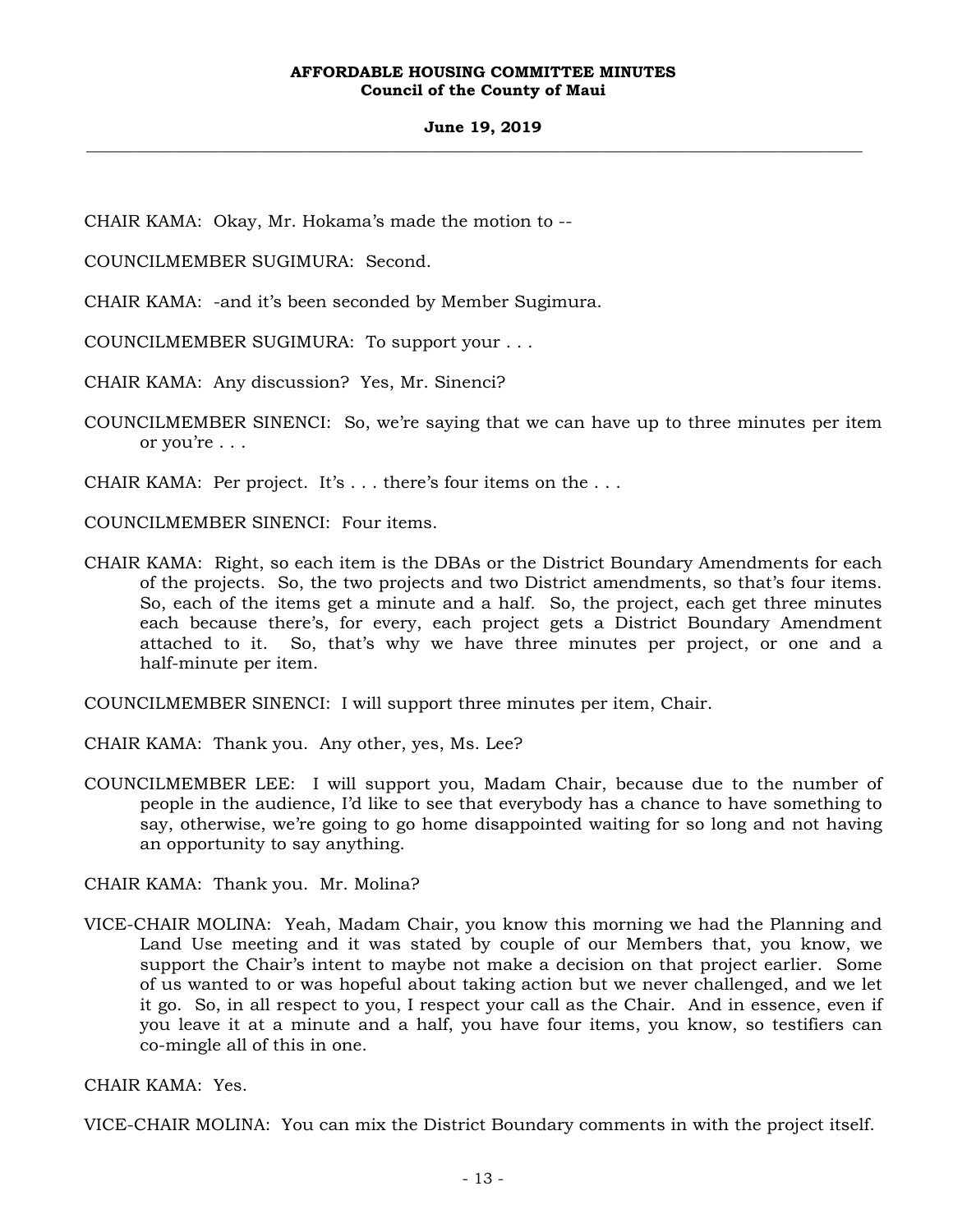#### **June 19, 2019 \_\_\_\_\_\_\_\_\_\_\_\_\_\_\_\_\_\_\_\_\_\_\_\_\_\_\_\_\_\_\_\_\_\_\_\_\_\_\_\_\_\_\_\_\_\_\_\_\_\_\_\_\_\_\_\_\_\_\_\_\_\_\_\_\_\_\_\_\_\_\_\_\_\_\_\_\_\_\_\_\_\_\_\_\_\_\_\_\_\_\_\_\_\_\_\_\_\_\_**

CHAIR KAMA: That was the intent of doing the one and a half minute, three minutes total.

VICE-CHAIR MOLINA: Right, right.

CHAIR KAMA: Yes.

VICE-CHAIR MOLINA: And so, either way it's your call, Madam Chair.

CHAIR KAMA: Yes. Thank you, Mr. Molina. Anyone else? Okay, thank you, Ms. Rawlins [*sic*] for that. So, all those in favor of the motion, please say "aye".

COUNCILMEMBERS: Aye.

CHAIR KAMA: All those opposed, say "no".

COUNCILMEMBER RAWLINS-FERNANDEZ: No.

SOMEONE FROM THE GALLERY: No.

CHAIR KAMA: Sorry, you have to be on the Council to vote no. Okay, so it's been moved and seconded that, oh, let me see . . . it's one, two, three, four, five, six, seven, eight. It's eight ayes, zero noes. Motion passes.

COUNCILMEMBER RAWLINS-FERNANDEZ: Chair?

CHAIR KAMA: Yes.

COUNCILMEMBER RAWLINS-FERNANDEZ: I voted no.

CHAIR KAMA: You voted no?

COUNCILMEMBER RAWLINS-FERNANDEZ: I did.

CHAIR KAMA: Okay, I'm sorry. So, it's seven ayes, one no, and one non-voting Member. Is that right? One, two, three, four, five, six. Six-one-one.

COUNCILMEMBER SUGIMURA: Motion carries.

CHAIR KAMA: Thank you. Motion carried.

| VOTE: | AYES: | Chair                               | Kama. | Vice-Chair |  | Molina, | and |
|-------|-------|-------------------------------------|-------|------------|--|---------|-----|
|       |       | Councilmembers Hokama, Lee, Sinenci |       |            |  |         | and |
|       |       | Sugimura.                           |       |            |  |         |     |

 **NOES: Councilmember Rawlins-Fernandez.**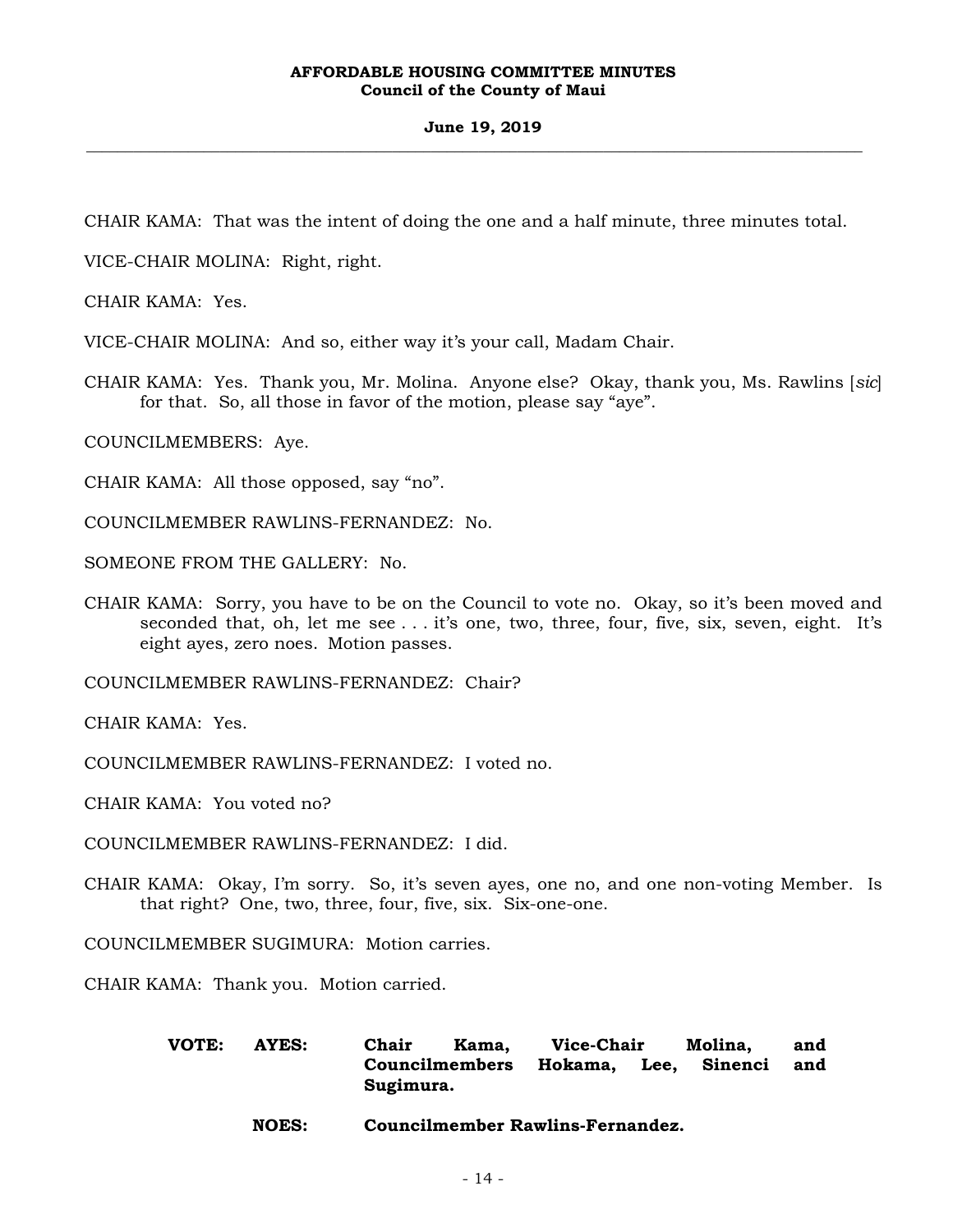**June 19, 2019 \_\_\_\_\_\_\_\_\_\_\_\_\_\_\_\_\_\_\_\_\_\_\_\_\_\_\_\_\_\_\_\_\_\_\_\_\_\_\_\_\_\_\_\_\_\_\_\_\_\_\_\_\_\_\_\_\_\_\_\_\_\_\_\_\_\_\_\_\_\_\_\_\_\_\_\_\_\_\_\_\_\_\_\_\_\_\_\_\_\_\_\_\_\_\_\_\_\_\_** 

| <b>ABSTAIN:</b> | None. |
|-----------------|-------|
| <b>ABSENT:</b>  | None. |
| EXC.            | None. |
|                 |       |

## **MOTION CARRIED.**

 **ACTION: Recommending that allotted testimony time be up to one and a half-minute for each item.** 

- CHAIR KAMA: Okay. I'm sorry. Thank you very much, Ms. Rawlins-Fernandez, for that. Ms. Matthews, our next testifier, please?
- MS. MATTHEWS: Yes, Madam Chair. The next testifier is Kimo Doug Weber, testifying on AH-1(1), to be followed by Steve Hire.

CHAIR KAMA: Thank you.

MR. WEBER: Aloha kakou, Members and Lady Chair. My name is Doug Kimo Weber. Graduate of Kamehameha Schools. Born and raised in Hawaii. Local resident and I oppose the rezoning in Launiupoko on these two projects. Three main reasons: 1) is the water issue; 2) traffic; and 3) poor infrastructure. Launiupoko is zoned agricultural. As part of the land use in the Maui Island Plan zoning, most parcels in Launiupoko have a farm plan. Thus, there is a heavy dependence upon water provided by the Launiupoko Irrigation Company. Launiupoko, as you know, is very dry. It doesn't receive much rainfall. As of March 2018, non-potable water had been regulated and restricted. All of the properties were forced to shift to more usage of portable water at much higher rates. Add in restrictions of non-potable water for irrigation and the water resources in Launiupoko are maxed out. It would become burdensome for the Launiupoko property owners to have much needed water for agricultural use to be redirected for Urban use for the 50 units and, I guess, over 200 people proposed. No. 2 – increased traffic. We know the issues going into Lahaina. That 13-mile stretch from Maalaea and Launiupoko is only one lane in both directions. In an event of an emergency or natural disaster, that affects the stretch. West Maui becomes effectively cut off from the rest of the island. No. 3 – poor infrastructure. The current infrastructure desperately needs to be built up and improved upon to support the growing population of West Maui. While building more high-density subdivisions for affordable housing is needed, what is more important is building more infrastructure to support the people already in the area. And don't get me wrong! I'm all in favor of getting affordable housing but Launiupoko is not the right area for it. It should be more centralized. Wailuku, Kahului, Kihei where more schools, hospital, retail outlets, the airport is a better location for affordable housing. The available water, the comfortable traffic conditions and proper infrastructure are already in place. That's where the housing should be proposed. Hawaiians always believe that land and water belong to the Gods. The aina, the wai were for the Gods and we, as the people, were its servants.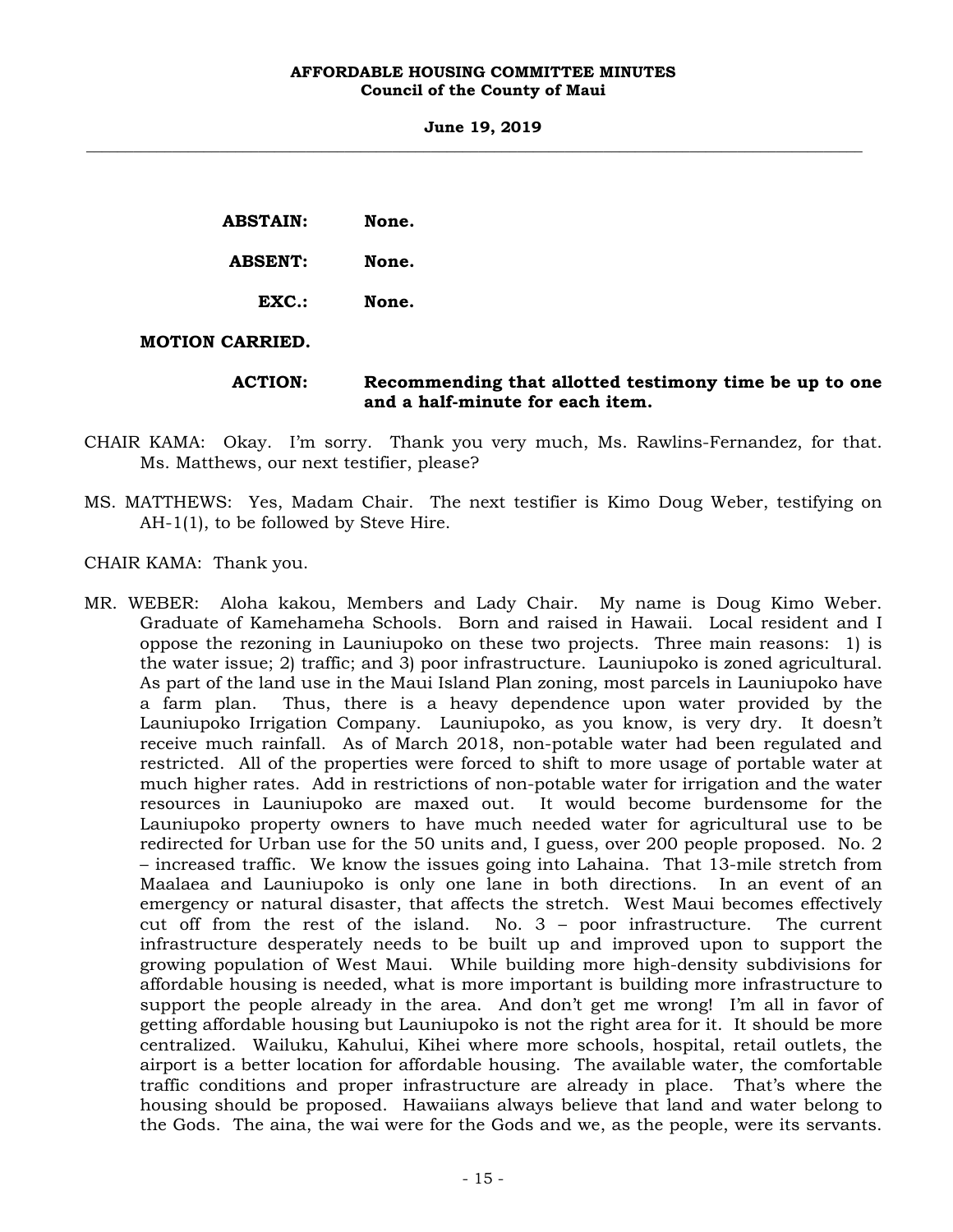#### **June 19, 2019 \_\_\_\_\_\_\_\_\_\_\_\_\_\_\_\_\_\_\_\_\_\_\_\_\_\_\_\_\_\_\_\_\_\_\_\_\_\_\_\_\_\_\_\_\_\_\_\_\_\_\_\_\_\_\_\_\_\_\_\_\_\_\_\_\_\_\_\_\_\_\_\_\_\_\_\_\_\_\_\_\_\_\_\_\_\_\_\_\_\_\_\_\_\_\_\_\_\_\_**

Launiupoko was designated agricultural land and that's how it should be kept. I oppose this rezoning. Mahalo for your time and malama pono. Any questions?

CHAIR KAMA: Thank you. Any questions from the Councilmembers?

COUNCILMEMBER SUGIMURA: Yes.

CHAIR KAMA: Yes, Ms. Sugimura?

COUNCILMEMBER SUGIMURA: Thank you. Thanks for being here and testifying and for the information. So, are you a resident of Launiupoko?

MR. WEBER: No, I'm not. I have my friends and family up there.

COUNCILMEMBER SUGIMURA: Okay. So, you live in the Lahaina area?

MR. WEBER: Yes. No, I live in Wailuku, but I go to the West side quite often. And like I said, I have friends and business associates up in Launiupoko.

COUNCILMEMBER SUGIMURA: Thank you.

CHAIR KAMA: Any other questions, Members? Seeing none. Thank you, sir.

MR. WEBER: Thank you.

CHAIR KAMA: Ms. Matthews?

- MS. MATTHEWS: The next testifier is Steve Hire, testifying on AH-27 and 28, to be followed by P. Denise La Costa.
- MR. HIRE: Aloha, Committee Members.

CHAIR KAMA: Aloha.

MR. HIRE: My name is Steve Hire. I'm here to urge you to disapprove of AH-27 and 28, the affordable workhouse . . . housing projects. I want to say I'm all for affordable housing and workforce housing. In fact, I'd love to see my son be able to afford a house here on Maui. But this is not the right project nor the right area to fulfill this goal. My first objection to this development is the water shortage in the area. I have 16 acres up the road from the proposed development and grow fruit and citrus trees. I've worked for eight years developing a farm to help benefit the community. Unfortunately, the past few years have become more challenging with the water situation as it is in Makila. I've had to spend hundreds of dollars to put in diversion lines to move my potable water to irrigation due to the lack of water. I've recently cut down 14 trees to use less water for irrigation. We live in an area that has little rainfall. The streams that were available for irrigation are now being cut off and I understand why. Farm owners are now being forced to use potable water for irrigation. This is going to make a big difference in the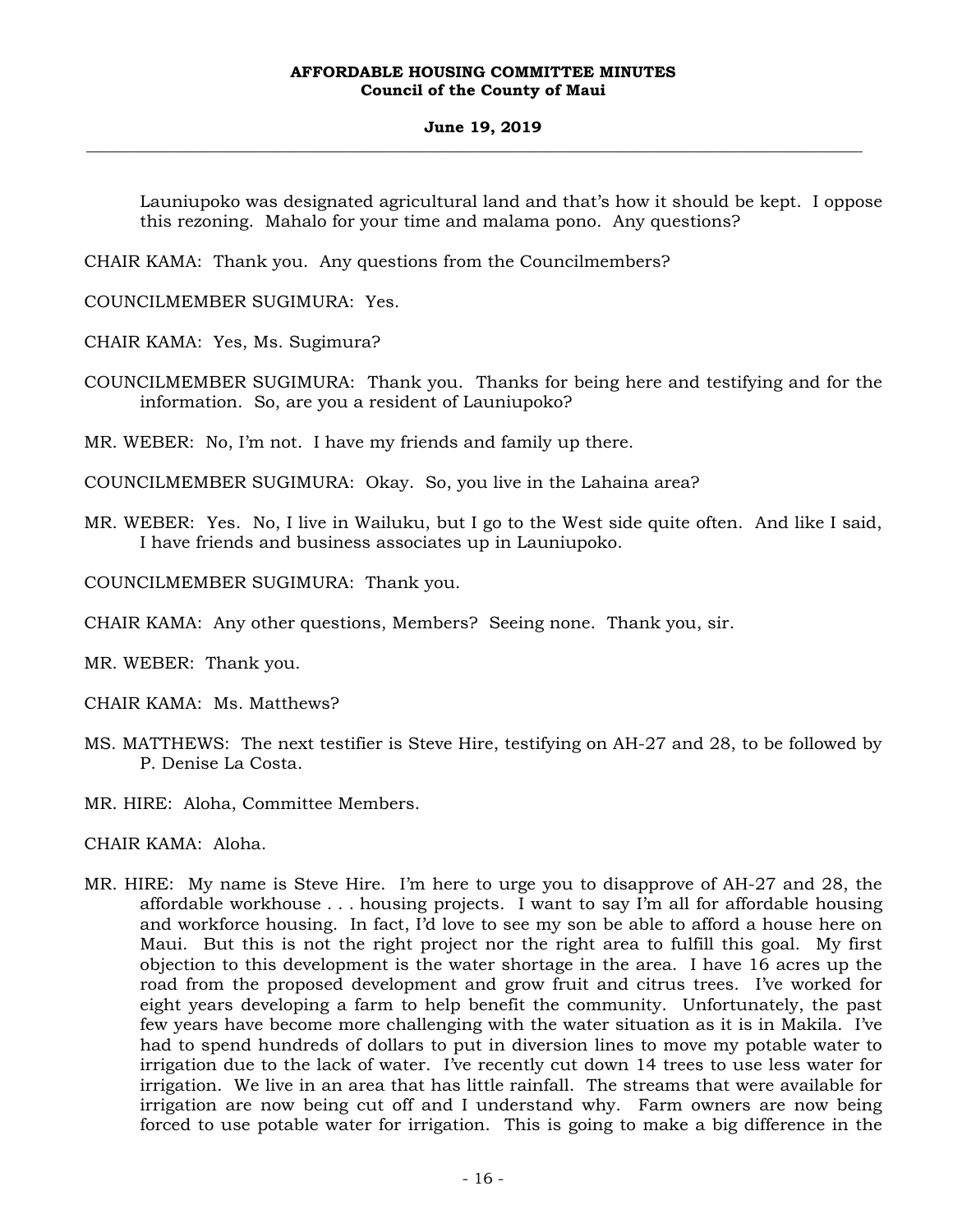#### **June 19, 2019 \_\_\_\_\_\_\_\_\_\_\_\_\_\_\_\_\_\_\_\_\_\_\_\_\_\_\_\_\_\_\_\_\_\_\_\_\_\_\_\_\_\_\_\_\_\_\_\_\_\_\_\_\_\_\_\_\_\_\_\_\_\_\_\_\_\_\_\_\_\_\_\_\_\_\_\_\_\_\_\_\_\_\_\_\_\_\_\_\_\_\_\_\_\_\_\_\_\_\_**

water table as we draw down that water for irrigation. I was told when I bought in Makila that there were no water problems. I was fooled once. I won't be fooled again and don't let them fool you. Water is a problem. My second objection is to the random spot zoning the developers are proposing. The County should not go willy nilly making spot zoning changes without planning. That's why we have a Planning Commission, and that is why your own current Maui General Plan reads and let me quote "while Urban expansion is oftentimes the most sufficient and cost-effective means of accommodating growth, it should be done carefully to prevent sprawl. The location and character are potential Urban expansion should be closely scrutinized to prevent land use patterns that consume valuable farmland and open space". Remember, this is from your own County General Plan. This project goes against the County General Plan. It expands Urban areas into the middle of agricultural zoning. It has no water. It has no planning. It is a way for a few people to get rich by pulling the wool over your eyes by offering you the carat of workforce housing. Don't fall for it. The developers will build on, will build and move on leaving you and the community holding the bag. This project is bad for the West side, it is bad for Maui, and it will be bad for the workforce people that you're trying to help. I don't have time to go into all the problems of this project, but I believe unless massive planning changes are made through proper channels regarding the water, sewage, traffic, and fire protection in this area it would be an absolute irresponsible for anyone to approve this project. Thank you for listening.

- CHAIR KAMA: Thank you. Members, questions? Yes, Ms. Paltin?
- COUNCILMEMBER PALTIN: Thank you, Chair. Thank you for coming here and thank you for your testimony.

MR. HIRE: Sure.

- COUNCILMEMBER PALTIN: I was wondering if. . .who is your water provider in Launiupoko?
- MR. HIRE: West Maui Irrigation.
- COUNCILMEMBER PALTIN: And did they send you notifications about the water when the CWRM hearings were on last year?
- MR. HIRE: I don't remember that specifically. I mean, they've given me notifications that I've had to change my water; that the water was going to be cut off for my irrigation.

COUNCILMEMBER PALTIN: But they didn't say why?

MR. HIRE: Well, I believe it was because they're trying to get the flow of the stream back into the stream, which I can see. So, the water is not going into the irrigation as far as I know.

COUNCILMEMBER PALTIN: Okay.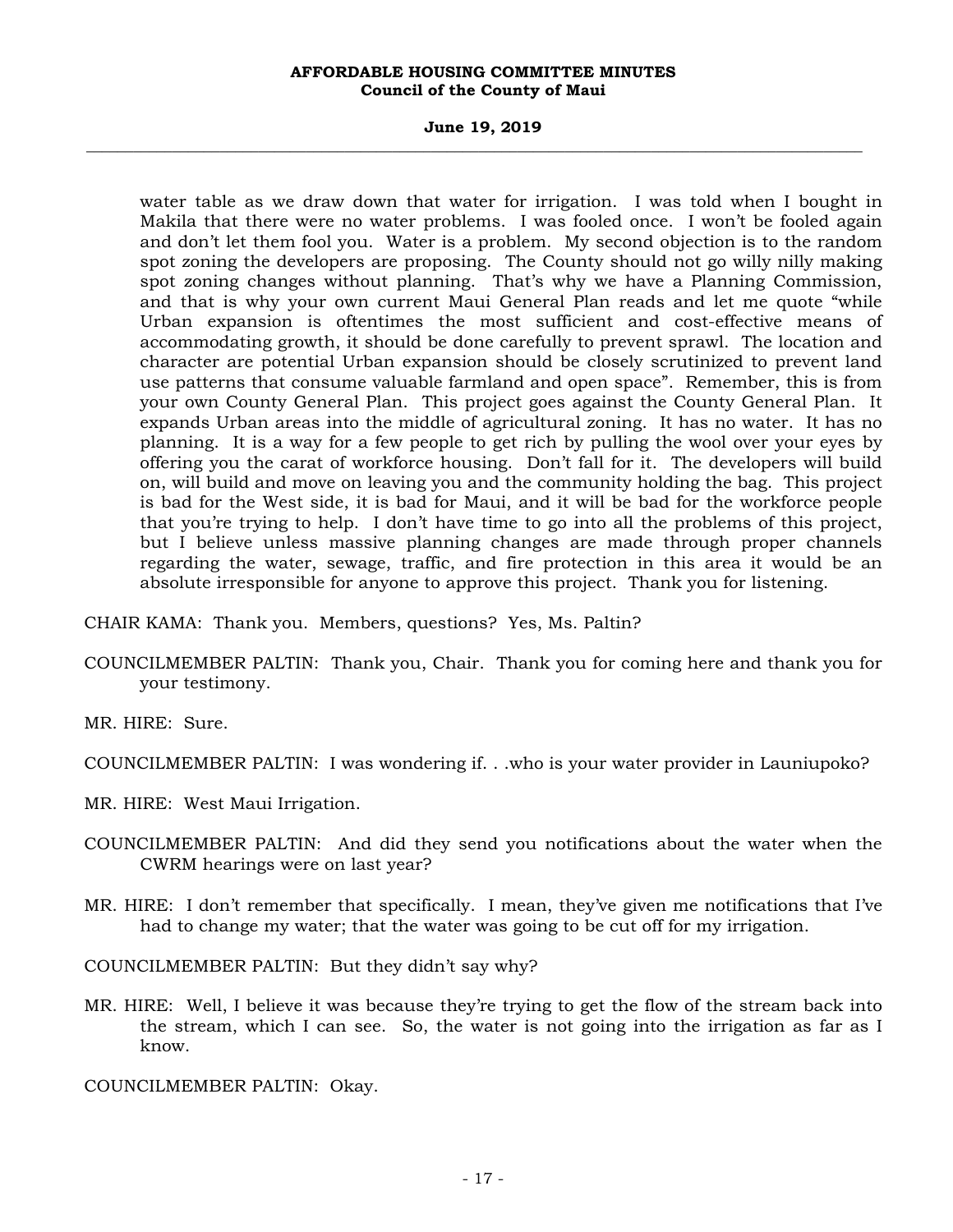#### **June 19, 2019 \_\_\_\_\_\_\_\_\_\_\_\_\_\_\_\_\_\_\_\_\_\_\_\_\_\_\_\_\_\_\_\_\_\_\_\_\_\_\_\_\_\_\_\_\_\_\_\_\_\_\_\_\_\_\_\_\_\_\_\_\_\_\_\_\_\_\_\_\_\_\_\_\_\_\_\_\_\_\_\_\_\_\_\_\_\_\_\_\_\_\_\_\_\_\_\_\_\_\_**

MR. HIRE: It's not going in so what we have to do now is draw the water out of the ground. So, all the water that's going down the stream that's great for the stream but now that you're pulling . . . everybody that has farms is going to start pulling water out of the ground instead of the stream, they're going to lower that water table fast.

CHAIR KAMA: Thank you.

COUNCILMEMBER PALTIN: Thank you.

MR. HIRE: Thank you.

CHAIR KAMA: Ms. Matthews?

- MS. MATTHEWS: The next testifier is P. Denise La Costa, testifying on AH-27 and 28, to be followed by Doris Lang.
- MS. LA COSTA: Aloha, Madam Chair, Members of the Committee.

CHAIR KAMA: Aloha.

MS. LA COSTA: I'm P. Denise La Costa and for disclosure, I am a member of the Planning Commission; however, I am speaking on my behalf as a resident of Launiupoko and a resident of West Maui on Maui for almost 30 years. This project has great bones it, but it is not situated where it should be. If you go on the highway and you have to wait more than 40 minutes just to turn up to go home every day, it becomes annoying. If you turn on your spigot outside because all of your grass and everything is dying and nothing comes out for nine days, what's going to happen if there are more houses below? As the prior gentleman said, you pull from the groundwater and pretty soon that water table is make *(dead)*, and then what happens to people who have been there for years and years and years and years. I have to have a separate pump system just to get enough water pressure from my household water to deliver to my home because there is no water pressure where I live. So, that's the biggest thing . . . show me the water. Life cannot be sustained without water and when you get rid of the wai and the kai, what happens? Everything dies. The loi are affected, the animals, our grass, the beautification. I mean, I have spent thousands of dollars putting in landscaping. I'm a single woman. I have worked my okole off all my life and everything I have put in my home I have worked for. To see it die because of lack of water that is not only disheartening but it occurs to me that what's going to happen if you add more and more and more people, the water is going to get less and less. It's not . . . we can't survive without decent water. The other thing is, there were 3,300 people who participated in the community plan and the General Plan. Thousands of hours combined. Now, someone wants to change that because they want to change Ag, which there are a lot of farms up there to Urban to put more money in their pocket. We all agree we need affordable rentals and we need affordable housing desperately, but it needs to be located where there are already sewer and water laterals. It needs to be located where people can walk to school, to church, to their jobs, have easy access where there are bus lines. There is a lot of property on West Maui side. And if the developers are being altruistic to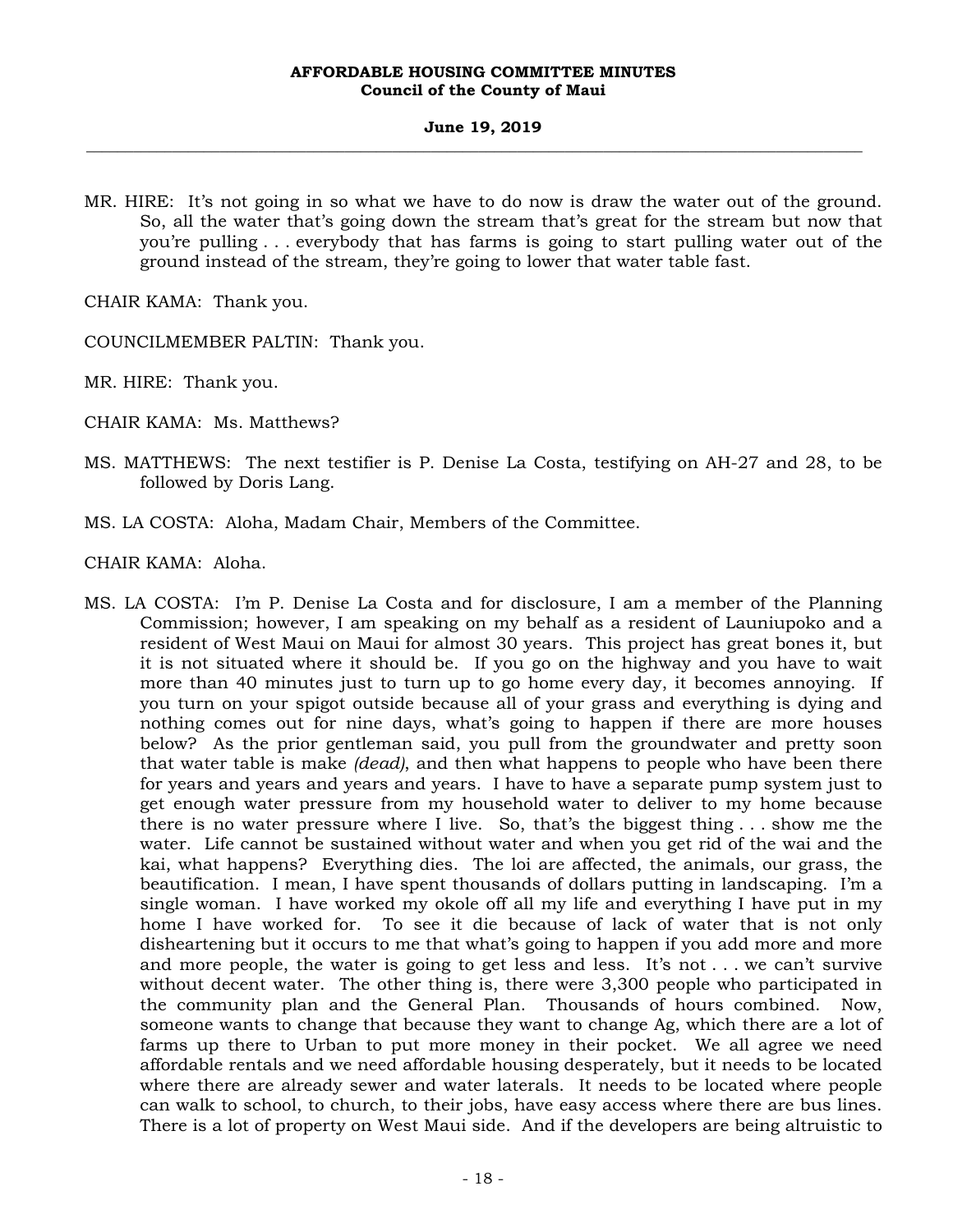#### **June 19, 2019 \_\_\_\_\_\_\_\_\_\_\_\_\_\_\_\_\_\_\_\_\_\_\_\_\_\_\_\_\_\_\_\_\_\_\_\_\_\_\_\_\_\_\_\_\_\_\_\_\_\_\_\_\_\_\_\_\_\_\_\_\_\_\_\_\_\_\_\_\_\_\_\_\_\_\_\_\_\_\_\_\_\_\_\_\_\_\_\_\_\_\_\_\_\_\_\_\_\_\_**

build affordable housing, which will only be for ten years and then it can be sold at market. Then look twice at why they really want to build here. Has nothing to do with housing. It has to do with money in their pocket.

CHAIR KAMA: Members, questions? Yes, Tamara?

- COUNCILMEMBER PALTIN: I just was wondering, you know, because of your real estate background and the housing is up there. If there is no water, then what is the value of the house?
- MS. LA COSTA: Well, interesting you should ask that because I have my neighbor's house is for sale. It has been for sale for almost seven months. The biggest question that I have been asked and the biggest stumbling block is, what's the situation with the water up here? And I, you know, I'm a real estate broker of my own company and I disclose everything as I did initially in this testimony. If you don't have water, you don't have a home to live in. So, yeah, it's tough, very tough.

COUNCILMEMBER PALTIN: Thanks.

MS. LA COSTA: Thanks, Tamara. Mahalo.

CHAIR KAMA: Thank you.

MS. LA COSTA: Appreciate very much. Thank you for your work.

CHAIR KAMA: Ms. Matthews?

MS. MATTHEWS: The next testifier signed up to testify is Doris Lang. We need clarification on which items she's testifying on, to be followed by Ke`eaumoku Kapu.

CHAIR KAMA: Can you tell us what items you're testifying on?

MS. LANG: Oh, I'm just . . . I didn't know what those numbers really meant because I didn't look 'em up but it's about the 201H --

CHAIR KAMA: Okay.

MS. LANG: --and all of that.

CHAIR KAMA: Okay. Thank you.

MS. LANG: So, thanks for asking.

CHAIR KAMA: Sure.

MS. LANG: I'm in favor of affordable housing; however, I'm opposing this application for the reason that it is too soon to apply because we're in the middle of the West Maui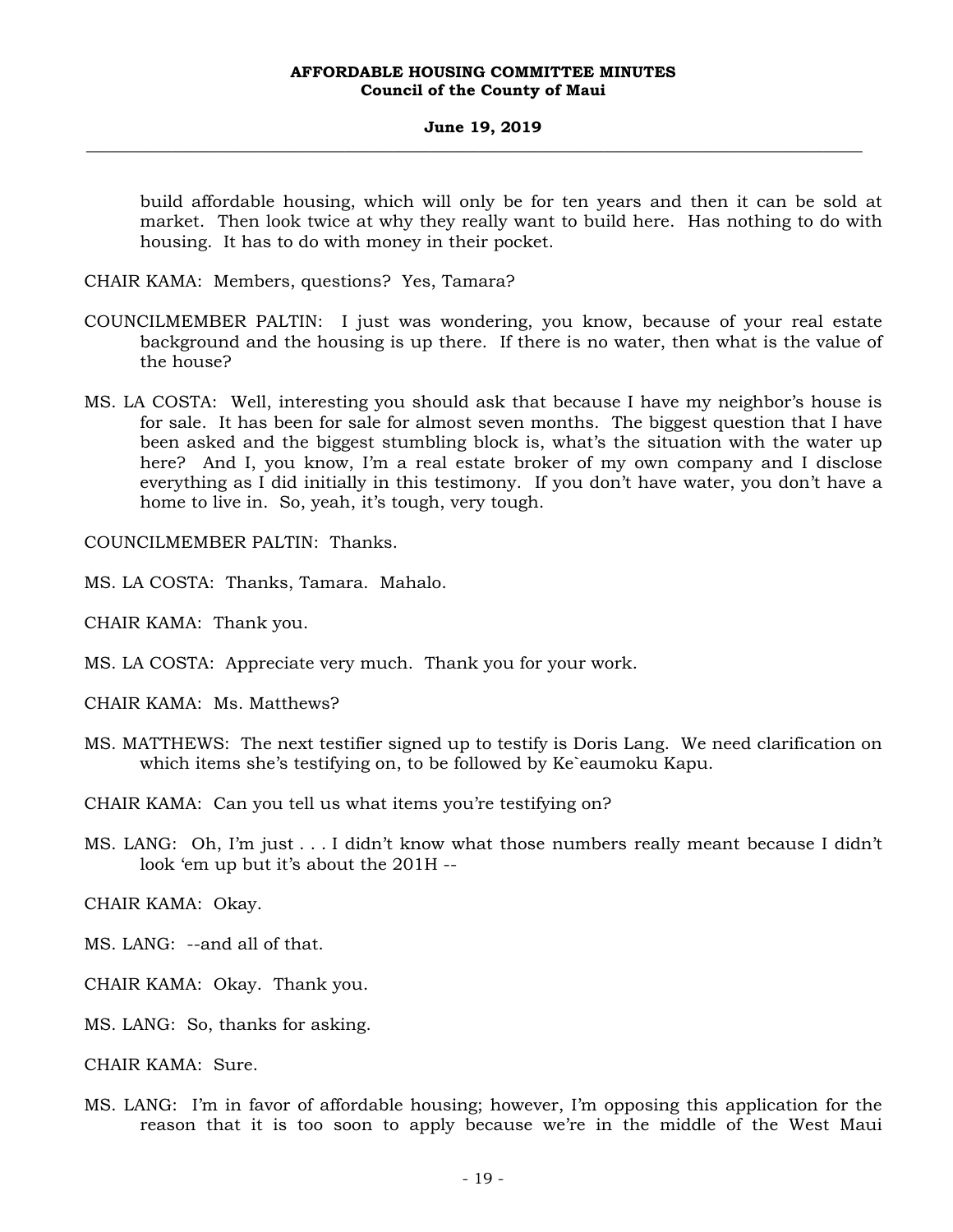#### **June 19, 2019 \_\_\_\_\_\_\_\_\_\_\_\_\_\_\_\_\_\_\_\_\_\_\_\_\_\_\_\_\_\_\_\_\_\_\_\_\_\_\_\_\_\_\_\_\_\_\_\_\_\_\_\_\_\_\_\_\_\_\_\_\_\_\_\_\_\_\_\_\_\_\_\_\_\_\_\_\_\_\_\_\_\_\_\_\_\_\_\_\_\_\_\_\_\_\_\_\_\_\_**

Community Plan update, a five-phase process that began in 2017 and is expected to end in 2021. Phase I is completed with research. Phase II has completed through community workshops. They've spent hundreds of overtime hours on workshops, meetings and interviews with the community. During this time, 3,300 people have been a part of this process. The Committee has sorted through the information from the past two years and has selected their Community Plan Advisory Committee. Phase III is where we are now. The Community Plan Advisory Committee meetings is where the community can voice their concerns in front of the Committee. The Committee will take these concerns into consideration when they enter into Phase IV, the Maui Planning Commission review; and Phase V for the Maui County Council for approval. The West Maui Community Plan people have been doing a great job in bringing information to the public. And the community has been taking advantage of their efforts. Through dialogue, the County and the community have been slowly building trust with one another. If this is approved, our delicate trust will be severely damaged and for what – one developer. This developer has been well-aware of the West Maui Community Plan Update being on the way, and yet, he submits his 201 fast-track application to the Council anyway. Attached to his application are a few hundred market-priced homes in an area that does not have infrastructure in place, is a high fire zone, and has limited water supply. From the information off the West Maui Community Plan website, there are 700 affordable units established and there are six affordable housing projects either under construction, pending, and or planned adding up to additional 750 available spaces. All of them have the infrastructure. Please let the County do their job with the West Maui Community Plan Update to the end before making this very important decision. And I'd like to ask you that before you consider to voting to approve that you look deep into your heart and you ask yourself – is it worth being the one who has significantly contributed to the unraveling of the trust that is currently being built between the community and the County? Thank you.

- CHAIR KAMA: Thank you. Members, questions? Seeing none. Thank you very much. Ms. Matthews?
- MS. MATTHEWS: Yes, Chair, our next testifier is Ke`eaumoku Kapu, testifying on AH-1(1) to be followed by Uilani Kapu.
- MR. KAPU: Aloha kakou.
- CHAIR KAMA: Aloha.
- MR. KAPU: Ke`eaumoku Kapu *. . . (spoke in Hawaiian) . . .* I just want to remind this Council the 45-day clock started. And the shetty part about this whole thing is the State Planning is forcing you guys to either make one decision and, if you don't within 45-days, it automatically passes. So, what kind of jurisdiction is placed upon this body right now, basically I like ask? We've been through this road many times. My relationship with this company is totally separate. I've been in litigation with this company for over 21 years based on title. The individual that is claiming to build all these luxury homes and all this kind of crap right below our valley, yeah, is all self-interest. He even started one homeless shelter, one camp, for homeless people but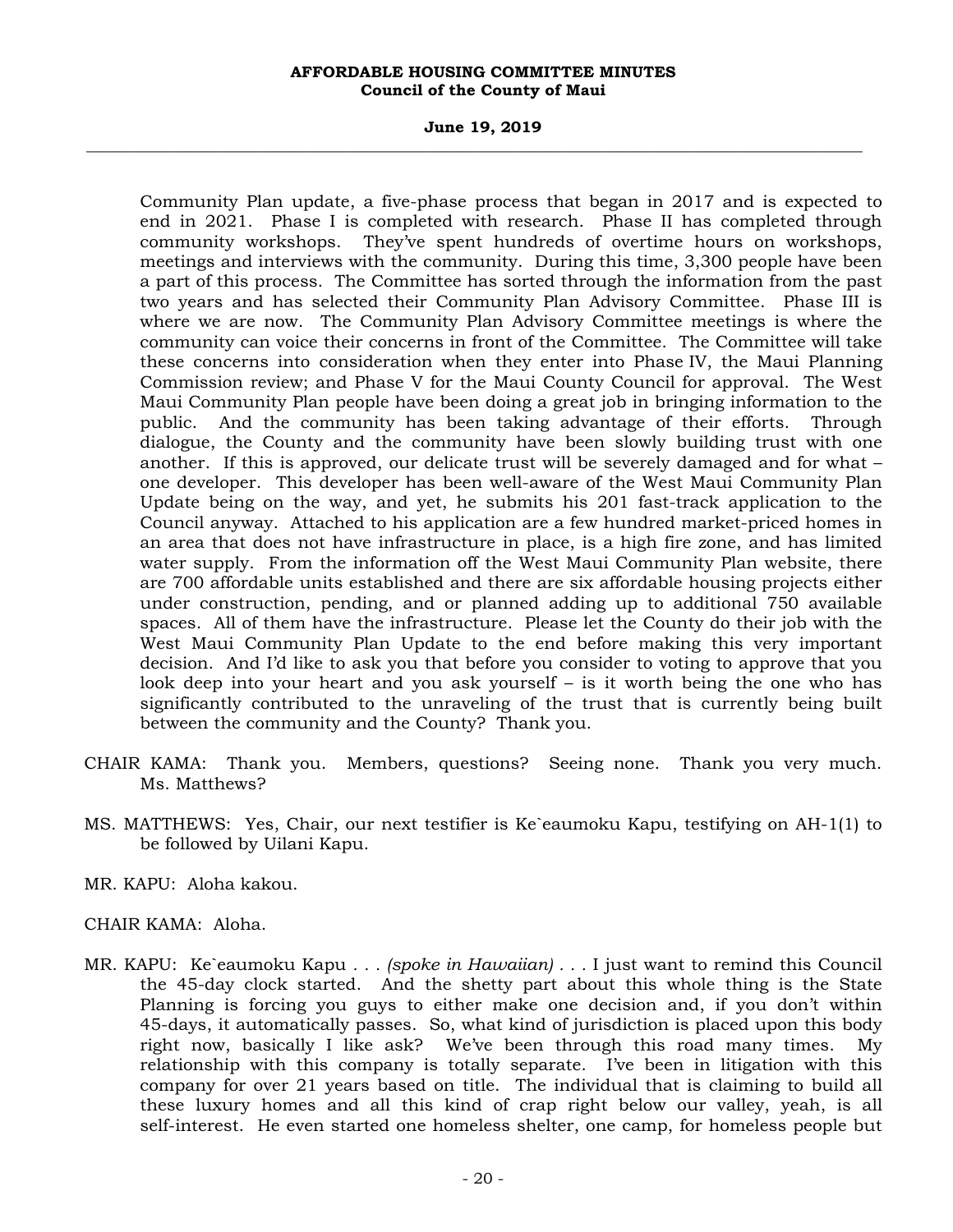#### **June 19, 2019 \_\_\_\_\_\_\_\_\_\_\_\_\_\_\_\_\_\_\_\_\_\_\_\_\_\_\_\_\_\_\_\_\_\_\_\_\_\_\_\_\_\_\_\_\_\_\_\_\_\_\_\_\_\_\_\_\_\_\_\_\_\_\_\_\_\_\_\_\_\_\_\_\_\_\_\_\_\_\_\_\_\_\_\_\_\_\_\_\_\_\_\_\_\_\_\_\_\_\_**

then at the same time try to deprive kuleanas of their rightful place up in the valley? I mean, look at the ludicrous about this whole thing. This is bullshit. You guys gotta realize you guys being pushed up against the wall to make one stupid decision based upon a few trinkets, yeah, that comes from people who really don't understand the plight of the kuleana. I'm a kuleana and I attest to this . . . this way of . . . this so-called governing body of how you guys being pushed up against the wall to make a decision within 45-days. What is it less than 45 days now? I know they already submitted the application. So, the whole gist about this discussion is what I'm hearing from the community that lives in there at Launiupoko is – where the water stay? I've been following this case for a long time on the instream assessment by the Commission on Water Resources Management. The total amount of water that has to go back in Kauaula Stream is 3.34 million gallons of water. Right now, they only putting one million eight hundred thousand gallons of water in the river. So, when the total amount of water is placed in the river, what going to be left for us, all of us? We was the ones that made the push to make sure that it's not just the water that goes to replenish that aquifer, but to make sure that water going provide for the indigenous fauna and species that is required by State law because this court case basically stems from, yeah, the Waiahole water case decision 40 something years ago. Now, all of a sudden, the Supreme Court said that the State gotta mandate that water be placed in that river. That's the law. Now, all of a sudden, you guys getting forced with a 45-day window to make a decision. If you don't, then automatically passes. This is bullshit. And you guys are the ones that will hang, yeah, on one nail as trinkets for everybody to see whether or not they going pass this or you ain't going to pass this. I'm appalled. I'm totally appalled, and all these people that are being hired to think that you guys are going to lose jobs, come on, look at the reality of what this whole damn bullshit is putting us into. What are you guys . . . you guys all looking for treatments and favors and all these kinds of things but you guys missing the main component. We're an island people. We live on an island. We're supposed to be ohana.

## CHAIR KAMA: Mr. Kapu?

MR. KAPU: We're all supposed to be ohana. I get ohana that working on the other side, yeah, and they're being forced over here, yeah, to give testimony in support of what – something that may kill us down the road? Think about it real seriously guys. You guys coming and *. . . (inaudible) . . .* being a prime example for some damn stupid asshole that coming over here and try invest money of \$15 million for 5,000 acres one warranty title frickin deed? I challenge that palapala.

UNIDENTIFIED PERSON FROM THE GALLERY: I challenge you.

MR. KAPU: I challenge that palapala.

CHAIR KAMA: Whoa, whoa, whoa. Okay, you guys.

MR. KAPU: You see, you see. That's my own ohana.

CHAIR KAMA: Excuse me.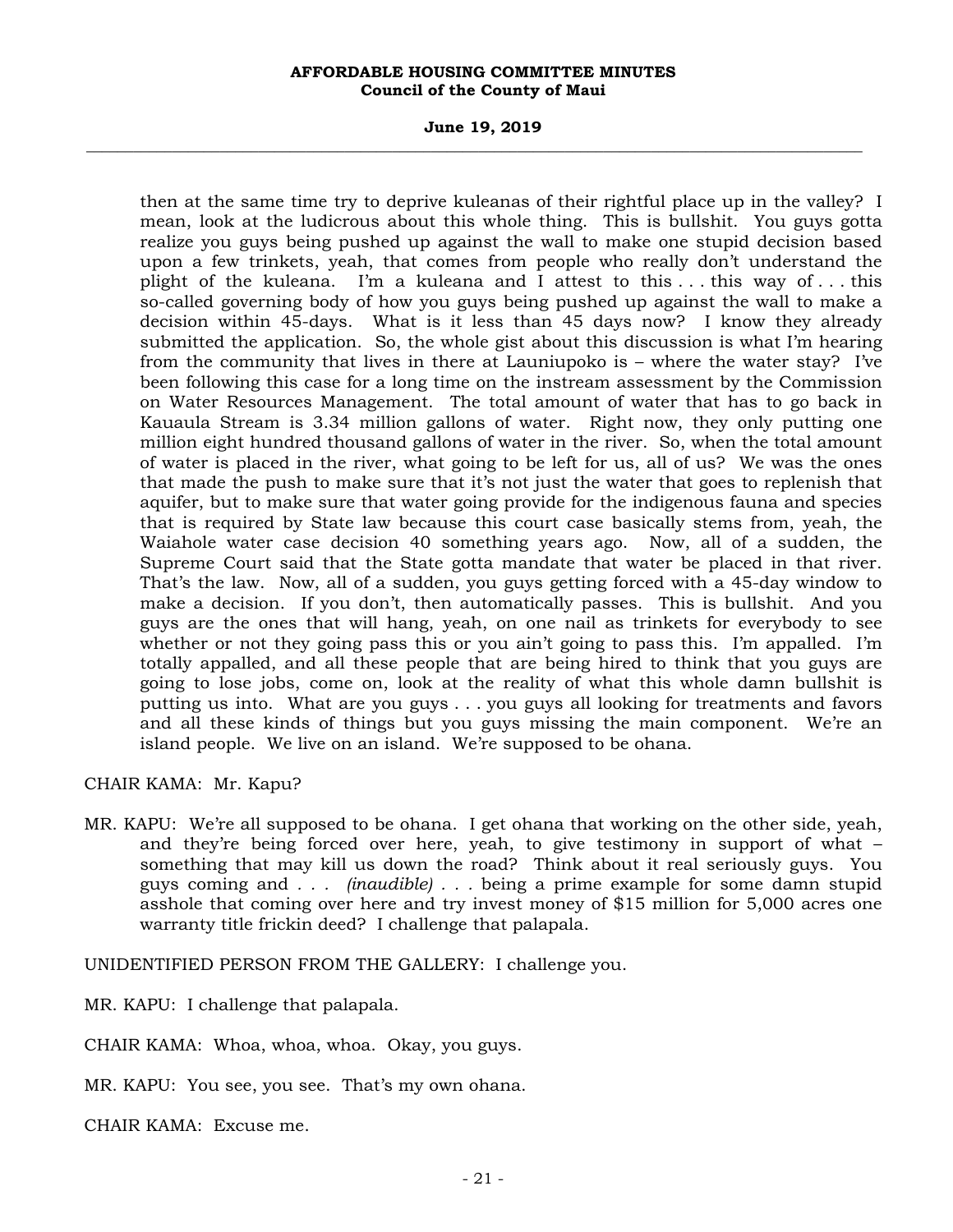#### **June 19, 2019 \_\_\_\_\_\_\_\_\_\_\_\_\_\_\_\_\_\_\_\_\_\_\_\_\_\_\_\_\_\_\_\_\_\_\_\_\_\_\_\_\_\_\_\_\_\_\_\_\_\_\_\_\_\_\_\_\_\_\_\_\_\_\_\_\_\_\_\_\_\_\_\_\_\_\_\_\_\_\_\_\_\_\_\_\_\_\_\_\_\_\_\_\_\_\_\_\_\_\_**

MR. KAPU: That is my own ohana.

CHAIR KAMA: Excuse me.

UNIDENTIFIED PERSON FROM THE GALLERY: Born and raised in Lahaina.

MR. KAPU: This is my own ohana.

CHAIR KAMA: This is in recess. . . *.(gavel).* . .

**RECESS: 2:16 p.m.** 

## **RECONVENE: 2:37 p.m.**

CHAIR KAMA: . . *.(gavel).* . . The Affordable Housing Committee of June 19, 2019 will now come to order. Thank you all for being so patient with us. And I'll ask your indulgence in being a little bit more patience as I read the Rules of Conduct that we have for these Chambers. It's called the Maui County Council Standards of Decorum. In a democracy, it is necessary to provide for public input an official deliberation on an environment that is safe and free from disruption and interference. The conduct of all meeting attendees and participants should confirm the equal worth and dignity of every individual. To these ends, the following Standards of Decorum are established for the Council Chamber and the adjacent lobby pursuant to the Maui County Code and the Rules of the Council: 1) Testimony shall be limited to commentary on agenda items. Testifier shall direct their testimony to the body through the Chair and not to observe any other individual, officials or members of the public personally. Applause is appropriate only during ceremonies. Any person who engages in heckling, shouting or other disorderly conduct that disrupts, disturbs or otherwise impedes the orderly conduct of any Council or Committee meeting shall at the discretion of the presiding officer a majority of the present Councilmembers be removed from the Council Chamber. Behavior that disrupts, disturbs or impedes the orderly conduct of any Council meeting includes profane, slanderous or threatening remarks made to any Member of the Council Staff or general public. Displays, posters and signs may not be erected or posted on walls or other fixed locations. These items may be held or carried but not in the way that unreasonably obstructs another's view of the proceedings where risks causing injury to others. While a meeting is in progress, the use of cell phones or any other noise making devices is prohibited. Conversations in the galley and the lobby should be conducted in a matter that does not disturb others in the Chamber. Photographs and video recordings may be taken from the gallery without flash or lamps if it does not distract others or detract from the proceedings. At all times, only Legislative personnel and other persons authorized by the presiding officer or the Council Chair are allowed on the Chamber floor, which is the area where we are seated right here. Furthermore, while a meeting is in progress, only Legislative personnel and other authorized persons may approach a seated Councilmember. News reporters from established news organizations may access the area around the press desk on the Council floor and may take photographs or video recordings from that location without flash or lamps. If a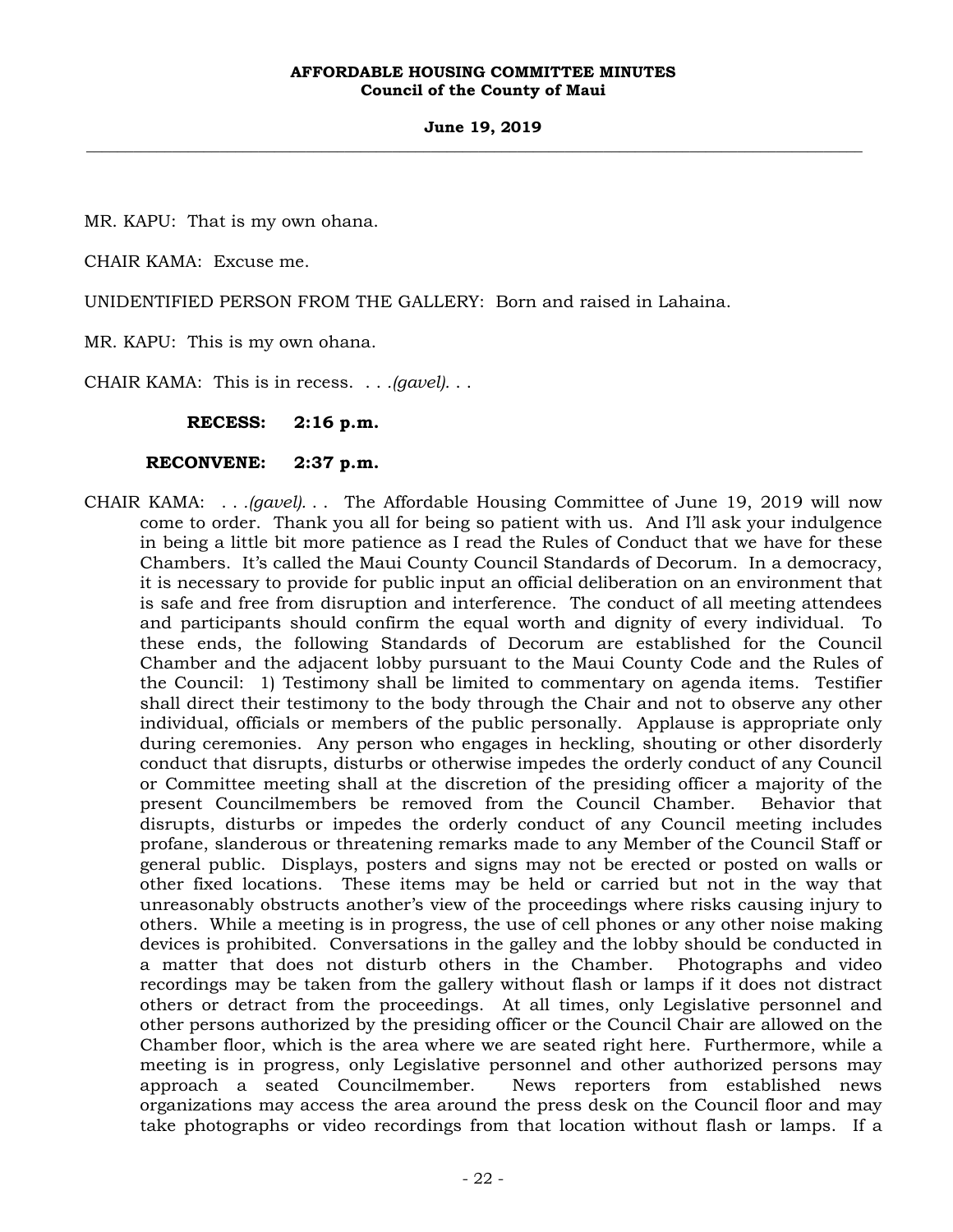#### **June 19, 2019 \_\_\_\_\_\_\_\_\_\_\_\_\_\_\_\_\_\_\_\_\_\_\_\_\_\_\_\_\_\_\_\_\_\_\_\_\_\_\_\_\_\_\_\_\_\_\_\_\_\_\_\_\_\_\_\_\_\_\_\_\_\_\_\_\_\_\_\_\_\_\_\_\_\_\_\_\_\_\_\_\_\_\_\_\_\_\_\_\_\_\_\_\_\_\_\_\_\_\_**

meeting is not in progress, reporters may approach Councilmembers on the Chamber floor for the limited purpose of arranging for discussions later. The presiding officer or Council Chair may authorize other arrangements. The consumption of food and beverages in this galley is prohibited unless required for medical purposes. These standards shall be enforced by the meeting's presiding officer who shall have the authority to order violators removed from the Chamber. For clarification, please contact the Office of Council Services at 270-7838 or the County Clerk at 270-7748 on the 7th floor. Ladies and gentlemen, these are the Rules of Conduct that we are going to have to reimplement again today and remind everyone here. So, basically, what it means is if you're going to be yelling and you're going to cause a disturbance, we're going to ask you to be removed. So, thank you so very much and our apologies for the disruption earlier. So, I'd like to be able to continue our testimonies. Ms. Matthews?

- MS. MATTHEWS: Madam Chair, our next testifier signed up to testify is Uilani Kapu, testifying on AH-1(1) to be followed by Kaipo Kekona.
- CHAIR KAMA: Thank you.
- MS. KAPU: Aloha mai kakou.
- CHAIR KAMA: Aloha.
- MS. KAPU: Uilani Kapu of Kauaula. This reminds me of Puunoa all over . . . everything that happened that took place a Puunoa. Same area, same developer, same development. I'm going to put that on the side right now. My husband has a lot of anger. For me, I'm the balance. I try to put things in perspective. He does also but in different ways. As a representative of Kuleana Kuikahi and as a kuleana member of Kauaula, we've lived our lives in so many different aspects and ways that you wouldn't even believe. Only the Land Company knows, and they have to hold with that. I'm here to let you know that I'm against all of these developments. Wrong place, fire twice, and we're still here to talk about it. No water all the time and we're still here to talk about it. Traffic . . . everything. For me, I'm a proud Kanaka Maoli. My blood runs on this island. Although I was not born here like my husband, he wasn't born here, but our kupuna still walked these paths that we walk and we leo every day - environmentally, physically, safely, educationally. We are proud of who we are and where we walk. But with this development knowing that there's burials there, knowing that there's no water there, listening to all the people that live there testify that we had to go against in the LUC years ago to make sure that this place stays in agriculture, my hats off to you folks because we were on your defense before but now we're together because we live it. We know it. We walk it. And for me, I will stand behind my husband no matter what . . . through thick and thin. I married this man who he was and who he believes in, what he believes in no matter what happens. So, I just want to let you folks know we are not here to make trouble. We are here to let you know there is no water for this development. This place is a fire area. Lahaina is hot, you know that. How many fires we had? How many deaths did we have on the roads? How many accidents did we have on our bypass? We that live there know that's why we're here to share with you that is not the proper place. It's not the right place, it's not the right time. That land we fought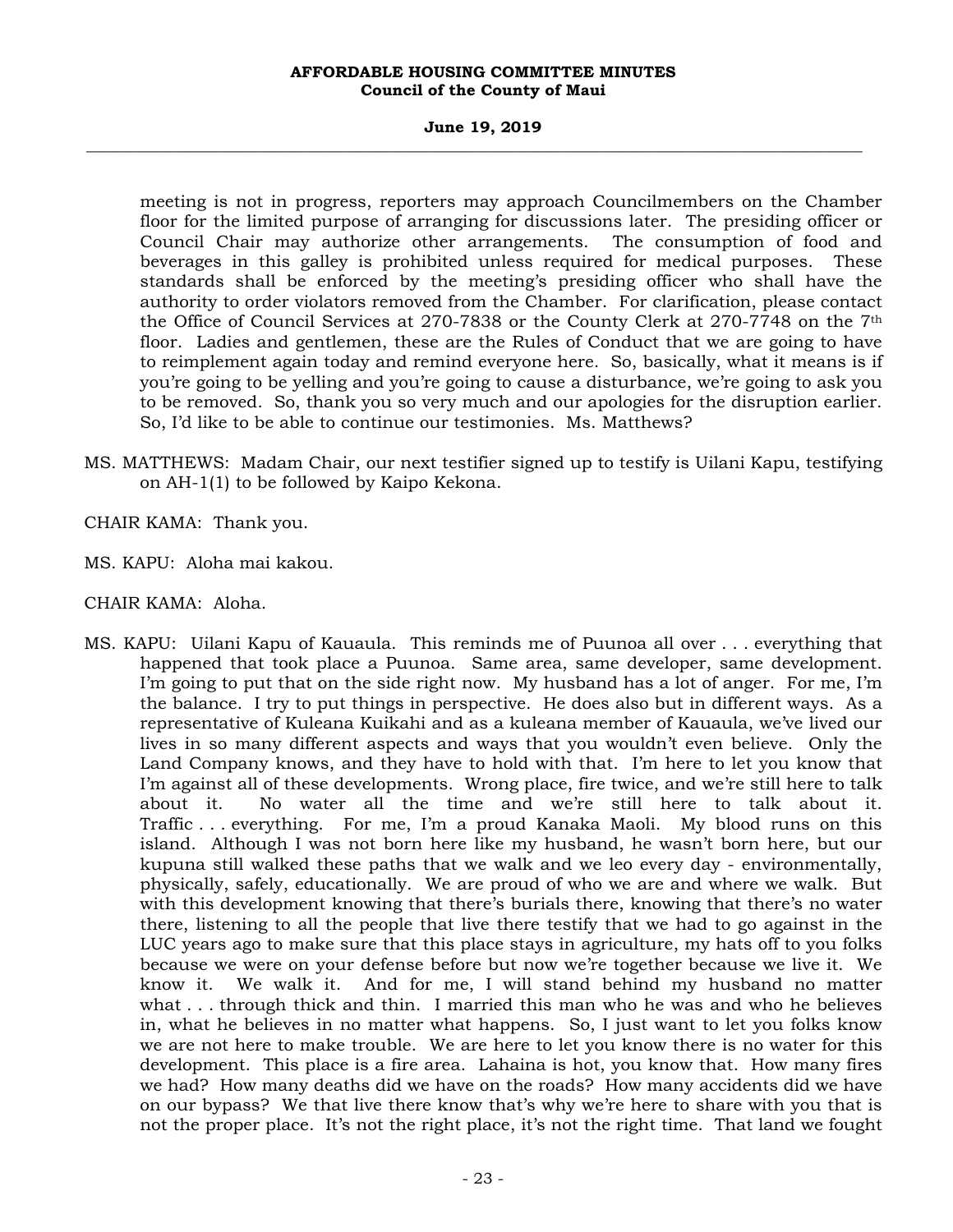#### **June 19, 2019 \_\_\_\_\_\_\_\_\_\_\_\_\_\_\_\_\_\_\_\_\_\_\_\_\_\_\_\_\_\_\_\_\_\_\_\_\_\_\_\_\_\_\_\_\_\_\_\_\_\_\_\_\_\_\_\_\_\_\_\_\_\_\_\_\_\_\_\_\_\_\_\_\_\_\_\_\_\_\_\_\_\_\_\_\_\_\_\_\_\_\_\_\_\_\_\_\_\_\_**

for two years to leave in agriculture and we're here again. Leave it in agriculture. That's how we can sustain. We all need affordable housing, yeah. But this isn't the place for it. You know, I gotta give you folks hats off for this because you guys are trying your best to find affordable housing for everybody to stay home in Hawaii. There are places that can keep this capacity of traffic and water. Like the testifier before said, you know, you have to keep it in the central place where there's enough for schools. Our schools are over capacitated already – high school, intermediate, elementary, they're overflowed with kids already. This is not going to help it. Our roads are not going to help. 2035 it states 65 percent of Lahaina will be impacted. Sixty-five percent. Can you see that? I sure can. Is that beneficial for us in Lahaina? No, we have no hospitals. We have no roadways. Nothing. So, I apologize for what happened. And like we say, we are ohana. Mahalo nui. A hui hou.

- CHAIR KAMA: Thank you. Members, questions? Ui, come back. We have a question from Member Paltin.
- COUNCILMEMBER PALTIN: I just was wondering on the affordable housing aspect, what your feelings were about Wainee and, yeah, where the *. . . (inaudible) . . .*
- MS. KAPU: They bought that property in Wainee. That property is more suitable because there is already infrastructure put in place. But you know what, that's not a place either only because of traffic and our schools. We can't handle any more.
- COUNCILMEMBER PALTIN: Okay. Mahalo.

MS. KAPU: Thank you.

- CHAIR KAMA: Thank you. Ms. Matthews?
- MS. MATTHEWS: Our next testifier is Kaipo Kekona, testifying on AH-1(1) to be followed by Jim Petersen.
- MR. KEKONA: Aloha mai kakou.
- CHAIR KAMA: Aloha.
- MR. KEKONA: Kaipo Kekona, born and raised in Lahaina. Father of four children, single source of income for my family, fortunate enough to have a very good job. Doing a farm right next door to this development area. As far as the numbers go with our County's annual median revenue or whatnot for one family household that I disagree with the numbers and I know that's outside of the scope of the project that we was focusing on but we cannot have type of numbers, forms set up at 72,762 is the median average. And that's at a hundred percent for this scale that they're setting and then it goes up to 140 and I think that falls out to be 101,000 something dollars. Fortunate enough for me, I get paid really well. I fall in the lowest bracket in the 80 percent. And as a single source of income, my wife is disabled not an excuse but that's our situation and when you look at the difference in the numbers if you go off of a scale where the average job in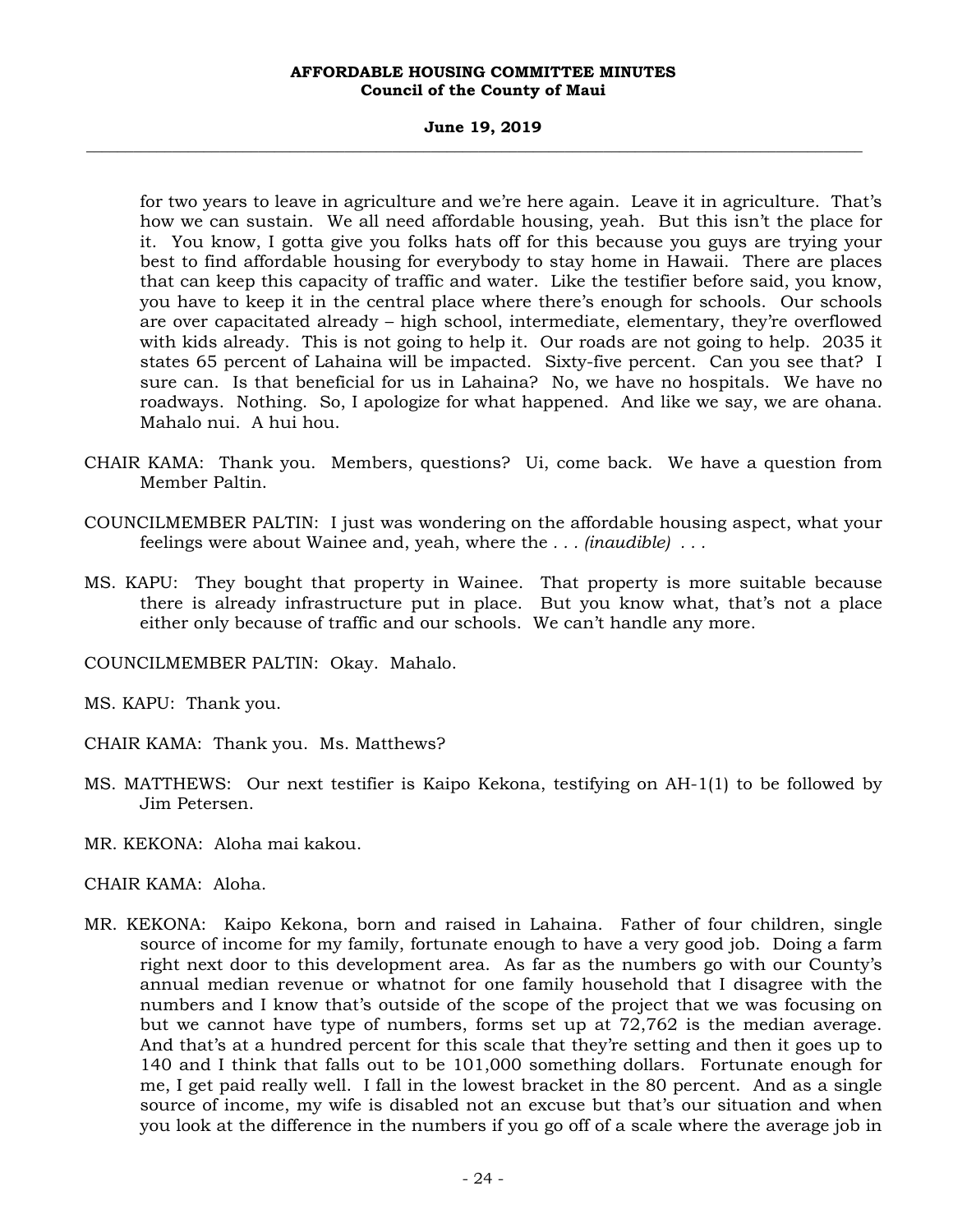#### **June 19, 2019 \_\_\_\_\_\_\_\_\_\_\_\_\_\_\_\_\_\_\_\_\_\_\_\_\_\_\_\_\_\_\_\_\_\_\_\_\_\_\_\_\_\_\_\_\_\_\_\_\_\_\_\_\_\_\_\_\_\_\_\_\_\_\_\_\_\_\_\_\_\_\_\_\_\_\_\_\_\_\_\_\_\_\_\_\_\_\_\_\_\_\_\_\_\_\_\_\_\_\_**

Lahaina for just an average high school graduate is \$16.00 an hour, maybe 18 they would have to maintain four jobs just for try and qualify into the 80 percent bracket. Four jobs – you can't even make that fit in 24 hours. So, that's impossible. That would make two parents having to work two jobs. And if you have two parents working two jobs and I work as a farmer; I farm 12 and a half acres it takes a lot. If you just want to do a little garden in your backyard, that's enough work for one person that's maintaining one job. So, to scope in on an agricultural or ag roll however they when word 'em in that big encyclopedia, Webster's dictionary book thing, they made 'em look real happy and proud and something that you can be really proud to have something take place, mind you, I'm well aware of all of the water concerns issues. I've been a part of it. Being not only . . . my wife is also a kuleana parcel owner to that properties in Kauaula so I'm aware of all of the land litigations and water issues that take place in the area as well as my farm situation. We are tapping off of a well on our farm system that's an old A&B well for our backup in case our water doesn't work out. When the intake system is blocked up from excess weather, if you will, or if you want to go further out, say lack of proper maintenance, when that thing blocks off, we can go up to 69 days without any water on the farm. So, we put in one secondary system. That system is salty. We found out through the hard way that we can only water our fields three days consistently with that well system without tarnishing our plants, our crop. So, that well system from A&B is not suitable for our farm, very well not suitable for housing. The H201 [*sic*] fast-track process supposed to have been limited to 49 units, I believe. This one states 50, I'm not sure why. I might be wrong. Might be 50 and then you're in the clear. But pushing that limit, pushing that budget then they have 16 additional lots, of course, they avoided units in that phrase but lots for agricultural use. Just the ideas for me being familiar with the use of water, is trying to roll that idea around – how many toilets, how many sinks, how many people per household, ag lots added on, how much water is this single development going to require to continue on? Much like the gentleman, Daniel Palakiko, had mentioned earlier in June 6 in front of the CWRM Board was mentioning video, on video that they can no longer, if the CWRM standard was set and gone forth in the numbers that they projected, there was a release of 1.2 million in the first year. Three years go by or a year go by they keep adding on more and more. The end result is three million point four something gallons. But if you look at that factor and you --

CHAIR KAMA: Mr. Kekona, can you please conclude?

MR. KEKONA: --consider that all into fact one development with you guys know the multiple other proposals that they have coming forward going to demand more water. It's a given already. It's not available. It wasn't available in June 6th and it's not available today but it's still here in front of you. I wouldn't be worried if this wasn't up for discussion but for some reason it's up here and that's what kind of gets me worried that you guys might even be considering having this thing passed, but I hope not.

CHAIR KAMA: Thank you.

MR. KEKONA: Mahalo.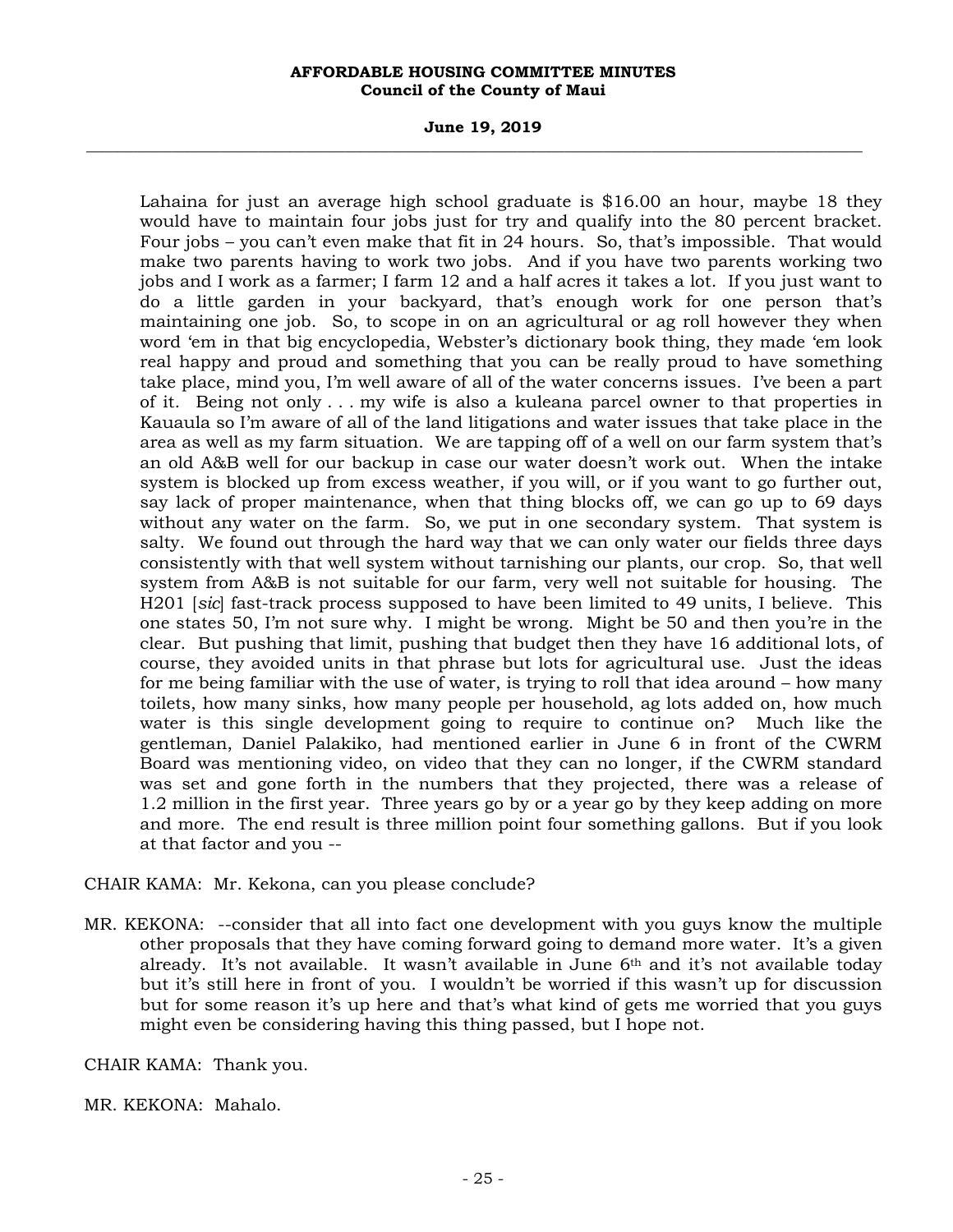#### **June 19, 2019 \_\_\_\_\_\_\_\_\_\_\_\_\_\_\_\_\_\_\_\_\_\_\_\_\_\_\_\_\_\_\_\_\_\_\_\_\_\_\_\_\_\_\_\_\_\_\_\_\_\_\_\_\_\_\_\_\_\_\_\_\_\_\_\_\_\_\_\_\_\_\_\_\_\_\_\_\_\_\_\_\_\_\_\_\_\_\_\_\_\_\_\_\_\_\_\_\_\_\_**

CHAIR KAMA: Questions, Members? Yes, Ms. Paltin?

- COUNCILMEMBER PALTIN: Thank you, Chair. Thank you for being here today. I just was wondering about that June 6<sup>th</sup> CWRM meeting the same water company that is going to be providing it was making statements to the CWRM. Were you aware of what the statements were?
- MR. KEKONA: I cannot give you the word for word thing but I do remember them recalling them saying that if the water was put back in the stream, they would have to charge the current users more water and that they would be having to switch off from the river stream flows and taking water out of the potable system out of the ground and then raising prices for water as well.

COUNCILMEMBER PALTIN: Okay.

CHAIR KAMA: Okay.

- COUNCILMEMBER PALTIN: 'Cause were you aware at that time that they were drilling a well that came online in August?
- MR. KEKONA: You know what, I kind of question that idea. I was . . . I'm aware of the wells that's been existing for quite a few years. I wasn't aware of any new well that they've been putting in over the short-term, time frame. So, I can't say that there's a new well being drilled that I'm aware of.
- COUNCILMEMBER PALTIN: Okay. All right. Thank you.
- CHAIR KAMA: Thank you. Ms. Matthews?
- MS. MATTHEWS: Madam Chair, I've been notified that we have a testifier at our Hana District Office.

CHAIR KAMA: Okay. So, let's go to our Hana District Office.

- MS. MATTHEWS: Hana, are you there?
- MS. OLIVEIRA-MEDEIROS: Hi. This is Mavis at the Hana District Office. I have Alohalani Smith, testifying on AH-1(2), AH-1(1), AH-27 and AH-28.

CHAIR KAMA: Go ahead.

MS. SMITH: Aloha, Chair and Councilmembers. My name is Alohalani Smith and I'm testifying as myself. I oppose the affordable housing projects due to poor planning. The question, you know, think about it, is there mechanisms to sue the developers or the Planning Department due to the failure in the long run? Who's accountable for poor planning? The answer is, no, right? So, how do we work on this? I've been supported on smart development and we need to be proactive. We need affordable homes. Make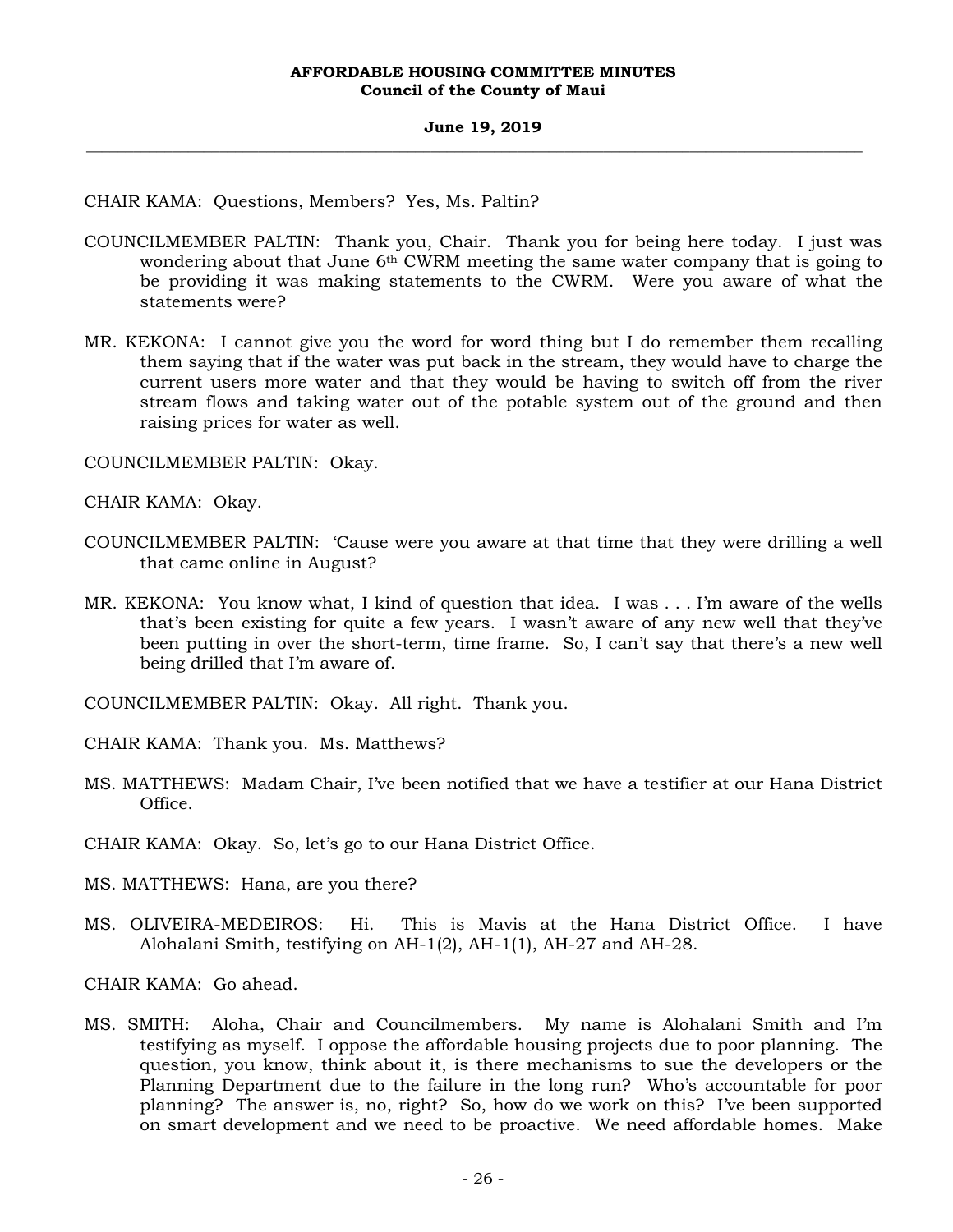#### **June 19, 2019 \_\_\_\_\_\_\_\_\_\_\_\_\_\_\_\_\_\_\_\_\_\_\_\_\_\_\_\_\_\_\_\_\_\_\_\_\_\_\_\_\_\_\_\_\_\_\_\_\_\_\_\_\_\_\_\_\_\_\_\_\_\_\_\_\_\_\_\_\_\_\_\_\_\_\_\_\_\_\_\_\_\_\_\_\_\_\_\_\_\_\_\_\_\_\_\_\_\_\_**

no mistake on that. But not in a decision of water area. The water resources is constantly being diverted and our aquifers are being capped out. Fire – I was at the Red Cross sheltering the Maui High when the fire went on and we had all these people coming into the shelter. That was something else. Have you guys factored that in for safety? So, I would say to wait for the West Maui Community Plan to be completed for community input and work on that. Our East Maui Community Plan is 25 years old. We don't want poor or foolish development in our eastern sector either. We also need to be activated and revise our community plan of 1994. So, we're learning from this process. And the big thing right now is the West Community Plan [*sic*]. We need to work together. So, thank you for your time.

## CHAIR KAMA: Mahalo. Ms. Matthews?

- MS. MATTHEWS: Chair, the next testifier is Jim Petersen, testifying on AH-27 and AH-28 to be followed by Tricia Petersen.
- MR. PETERSEN: Thank you for the opportunity to speak to you all today. Aloha.
- CHAIR KAMA: Aloha.
- MR. PETERSEN: My name is Jim Petersen and I own a renewable energy company here on Maui. And I employ over 500 people installing solar panels and roofing and so forth. I looked to buy a home last year. I looked all over Maui and my wife and I decided, with our children, to settle in Launiupoko and we did specifically for the agricultural plan. We felt that growing our own fruits and vegetables and teaching our children and so forth was tend to not to being here and living on the island. Many of the people that we employed were displaced when the sugar plantations were closed down due to environmental impacts. You know, I gotta tell you what really burns me up and my wife is the fact that when we bought the home that we're in now in Launiupoko we bought it through West Maui Land Realty arm. And we talked extensively with that firm and their real estate agent who told us emphatically this was ag land, there was a shortage of water, there was no new sources, and that the land below us was designated one home per five acres. This was ten months ago. I brought some pictures if I can show you. Within a month of living on the property and not having water. So, our water was shut down no less than three times in the first three months that we've lived on the property. This is the subject area completely burned up, and I think most of you know about it, completely caught fire and all that was lost. This area here you can see the fire burned all around these homes. This home here down below the thing that saved it was the sprinklers went off due to a shortage caused by the fire. You can see the fire burned all the way up the hill. And this is something we're learning that is a regular occurrence. These fires go on all the time up there. So, we're living the lack of water. Just this past week we were shut down for nine days. Our lawns are brown. This plantation or agricultural land that we have has turned brown. Our fruit falls from the trees before it should and so forth. The other day when we came in, we landed at the airport it took us an hour and 20 minutes to get from Kahului to Launiupoko. That was on a Saturday. We started thinking again about emergency vehicles and services and first responders getting to a fire or getting to a flood. When there was a flood, which happened a month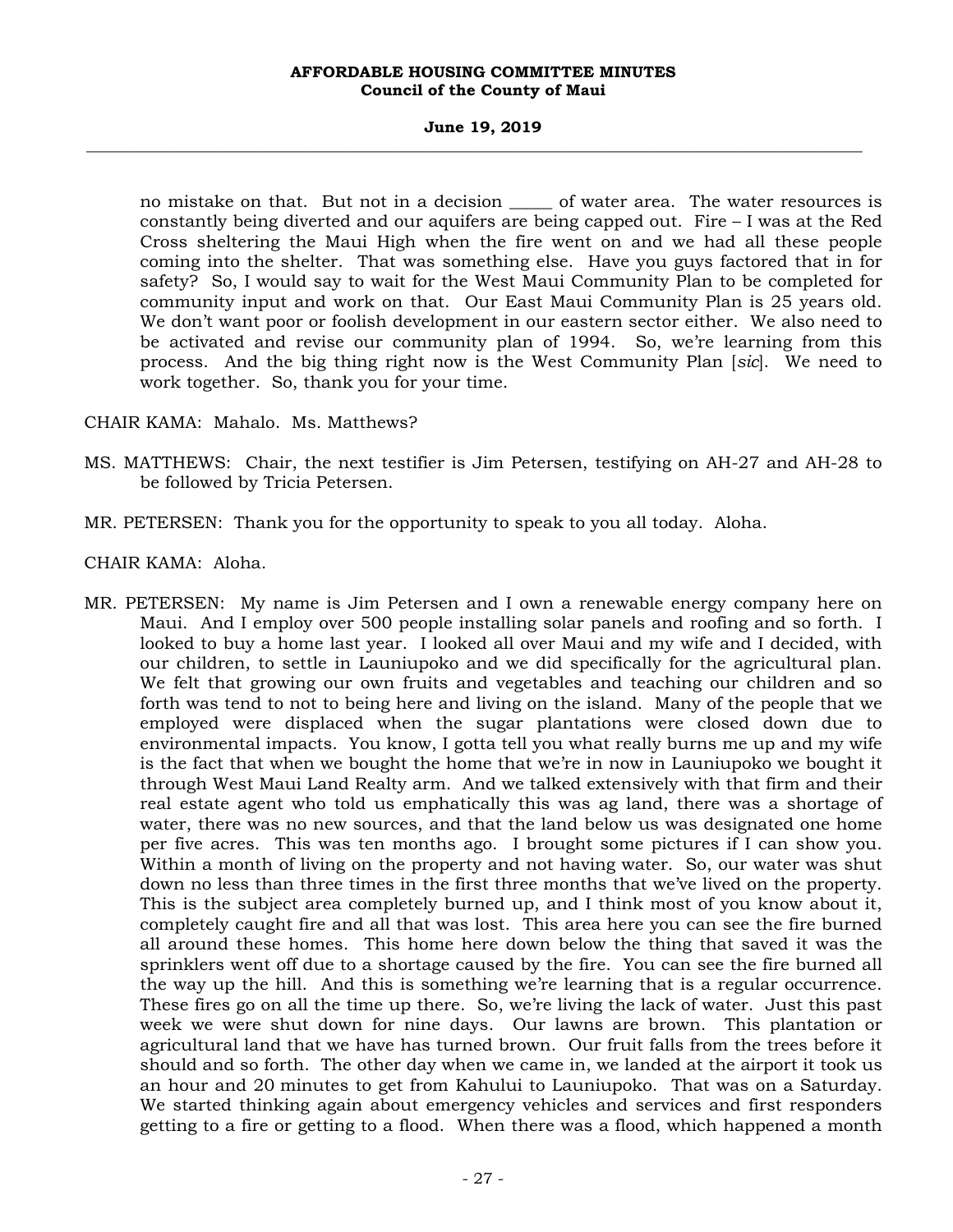#### **June 19, 2019 \_\_\_\_\_\_\_\_\_\_\_\_\_\_\_\_\_\_\_\_\_\_\_\_\_\_\_\_\_\_\_\_\_\_\_\_\_\_\_\_\_\_\_\_\_\_\_\_\_\_\_\_\_\_\_\_\_\_\_\_\_\_\_\_\_\_\_\_\_\_\_\_\_\_\_\_\_\_\_\_\_\_\_\_\_\_\_\_\_\_\_\_\_\_\_\_\_\_\_**

after the fire, it took us seven hours to get from Launiupoko to Kahului. Seven hours. I couldn't imagine what first responders would be faced with in trying to get out there for a disaster. As a business owner, I understand the need for affordable housing. I'm an employer. I have over 500 people that work for me that I want them to find affordable homes. But this project, to me, is a wolf in sheep's clothing. It is nothing but a pure profit center for the developer. We feel we've been sold a bill of goods when we bought the property due to not disclosing the real water shortages up there. I beg you to vote no on this project. Thank you all very much for your time.

CHAIR KAMA: Thank you. Questions, Members? Yes, Ms. Paltin?

COUNCILMEMBER PALTIN: I just was wondering were you home when the fire happened?

MR. PETERSEN: No, ma'am. We were on the mainland at the time.

COUNCILMEMBER PALTIN: Okay.

MR. PETERSEN: But let me tell you my wife . . . I wake up at 4:30, 4:45 every morning. The morning of the fire I came down and my wife was up, we have four kids and we were on the mainland, so the time she was up and in tears and immediately said we've lost the home due to the fire. My first reaction was where's the insurance policy? We started contacting everybody up there to look around, the Fire Department and so forth. The MFD did a fantastic job. But the fact of the matter is, we waited days on end to find out if we lost our home. Many of the people we've met, know did lose their home up at Hokiokio and around there lost their home and their entirety. So, I implore you, please to, as people have said to study the plan, to look at the lack of water because that's a reality. I've been living there every day. My kids have to wonder whether it's potable or non-potable water to drink or to use on a daily basis. That wasn't told to us when we bought the property from West Maui Land Development.

COUNCILMEMBER PALTIN: Thank you.

MR. PETERSEN: So, I have real questions about that.

COUNCILMEMBER PALTIN: I appreciate it. Thank you.

MR. PETERSEN: Thank you all for your time.

CHAIR KAMA: Ms. Matthews?

COUNCILMEMBER RAWLINS-FERNANDEZ: Chair, before the next testifier comes up --

CHAIR KAMA: Yes.

MS. MATTHEWS: --I'm not sure if the testifiers are clear on how to explain how they're testifying so that they can get the full time that they would need to identify the items as  $AH-1(1)$ ,  $AH-27$ ,  $AH-1(2)$ ,  $AH-28$  to get the six minutes if that's  $-5$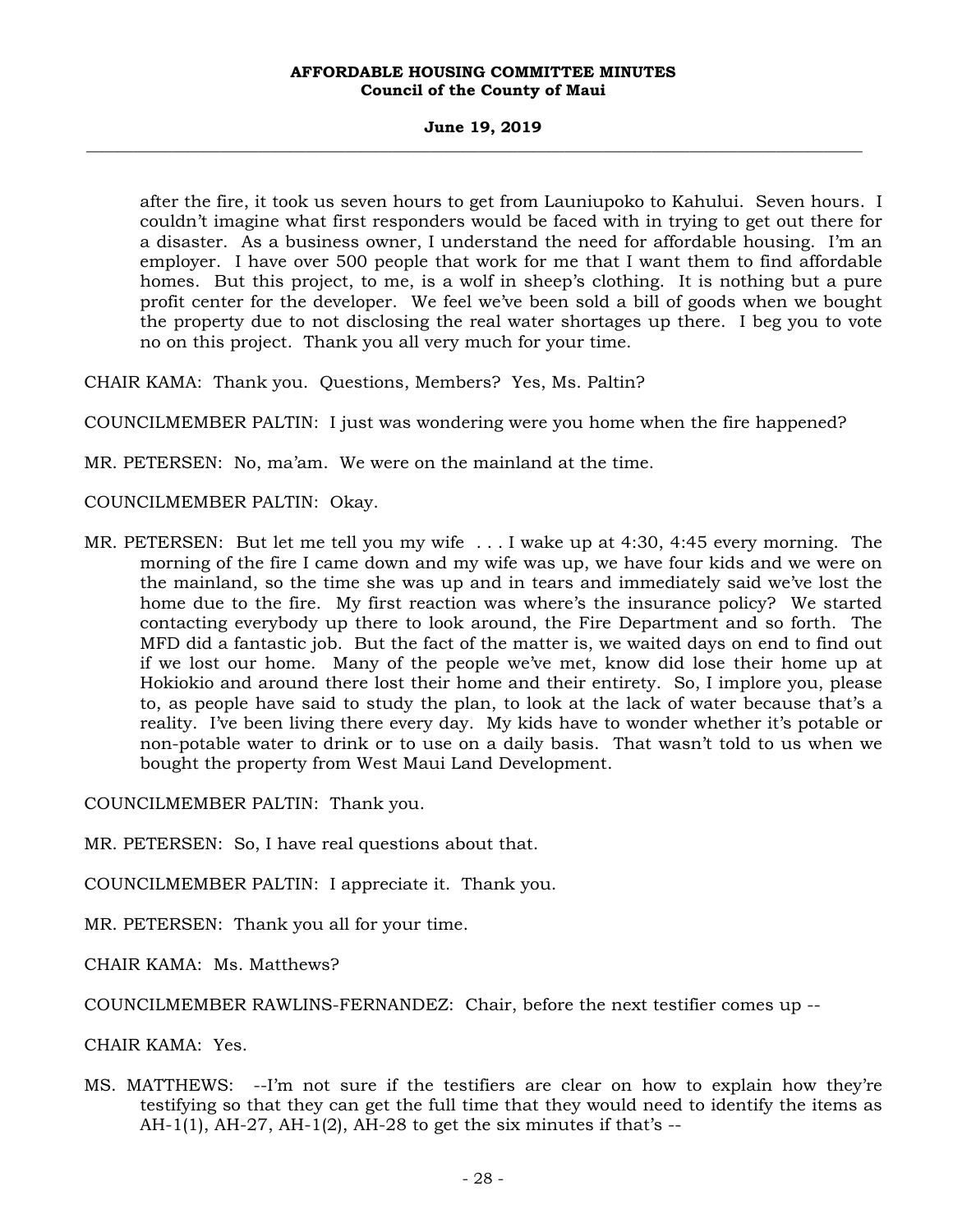#### **June 19, 2019 \_\_\_\_\_\_\_\_\_\_\_\_\_\_\_\_\_\_\_\_\_\_\_\_\_\_\_\_\_\_\_\_\_\_\_\_\_\_\_\_\_\_\_\_\_\_\_\_\_\_\_\_\_\_\_\_\_\_\_\_\_\_\_\_\_\_\_\_\_\_\_\_\_\_\_\_\_\_\_\_\_\_\_\_\_\_\_\_\_\_\_\_\_\_\_\_\_\_\_**

CHAIR KAMA: Thank you.

COUNCILMEMBER RAWLINS-FERNANDEZ: --what they're looking to do.

- CHAIR KAMA: Ms. Matthews, on the papers that the testifiers fill out, is it not listed on their sheets of paper? Could you mention that too in case they forget what they signed up for?
- MS. MATTHEWS: Yes, Madam Chair.

CHAIR KAMA: Thank you. Thank you, Ms. Rawlins-Fernandez.

COUNCILMEMBER RAWLINS-FERNANDEZ: Mahalo, Chair.

- MS. MATTHEWS: Our next testifier signed up to testify is Tricia Petersen testifying on AH-27 and 28.
- MS. PETERSEN: These are the District Boundary Amendments. For clarification, I'm also testifying regarding AH-1(1) and AH-2(2).

UNIDENTIFIED SPEAKER: Yes.

MS. PETERSEN: Aloha, esteemed Committee Members and lady Chair. My name is Tricia Petersen. And I'm a newer proud owner of a lovely five-acre farm in the agricultural zone of Launiupoko adjacent to one of the proposed projects and rezoning propositions before the Council. I strongly oppose the projects and rezoning of Launiupoko due to several areas of concern. I absolutely understand that there's a great housing shortage on Maui and even a critical shortage of affordable housing. The quintessential mantra in real estate is location, location, location. These locations in this agricultural region of Launiupoko, Maui, are simply put the wrong locations for affordable housing. Affordable housing should be more centralized, closer to schools, closer to public transportation, hospitals, health care providers, retailers, public safety, et cetera. On the mainland, affordable housing development seems to have always sprung up around schools, hospitals, and mass transit. This isn't by chance or happen-stance. Build affordable housing communities out in the middle of nowhere amongst the farms and traffic situation worsens. The residents of this new community will need to drive their own cars as there is no public transportation to these parts. As it is, there is only one road in and out of West Maui. The approximately 13 plus miles stretch of highway between Maalaea and Launiupoko is only one lane in both directions. There aren't any exists and there aren't any places to turn around and be sent back the other direction. In the event of an emergency or natural disaster that affects this stretch, West Maui effectively becomes cut off from the rest of the island. Approving and building three large housing communities with upwards of 200 plus acres developed would add even more cars on that already congested stretch of highway to the point where it will be more than likely a safety issue. The current infrastructure in West Maui desperately needs to be built-up and improved upon to support the continually growing population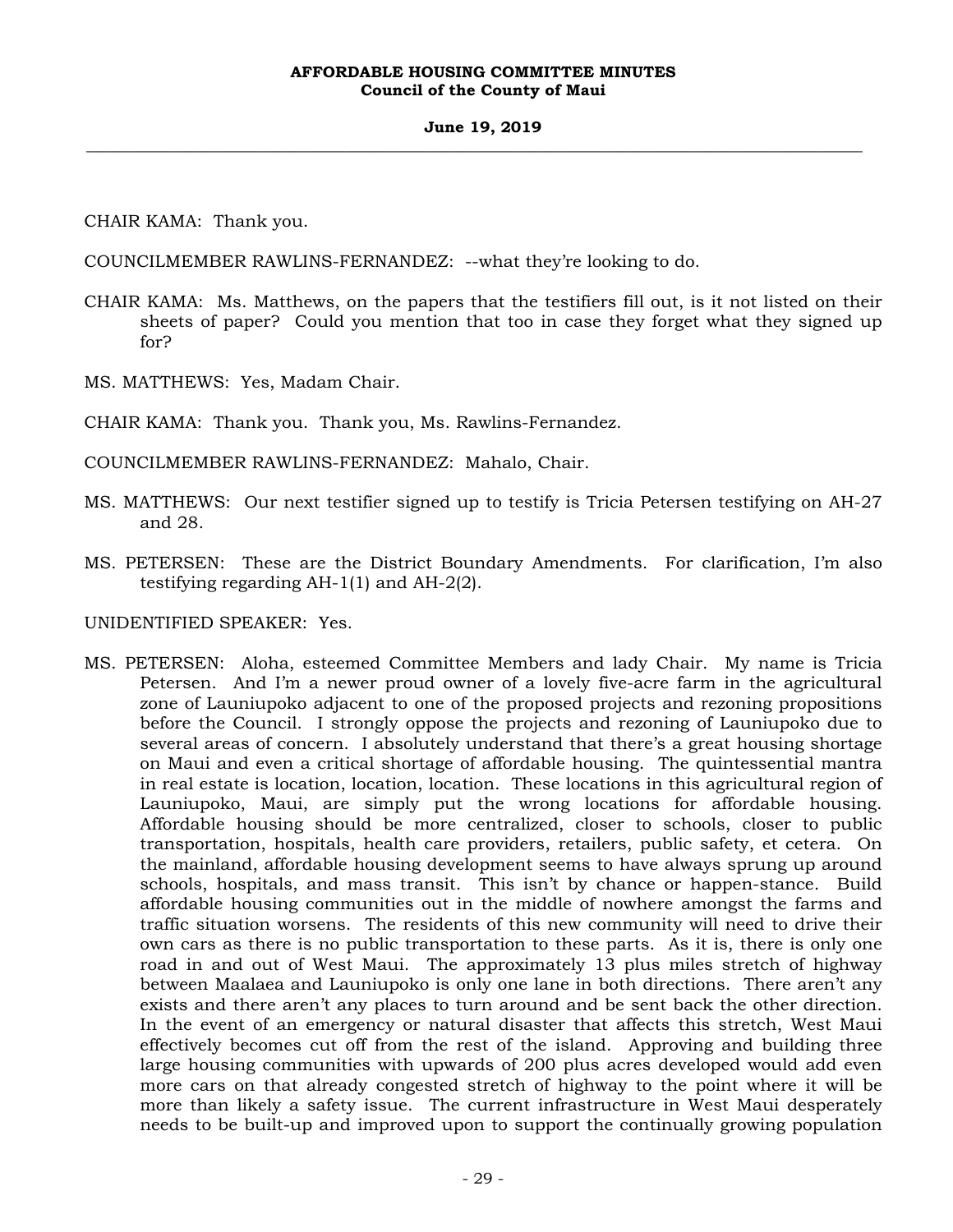#### **June 19, 2019 \_\_\_\_\_\_\_\_\_\_\_\_\_\_\_\_\_\_\_\_\_\_\_\_\_\_\_\_\_\_\_\_\_\_\_\_\_\_\_\_\_\_\_\_\_\_\_\_\_\_\_\_\_\_\_\_\_\_\_\_\_\_\_\_\_\_\_\_\_\_\_\_\_\_\_\_\_\_\_\_\_\_\_\_\_\_\_\_\_\_\_\_\_\_\_\_\_\_\_**

of West Maui. And by population, I am merely referring to the residents of Maui. We've often forget that Maui and especially West Maui depends heavily upon tourism. That adds to the transient population of the area exceptionally . . . exponentially. While building more high-density subdivisions for affordable housing is desperately needed, it is more emergent to build and improve the infrastructure to support the current residents and tourists. As I said before, there is only one way in and out of West Maui and that becomes a dire safety concern in the event of a natural disaster or emergencies. On September 27, 2018, Maui had an episode of torrential rain coupled with high tides. The one way in and out of Maui, West Maui was flooded and parts of the subway, highway were submerged. The region already faces wildfires every year. It has become a common place, but concerns are somewhat limited since the current population of Launiupoko is not dense. For example, August 24, 2018, Lahaina and Launiupoko experienced an unprecedented fire storm. The only road in and out of West Maui was shut down for many hours and impassable to allow for emergency personnel to be able to fight the fires. So many residents were evacuated in the dead of the night, roused out of sleep by knocking on their doors by Police and Fire. The courageous first responders – Maui PD, Maui Fire and residents worked together to protect life and property as best they could. We were lucky. While there was much loss of property, including the Maui Dragon Fruit Farm, there was no loss no life. That story may have a very different ending if these projects pass. Launiupoko is zoned agricultural. As part of the land use in the Maui Island Plan and the zoning as it currently stands, most, if not all of the parcels in Launiupoko, have a farm plan. In furtherance of these farm plans, there's a heavy dependence upon water provided by the Launiupoko irrigation company. Launiupoko is very dry as we know and doesn't receive much rainfall as it were. In fact, as of March 2018, we were notified that non-potable water will be regulated and restricted because they have to, you know, they can no longer divert water from the streams for agricultural use. So, we had to put these converters in and switch much of our use to potable water at much higher rates. In fact, after the fire, we were unable to use non-potable water for irrigation for weeks because the fire actually damaged the water lines for agricultural use. So, we were watering our farm and our plants and our landscaping with potable water. We didn't have a choice. We had to pay the higher rates. We didn't have a choice. As I said, we are new homeowners in Launiupoko. We bought into all the restrictions. We bought into the water restrictions. In fact, this morning, completely unrelated to this hearing I got a text message from my landscaper. Hi, Tricia, Jim. I am so sorry everything looks so dry and dying. I just spoke to the neighbor about the irrigation water. Explained that the Water Division shut water down for the last week. This is not normal. I don't think it would help to switch over to domestic line because of the poor water pressure and cost. Let me know if this is what needs to happen and we will manage as best as we can. I urge you to vote no on all of these proposals in front of you. The projects and the rezoning the area cannot sustain any more farms, any more the one-acre farming parcels, cannot sustain the number of people that are going to be in these three projects with over 200 acres of new development. If you --

CHAIR KAMA: Thank you, Ms. Petersen.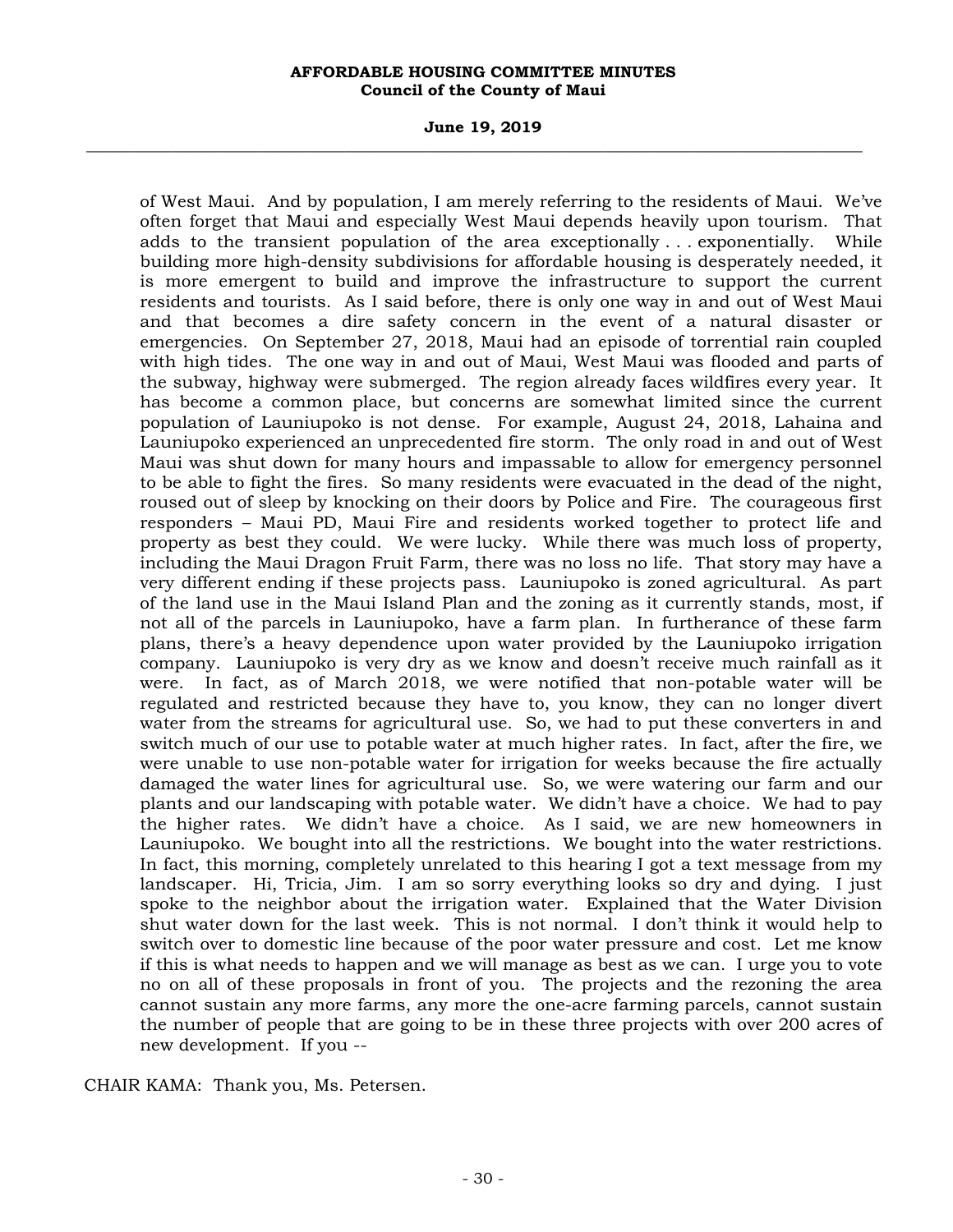#### **June 19, 2019 \_\_\_\_\_\_\_\_\_\_\_\_\_\_\_\_\_\_\_\_\_\_\_\_\_\_\_\_\_\_\_\_\_\_\_\_\_\_\_\_\_\_\_\_\_\_\_\_\_\_\_\_\_\_\_\_\_\_\_\_\_\_\_\_\_\_\_\_\_\_\_\_\_\_\_\_\_\_\_\_\_\_\_\_\_\_\_\_\_\_\_\_\_\_\_\_\_\_\_**

MS. PETERSEN: --vote yes on this, you set a very dangerous precedent. How will you ever be able to deny the next proposal that comes up to rezone from Agricultural to Urban. We need to preserve our agricultural lands.

CHAIR KAMA: Thank you, Ms. Petersen.

MS. PETERSEN: Thank you for your time.

- CHAIR KAMA: Questions, Members? Ms. Matthews, please call the next testifier?
- MS. MATTHEWS: Madam Chair, our next testifier is Kim Baley, testifying on AH-27 and 28, which is the District Boundary Amendments, to be followed by Hans Michel.
- MS. BALEY: Good afternoon, Madam Chairwoman.

CHAIR KAMA: Good afternoon.

MS. BALEY: Good afternoon, Council and guests. My name is Kim Baley and I am blessed to be able to move in Launiupoko. I also am new. I have no Hawaiian lineage. I don't speak the language. I have no heritage in Maui, but I have a heart for Maui. I care for Maui and the reason I am testifying today is because of that. I could speak, I have plenty of notes and a prepared statement and I could speak about the sewers and the water issues, and I think that that's all really been handled and taken care of and you're familiar with that. The one thing I would like to say and think about is also the fire dangers. But the biggest issue I see with fast-tracking and hurrying these developments, which are really just one big development, is unintended consequences. And without proper comprehensive independent studies this development could produce very real and dangerous unintended consequences. Who will be responsible for this? Who will pay for the damages and be named in potential lawsuits? The legacy of the Council and the future of Maui are important and serious matters and they deserve careful and complete consideration. And I'll close with asking the Council to remember the motto of Maui from King Kamehameha III – the life of the land is perpetuated in righteousness. I thank you very much for your time, Council and Madam Chairwoman.

CHAIR KAMA: Thank you. Members, questions? If not, Ms. Matthews?

- MS. MATTHEWS: The next testifier is Hans Michel, testifying on AH-1(1) and AH-1(2), which are the 201H projects, to be followed by Stan Franco.
- MR. MICHEL: Hello, Chair --
- CHAIR KAMA: Aloha.
- MR. MICHEL: --and Council. My name is Hans Michel from Lahaina 56 years. All these people when testify today, I haven't seen nothing yet. That little bigger problem we had with the hurricane and the fire, Lahainaluna in the back that four houses when burn down, and those houses were not even ten years old. The people are already building*. . .*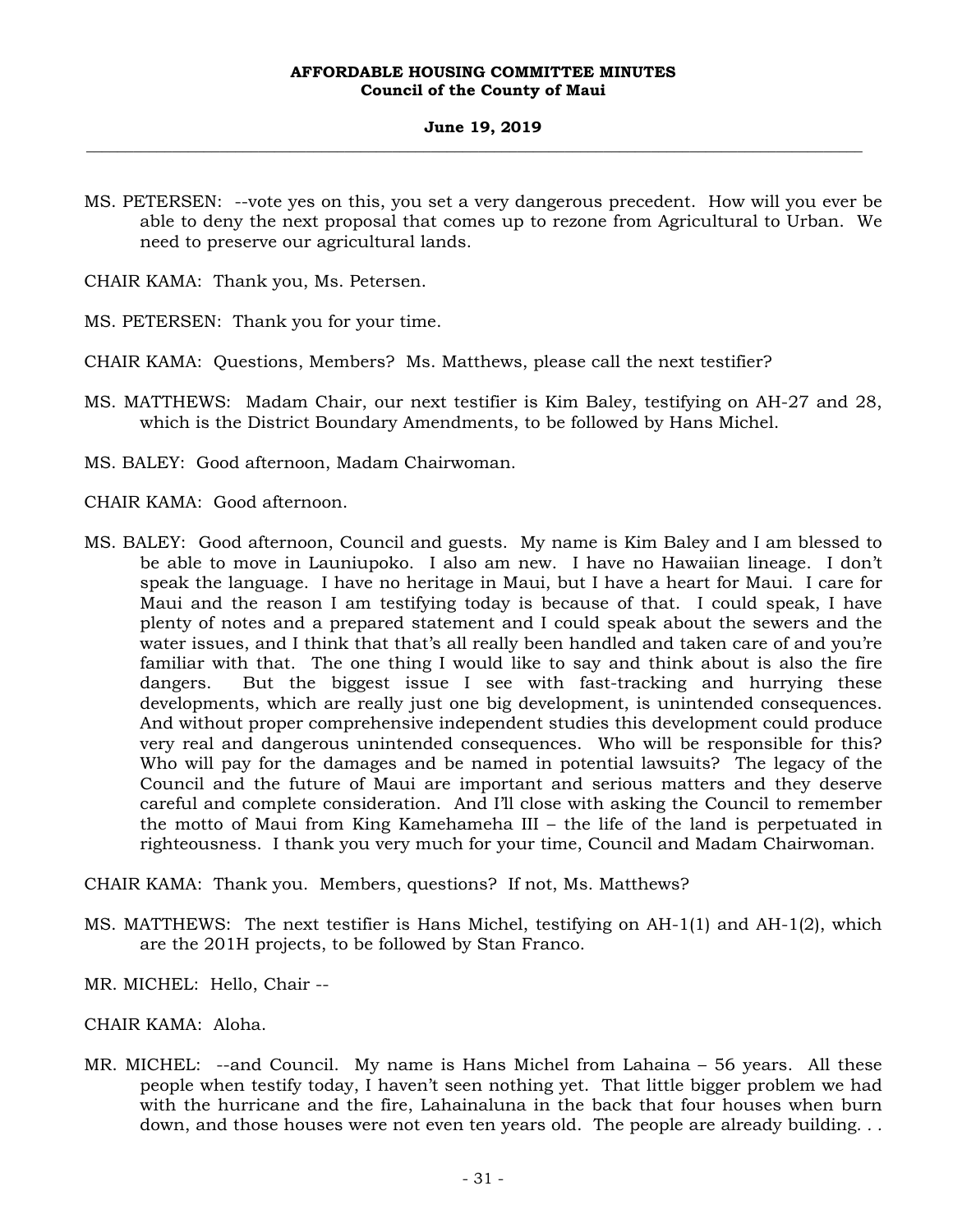#### **June 19, 2019 \_\_\_\_\_\_\_\_\_\_\_\_\_\_\_\_\_\_\_\_\_\_\_\_\_\_\_\_\_\_\_\_\_\_\_\_\_\_\_\_\_\_\_\_\_\_\_\_\_\_\_\_\_\_\_\_\_\_\_\_\_\_\_\_\_\_\_\_\_\_\_\_\_\_\_\_\_\_\_\_\_\_\_\_\_\_\_\_\_\_\_\_\_\_\_\_\_\_\_**

*(inaudible) . . .* they are fire insurance they're down there from work and time and the houses are coming up. But my problem is actually we're short on affordable housing. No matter which way you put it 1964 we applied for housing. Never had anything came about. Thank God for Pioneer Mill who made houses for all their employees in Kelawea Mauka, but you have three families living in one house. That means three generations because there is no affordable housing nearby. But then again, the people buy \$40,000 worth of truck for go to work. If a small little Datsun could do the job, you know, I mean, if you want a house you need to sacrifice. But they don't look at them that way. But for my part why I'm talking about affordable housing on West Maui the people who have money from Wailuku can buy a house in West Maui, they don't have to drive over the Pali or get up at 4 o'clock in the morning to go to work at 6 o'clock at the hotel. It's all the traffic you've been talking about. Well, I know I've been here, I've seen it. I only came Wailuku today, I hope I don't get stuck when I go home, you know. But the problem is this, if people have affordable houses they can stay in Lahaina. And the water problem is not only in Kauaula or wherever. It is also around Maui. Somebody wants to take all the water for certain things which they don't need. Everybody wants to do agriculture. That agriculture they do doesn't even support for pay the water, excuse me, to have free water. But it would not even pay for they can feed the family. So, if this people are all they can work at the hotel and make real decent money and then you can live a decent life. And that's up to you Council to decide because every time it tells you affordable, affordable. This is the, excuse me, Lahaina News. Molina, go get the piece of paper what they when write about affordable rental. That's what you have to push for also. How can you go get a house when you have no money? But you can rent affordable housing. So, it's you guys who have to push something like Weinberg apartment. Anyway, it's all good. It's up to you guys. You people know what we need, and it's been on the board for the last 50 years. Okay. No more excuse. I've seen it. I've been here. I'm 80 years old. Nobody can tell me any lies.

- CHAIR KAMA: Thank you. Questions, Members? Yes? Sir, can you come back, please? Mr. Michel, Ms. Paltin has a question for you.
- COUNCILMEMBER PALTIN: I just was wondering if you lease land from West Maui Land Company?
- MR. MICHEL: No. I got my land from Pioneer Mill. In fact, I got my first house I bought in 1964 for \$6,000. And I remodeled that thing. It was all full with termites but we worked little by little, little by little and us guys was working two jobs. Today, I'm sorry I shouldn't tell you that, I got 20 acres you want to go and farm with me? Hell no. I don't need nobody who gives \_\_\_\_\_ ID only for talk and no do nothing. It's me and my wife and my son in-law.

CHAIR KAMA: Thank you.

COUNCILMEMBER PALTIN: You're not . . .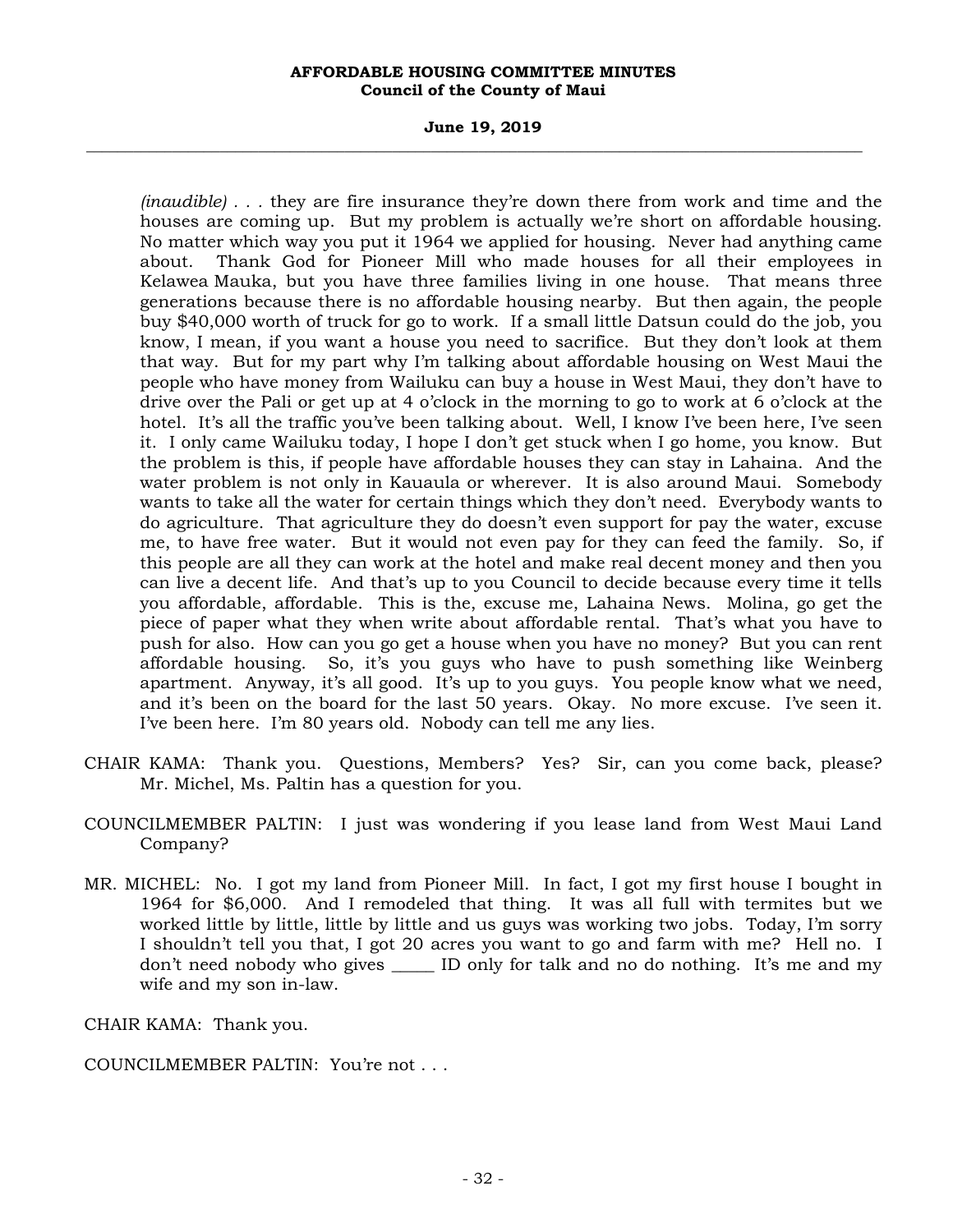#### **June 19, 2019 \_\_\_\_\_\_\_\_\_\_\_\_\_\_\_\_\_\_\_\_\_\_\_\_\_\_\_\_\_\_\_\_\_\_\_\_\_\_\_\_\_\_\_\_\_\_\_\_\_\_\_\_\_\_\_\_\_\_\_\_\_\_\_\_\_\_\_\_\_\_\_\_\_\_\_\_\_\_\_\_\_\_\_\_\_\_\_\_\_\_\_\_\_\_\_\_\_\_\_**

- MR. MICHEL: Thank God I wake up blessed. And if you guys wanted to know why we no more rain on Maui, the curse is up on the land because people live in sin up to their nose.
- CHAIR KAMA: Thank you, Mr. Michel, for your testimony. Mahalo. Aloha. Ms. Matthews?
- MS. MATTHEWS: Our next testifier is Stan Franco testifying on AH-1(2) and AH-1(1), which are the 201H projects, to be followed by Kai Nishiki.
- CHAIR KAMA: Can you check with the District Office on Molokai? Can you check with them? Okay.
- MR. FRANCO: Chair Kama and Members of the Affordable Housing Committee. I'm Stan Franco and I speak for myself. Planning has been an issue for me for a long time. I was part with Hans on the Advisory Committee, the General Advisory Committee for plans that were made. And we tried to put housing in each district so that we would have a planned way of developing our island for the needs of our people. The 201H process that we are using to plan this island is insane. Is insane. We cannot continue doing this like we're doing it. We have to have a General Plan of how we're going to build the housing, where we're going to build it, how are we going to afford it? I've been saying this over and over again. You've heard it. I don't think we should do this. I don't think . . . we should stop this one \_\_\_\_\_\_ process for affordable housing because of that reason. I think, in fact, Riki Hokama made a statement some time back on this Council in another Affordable Housing Committee about this what I'm just saying. The second reason I'm kind of concerned about these projects that we do with 201H's was shared before. When we had Jeff Gilbreath from Hawaii Community Assets talked to this Committee back on February  $27<sup>th</sup>$ , this is what he said, the 2015 Housing Demand Study done by DBEDT at the State concluded that the County will need 17,000 units in all income levels by 2025 and 75 percent of these units must be for households earning \$75,000 annually or below. Today, if you look at the 2019 guidelines for the County of Maui on affordable sales that 75,000 is about 90 percent level. So, what we're doing with these projects and all these 201H projects that we are approving from 80 to 90 percent that's affordable. The rest is, you know, basically not building for the people at the incomes they earn. So, we cannot continue doing this and that's why I think the plan is so important. It concerns me after working on affordable housing for 30 years that we don't know where we're going, and we cannot continue to do what we're doing right now with 201H projects. Thank you. Do I have three more minutes?

## CHAIR KAMA: Yes.

MR. FRANCO: Oh, okay. You know, this is about our people. We gotta consider there's been a lot of discussion about various things that are concerning this particular development out at Launiupoko. I'm not from Launiupoko; I'm from Haiku. But I hear the people. I'm concerned for what I'm hearing. You know, the concern about not having water. I grew up in Haiku when we had times and maybe Mike knows. In Makawao, we had the same problem, which they had restrictions on water use. I lived that all through my life. We couldn't use water, or we had to boil water and all these kinds of things. We had to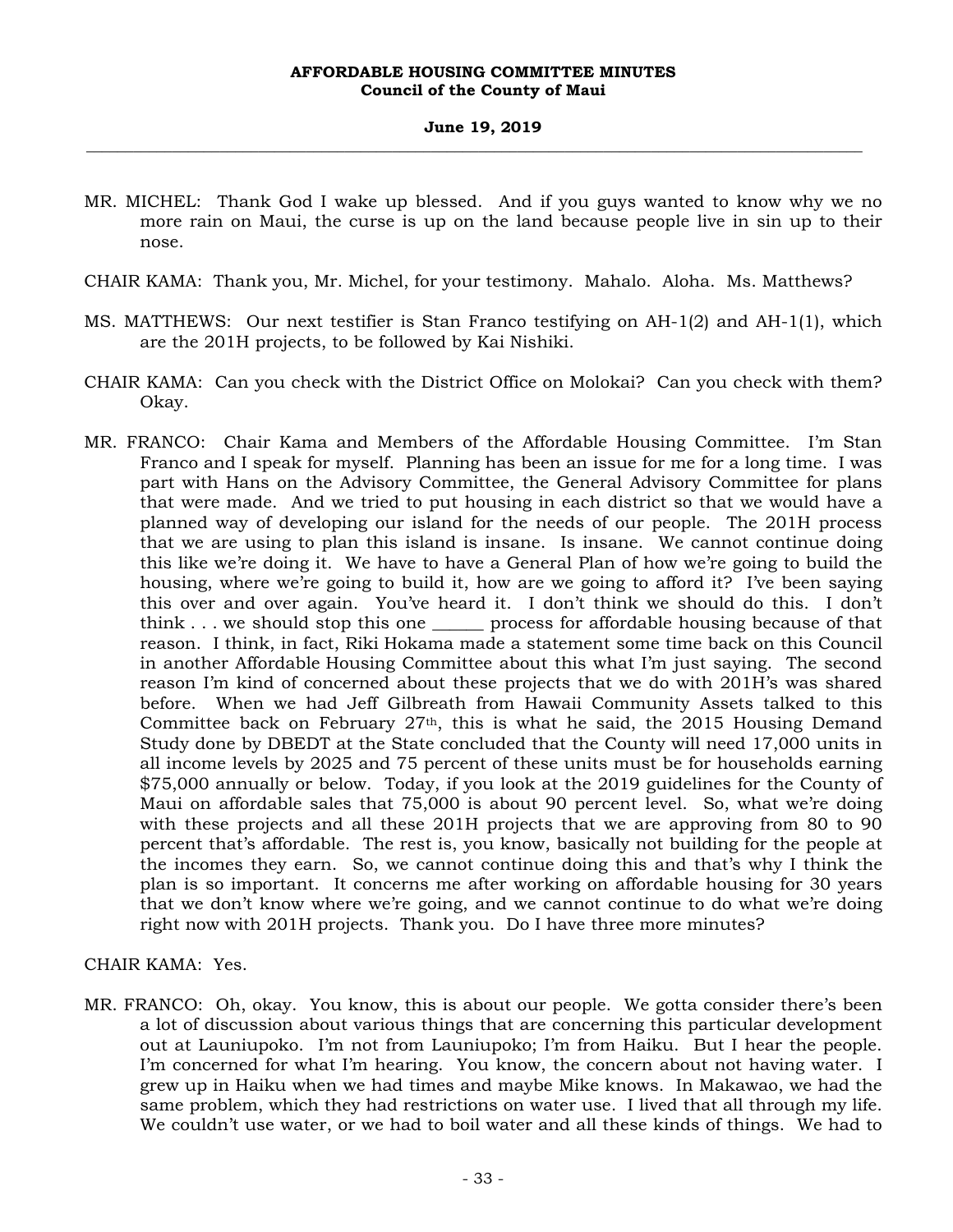#### **June 19, 2019 \_\_\_\_\_\_\_\_\_\_\_\_\_\_\_\_\_\_\_\_\_\_\_\_\_\_\_\_\_\_\_\_\_\_\_\_\_\_\_\_\_\_\_\_\_\_\_\_\_\_\_\_\_\_\_\_\_\_\_\_\_\_\_\_\_\_\_\_\_\_\_\_\_\_\_\_\_\_\_\_\_\_\_\_\_\_\_\_\_\_\_\_\_\_\_\_\_\_\_**

put . . .*(inaudible) . . .* bags on our pipes to take out all the rust and everything else. We cannot do this anymore. You know, we need to provide our people the water that they need. And if we don't have the water in Launiupoko, then we should not build there. And we should preserve it as agriculture. I'm, again, very concerned that we continue to do this. So, Council, from the bottom of my heart, I ask you please do not approve these projects. Thank you.

CHAIR KAMA: Ms. Matthews?

- MS. MATTHEWS: Our next testifier is Kai Nishiki, testifying on all four items to be followed by Lori Sablas.
- MS. NISHIKI: Good afternoon, Chair, Councilmembers.

CHAIR KAMA: Good afternoon.

MS. NISHIKI: Mahalo. I have a few objections. I object to the testimony being cut short. I think that the public deserves to be heard and that our voices should not be stifled. We should have the full three minutes on each item. So, I object to that. These hearings should be held in Lahaina with our Councilmember Tamara Paltin in the evenings so that our community members have an opportunity to be heard. I don't think it's fair that the meetings are being held here and pretty much only people who can be heard are people who take time off of work or are getting paid to be here. And as a member of the West Maui CPAC, I believe that we should wait for the community plan update. Our community deserves to be heard and deserves to decide where we want say for affordable housing that makes sense. Let's respect that process. And I also object that we're hearing two of these at one time. I mean, usually we can barely have time to look at these things fully with careful consideration just one and now we have two projects. And also, there's also some concern about whether or not you guys should even be hearing this before the State has a chance to make their decision on it. However, I moved to Lahaina eight years ago with my family after commuting to work in Honokowai from Haiku for many years to our family business. I thought me and my kids would get to spend more time together maybe buy a house close to work and school. That's for today. Sorry. We're going to have to move again. And that's not because we want to but it's because we can't afford our over-priced rent and I'll never be able to save enough money for down payment to buy a home on the West side. My kids are crying. I'm crying. They want to stay at Lahainaluna and graduate there. They want to grow up with their friends and their family, and maybe buy a home of their own on the West side. But that's not going to happen, and I have to break my kids' hearts due to our housing crisis. We need truly affordable housing. We need 100 percent affordable housing projects not just a few so-called affordables mixing with mostly market-priced homes. We need affordable homes in perpetuity, not affordable for ten years and then they get flipped and we lose our inventory of affordable homes and we start all over again. We need homes in Lahaina with County wastewater and water, infill homes close to bus lines, jobs and schools. I called West Maui Land Company when I saw these projects come up and I told them, look, I really want to . . . I don't want to come to the Council and just be fighting, no, no, no, all the time. Why don't we start a working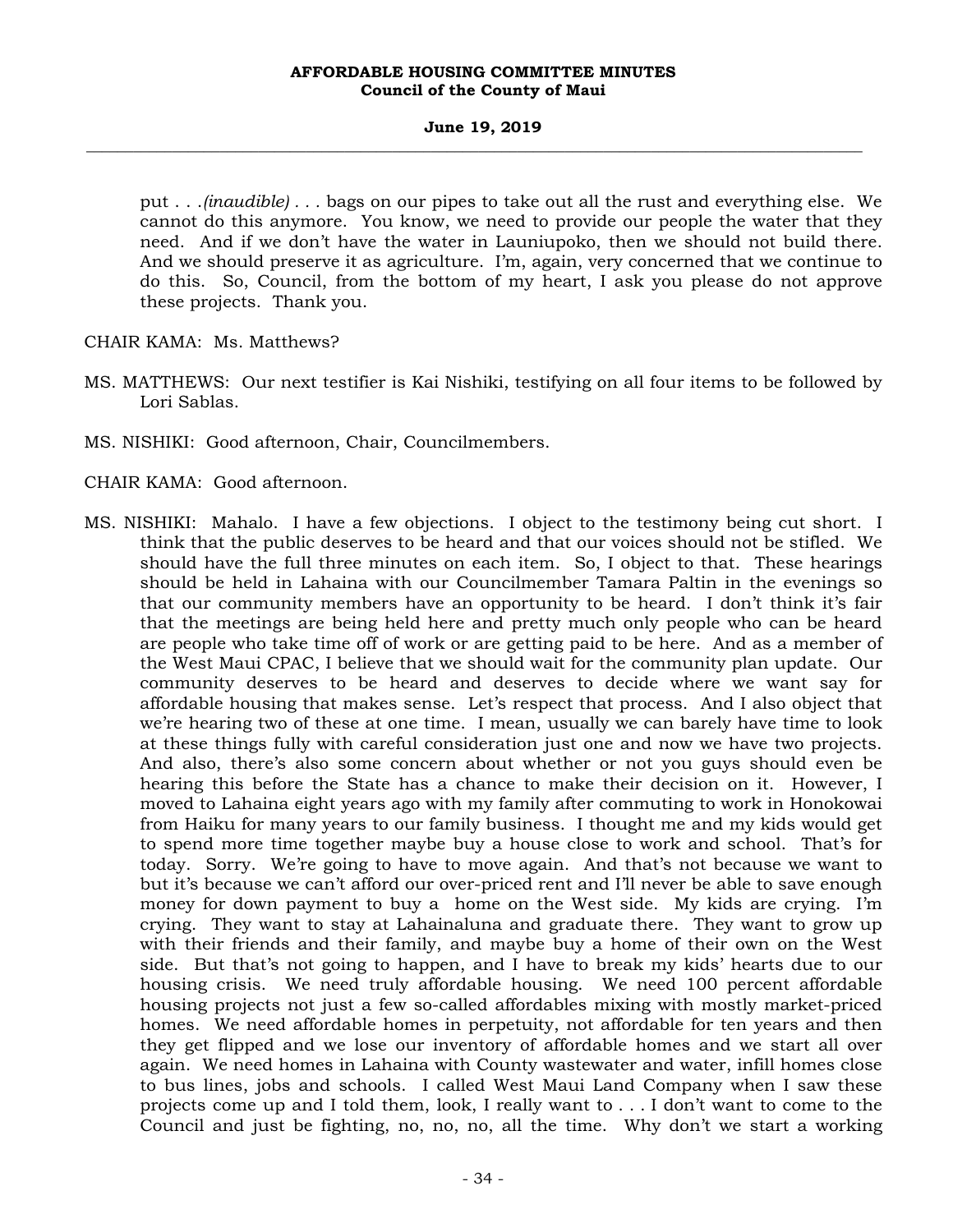#### **June 19, 2019 \_\_\_\_\_\_\_\_\_\_\_\_\_\_\_\_\_\_\_\_\_\_\_\_\_\_\_\_\_\_\_\_\_\_\_\_\_\_\_\_\_\_\_\_\_\_\_\_\_\_\_\_\_\_\_\_\_\_\_\_\_\_\_\_\_\_\_\_\_\_\_\_\_\_\_\_\_\_\_\_\_\_\_\_\_\_\_\_\_\_\_\_\_\_\_\_\_\_\_**

group? Why don't we get into discussion about a project that's 100 percent affordable? And there is, they own land right in Wainee. And right now, we're trying to put together a working group so that we can propose a project that our community will support, that our community wants to live in, that they can afford to live in. And then we come to Council and all these people will come and be supporting a project, not coming, having to take time off of work and oppose a project. That's not what we need. We need our community to be able to come together. So, maybe we need to be telling these developers, hey, go to the community first before you come to the Council. Find a project that our community supports then come here. This is backwards. So, thank you very much. I hope that you guys will say no. This is not the right place, not the right time. A lot of people have brought up great points about why this is the wrong time and the wrong place. And, I mean, we all live through the fires and the floods and that's a huge, huge, huge . . . heavy experience to have to live through. And until you live in that crisis, state of mind for months on end you don't understand how traumatic it is to evacuate your family in the middle of the night and go to a shelter and not know what's going on. And it's just  $\dots$  it's not the right time and not the right place. Mahalo.

CHAIR KAMA: Thank you. Members, questions? Ms. Paltin?

- COUNCILMEMBER PALTIN: I just had a question, thank you for coming, that you objected to having the two heard together. There's also a third project. And to me, if they're heard together then we can understand more of the cumulative impact because realistically you're not supposed to rezone under 15 acres. But now we're doing 45 approximately with the three separate parts. So, I was wondering if you still did object to hearing the two or you rather have one or three?
- MS. NISHIKI: Well, I think that there's a challenge for the Council to be able to look at these housing projects and look at them fully and completely when you're trying to study . . . it's like trying to study for an exam for Math and English on the same day. It's like it can sometimes be overwhelming, but I do understand your point of like, well, we do need to look at, well, there's three projects coming in all at the same time and how those impacts will affect our community. But it does seem to be kind of like a segmentation and that's also a problem. So, I guess there are advantages and disadvantages to looking at it that way. But the segmentation, I do object to that.
- COUNCILMEMBER PALTIN: Okay. Thanks. Yeah, I guess that's why nobody can read the other ones cause one at a time.
- MS. NISHIKI: Exactly. Mahalo. Yes, I do think that they should be hearing all of these in your district. It only makes sense because that's who is going to feel the biggest impacts. So, mahalo.
- CHAIR KAMA: Thank you. Ms. Matthews?
- MS. MATTHEWS: The next testifier is Lori Sablas, testifying on AH-1(1) and AH-1(2) 201H projects to be followed by Gordon Firestein.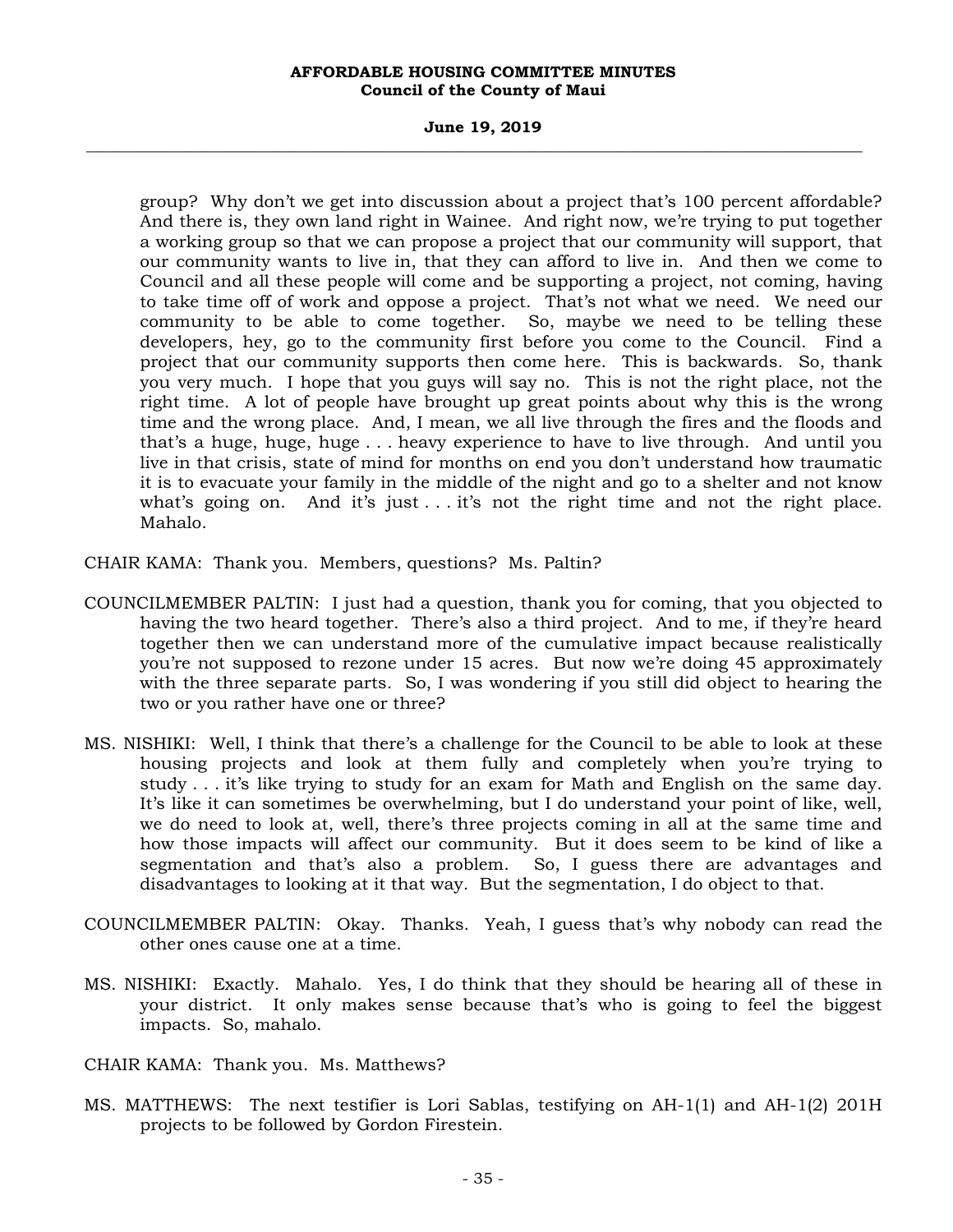**June 19, 2019 \_\_\_\_\_\_\_\_\_\_\_\_\_\_\_\_\_\_\_\_\_\_\_\_\_\_\_\_\_\_\_\_\_\_\_\_\_\_\_\_\_\_\_\_\_\_\_\_\_\_\_\_\_\_\_\_\_\_\_\_\_\_\_\_\_\_\_\_\_\_\_\_\_\_\_\_\_\_\_\_\_\_\_\_\_\_\_\_\_\_\_\_\_\_\_\_\_\_\_** 

MS. SABLAS: Aloha auinala kakou.

CHAIR KAMA: Aloha.

MS. SABLAS: Now that I'm retired, I watch all of you on Akaku and you look better in person. Thank you very much for all that you do for our people of Maui. Aloha. My name is Lori Sablas, born and raised on Maui. My maternal ohana are the Kamakas of Kahakuloa go back several generations on Maui. I am here today testifying as an individual concerned about my island home. And I'd like to make a clarification that I'm going to be testifying on all four items, but I hope to keep my testimony under the six minutes allowed.

CHAIR KAMA: Thank you.

MS. SABLAS: I appreciate everybody's time here. But what I'm bringing today I think is something new. Nobody has talked about it and, that is, every one of you ran on the platform of wanting affordable workforce housing when you ran. And I know you all take it to heart. And so, my thought was that, okay, all of you have that interest. But how many of you have really gone to the workforce? I'm representing workforce. I have 50 years of the visitor industry. I mean, I lived in Lahaina and then I bought a home in Kihei so I'm a commuter and I'm very involved in my community. So, my thought was why not go to the people? Why not go to the workforce? Because if there's one thing I know is that everyone in this room have one thing in common – we all want affordable workforce housing, which is really hard to get. And I really applaud you for trying to resolve this. This is not an easy thing. I know that. So, what did I do with this thought in mind? I wanted to get input from the workforce again, you know. Even to address the commuter system, for instance, I rode the bus just so that I could really identify with those commuters and what it's like to get on the bus. My idea is to get one car off the road. So, I'm taking that same approach. And I went to the HR Director's on the Kaanapali West side because that's where I'm familiar with. So, I started because I wanted to get the workforce . . . to get input from the workforce primarily on the West side for people who are usually too busy working and taking care of their families to get involved in politics. I felt it was important for them to have a voice. And so, I am here today to represent the 321 workforce who responded to our survey. And by the way, I have packets for all of you Councilmembers on the survey that we deployed. I'll just cover the highlights, but I don't think I have enough time to really go into detail. And again, as I said, I started by going to the mommas of the hotel of the workforce. They're the mothers. They're in HR. They know the employees and so we gathered. We met for the first time in April 24th of 2018, and we have had six meetings since then. And all of our meetings was on one topic - how do we help our decision makers make decision for our workforce to be able to provide that? So, we developed a series of questions and after six meetings of coming up with questions, and you'll see that in the survey starting with, you know, do you commute from work? Where do you live? How long have you lived on Maui, et cetera? We approached the Maui Economic Development Board for assistance in refining and deploying the survey and compiling the data. It was important to me that the survey was all inclusive and community-driven to study and to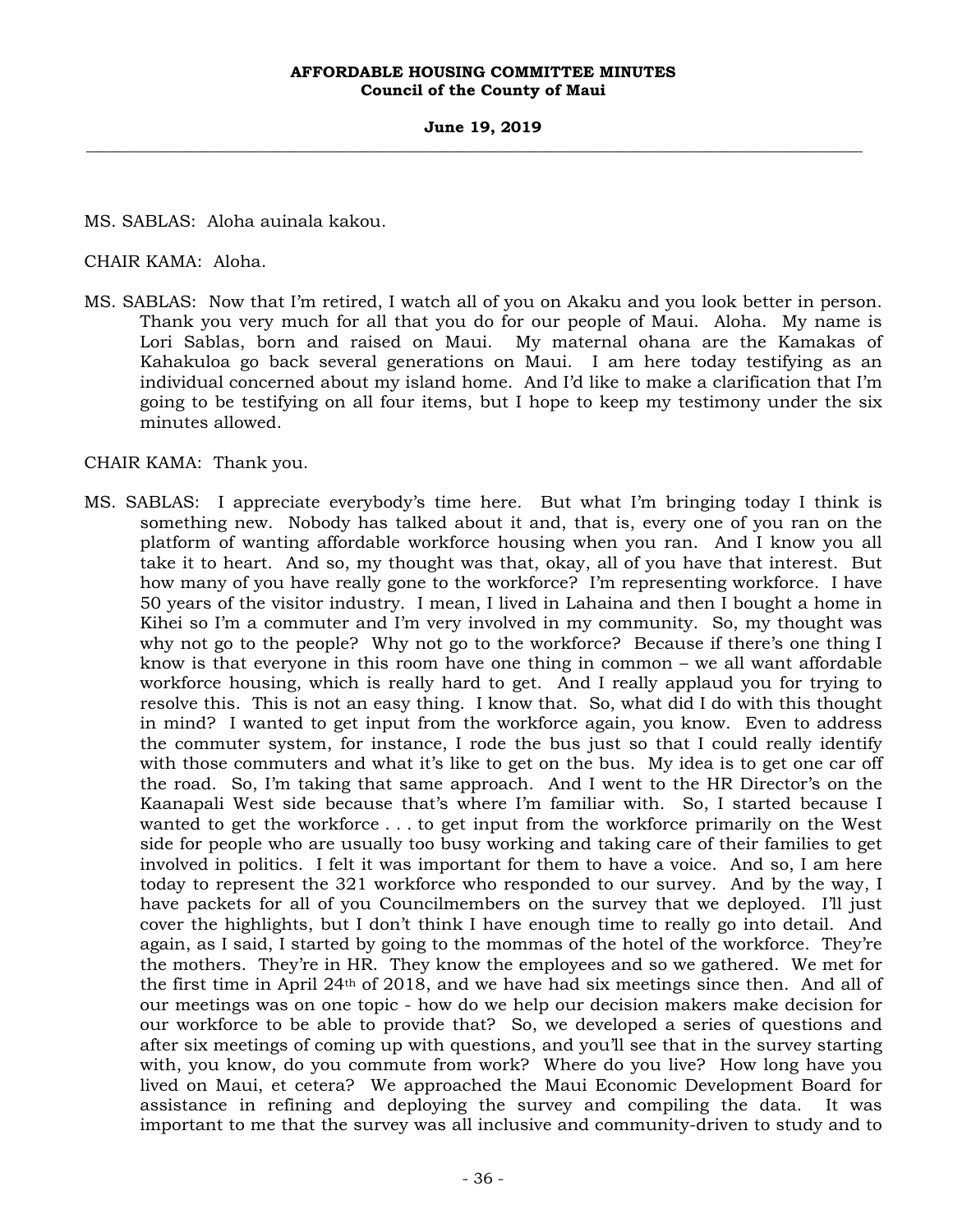### **June 19, 2019 \_\_\_\_\_\_\_\_\_\_\_\_\_\_\_\_\_\_\_\_\_\_\_\_\_\_\_\_\_\_\_\_\_\_\_\_\_\_\_\_\_\_\_\_\_\_\_\_\_\_\_\_\_\_\_\_\_\_\_\_\_\_\_\_\_\_\_\_\_\_\_\_\_\_\_\_\_\_\_\_\_\_\_\_\_\_\_\_\_\_\_\_\_\_\_\_\_\_\_**

truly represent the workforce in the West side. The Maui Economic Development's assistance, I want to make clear, was on the basis of a neutral party using its expertise in community engagement, which they are, you know, really good at doing. They recognize affordable housing as a limiting constraint for our residents and our economy and not endorsing any specific project. So, the methodology that we deployed again through the Maui Economic Development was we had a SurveyMonkey, and initially we developed after we got the 22 questions and deployed it through SurveyMonkey to all of those 20 or so HR Directors and financial people to get it out to their workforce. And then I also, I mean, we had the flyers to the members of the Maui Hotel and Lodging Association. I personally delivered flyers on the survey to all three public schools in West Maui, the Lahaina library, the Fire station, the Police station, the two credit unions in Lahaina, and Nagasako deli because she's my classmate. And also, we had meetings about the workforce housing with Chair Kama, with Paltin, and with Chair King. In fact, what Chair King said, Lori, if this survey works, again, it's grassroots let's try to do it in other areas like South Maui. And I'm willing to assist in any way I can. I truly, truly and with all of us in the room how do we address this? We're not going to address it by going against each other. We have to collaborate. We have to work; we have to come up with solutions. So, let me just give you, again, a summation of what the survey found. As I said, we have received from our survey 321 completed surveys in seven weeks. And those who completed the survey be it written or through the Survey Monkey they took the time to go through all of the questions. Hundred percent just doing the first two. They filled out all 20 some items. And 56 percent are employed in the visitor industry. Not surprising, we kind of know that, which is a good representative number. I got another three minutes and I can wrap up. Okay, Chair? Hui. Can?

CHAIR KAMA: Okay.

- MS. SABLAS: Three.
- CHAIR KAMA: And that's a total of six, right?
- MS. SABLAS: Yeah. So, I've got three more. I can finish.
- CHAIR KAMA: Okay. Thank you.
- MS. SABLAS: I gotta stay to your protocol, you know. I respect that. And then 14 percent, and again, I will be giving you the data so you can see, you know, but I just wanted to give you an idea of the efforts that were put in to get information that is data driven from the people we are trying to take care of, and that's the workforce. Again, I represent the workforce as what I've been doing. I've worked my entire life in the visitor industry and now I'm retired I still care. And almost two-thirds of the respondents have lived on Maui at least 15 years (19 percent a life-time residents). Forty one percent of those who responded live in a multi-generation home – 41 percent of the 321 responded. I know families who live four generations. It's not how we want to be able to have our community? You know this is a serious, serious issue, I think. As many as 25 percent of those surveyed considered a move to the mainland. This is really an important type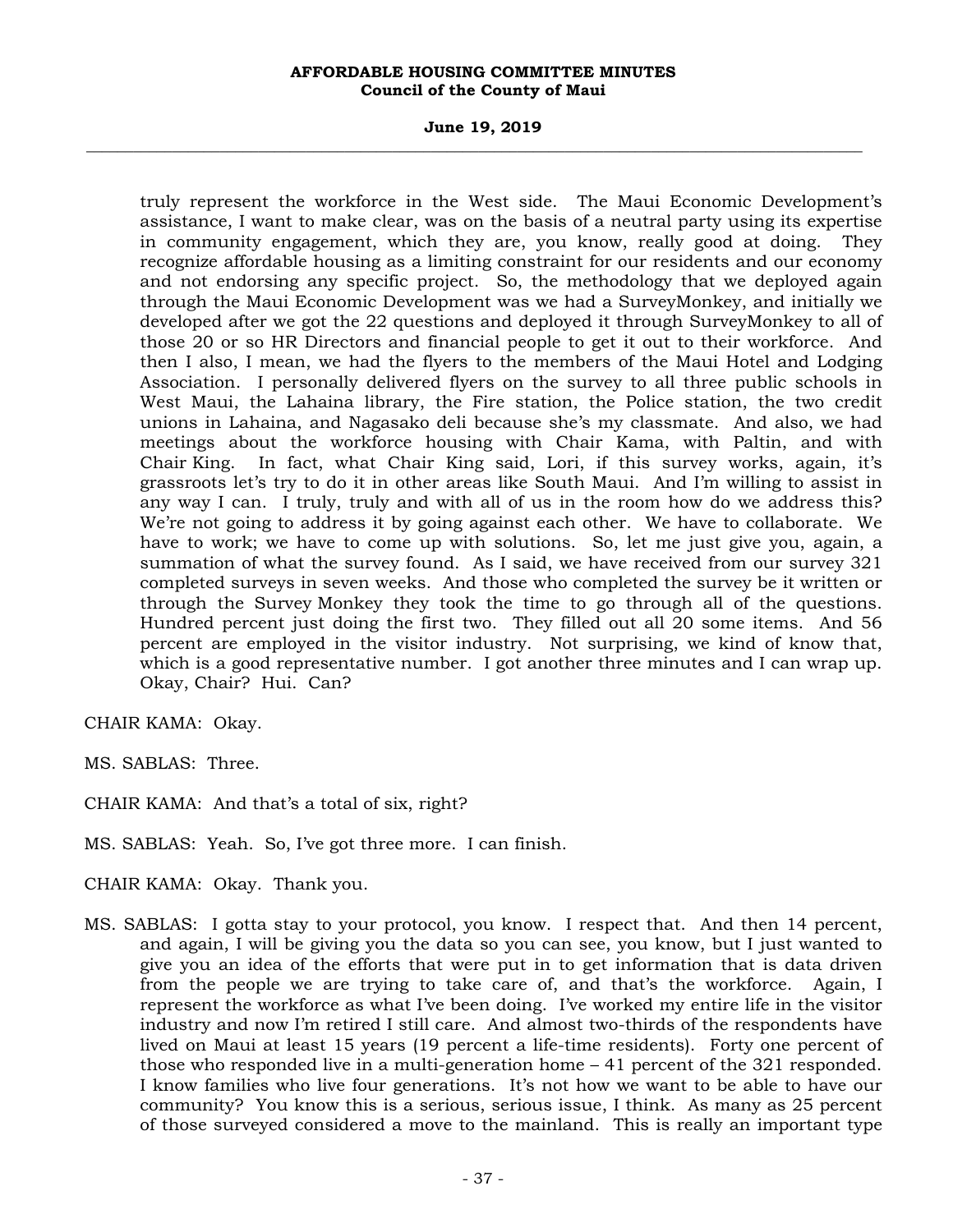### **June 19, 2019 \_\_\_\_\_\_\_\_\_\_\_\_\_\_\_\_\_\_\_\_\_\_\_\_\_\_\_\_\_\_\_\_\_\_\_\_\_\_\_\_\_\_\_\_\_\_\_\_\_\_\_\_\_\_\_\_\_\_\_\_\_\_\_\_\_\_\_\_\_\_\_\_\_\_\_\_\_\_\_\_\_\_\_\_\_\_\_\_\_\_\_\_\_\_\_\_\_\_\_**

of information, I thought. And this came up by the industry members because they say they lose so many employees time after time. A chef at the hotel told me, you know, I train the people, they get work, and they're good and then I lose them because their rent went high. I mean, Kai mentioned that. So, this is a problem. This is a problem. And this has a serious implication for our economy and the visitor industry, in particular. Seventy five percent of those specifically cite lack of affordable housing as a reason of their moving. Fifty four percent of respondents rent, 34 percent are homeowners, and 10 percent live with family. Sixty three percent of all respondents have a household income that falls below the 100 percent of HUD median income threshold of \$81,000. Forty four percent of all respondents fall below the 80 percent median household income threshold of \$65,120. A recent study, the ALICE report . . .

CHAIR KAMA: Can you wrap up, Ms. Sablas?

MS. SABLAS: I going wrap up, okay. I guess my wrap up is that I'm not sure if we're going to come up with any perfect solution, we all know that. It's your charge. I just encourage you to keep an open mind. Listen to the applicant. Listen to how they're addressing some of the concerns raised and let's work together for solutions because bottom line we need affordable housing. Thank you very much.

CHAIR KAMA: So, you're going to send us a copy of the data?

MS. SABLAS: I have it all here.

CHAIR KAMA: Okay. You can give it to Stacey. Thank you. Members, questions?

MS. SABLAS: There's copies of the surveys, the results and summation.

CHAIR KAMA: Ms. Sugimura?

COUNCILMEMBER SUGIMURA: Good afternoon, Ms. Sablas.

MS. SABLAS: Good afternoon.

COUNCILMEMBER SUGIMURA: Nice to see you here and thank you for having the genius for actually doing this survey. I think a lot of times we say it, but we don't necessarily actually go to the workers. So, thank you for doing that. And you basically did it for the Kaanapali Resort area then.

MS. SABLAS: The West Maui area.

COUNCILMEMBER SUGIMURA: Oh, the West Maui.

MS. SABLAS: And the reason why is because I saw a need there. Being a commuter myself and realizing how many times we had employees who couldn't come to work for whatever reason. And, you know, my contacts are the West side so that's the reason why I started there. But again, I said, if this kind of thing works, if it makes sense to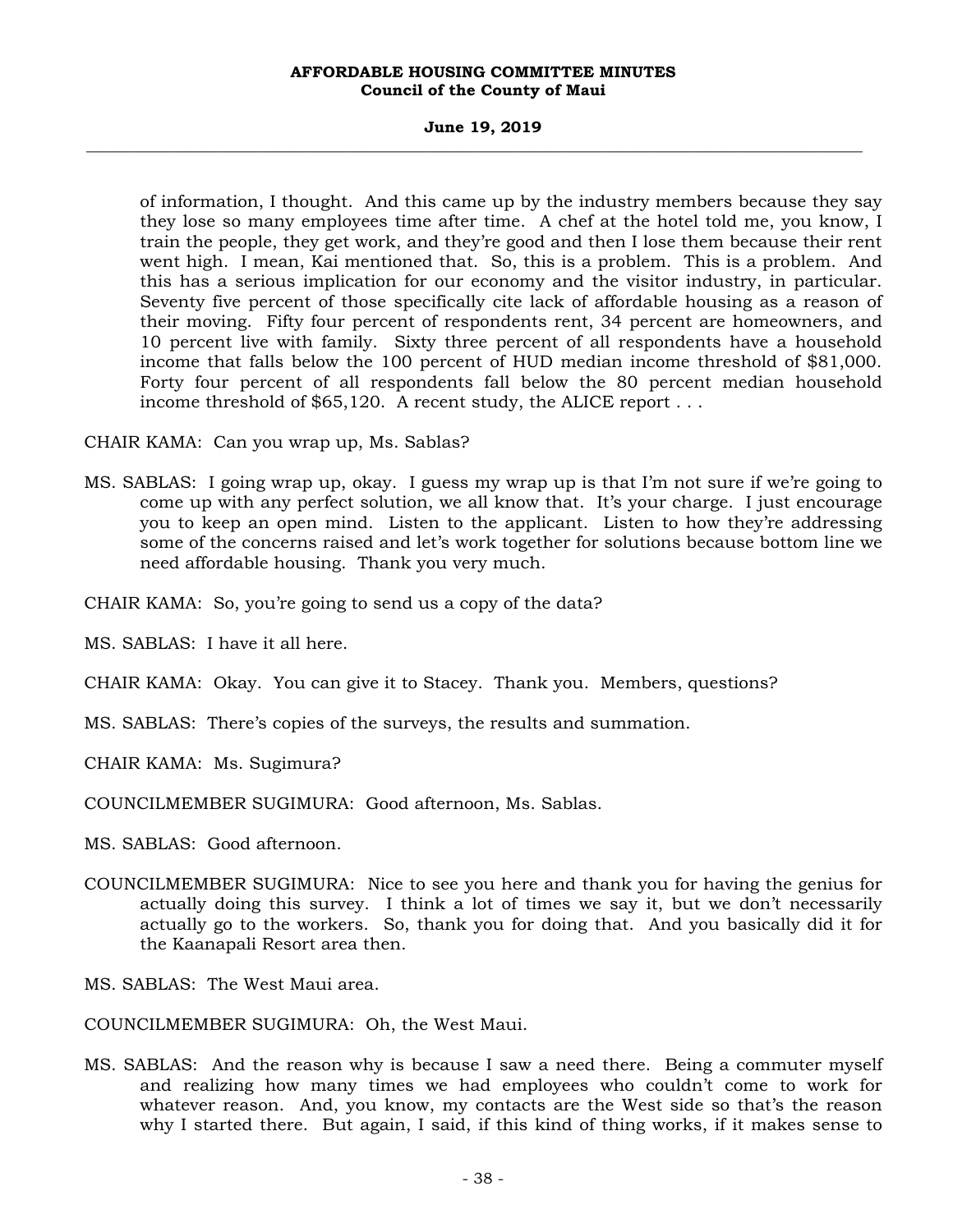### **June 19, 2019 \_\_\_\_\_\_\_\_\_\_\_\_\_\_\_\_\_\_\_\_\_\_\_\_\_\_\_\_\_\_\_\_\_\_\_\_\_\_\_\_\_\_\_\_\_\_\_\_\_\_\_\_\_\_\_\_\_\_\_\_\_\_\_\_\_\_\_\_\_\_\_\_\_\_\_\_\_\_\_\_\_\_\_\_\_\_\_\_\_\_\_\_\_\_\_\_\_\_\_**

the decision makers, I'll be happy to help in any other area. You know, like Kelly King had said she wanted to do it in South Maui, just to get data from the workforce. If we are talking about workforce housing, let's ask them?

COUNCILMEMBER SUGIMURA: Thank you very much.

CHAIR KAMA: Yes, Mr. Sinenci?

COUNCILMEMBER SINENCI: Thank you, Ms. Sablas, for being here.

MS. SABLAS: Thank you.

- COUNCILMEMBER SINENCI: I was wondering, you know, in speaking with some of these hotels were any of the hotel owners willing to help, to produce some of these housing for their workers?
- MS. SABLAS: I wish it was like plantation days.

COUNCILMEMBER SINENCI: Right.

MS. SABLAS: You know, my dad bought a home like Hans. You know what in 1963 our home was for \$19,000. Our monthly payment was \$104.00. That was by impact. But to answer your question, I'm not sure. You know, for every corporate reasons and things like that, I don't want to answer for them. I tried to get an audience before the Kaanapali Beach Operators Association, I represented that for ten years, but I couldn't get in. From what I understand from some of the people is kind of like a legal thing and, you know, so it's beyond my mind. And I really wanted to focus on getting a voice of the workforce. I said it's bottom up, not top down. That's my focus.

COUNCILMEMBER SINENCI: Thank you. Thank you for your efforts.

- MS. SABLAS: You're welcome.
- CHAIR KAMA: Thank you, Ms. Sablas.
- MS. SABLAS: Thank you.
- CHAIR KAMA: Ms. Matthews?
- MS. MATTHEWS: Chair, next testifier signed up is Gordon Firestein, testifying in his role as Chair of the Launiupoko Firewise Committee to be followed by Jeff Anderson. Gordon has indicated he's testifying on AH-1(1).

MR. FIRESTEIN: All four.

MS. MATTHEWS: All four?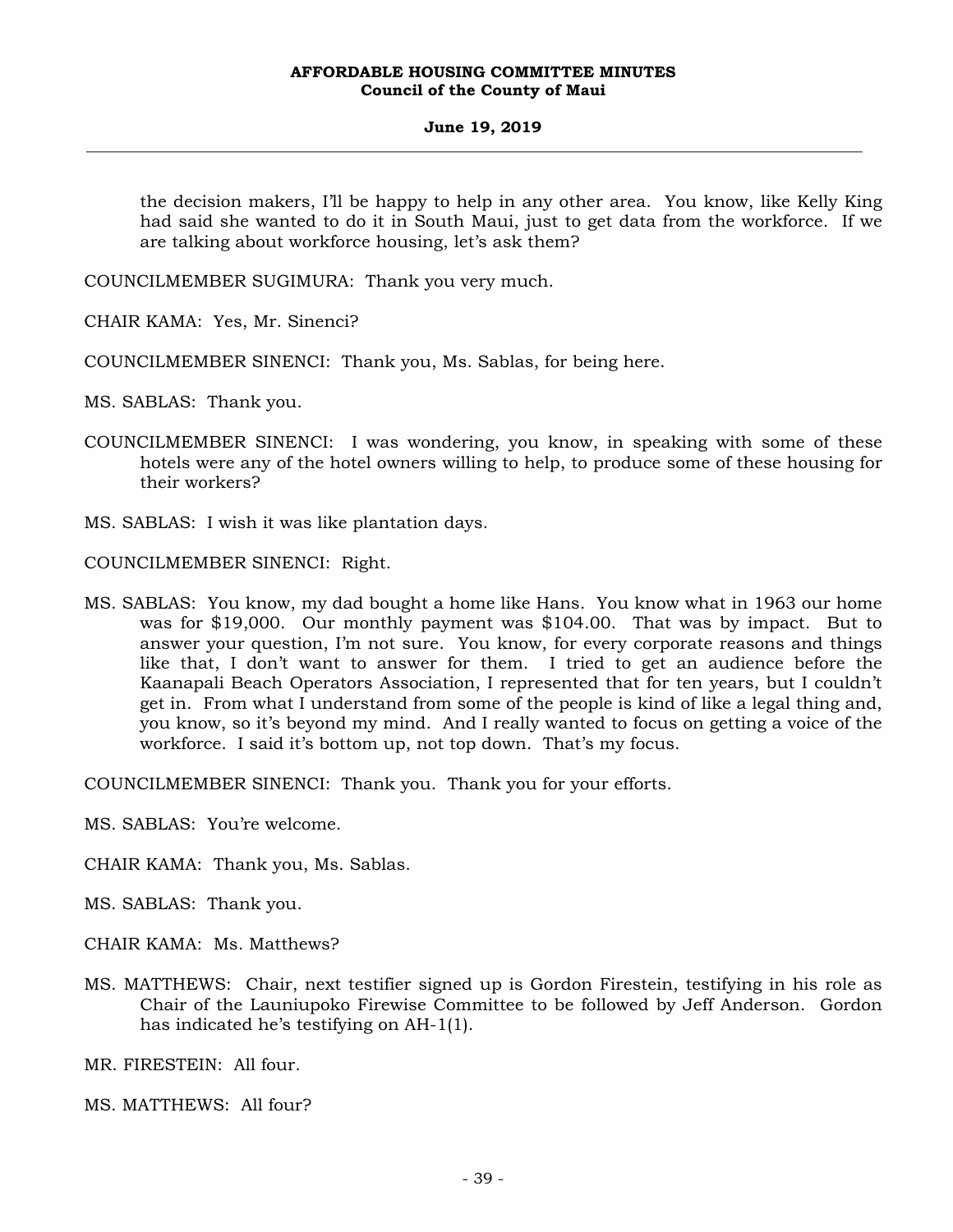CHAIR KAMA: All four.

MS. MATTHEWS: Thank you.

- CHAIR KAMA: I think, testifiers, if you're going to give a testimony and you're not clear about what you . . . if you're going to testify on all four for the six minutes tell us that upfront so that we do not disturb you with the red button that keeps popping in your face. Thank you.
- MR. FIRESTEIN: Aloha, Councilmembers. Before I get started and read my prepared remarks, I just want to say that I, for one, am very encouraged by . . . with the entire process today actually minus the outburst. But especially the last two speakers who have got some fresh, valuable, practical ideas to the body. And this is why it's so important to have public comment and to not rush the process. It takes time to be able to gather these kinds of ideas and take them to fruition. And it's also why it's so important to have at least one of these meetings on the West side. Who knows what great ideas are out there inside the heads of people who couldn't make it here today? So, with that, I'll read what I prepared. I think I'll be able to get through before the red light comes on. But I am here, in my capacity as Chair of the Launiupoko Firewise Committee. And Firewise is a national program that certifies neighborhoods that commit to taking action to prevent wildfires. And Launiupoko is 1 of 12 such neighborhoods in the State, three on the island, and it's the only one on the West side. And I find it very ironic that our neighborhood is proposed as the site of what is a very fire unwise development. And I use the singulars others have noted because these two developments that are on the agenda today will soon be joined by a third and the impacts ought to be considered as a whole especially when it comes to fire. So, others have spoken about the problems with water, which in my opinion by itself ought to be disqualifying. Others have talked about traffic again by itself I think ought to be disqualifying for these projects. But talking about wildfire and especially given the trauma last year with the Hurricane Lane the fire in this exact area and the huge risks that still exist there, the fire ought to be disqualifying as well. But it's worse than that because all three of these – water, traffic, and wildfire are interrelated and compounded. We need water to green the landscape and to fight the fires. We don't have it now; more water demand won't help. We need adequate traffic infrastructure to accommodate a safe evacuation and access for first responders. We don't have it now more cars won't help. This area is what's called the wildland urban interface and it's not just a risky place for wildfires. Recent studies by the Hawaii Wildfire Management organization have identified it as one of the most vulnerable places in the entire State for wildfire. Creating two new urban islands in the midst of a vast swath of vegetated fuels won't help. In the irony of this of course, is the very people you'd like to help with affordable housing as everybody has spoken about, we all want help people with affordable housing. But these people located in dense urban islands in the midst of a sea of fuels are the ones most at risk. It happens that the *LA Times* just yesterday published a story about a public opinion poll on whether Californians thought housing, including affordable housing, which they also struggle with, ought to be restricted in wildfire prone areas. Seventy five percent said yes. This is not a close call. The climate crisis is real and it's here. The probability of wildfire, which is a regular thing already, is going up due to forces we can't control. We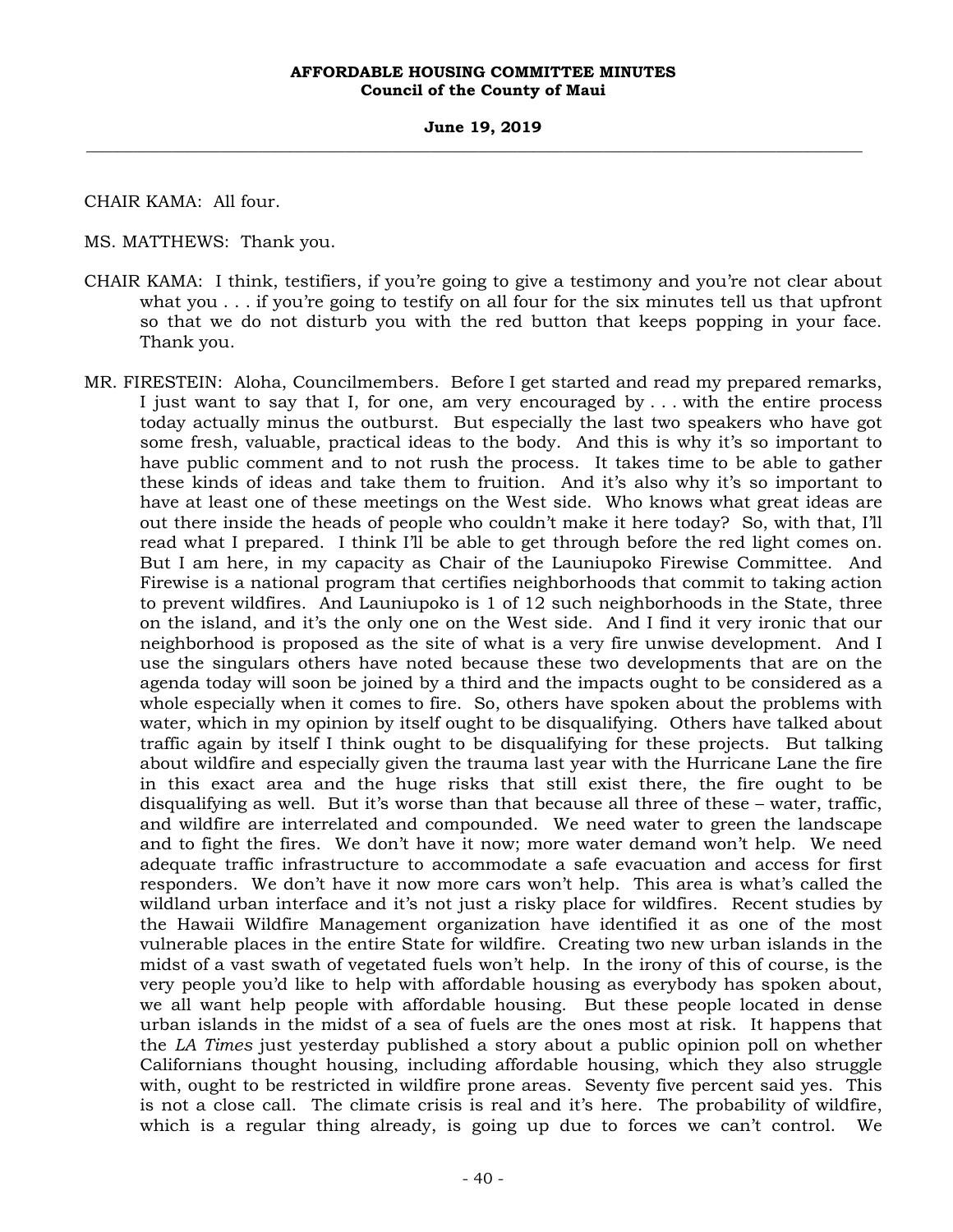shouldn't make the problem worse by making the wrong decisions on the things we can control. So, please reject these projects. Let's build affordable rentals in areas where they make sense. Thank you.

CHAIR KAMA: Thank you. Questions, Members? Ms. Matthews?

- MS. MATTHEWS: The next testifier is Jeff Anderson, testifying on all four items to be followed by Mark Nigh.
- MR. ANDERSON: Hi, my name is Jeff Anderson and I would like to speak some more on the community plan, the West Maui Community Plan. And I believe I have some charts to pass out to the Councilmembers. While that's being done, Doris Lang introduced the community plan process and where we're at with that plan. It's disappointing that that wasn't done first before these projects came through. But what I'd like to share with you is the input that we've just recently received in the community plan process. The last step of that process was to present four potential development area or development plans called infill expansion centers and disbursed growth and then solicit feedback from the community regarding which plans they liked, disliked and why. The community submitted 468 comments about the plans, and they did that both online and on poster sheets at events. And the charts that I'd like to get passed out show the results to date. It's a summary of . . .
- CHAIR KAMA: It's on either on your Granicus or it was passed out. Looks like this . . . it's got graphs on the back.
- MR. ANDERSON: Do you all have it? Okay.
- CHAIR KAMA: They got it. They just gotta look through their . . . encyclopedia.
- MR. ANDERSON: Thank you. Make note that this is an independent analysis something that I put together by looking at all the comments then categorizing those comments. It's based on data published by the community plan folks. So, on the first chart looking at the number of comments in support and against the four plans, the expansion and the dispersed growth plans include new locations for development on the West side, including denser development in Makila and these were the least liked plans. The infill and the centers plans they showed development within and adjacent to similar use and did not include development in Makila. These were the preferred plans. The next page regarding the number of comments in support and against those specific plan changes, the Makila development was the least preferred new development after Olowalu. The next busy chart captures the reasons that people liked or disliked a particular plan. Some of the primary drivers influenced in provinces were in growth, infrastructure availability, more or less sprawl from each plain and preservation of open and agricultural space. The final chart shows the number of concerns about general concerns that people had. So, these were comments that were not necessarily about any particular plan but just what people are concerned about on the West side. There were lots of comments about the lack of infrastructure, including roads, schools, hospitals, et cetera, traffic especially on the Pali, and lack of affordable housing. The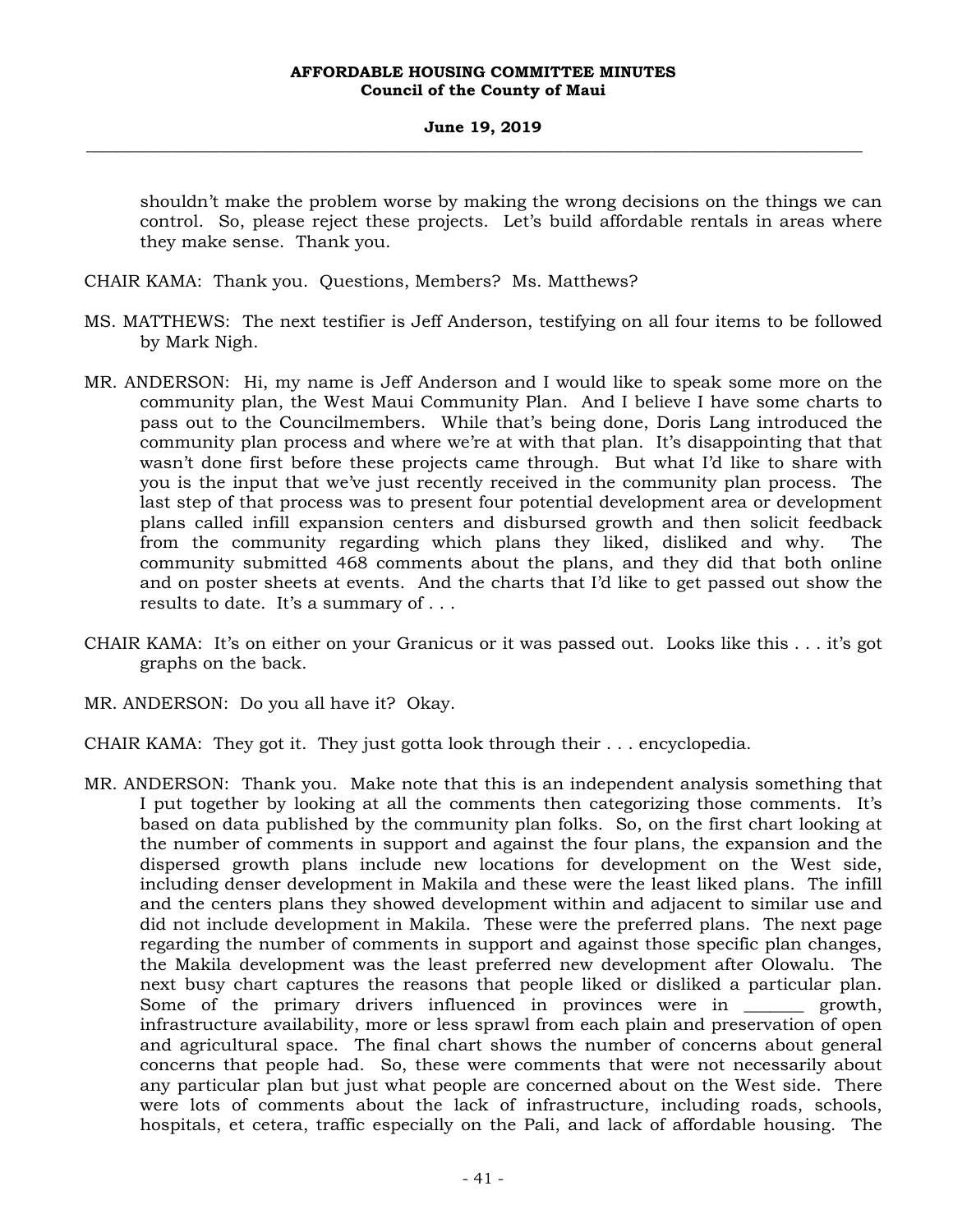### **June 19, 2019 \_\_\_\_\_\_\_\_\_\_\_\_\_\_\_\_\_\_\_\_\_\_\_\_\_\_\_\_\_\_\_\_\_\_\_\_\_\_\_\_\_\_\_\_\_\_\_\_\_\_\_\_\_\_\_\_\_\_\_\_\_\_\_\_\_\_\_\_\_\_\_\_\_\_\_\_\_\_\_\_\_\_\_\_\_\_\_\_\_\_\_\_\_\_\_\_\_\_\_**

environmental concerns that people raised were mostly about the . . . mostly focused on the ocean and reefs. The last page just shows the specific changes that are included in each of the four proposed plans. My overall take away from this is, yes, we need more affordable housing that's very clear that more infrastructure is needed. There were many comments along the lines of do the infrastructure first before development. And then finally that the preferred location for new development is infill and expansion out from similar uses. Thanks for listening.

CHAIR KAMA: Thank you. Members, questions? Yes, Ms. Sugimura?

- COUNCILMEMBER SUGIMURA: Thank you very much for this information. Do you know how many people were surveyed?
- MR. ANDERSON: That's . . . Doris probably has that answer. I can tell you that there were 468 comments.
- COUNCILMEMBER SUGIMURA: Thank you. That's it.
- CHAIR KAMA: Thank you, sir, very much. Thank you. Members, I'm looking at the clock and I saw some of your motions to me. I can read sign language. So, I'd like to be able to call a recess until 4 o'clock. This meeting is in recess. *. . .(gavel). . .*

**RECESS: 3:52 p.m.** 

# **RECONVENE: 4:05 p.m.**

CHAIR KAMA: *. . .(gavel). . .* The Affordable Housing Committee of June 19th will now come back to order at 4:05 p.m. in the afternoon. Thank you all for coming back and thank you for quorum. Mr. Molina, I hear that you will be . . . we will be losing you at what time?

VICE-CHAIR MOLINA: Five.

- CHAIR KAMA: At five? Okay. So, it is the Chair's intention that we have 30 more testifiers to go through. I would like to hear them all today. And, therefore, Council, be prepared to stay long. The Chair has promised dinner. I'm not sure what for the Council but just believe me, I will feed you if you maintain quorum. And that will be at 6 o'clock this evening. So, if we're ready, Ms. Matthews, will you please call the next testifier?
- MS. MATTHEWS: Yes, Madam Chair, next testifier is Mark Nigh, testifying on AH-1(1) and (2). Any other items?

MR. NIGH: No.

MS. MATTHEWS: Those two items to be followed by Craig Studwell and Donna Brown.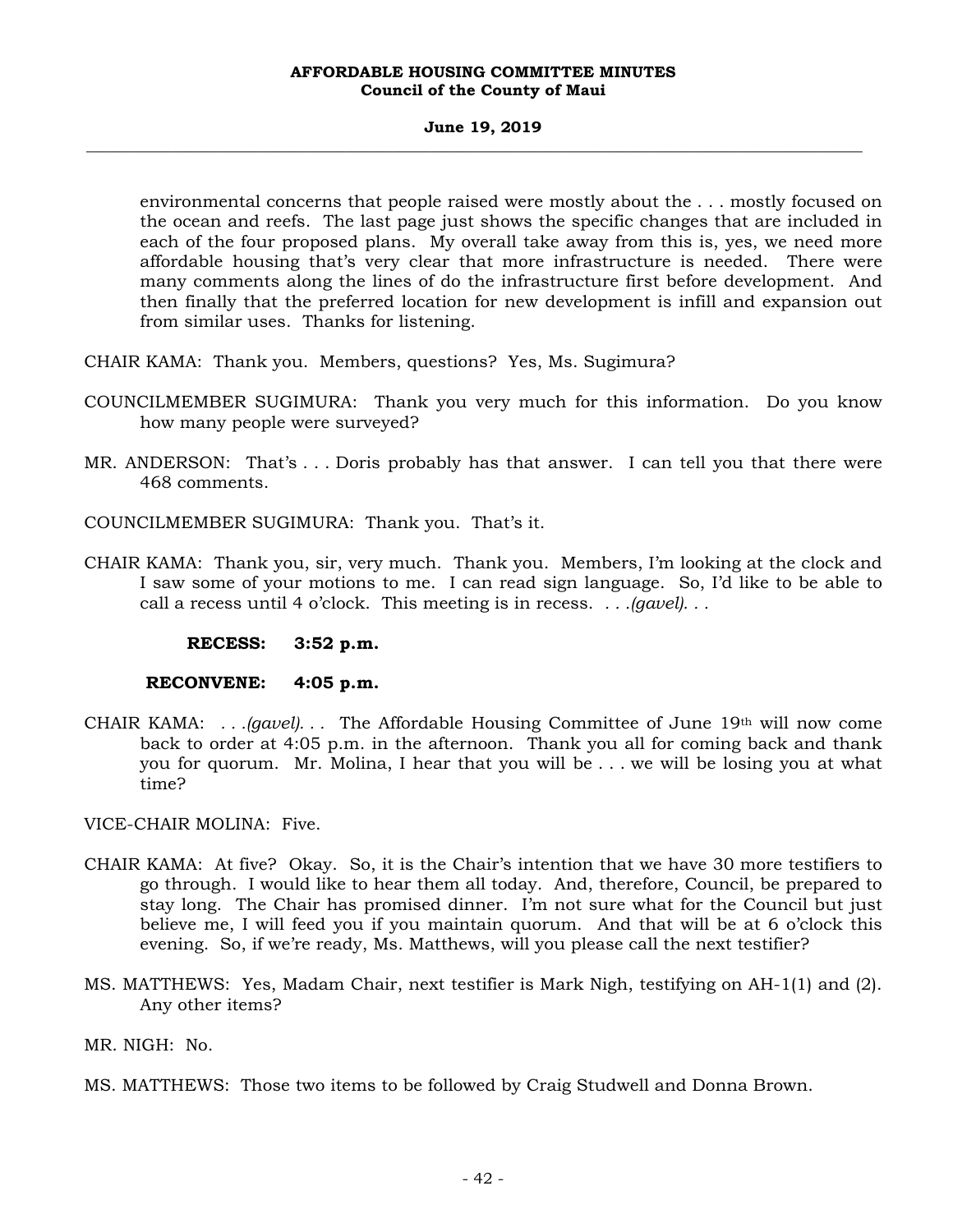CHAIR KAMA: Mr. Nigh, so you'll be testifying on two items that means you're going to be speaking for three minutes. Thank you.

MR. NIGH: I'll be short.

CHAIR KAMA: Thank you, sir.

- MR. NIGH: Good afternoon, Committee. My name is Mark Nigh, and I'll be succinct. A part from all of the infrastructure issues that you've heard about today – water, septic, traffic, schools, et cetera, I want to talk about my issue with the idea of using the affordable housing issue to push through a much, much larger project especially when in ten years those could all be market rate houses. This really is not about affordable housing but really about getting a significant number of market rate lots to sell. There must be impact reviews on the environment, water, the land, ocean, traffic, safety, et cetera, before anything even thinks about moving forward. If the development makes sense prove it by going through normal procedures since it's such a big overall project. Really, planning is needed. Please deny the proposal.
- CHAIR KAMA: Thank you, sir. Members, questions? Seeing none. Thank you. Ms. Matthews?
- MS. MATTHEWS: Next testifier is Craig Studwell. After that, the next testifier is Donna Brown testifying on all four items to be followed by George Brown on all four items.
- CHAIR KAMA: Who's the next testifier?
- MS. MATTHEWS: Oh, Craig had to leave. The next testifier is Donna Brown to be followed by George Brown.
- MS. BROWN: Hello. My name is Donna Brown and I'm testifying on behalf of myself and the future of Maui. I am testifying on all four bills or issues or whatever they were, and I'm opposing all of them. And my question is, why put it through the fast track? For the past two years there been meetings for the West Maui Community Plan, and you've heard about that already. And I've been to most of those meetings, try to be a good citizen and participate in everything. And kind of the over-arching theme was no Urban sprawl. We want to keep future development within walking distance to schools, shopping and places of work. And they've talked about developing bike paths and walking paths so everything can be connected and be close together. There's nothing close to the area that they're proposing to do this development, so people would have to drive there for everything. People have to drive their kids to school every day or have them take the bus. They can't walk to school. They can't ride their bike to school. Also, the traffic in and out of West Maui as everyone knows is really becoming dismal. I kinda do the opposite compute. I teach at the college and I live in Lahaina so I have to plan my classes on what time the traffic is or else I can't get to work on time. And most afternoons it's just gridlock getting in or out of Lahaina. So, I try to work late. And I'm wondering why fast track this now? Why not wait until the community plan is finalized and make it conform to the plan? Maybe the developers are just pushing to get their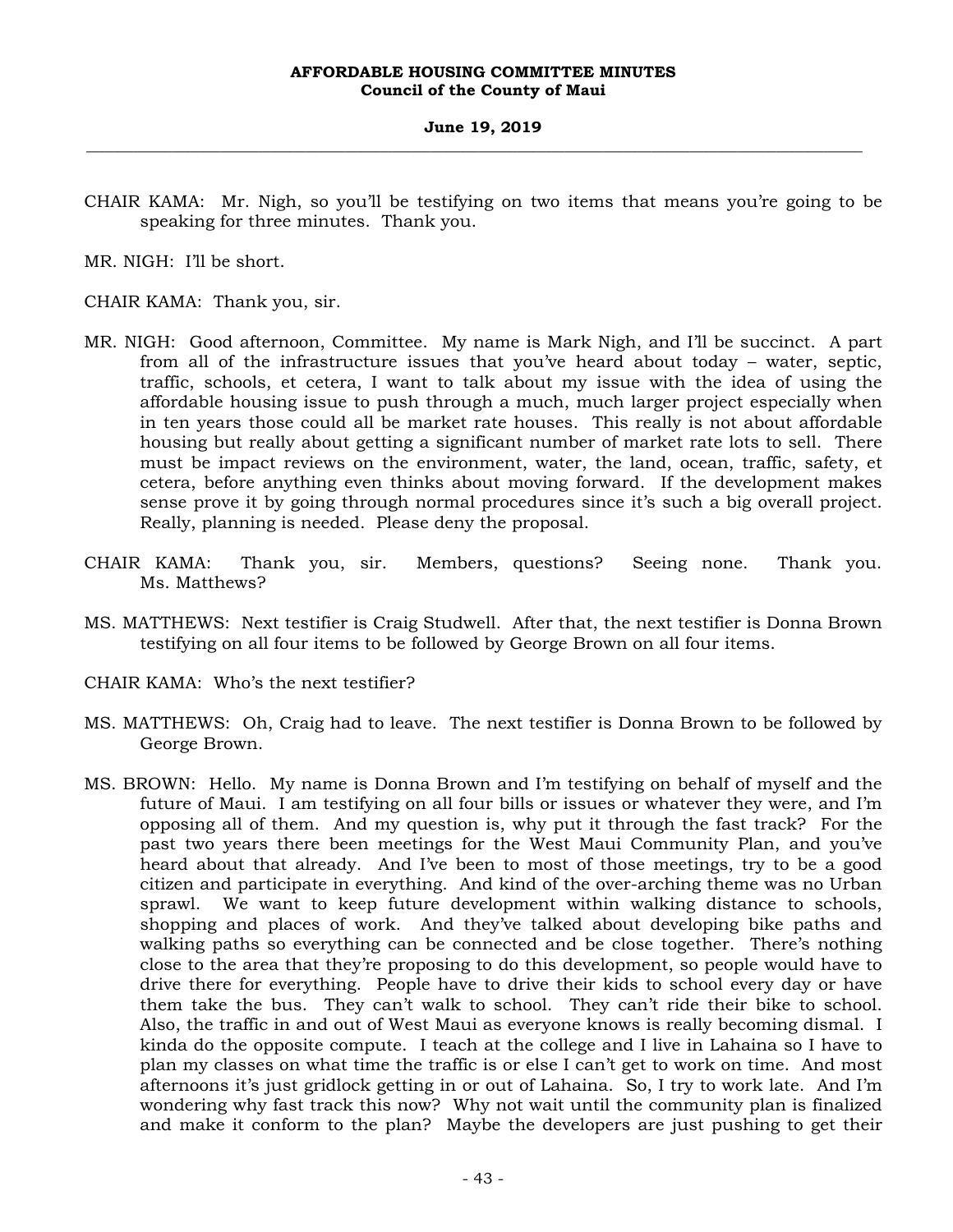### **June 19, 2019 \_\_\_\_\_\_\_\_\_\_\_\_\_\_\_\_\_\_\_\_\_\_\_\_\_\_\_\_\_\_\_\_\_\_\_\_\_\_\_\_\_\_\_\_\_\_\_\_\_\_\_\_\_\_\_\_\_\_\_\_\_\_\_\_\_\_\_\_\_\_\_\_\_\_\_\_\_\_\_\_\_\_\_\_\_\_\_\_\_\_\_\_\_\_\_\_\_\_\_**

development approved before the plan comes out because they know that it's not going to be part of the plan. I'd like to just put a little bit of history in here. And I've lived on Maui, on West Maui the whole time for close to 40 years. And when Pioneer Mill stopped growing sugar, they sold the land to the developers and they wanted to build this big community there and everything. And as you heard this morning from Kuulei Palakiko, there is a big fight from the whole West Maui community on this development. Nobody wanted a big development in this area. And the only reason it was ever allowed to pass was because they promised that it would always stay Ag and it would keep that rural lifestyle. And even now, there's already been more development there than they thought 'cause people divided their lots and build more and everything. And so, it's even more than we ever thought would be there is there now. I have a list of reasons why the developments are in the wrong place, and a lot of people have said these but one of the things that really bothers me is in that big long paper they're asking for exemptions for many of the regulations, including community plans, traffic impact fees, fire code, electrical code, plumbing code, building codes, grading and grubbing rules and more. And one of those that really, really bothers me is the grading and grubbing rules because we've seen what happens when those kinds of things aren't followed, and things are graded improperly, and all that sediment ends up out on the reef and kills the reef. Just so you know, by  $my \dots$  what I do is I teach marine biology and I've studied Maui's reefs for over 30 years. I've done intensive surveys on Maui's reefs and it's really sad to see. If you haven't been out there lately, our reefs are really in trouble. And we can't really afford to continue doing what we've been doing. Not to mention the other things that the traffic everyone talked about. We really need to preserve some ag land so that if we need to support ourselves, we can grow our own food. And also, the open space is really important. Tourist come here to Maui for the beautiful landscape and to look at things and if they start seeing that everything is just totally developed, they're going to stop coming. And that's kind of our whole economy is based on that. So, unfortunately. We are in an extreme fire hazard area and they're proposing to use a private road to go in and out. It isn't even a public road that's maintained publicly. Another really big issue that bothers me is the whole thing that workforce housing can be sold at market value in ten years. And I really applaud our Councilmember Molina's plan that we saw in the paper today to come out with a lot more affordable rentals and that would always stay in affordable. So, is this going to be my whole thing or just the first one? The first one? Okay. Okay, so, the other thing is there is no guarantee that the workforce housing will be sold to long-time Maui residents. A lot of people could just come here get a job like they're building new hotels so they brought in all these workers and they might have lived here for a year or two and now they're saying, I'm a resident. I want a workforce housing and it doesn't guarantee our people that grew up here will be able to have a house. Okay. There's no more sewage system. That's a really big one too because as you heard our water problems are happening and if we start putting more cesspools or septic tanks, and they're going to use septic tanks, and they said they have this high-tech thing but it really is just a regular septic tank that's going to be leaching. . .is that the last one?

UNIDENTIFIED SPEAKER: I believe that's the whole thing.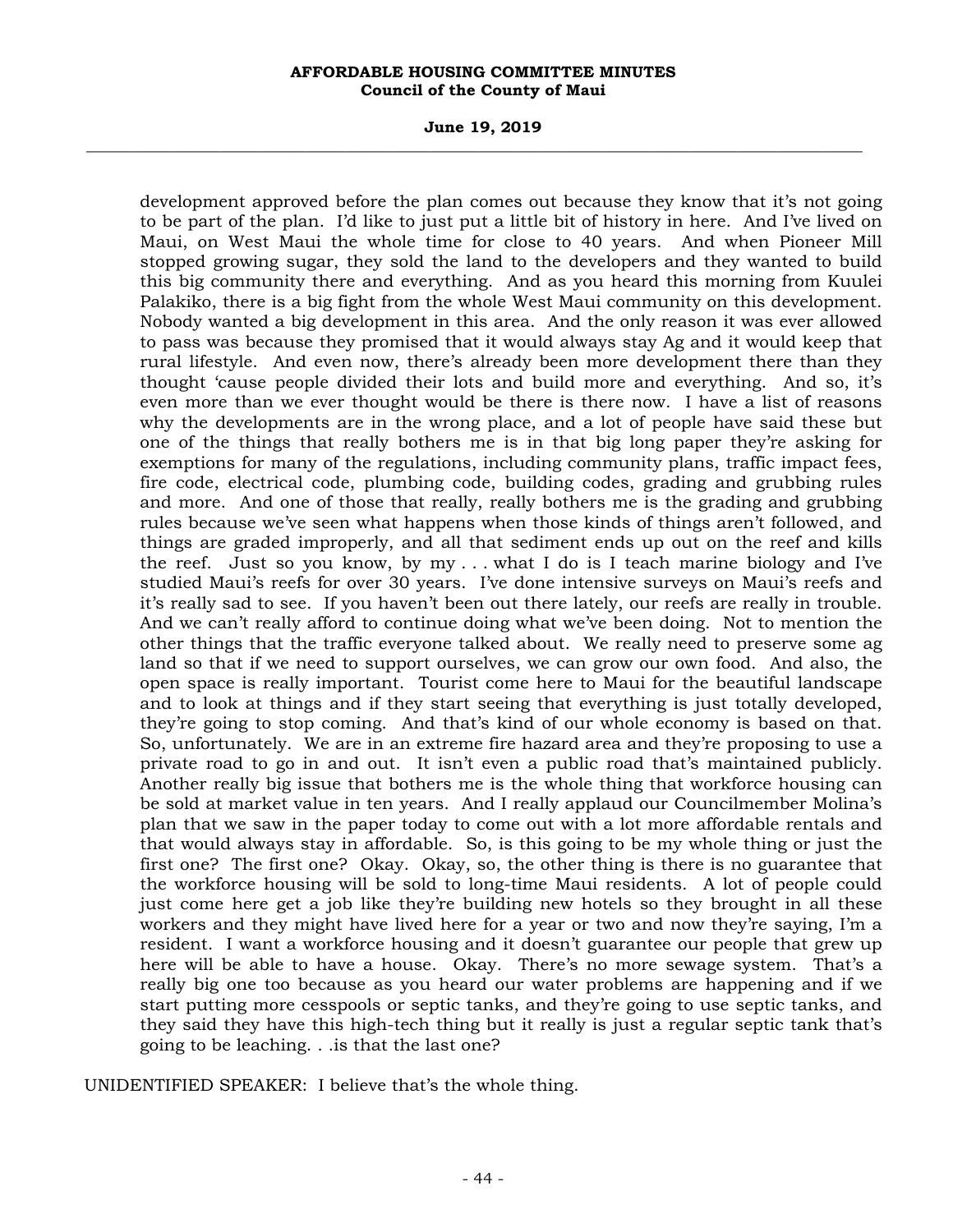- MS. BROWN: The whole thing? Okay. Okay, I just want to wrap up by saying rules and regulations are made for good reasons. The developers are asking for a lot of exemptions. Let's please don't fast track it. If they want to do all this stuff, let's take the time to really look it over and make sure that it's done right and in the right location, which I do not believe is this location. Thank you.
- CHAIR KAMA: Thank you. Members, questions? Thank you. Ms. Matthews?
- MS. BROWN: Thank you.
- MS. MATTHEWS: Madam Chair, the next testifier who signed up to testify is George Brown on all four items. And then we have a testifier on Molokai.
- CHAIR KAMA: Thank you.
- MR. BROWN: Good afternoon. I'm a . . . my name is George Brown and a current resident of the Makila area. I used to work for Pioneer Mill and took care of the water and the land and the 25,000 acres that we did have. You've heard today about the situation of the fire. Okay. We have one road in and out. And I think we have about 700 people living up there now. These developments could add another what - thousand, 2,000 people up there for one road? I've seen it where if there's an accident everything stops. Anyway, so that's one thing that really worries me. I was there with the fire. Scary. Sorry. It's very, very scary. Anyway, what I want to talk about is that there is 720 acres in Lahaina right now that should be looked at to develop for affordable housing. You've heard everybody say affordable housing. The State Housing and Finance Development Corporation has 470 acres and nine roads that go into this area. Hawaiian Homes has 50 acres in the same area. Why not do it there? There's the Wainee land and homes. So, there's several people that asked about Wainee. There are six parcels there of 202 acres and those parcels are right above the swimming pool in Lahaina. That's another area right next to town if you're talking about people walking to work or walking to school or something like that. If you're going to put housing any place, put it in those areas. Again, 470 acres that the Housing and Finance Development already has for that. Let's do that. Those 720 acres if you had, you know, 10,000 square foot lots and you had some open area and roads and stuff like that, that might be as many as 2,000 houses. I'm not saying that I want 2,000 houses over there. But what I'm saying is, that if you want to bite into this program, into housing, do it where you get a lot of housing. Don't do it in Ag. There is a Maui County Charter – 19.30A-202. Look at that. These lands are in that area. Highest priority for retention in agriculture. Why would we want to change that? I guess that's about all I have to say except the water. There's a song that was written for the queen. Kaulana Na Pua, okay. Just don't sign this paper of it in memory. Don't take their money. We rather eat rocks. If we don't have water out there, we're going to have to be eating rocks out there. Thank you.

# CHAIR KAMA: Thank you. Members, questions? Ms. Paltin?

COUNCILMEMBER PALTIN: Thank you, Mr. Brown, for being here. Can I ask a question?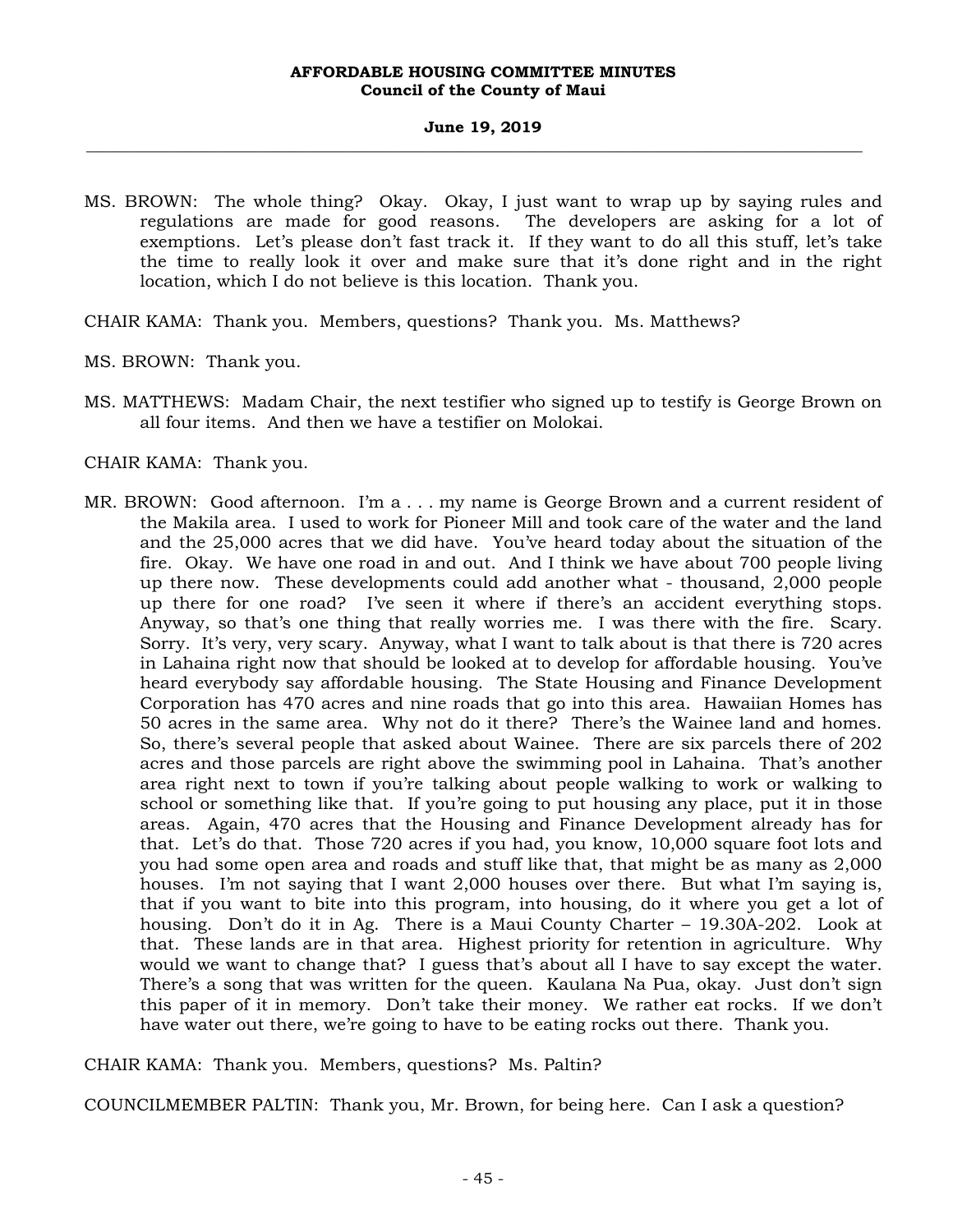MR. BROWN: Yes. Yes, ma'am.

- COUNCILMEMBER PALTIN: I guess I was wondering for the evacuation where . . . at what location did you go to?
- MR. BROWN: We just discussed that the other day and the evacuation . . . now, the County apparently doesn't even want to put evacuation signs up. They're taking signs down that I've heard. We are taking signs down. There are some walking paths that we use, that we can use but they're talking about blocking those things. We go down Kai Hele Ku. One road.
- COUNCILMEMBER PALTIN: So, when you were there with the fire you came down Kai Hele Ku?
- MR. BROWN: Kai Hele Ku, yeah.

COUNCILMEMBER PALTIN: Then you just sheltered at Launiupoko Beach Park?

MR. BROWN: Yes, with hundreds and hundreds of people, yeah.

COUNCILMEMBER PALTIN: Sorry, yeah. Thank you. Just logistics.

- CHAIR KAMA: Thank you. Thank you, Mr. Brown. I think now we're going to Molokai . . . to our District Office. Aloha, Zhantell, are you there?
- MS. LINDO: Aloha, Chair. This is Zhan at the Molokai District Office and we have two testifiers. Our first testifier is Sybil Lopez.

CHAIR KAMA: Will she be testifying . . .

MS. LOPEZ: Aloha, Chair, and Council.

CHAIR KAMA: Hey, Sybil?

- MS. LOPEZ: This is Sybil Lopez. Aloha.
- CHAIR KAMA: Sybil, this is Tasha. Are you going to be testifying on all four items for six minutes?
- MS. LOPEZ: Yes, ma'am.
- CHAIR KAMA: Okay. Thank you.
- MS. LOPEZ: And I, just for the record, I also signed in to testify at the Chambers but because I had a flight to come home to Molokai, I made my way to the Molokai Office to testify. For me, this is a very important matter. I am one of the kuleana descendants of that place. In Kauaula Valley, we did experience that whole wildfire and like how the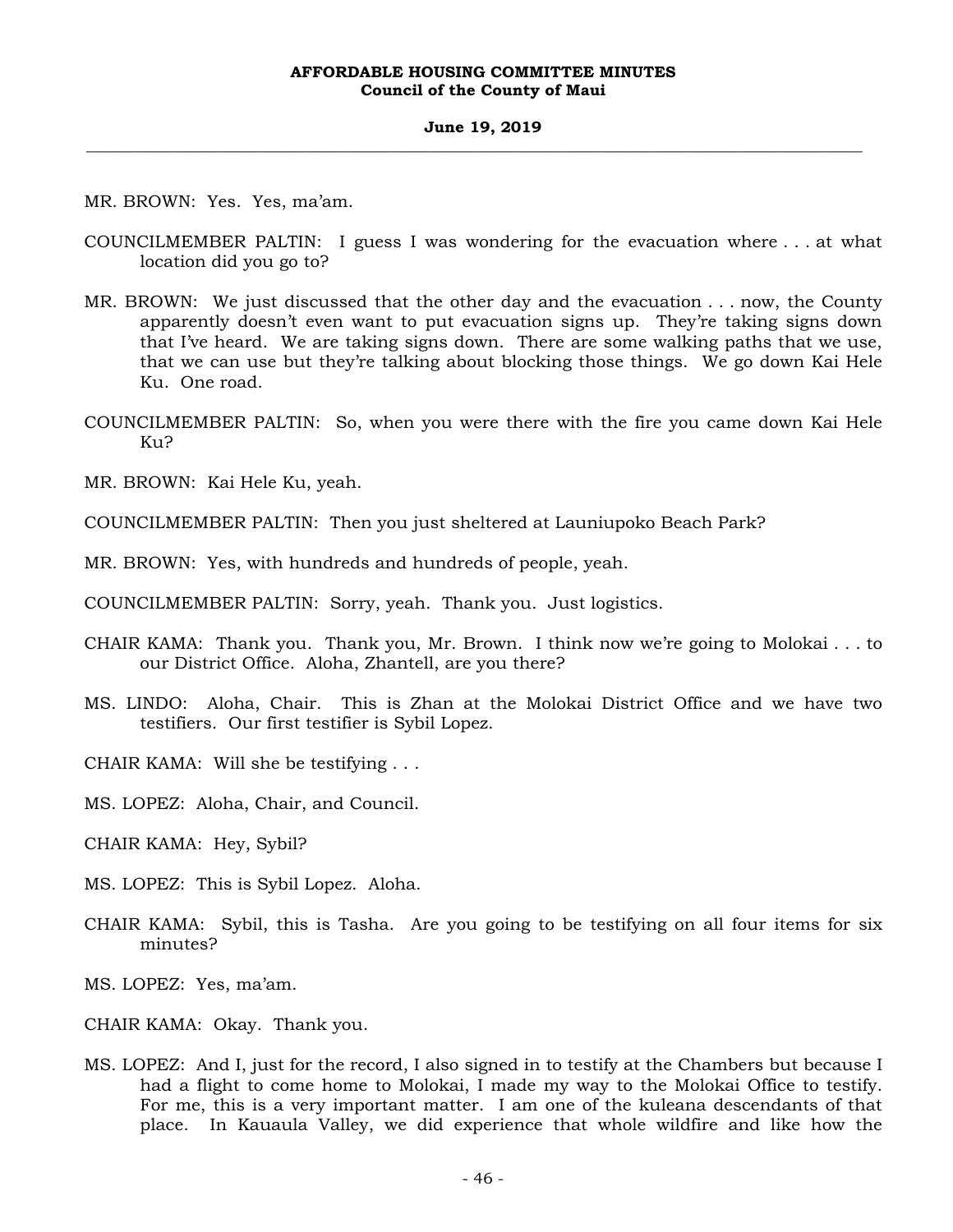### **June 19, 2019 \_\_\_\_\_\_\_\_\_\_\_\_\_\_\_\_\_\_\_\_\_\_\_\_\_\_\_\_\_\_\_\_\_\_\_\_\_\_\_\_\_\_\_\_\_\_\_\_\_\_\_\_\_\_\_\_\_\_\_\_\_\_\_\_\_\_\_\_\_\_\_\_\_\_\_\_\_\_\_\_\_\_\_\_\_\_\_\_\_\_\_\_\_\_\_\_\_\_\_**

previous testifier expressed lots of emotions and, you know, we still recovering after seven to eight months of what . . . that tragic, that event occurred. We still trying to re-build and re-focus and we do alive but in light of that, you know, we are pushed with these types of developments coming in. And I just wanted to highlight that I'm in opposition all of this development that is going on and my first and foremost reason is that we shouldn't be bifurcating the system. And that this project should go to the Land Use Commission and shouldn't be segmented where to allow District Boundary Amendment per project. It should be looked at as a whole. And I totally support the efforts of Councilmember Paltin when she wants to bring it back to her own community so that we can make a decision on how we want to face our future, and really invest and look into the West Maui Community Plan. I mean, I support the testifiers before me especially explaining about the chart. I have been involved in a few them, the West Maui meetings, and it was across the board that development in this area was strongly in opposition and we all felt that it wasn't a prime location for affordable housing. But everybody all agree that we do need affordable housing but not in that area like how other testifiers say traffic, wildfires. And even another testifier stated about the median income. It's not survivable especially on today's wages and I agree with that. I also want to point out to the water and the IFS, which came in to last year regarding the Kauaula River system. It's been diverted for how many decades and if you look at the statistics and I have an article – March  $21<sup>st</sup>$  where the A-stream usage for our West Maui streams guaranteed by a historic decision that tradition and customary Hawaiian rights are protected. So, CWRM actually acknowledged this and with that decision they made it was a half daylong hearing in which more than three dozen people testified on that. We still utilize that as a tradition and customary Hawaiian right and that should be the first thing that you guys protect. I mean, looking at diversion and looking at the USGS study they said six, as of their study, six active lois at the auwai but there's 25 inactive lois and why there's inactive lois because of that diversion. Because everybody else get a piece of that water before our traditional and customary Hawaiian rights. And then people ask me, why you know more loi, I mean, being that we have to, you know, re-grow everything from the fires, we just don't have the water like everybody said before me that you should look at the water stream. The water stream going down and part of the DLNR like what Uncle Keomoku said that the native species come first and everything that we have to do is we got to replenish everything and, you know, with the water and the water rights like what they said, we have to be acknowledged. It's a must. And the native plants I got an issue with that because part of that 628-page report, the biology report stated that there was only two native species that were identified in that area. Twenty-two that are non-native. And the two native species that they talk about is the uala and the ilima. And that's not true because well, remember the time when my uncle always used to tell me what strived in that area. Ulu strived in that area. Ohia strived in that area. Uala strived in that area. Koa strived in that area and why is the reason why it looks dry and desolate and prone to wildfires because we're not replenishing our ahupuaa system. We're not looking at the managed resources that we can do to bring back the water. And I know Councilmember asked about drilling another well, it's like putting another different straw in the same cup. So, you're taking the same water but you're adding another straw in that. So, more, more, more takings of our water and then the land will dry up. So, I would recommend then to bring back the water, bring back our dry forest, bring back our natives, and let the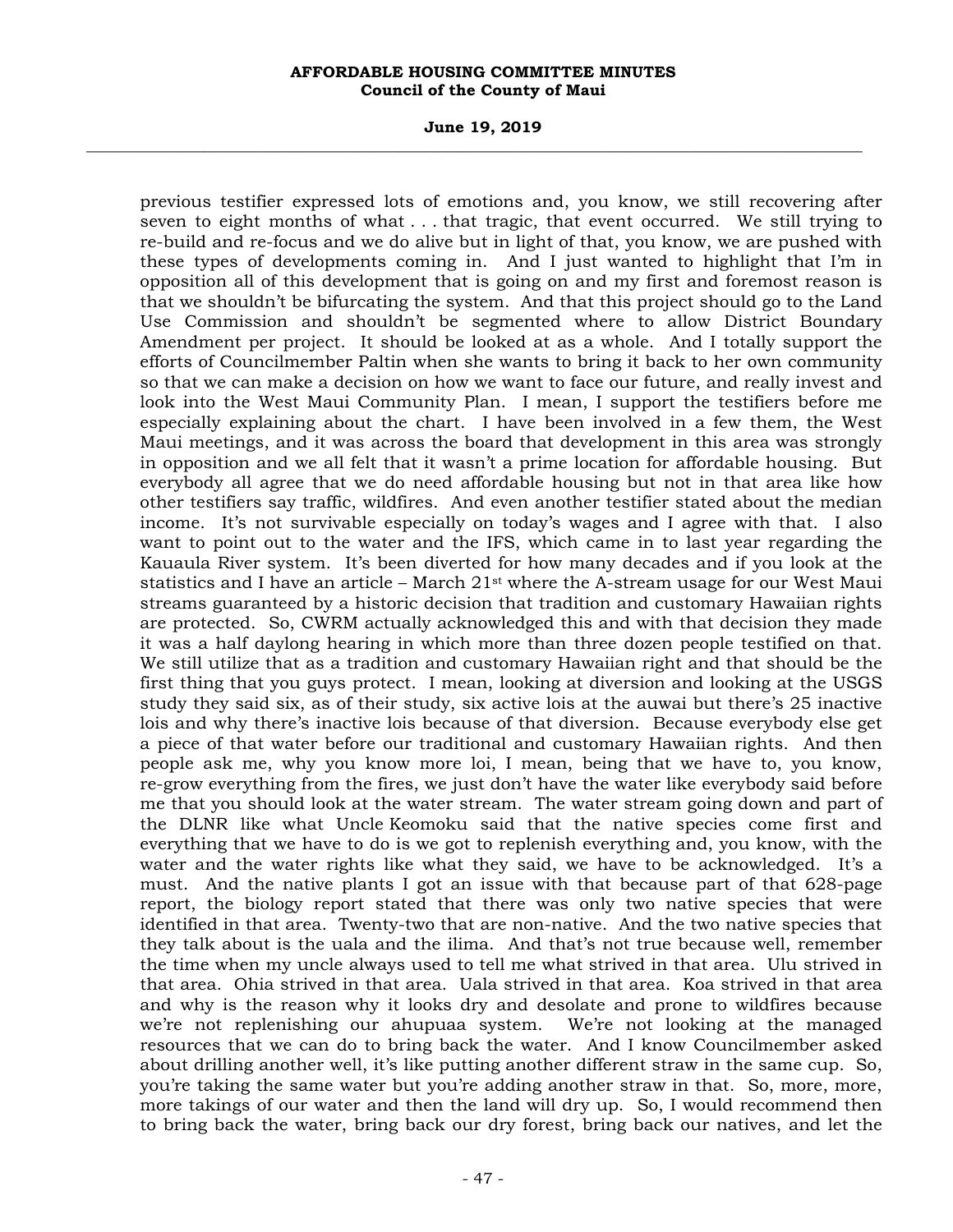### **June 19, 2019 \_\_\_\_\_\_\_\_\_\_\_\_\_\_\_\_\_\_\_\_\_\_\_\_\_\_\_\_\_\_\_\_\_\_\_\_\_\_\_\_\_\_\_\_\_\_\_\_\_\_\_\_\_\_\_\_\_\_\_\_\_\_\_\_\_\_\_\_\_\_\_\_\_\_\_\_\_\_\_\_\_\_\_\_\_\_\_\_\_\_\_\_\_\_\_\_\_\_\_**

natives grow and replenish and bring back that viable ahupuaa system where the Kauaula to Olowalu once strived on. And that's how we lived. If they understand our culture and our system and how we operate, we tied to the land for one reason because the land and the water gives us life and, in return, we give life back to it and it's a full cycle. It's a full cycle. So, please don't let that place go dry. You folks can find other places that we can do affordable housing. Mahalo for your time and aloha.

CHAIR KAMA: Mahalo, Sybil. So, Zhan, do you have your other testifier there?

MS. LINDO: Yes, aloha. I am the next testifier. My name is Zhantell Lindo and I am testifying off the clock. And so, I just wanted to make a brief statement in support of our people here on Molokai in opposition to both projects and to the district amendments that they're trying to make. I just wanted to say that for us watching here a lot of people who came to view this hearing going on right now did not want to speak because we have respect for the people in that ahupuaa and we have respect for the people in that district. And I just . . . I want to commend Councilmember Paltin for being so humble as she goes through this watching her people come out in drones and talk about their heartfelt worries and concerns and so, for Molokai, I just like say that this action you will take or not take will, in our eyes, set a precedent for ag lands all over Maui County. And with large landowners like us in Molokai that's one scary thought. So, we would like to make a plea, I would like to make a plea on behalf of our island that if we going start to set precedence for affordable housing, which is necessary and I know that more than anybody here, that we also more importantly take a look at . . . it doesn't matter how much money you get that you can afford the house, what does it matter how affordable a house is if you cannot flush your toilets and drink your water? What does it matter how affordable it is if we killing all of our native species and we not taking care of replenishing our natural resources? So, we pray for our brothers and sisters on the West side of Maui and I hope that guys take to heart everything that these people are coming out and talking about. And I don't . . . I want to make a big piece of process. I think that being a former Planning Commissioner this should have gone to the Land Use Committee. The picture needs to be looked at as a whole. If you start to fragment projects like this, then the community plan means absolutely nothing. And so, for the process of community planning for the idea by which community plans were created, I hope that we can stand together and the Council can stand together to give the people back due diligence in this process and give them back the opportunity to take your time on this and take your time on figuring out what is the best overall solution not just for affordable housing but for our people and our aina too. Okay. Thank you. And that was our last testifier.

CHAIR KAMA: Thank you, Zhan. Go home. Okay, Ms. Matthews?

- MS. MATTHEWS: The next testifier is Dave Nutter, testifying on all four items to be followed by Michelle Griffoul. After Michelle Griffoul, there's Rick Nava.
- MR. NUTTER: Good afternoon, all, and I'm going to discuss all the points. I can't say that I'm really happy to be talking to you all again because we've been doing this for about the last three years and it's getting a little old and you've heard all of the negative aspects of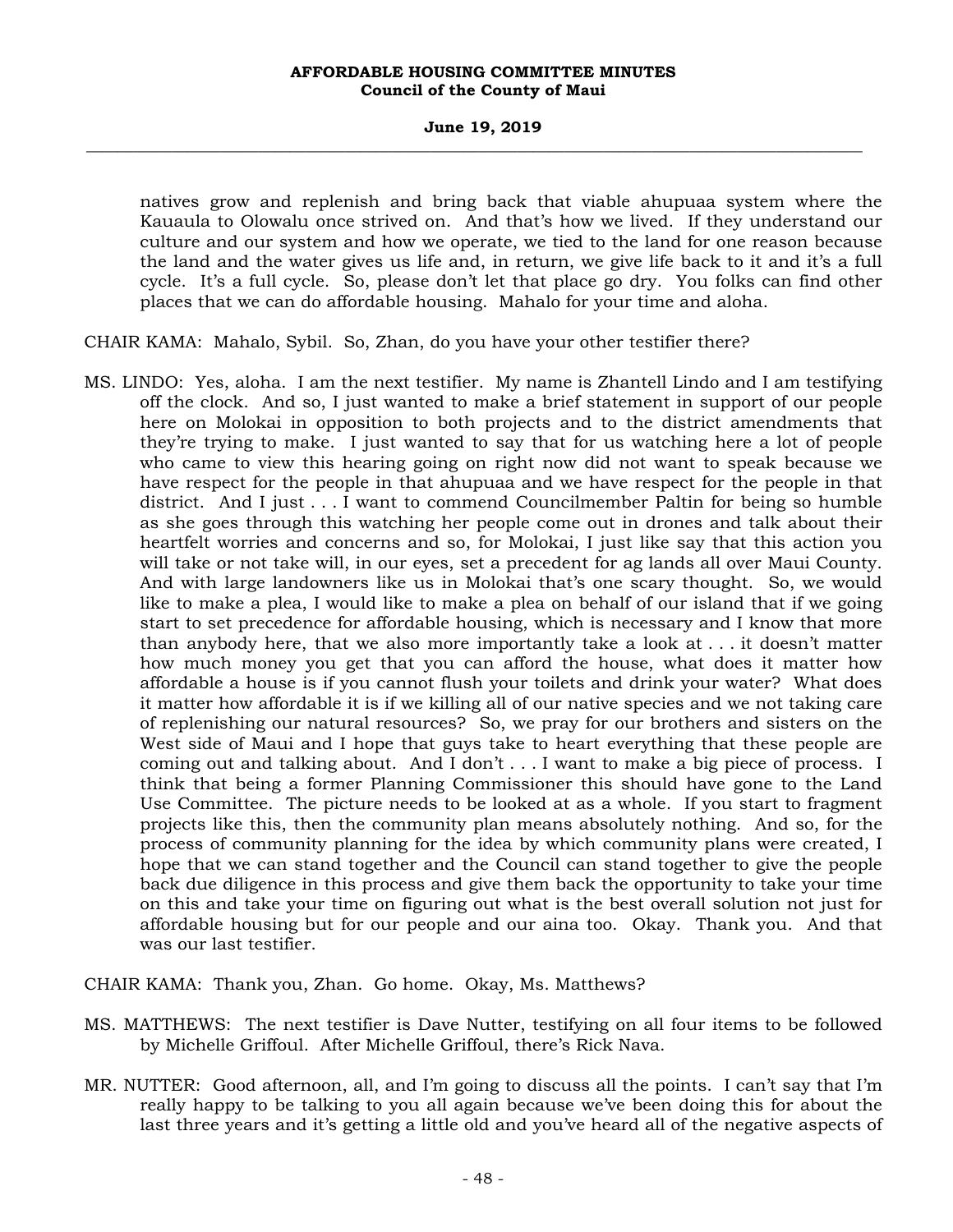### **June 19, 2019 \_\_\_\_\_\_\_\_\_\_\_\_\_\_\_\_\_\_\_\_\_\_\_\_\_\_\_\_\_\_\_\_\_\_\_\_\_\_\_\_\_\_\_\_\_\_\_\_\_\_\_\_\_\_\_\_\_\_\_\_\_\_\_\_\_\_\_\_\_\_\_\_\_\_\_\_\_\_\_\_\_\_\_\_\_\_\_\_\_\_\_\_\_\_\_\_\_\_\_**

this. My interest I hear show me the water, my interest . . . I am a retired surgeon and my interest is in the public health area and so don't show me the water, show me the sewer because I don't think that you're thinking this through as far as the infrastructure from a public health point of view. So, I think that listening to the testimony that has been given before the effect of water and the relationship to our reefs and the land I think you're not concentrating in the proper direction. So, as you know, the present State is trying to get rid of cesspools in the Lahaina area and go to a different sewer process. You know that you're in the courts as far as injection wells because of the excess effluent that is coming from the hotels. So, you're already under pressure from a public health point of view already in the courts in the tax structure as far as trying to get people to get rid of their cesspools and go to septic systems. Then the question is, what type of a septic system? In the past, septic systems have been anaerobic. We won't get into the technical aspects of it but the idea of going to an aerobic septic type system is an extremely expensive alternative to my main concern amongst the other parts of the infrastructure. I'd be very glad to answer any questions that you might have. And thank you very much for this opportunity.

CHAIR KAMA: Questions, Members? Ms. Paltin?

- MS. PALTIN: Thank you, Chair. Thank you for being here today. I was wondering if you knew much about the upkeep of the aerobic unit.
- MR. NUTTER: Yes. It's been tried in Oahu and it appears that it's approximately a \$20,000 additional cost for septic systems as well as by going aerobic. To maintain an aerobic system there is an additional electrical cost to maintain the pumps, air pumps that pressurize the septic system. S

COUNCILMEMBER PALTIN: Okay.

- MR. NUTTER: So, the normal septic system is one cost but it's an additional \$20,000 to go to a more advanced type of system.
- COUNCILMEMBER PALTIN: And is there proof that that advanced system doesn't leak, or it has to be maintained well or else it will leak?
- MR. NUTTER: Well, if you look at the history, one of the problems of public health is a whack of septic treatments. So, any time that somebody starts talking to you about septic treatments or septic tanks or cesspools, which are now trying to be discouraged in the Lahaina area particularly, you're getting into the so-called fast area or anaerobic, oh, excuse me, aerobic type of treatment systems, which is being done on a trial basis in Oahu as we speak.

COUNCILMEMBER PALTIN: Okay. Thank you.

CHAIR KAMA: Thank you. Ms. Matthews? Oh, I'm sorry.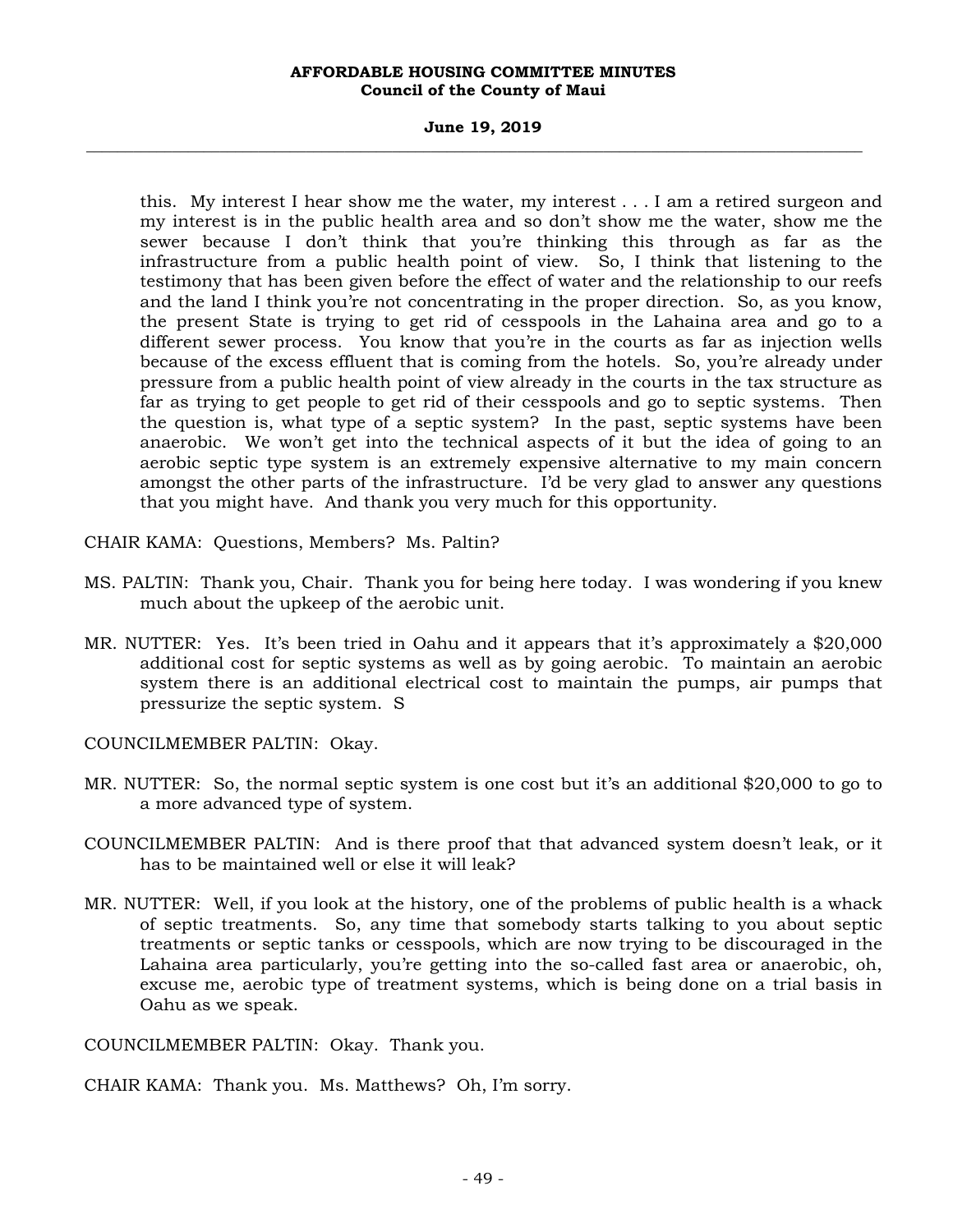### **June 19, 2019 \_\_\_\_\_\_\_\_\_\_\_\_\_\_\_\_\_\_\_\_\_\_\_\_\_\_\_\_\_\_\_\_\_\_\_\_\_\_\_\_\_\_\_\_\_\_\_\_\_\_\_\_\_\_\_\_\_\_\_\_\_\_\_\_\_\_\_\_\_\_\_\_\_\_\_\_\_\_\_\_\_\_\_\_\_\_\_\_\_\_\_\_\_\_\_\_\_\_\_**

- MS. MATTHEWS: The next testifier is Michelle Griffoul, testifying on the 201H items followed by Rick Nava.
- MS. GRIFFOUL: Thank you for the correct pronunciation. It is Michelle Griffoul. Thank you. And I'd like to testify on one and two, please. Actually, this is a good segue for me from a previous speaker because I had a couple of things I wanted to talk about, and I'll get into the septic issue second. But first, I just wanted to recognize that I know that you, as a Committee, want to do what's safe and have a well-planned community. I want to talk about August 24, 2018 the night of the fire. And I'm going to try and not get upset but I'm already am, so I woke up about one o'clock in the morning, it's blowing 60 miles an hour. I live up in Launiupoko up high. I have a wind meter, so I knew the wind was 60-70 miles an hour with gust. I looked outside there's a fire just started. And I'm looking at my neighborhood there's nobody awake; nobody knows what's going on. And I'm from California, I've lived through big fires. I'm freaking out. I've nobody to talk to. I start calling people, nobody answers their phone. I'm freaking out, what am I going to do my neighbors might burn up. So, one person called me, and she said she's been calling neighbors too and nobody is answering their phone. So, we decided we were going to make a list of who we were going to go get and wake 'em up. So, I jumped in my car, trees have blown down in my street. I'm thinking my kids are going to kill me if something happens to me but I've gotta do this. So, I go banging on people's doors, I've had my headlights in their front window waking people up. Nobody knows there's a fire. Think of this with another thousand or 1,500 people there with little kids. I don't have little kids now. My kids are grown but think about what would happen. I got to some people's houses, I'm waking people up and they're looking at me like I'm crazy. I have to get to somebody else's house who's really close to the fire. I climb their fence because their fences are locked. I've got my little lantern, I'm pounding on doors, I'm waking people up, then I go home, I wake 'em up, climb back over their fence, then I go home get a couple things and I go what do I need? I need couple things and we all decided we're going to meet down Launiupoko Beach Park. We get down there, everybody is freaking out. It's like 1:30, 2:00 in the morning now. It's blowing like crazy. We're watching the fire going . . . is it going to burn everything down or not? Everybody is upset. The beach park is packed, the bathrooms are locked because it's a furloughed weekend so there's hundreds of people there. Everybody is getting covered with soot, with dust, it's filthy, there's no bathrooms, and we're all going what do we do now? So, we stay there till 7 o'clock or 8 o'clock in the morning when the sun starts to come up. Now, at the same time there's another fire on the north on Honoapiilani Highway so we can't go north, and there's a fire south. So, we're basically locked in. People don't understand what it was like that night. Now, if there were 300 homes down below us or 161 plus ohanas, think of what that impact would be? There's nowhere for people to go, there's no infrastructure, it is not a safe environment. This has not been changed. It was scary, it's still scary, you can tell I'm still scared, but you know I looked at that road, I finally left like 7:30 in the morning. I called some friends in Kihei, they said the road was closed because there's another fire, a little fire at Maalaea but I got through. I was the only car on the road. I was determined to leave. I was so upset. So, I drove to my friend's house. The cops let me through because I was going out, not coming in. Within the next ten days there were three more fires that threatened our neighborhood. There's no way to go. There's nowhere to go and if that road had been impacted like it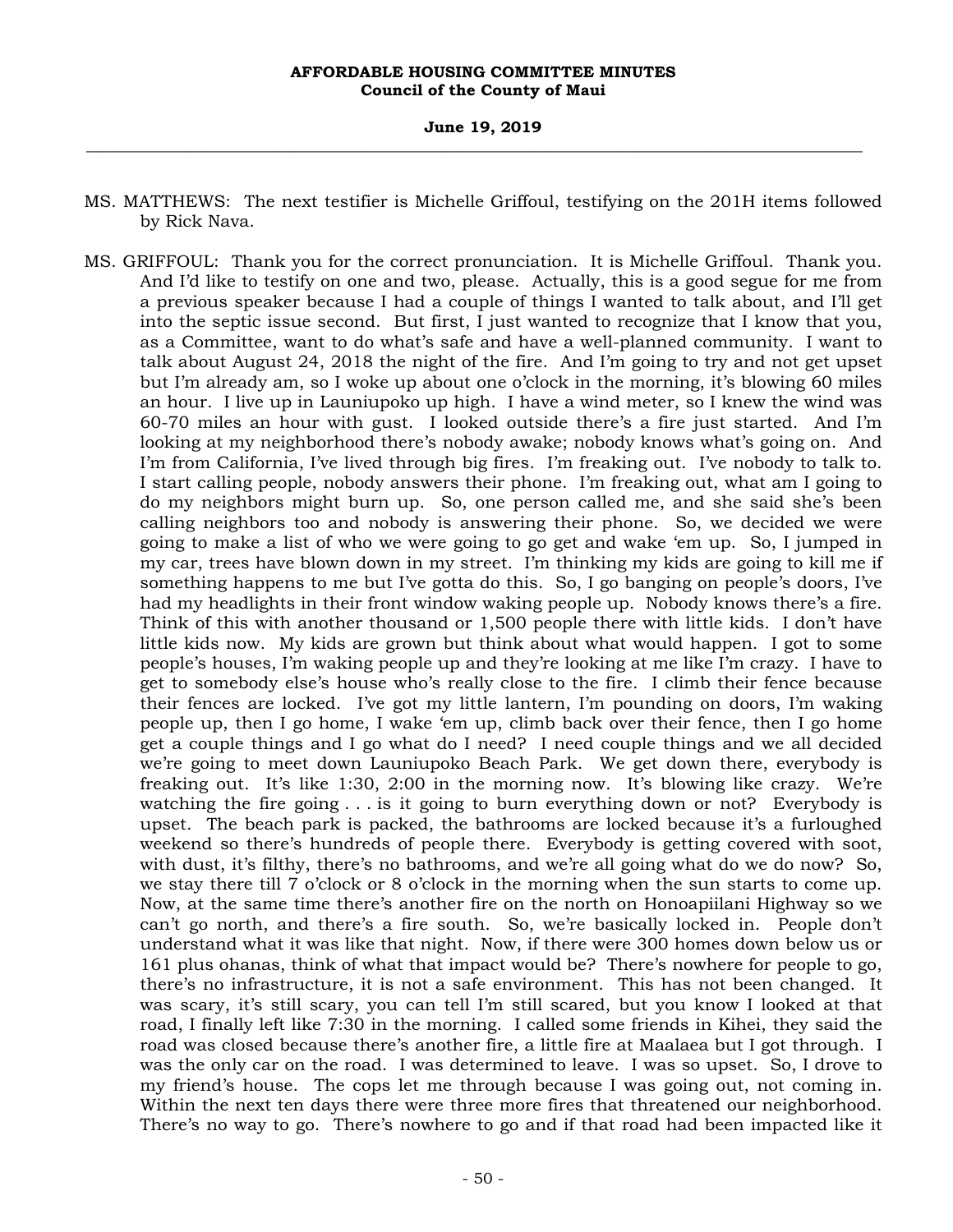### **June 19, 2019 \_\_\_\_\_\_\_\_\_\_\_\_\_\_\_\_\_\_\_\_\_\_\_\_\_\_\_\_\_\_\_\_\_\_\_\_\_\_\_\_\_\_\_\_\_\_\_\_\_\_\_\_\_\_\_\_\_\_\_\_\_\_\_\_\_\_\_\_\_\_\_\_\_\_\_\_\_\_\_\_\_\_\_\_\_\_\_\_\_\_\_\_\_\_\_\_\_\_\_**

would be with more people on it, everyone would be stuck, and we would have the same situation they had at the Paradise fire where people burned up in their cars. There was nowhere to go. Our roads are not safe by adding any more people to the West side. So, before you go and think about any more houses, low income, anything, look at the roads. That road has got to be addressed. The tides are rising, the high tide especially the King tide, water is coming over the road, it's not safe and then of course we had the flood that closed down Kai Hele Ku and the highway again at the bypass. So, I talked to a friend of mine who is a geologist. He owns a company called Geo Concepts in LA and I spent couple hours talking with him yesterday about what they do in LA. If you have more than 600 people, you have to have two roads that have clear access for fire trucks, for police and for people to get in and out. We already have over 700, almost 800 people that we know of in Launiupoko. If you add that many more people, we have one road right now that works. That's it. There's no infrastructure for getting us out safely. Kai Hele Ku is the only way to do that. And if that road, you put these houses there, there's nowhere for these people to go. Think about if you're voting to be responsible for these people to be sitting in their cars and they have nowhere to go and a fire comes.

CHAIR KAMA: Thank you. Questions, Members?

MS. GRIFFOUL: Didn't get to the septic systems but . . .

CHAIR KAMA: Yes, Ms. Keani Rawlins-Fernandez?

- COUNCILMEMBER RAWLINS-FERNANDEZ: Mahalo, Chair. Mahalo for your testimony. Where the emergency sirens are, are you able to hear it when it goes off?
- MS. GRIFFOUL: There were no emergency sirens that night so . . .

COUNCILMEMBER RAWLINS-FERNANDEZ: I'm just curious.

MS. GRIFFOUL: No, I don't know.

COUNCILMEMBER RAWLINS-FERNANDEZ: Oh, you mean when they do the testing on the first --

MS. GRIFFOUL: Yes.

COUNCILMEMBER RAWLINS-FERNANDEZ: --of the month.

MS. GRIFFOUL: Yes. And I also got all the phone messages when I was supposed to be getting killed by a bomb coming from Korea, but I didn't get a message about the fire. Nobody did.

COUNCILMEMBER RAWLINS-FERNANDEZ: Okay. Mahalo. Mahalo, Chair.

CHAIR KAMA: Ms. Paltin?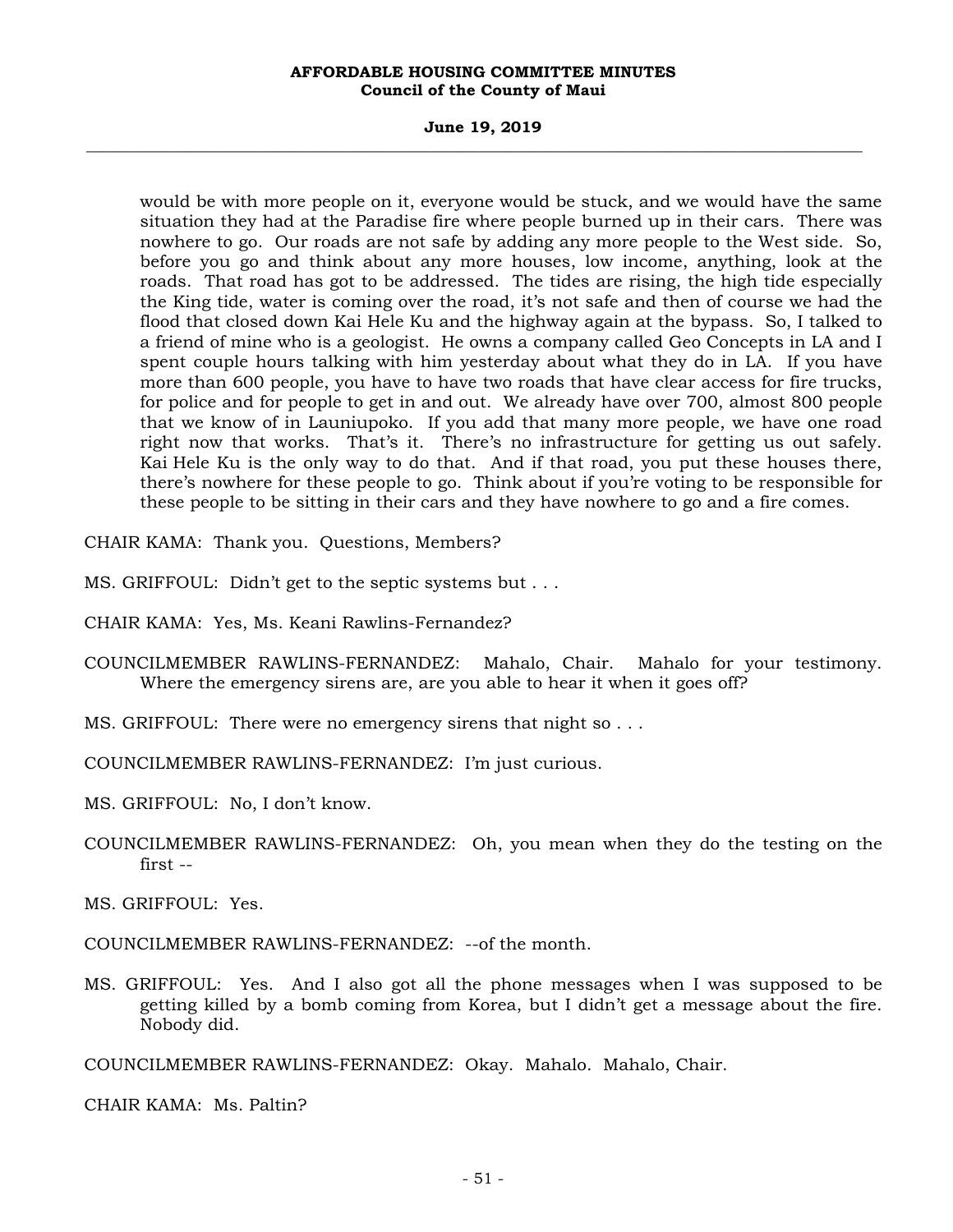### **June 19, 2019 \_\_\_\_\_\_\_\_\_\_\_\_\_\_\_\_\_\_\_\_\_\_\_\_\_\_\_\_\_\_\_\_\_\_\_\_\_\_\_\_\_\_\_\_\_\_\_\_\_\_\_\_\_\_\_\_\_\_\_\_\_\_\_\_\_\_\_\_\_\_\_\_\_\_\_\_\_\_\_\_\_\_\_\_\_\_\_\_\_\_\_\_\_\_\_\_\_\_\_**

- COUNCILMEMBER PALTIN: I just wanted a point of information the workers weren't furloughed that's when there's a hurricane coming, they say to close the parks, and pretty much closing the parks is closing the restrooms. But I encountered the same problem of plenty people hanging out in restrooms with closed parks so maybe there's a policy that can be changed.
- MS. GRIFFOUL: That's a good idea.
- COUNCILMEMBER PALTIN: But you know when you guys were all at Launiupoko, could you estimate how much people had?
- MS. GRIFFOUL: How many people? No, I don't know. Some people were staying in their cars, some people were standing outside. But it was so windy and filthy outside, so a lot of people were getting in cars. I mean, the parking lot was packed. The road was packed. I did talk to people that came from Lahainaluna because they had nowhere to go. So, Lahainaluna was already crowded and people had come down from there to hang out at the park. I mean, there's not a lot of parking there.
- COUNCILMEMBER PALTIN: I was wondering you said you had a wind gauge. Is it normally very windy like that?
- MS. GRIFFOUL: I had . . . there's incidences where I live where it has been up to 80 miles an hour several times. But 60 is, you know, scary. It's not normally 60. Normally it's just, you know, breezy, trade winds, that's normal. I mean, it gets like that sometimes, but I don't know how often.
- COUNCILMEMBER PALTIN: Even Kauaula you were talking about the 80?
- MS. GRIFFOUL: My house in Launiupoko.
- COUNCILMEMBER PALTIN: Okay.
- MS. GRIFFOUL: I've seen it at 80 several times.
- COUNCILMEMBER PALTIN: Okay. Thank you.
- MS. GRIFFOUL: Thank you.
- CHAIR KAMA: Thank you. Ms. Matthews?
- MS. MATTHEWS: Our next testifier is Rick Nava. Madam Chair?
- CHAIR KAMA: Yes.
- MS. MATTHEWS: We had a testifier who was unable to complete their testimony earlier. Keeaumoku Kapu has two minutes left in his testimony. Would you like to call him next?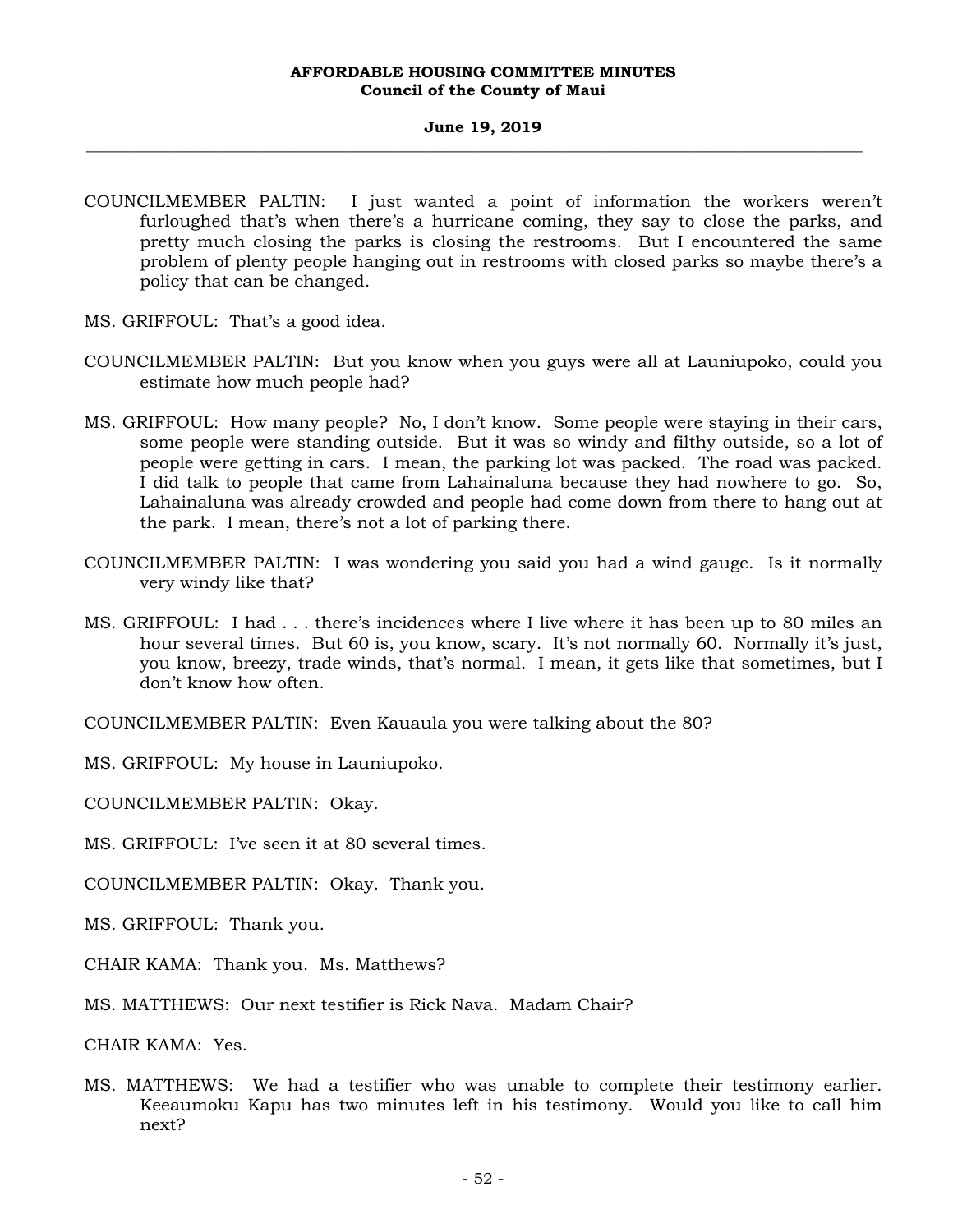### **June 19, 2019 \_\_\_\_\_\_\_\_\_\_\_\_\_\_\_\_\_\_\_\_\_\_\_\_\_\_\_\_\_\_\_\_\_\_\_\_\_\_\_\_\_\_\_\_\_\_\_\_\_\_\_\_\_\_\_\_\_\_\_\_\_\_\_\_\_\_\_\_\_\_\_\_\_\_\_\_\_\_\_\_\_\_\_\_\_\_\_\_\_\_\_\_\_\_\_\_\_\_\_**

CHAIR KAMA: Absolutely.

MS. MATTHEWS: Okay. Keeaumoku Kapu.

MR. KAPU: Mahalo, Council. Keeaumoku Kapu from Lahaina. I just wanted to kind of address one of the key points in this so-called report. And it talks about the cultural impact assessments required and inquiry and responses and interviews. You know when you get cultural representatives from like Cultural Service Hawaii or scientific consultant surveys that they required to come in there and doing cultural impact assessment with families, everything that they put down on the contacts that they receive from participants to be included in this report says, concerns none. Every issue in this book, for me, I am the CEO representative for Ahu Moku, so my kuleana is to gather these kuleanas together, these families together to try to come to some kind of consensus because these are requirements that are provided through legislation to make sure that developments comply to certain conditions. And when I read this section of the book, it says that, everybody that provided input to this development says no concerns. All the concerns are none. And when I got with the person that was doing the CIA, I told him that literally there supposed to be some kind of memorandum of agreement to comply with but not just all of a sudden just compile everything in this book for you guys review just because it's required through legislation that they gotta do it. But the bottom line is, they did what? They didn't do anything. They didn't address any of our concerns from the valley especially when it came to water. These cultural people that come around and require to do the CIA for these reports, these are all frivolous. None of our information were implemented in this book. As kuleana landowners and the impasse that we've been facing the last testifier talks about the fire. We lived through fear that night. Our whole kuleana lost their homes. So, to even have something like this to reflect there is no comment, yeah, given from any of the kuleanas I attest to you right now and I tell you they're using this as an angle just to get that 45 window clock and it puts all the pressure on all of you. And there's another issue in here. Thirty separate parcels belonging to Lunalilo, Kana`ina, Kilinahe, Espinda. Where are they? So, they're already admitting they don't own all these lands. So, title is my biggest issue. And mahalo for this Council for allowing me to speak my mind and I'm very sorry that my earlier reactions was kind of little bit abusive. But I have passion to these areas. And I can attest to you 21 years of living in fear and I'm still living in fear all because of things like this that want to erase my family, my kuleana from the areas that we were long erased especially from my dad who is not here to speak for himself. Thank you.

CHAIR KAMA: Mahalo. Members, questions? Ms. Paltin? Keeaumoku, come?

COUNCILMEMBER PALTIN: Thank you, Chair. Thank you, Mr. Kapu, for being here. This similar project was in before the last term and then when that was last time had one case of your own land that came back to you from this same landowner, and I was wondering if you could explain if that could be the case with some of the lands in this area proposed for the 201H.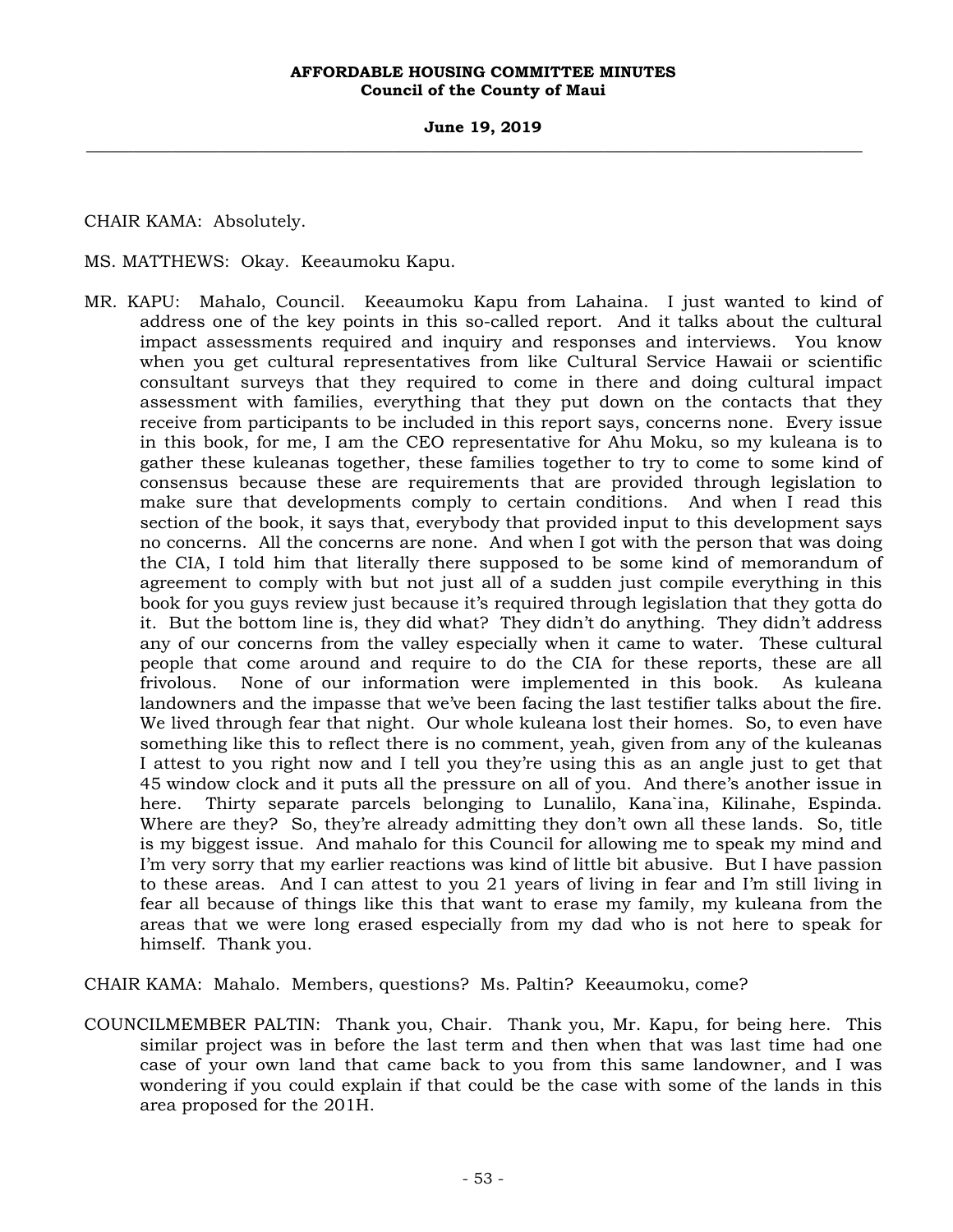### **June 19, 2019 \_\_\_\_\_\_\_\_\_\_\_\_\_\_\_\_\_\_\_\_\_\_\_\_\_\_\_\_\_\_\_\_\_\_\_\_\_\_\_\_\_\_\_\_\_\_\_\_\_\_\_\_\_\_\_\_\_\_\_\_\_\_\_\_\_\_\_\_\_\_\_\_\_\_\_\_\_\_\_\_\_\_\_\_\_\_\_\_\_\_\_\_\_\_\_\_\_\_\_**

MR. KAPU: I don't think the location of the land is really important. I think the resources that are being tapped from that area. Although the area may be miles away, we still going get the major impacts from those areas. So, right now, I get two cases pending in the courts – one going for the Supreme Court in a petition. I have another court case that is in the Appeals. Right now, my attorney just appealed it. So, that's . . . when I start talking about these issues that I've been facing for a long time, everything is interrelated with this project and all the projects that they've done before. They haven't done an adequate survey on how we kuleana landowners are going to be impacted against this. But, you know, CWRM, through the Commission on Water Resource Management said that one of the priorities, yeah, is to allow Native Hawaiians their tradition on customary practices on taro. I still do that but then the decrease that we've been seeing throughout the years on the management of that waters is like a roller coaster. All of a sudden, they gotta pass my house in order for them to manage the water resource. So, normally, they used to call me and say, we're going up to the intake. Normally, I send my brother or my son to just go and monitor to see what they want. Once the CWRM made their ruling on the instream assessment, all of a sudden everybody started to get paranoid saying that they're not going to get adequate water for that area. So, my whole point where this project impact me and the lands, my kuleana live right across the street from all these kinds of things right above the road. So, like the Dizons, the Aquinos, all of them they're going to get majorly impacted. I live way up on the top and when I look in this proposal their fourth well is right on my property where I live. Right directly on my land commission award is the proposed well. Talk about trying. Slapping me in the face. So, I've been totally against that project if they even consider, Mr. Pete, drilling one well on my land especially where my barrels are, you want war you got it. So, I hope I answered your question.

COUNCILMEMBER PALTIN: Yeah, thanks, I got it.

CHAIR KAMA: Thank you.

MR. KAPU: Thank you.

COUNCILMEMBER RAWLINS-FERNANDEZ: Madam Chair?

CHAIR KAMA: Yes. I'm sorry, yes, Ms. Rawlins-Fernandez?

COUNCILMEMBER RAWLINS-FERNANDEZ: Aloha, Mr. Kapu. Mahalo for your testimony. I just, I wanted to make sure it's clear, clear the Well No. 4 on your property you're opposed, and you don't support it being on your property?

MR. KAPU: And I what?

COUNCILMEMBER RAWLINS-FERNANDEZ: It's not something that you permitted?

MR. KAPU: No.

COUNCILMEMBER RAWLINS-FERNANDEZ: Okay.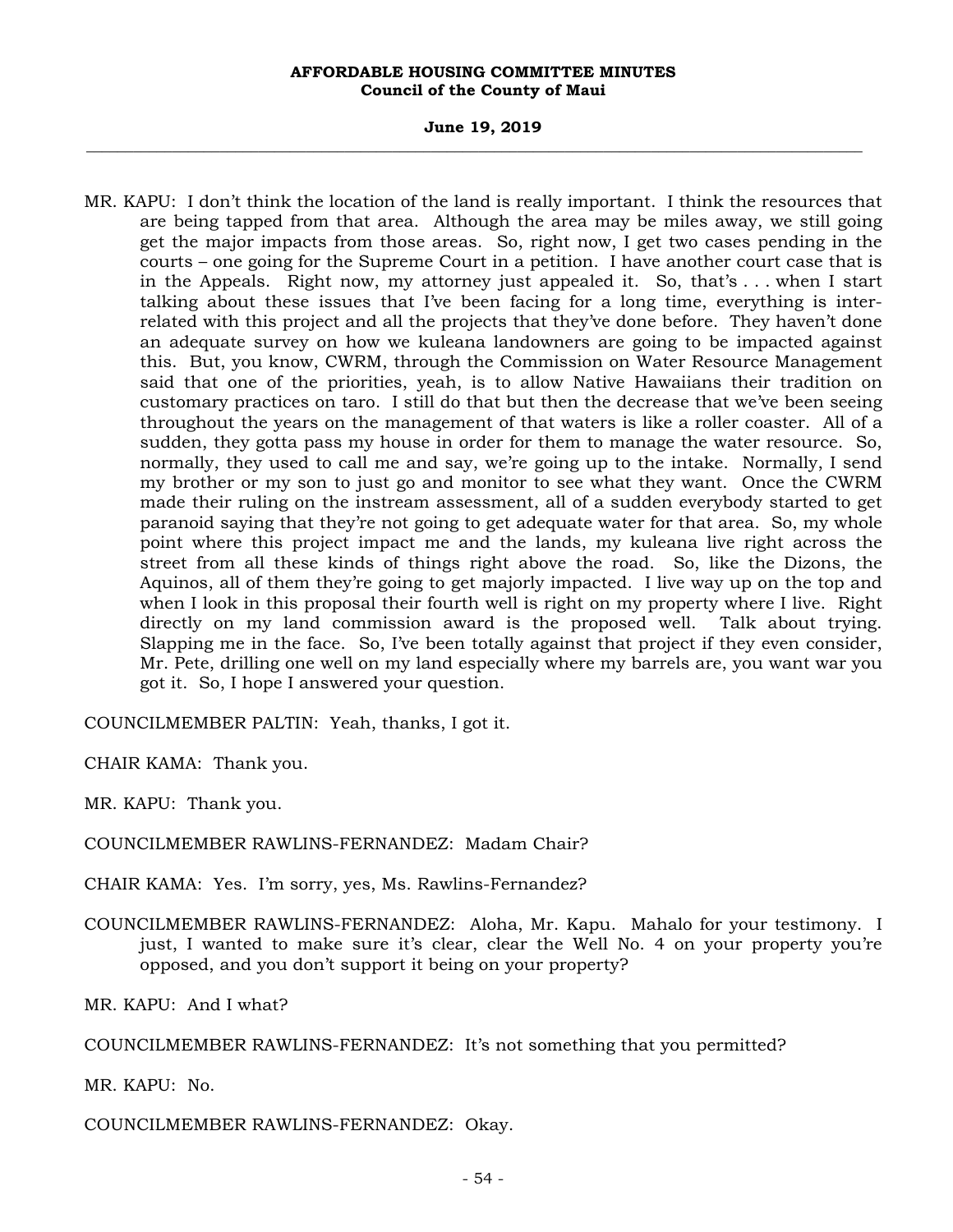### **June 19, 2019 \_\_\_\_\_\_\_\_\_\_\_\_\_\_\_\_\_\_\_\_\_\_\_\_\_\_\_\_\_\_\_\_\_\_\_\_\_\_\_\_\_\_\_\_\_\_\_\_\_\_\_\_\_\_\_\_\_\_\_\_\_\_\_\_\_\_\_\_\_\_\_\_\_\_\_\_\_\_\_\_\_\_\_\_\_\_\_\_\_\_\_\_\_\_\_\_\_\_\_**

MR. KAPU: We're kind of still in court right now. But for them to place that on their map saying that Well 4 is a proposed well that's directly on my Land Commission Award. That's right now in the appeals. So, for them to be bringing that kind of stuff that is written on the map before this Council for review, I think, you know, if anything, they should try to sort of check themselves before they start putting this stuff out because that really when hit me knowing that that well might be directly on my families cemetery. Directly. And within my whole kuleana I have four different areas where there's cemeteries. Four plus the taro patches that Pioneer Mill was so kind to kind of do a map about it where the house sites were, everything that is in the area. So, for these guys to come out and say proposed Well 4 going be on my kuleana, oh, man, I'm shocked to think that this so-called book going be the deciding factor for my whole genealogy and the people that are buried on my aina. And we're still in appeals. Interesting.

COUNCILMEMBER RAWLINS-FERNANDEZ: Mahalo for clarification. Mahalo, Chair.

CHAIR KAMA: Okay.

MR. KAPU: Thank you. Mahalo.

- CHAIR KAMA: Ms. Matthews?
- MS. MATTHEWS: Next testifier is Lori Gomez-Karinen to be followed by Ivan Lay. Lori? Our next testifier is Ivan Lay, testifying on AH-1(1) to be followed by Suzanne Albers.
- MR. LAY: Good afternoon, Chair Kama and Councilmembers. And thank you for giving me this time to come before you.

CHAIR KAMA: Aloha.

MR. LAY: I've seen other . . . I've seen commissions in my past and every commission I think it works best where there is different thought processes going on. You have the pro and you have the negative. That way, when we have these two different oppositions going against each other, we get a better picture whatever is going on. We can't just have it being one-sided so we're going to have people for it and we're going to have people against it. So, going on . . . affordable housing, okay, I heard a lot of suggestions of maybe we should put it in Central Maui . . . maybe in Puunene or something like that. I'm born and raised here. I should live where I want to live. My children should choose where they want to live – be it Hana, Lahaina, wherever. Don't tell me where nicely where we should live. Affordable housing should be made available throughout the island. Workforce housing – if you go in traffic at three to five o'clock, it's really heavy. Why? Because everybody is coming out of Lahaina. Why? Because the workforce is going into Lahaina in the morning and coming out in the afternoon. So, how do we alleviate that? We get them availability to live and work in Lahaina. That shuts down all the traffic. That's where your traffic is because people are working and going to work, and they have to travel from this side of the island to that side of the island and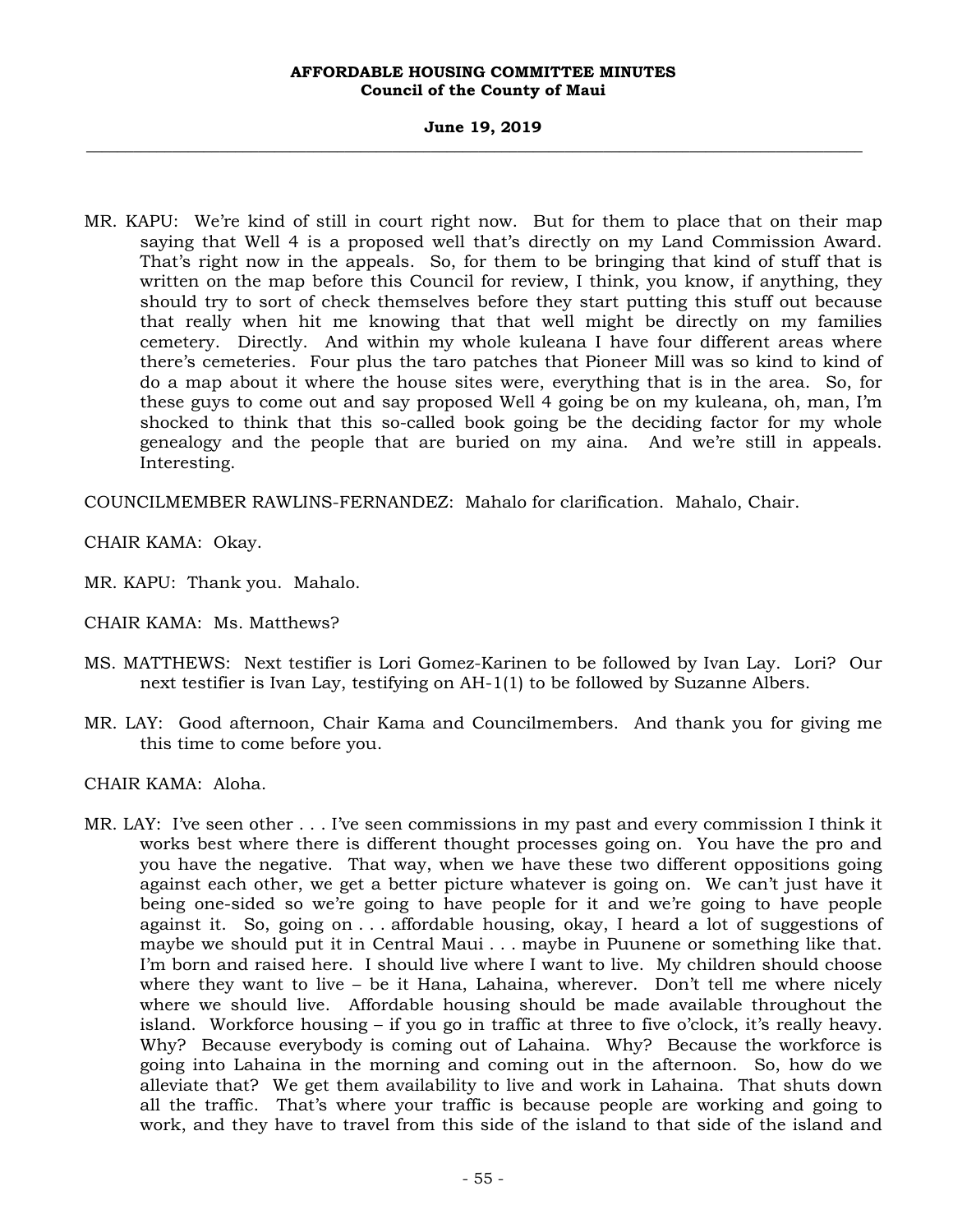### **June 19, 2019 \_\_\_\_\_\_\_\_\_\_\_\_\_\_\_\_\_\_\_\_\_\_\_\_\_\_\_\_\_\_\_\_\_\_\_\_\_\_\_\_\_\_\_\_\_\_\_\_\_\_\_\_\_\_\_\_\_\_\_\_\_\_\_\_\_\_\_\_\_\_\_\_\_\_\_\_\_\_\_\_\_\_\_\_\_\_\_\_\_\_\_\_\_\_\_\_\_\_\_**

come back in the afternoon. What is that fourteen hundred - 1,400 units are needed? And what is this 95? That's a long way to go. We're gonna slow down this process and think about it how we're going to get people in these houses, we have to get them in these houses nowadays. We can't have them thinking, oh, ten years from now we might get a house. We got young couples, young people out there looking for homes. We have to give this availability to them -- affordable housing across the island. Give them a choice and chance to live and stay on the island. You want them to move . . . our own children? My children might get a home. Their children . . . I don't know. I don't think it's going to happen. I picture it as like a mango tree, okay. If there is one mango on that tree, that mango is \$10.00. If you've got a thousand mangoes on that tree, 25 cents one. The more affordable housing we put out there, the more it is more available to us. So, let's create more affordable housing across the island. Give our kamaainas the chance to choose where they live. Give our children a chance to live here. Any questions?

CHAIR KAMA: Thank you. Questions? Ms. Paltin?

- COUNCILMEMBER PALTIN: Thank you for being here today. I appreciate your passion. I think everybody is for affordable housing. I just wanted to say like you said this is for 95 and we've got a long way to go of affordable housing. And Launiupoko is kind of in the middle of the transit corridor for the hundreds of people that drive from the other side to the hotels for work. And so, I'm wondering, you know, would you sacrifice the transit corridor for the hundreds making the commute so 300 or 600 more can live in the middle of the commute?
- MR. LAY: Okay. So, if I'm in my car and it's what, I said 95 . . . 95 households are needed? So, let's make that –

COUNCILMEMBER PALTIN: You said 95 is what we're talking about.

- MR. LAY: Yeah, total affordable housing in that area, right? Which means in one house you have two people probably husband and wife, who are probably working at least one or two jobs each, right? So, if I'm in that car line and 95 would be you know if there is only one person working but let's say that will be what 180 cars in front of me were taken away because they live in Lahaina now. They're not on the Pali anymore because they live in Lahaina. The transit is from Launiupoko to . . .
- COUNCILMEMBER PALTIN: I'm not assuming that they all work in Lahaina. Some of them can work Makawao if they want.

MR. LAY: Exactly.

COUNCILMEMBER PALTIN: I'm just saying . . .

MR. LAY: The chance to live where you want to live.

COUNCILMEMBER PALTIN: Yeah.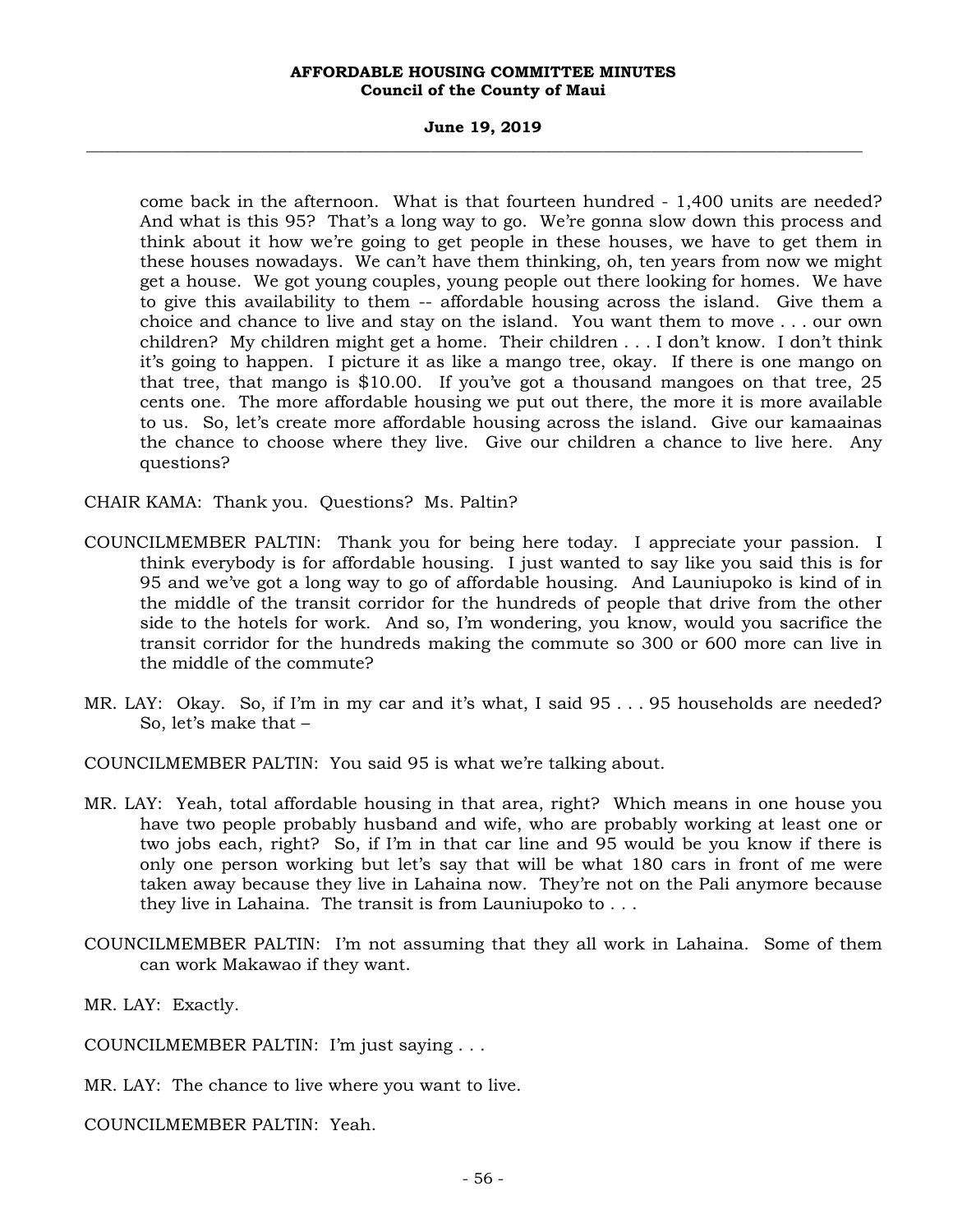MR. LAY: So, we have people that want to live in Lahaina, do we say no? Do we say no to them because oh, everyone else is saying they shouldn't live there? It's our aina. Our kids who are working hard here they stay here.

COUNCILMEMBER PALTIN: Thank you.

CHAIR KAMA: Thank you. Ms. Matthews?

- MS. MATTHEWS: Next testifier . . . the next testifier is Suzanne Albers, testifying on all four items to be followed by John Belles Jr. Suzanne? The next testifier is John Belles Jr., testifying on all four items. Not here? Our next testifier is Stephen Smith. He's indicated he's testifying on AH-1(1) and 1(2). Are there any other items, Mr. Smith?
- MR. SMITH: No, just these. I'm testifying today for a few reasons. You know, I'm born and raised here, I know a lot of your families. And it's real ironic to me because the reason I'm testifying is because I find that most of the people I grew up with they're the ones calling me, bruddah, we need a house for my kid. And it's like the last project we just had that, Waiale Elua, we had 200 something applicants for 60 homes. Every week I was getting calls. How we can get our friends and families and kids in there? And so, for me, I'm passionate about this. I'm passionate about this because my daughter just came back from school. You know, I grew up in the  $6<sup>th</sup>$  increment with Boy and all those guys and so, you know what, we're lucky to have one house. I tell you today the most important thing to me is building these homes. And I have a, I sit here and I'm very simplistic with the way I look at things and I look at it and I go, funny, we . . . everybody says we don't want it in our area. And I look at this and I go, wow, I always did when I was growing up and I pass Lahaina. And I go, wow, Launiupoko, all these rich guys living up there. And I look at this land now, and Peter is saying, hey, look, let's open this up for some affordable housing. And I go, wow, that's kind of nice because you know what I thought when I grew up, they put all of us that no more the money they put us in the Central Valley almost like we hidden. But these guys with money can all live on the hill, all get ocean views and everything. So, this project, fine, you guys don't like 'em there, so what instead only easy. You talk about profitable; I build affordable homes. You like profit just build gentlemen estates. You get the same issue water and all these things, and you can just go one by one by one and go get your permit. And so, the issue still going be there. The growth going be there but none of our people going get houses because when I sit in the back there and I listen to the testimony of all these people about how they're saying about traffic is so bad and this is so bad because I live in Launiupoko but they're not moving. They're still living in Launiupoko. If was so bad, why are you still living there? Because our people like live there. So, you guys what you guys want gentlemen estates on the whole mountain side because that's what's going have.

CHAIR KAMA: Sir, please address the Chair.

MR. SMITH: Oh, yes, Chair.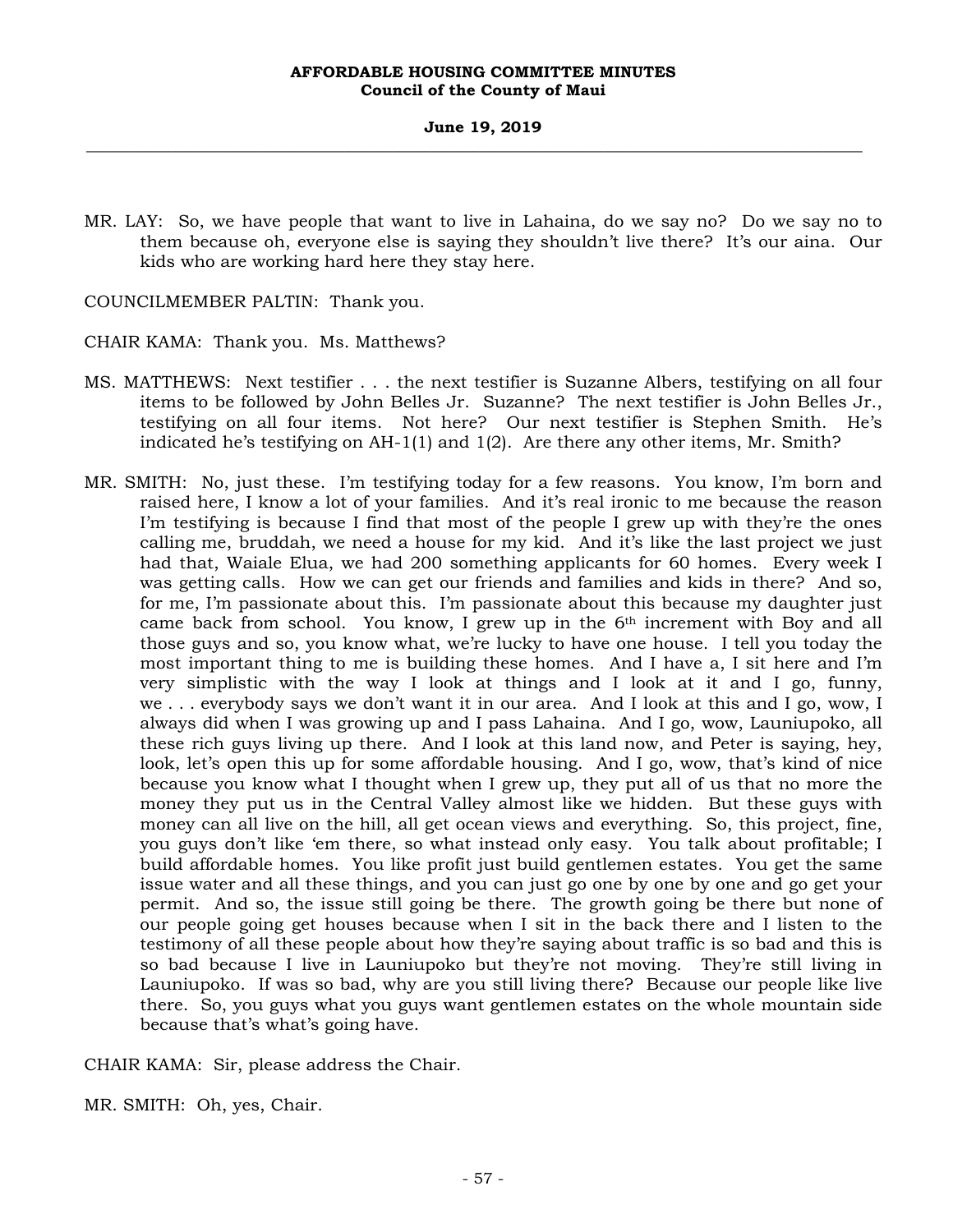### **June 19, 2019 \_\_\_\_\_\_\_\_\_\_\_\_\_\_\_\_\_\_\_\_\_\_\_\_\_\_\_\_\_\_\_\_\_\_\_\_\_\_\_\_\_\_\_\_\_\_\_\_\_\_\_\_\_\_\_\_\_\_\_\_\_\_\_\_\_\_\_\_\_\_\_\_\_\_\_\_\_\_\_\_\_\_\_\_\_\_\_\_\_\_\_\_\_\_\_\_\_\_\_**

CHAIR KAMA: Thank you.

MR. SMITH: Okay. That's all I have.

CHAIR KAMA: Questions, Members?

MR. SMITH: Okay. Thank you.

CHAIR KAMA: Ms. Matthews? Thank you.

MS. MATTHEWS: Our next testifier is Bruce Uu, testifying on AH-1(2) and AH-27 to be followed by Lawrence Kauhaahaa. Mr. Uu, are you testifying on just those two items?

MR. UU: Yes.

MS. MATTHEWS: Okay.

MR. UU: Aloha. Aloha, Chair, Councilmembers.

CHAIR KAMA: Aloha.

MR. UU: Thank you for giving me this opportunity. First of all, I'm in agreement – fix the water. That's one. Secondly, I support all affordable housing. I going to listen to every part of affordable housing. 2006, the Council here passed an ordinance, workforce housing ordinance and from 2006 to 2014, it produced three . . . three homes, so we was back already. So, the issues people talk about didn't start today. At the same time in 2006, the State Leg passed a bill 201H because they wanted, they knew the severity of the housing crisis in '06, 13 years ago. That is a tool that we or you can use for affordable housing. It's not new the 201H. It was put in '06 for a reason. The reason was the County . . . the reason was the bothersome and it was cumbersome to go through a normal process here's the way out. Here's a different tool to put in your tool chest, so to speak. They knew the severity in 2006 and what we're saying right here wait for the community plan. That's not done. I was a part of the Maui Island Plan 13 years ago, and we saying wait? We had this in '06 and I hear people same like Smithy, oh, infrastructure. We gotta wait for the infrastructure. My family been here 100 years and you went move somewhere from someplace else. You impacted my infrastructure and you're telling me no can, or we should do rentals? I'm better than that. We better than that. I no belong in a rental. My kids need one house. Don't tell me my options. Don't move me Central Maui. They put me Paia, I love it now. Back then nobody wanted 'em. Now, they all love it. And you're telling me where I can and cannot live because of all these issues how bad it is? I like my wine on my deck too just like you. I like give my kids the opportunity to own a home. Nobody talked about multi-generational housing in my house. I have three and we all support 'em. That's the baloney. We support 'em, that's baloney. I'm going end with one good note. My niece called me Monday. Tells me, Uncle, come with me Monday. I'll tell you what happened. She is 23 years old; she just got one house through Peter's project. The project by the jail. She got a house. Her rent, her mortgage to own a home going be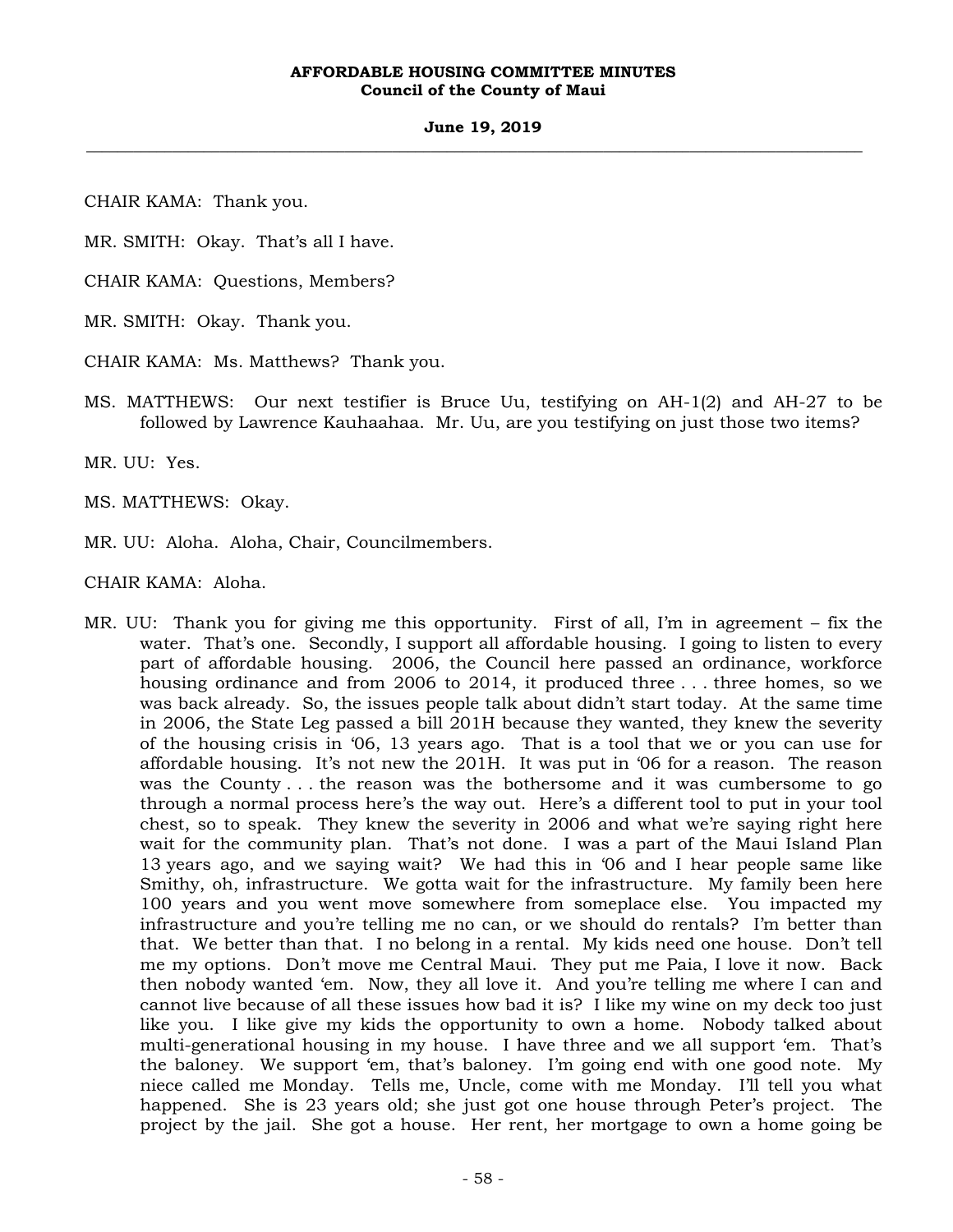cheaper than rent. She did it right. She went school, got educated, she local, and just to let you guys know, I just going yell this out. She's a Young, she's a Uu, Pahukua, Wakida, Hokoana, and Palekoa ohana. That's her. That's us. She deserved that more than anybody else. And nobody deserved to tell her where she belongs because we belong here. Thank you.

CHAIR KAMA: Thank you. Members, questions? Yes, Ms. Rawlins-Fernandez?

COUNCILMEMBER RAWLINS-FERNANDEZ: Mahalo, Chair. Aloha, Mr. Uu.

MR. UU: Aloha.

COUNCILMEMBER RAWLINS-FERNANDEZ: And mahalo for your testimony.

MR. UU: Thank you.

- COUNCILMEMBER RAWLINS-FERNANDEZ: So, the issues and concerns that were brought up – fire, water, sewage, traffic, do you feel like these concerns are not legitimate?
- MR. UU: I didn't say that. And I would say that is legitimate. But what I am saying is that right now anybody can go up there and build. They don't have to do the affordables. So, the impact if you sell the lots now as is without this development, it still going to bring the impact, infrastructure burden to that area. The question is, do we accept the affordable part or deny it or accept the gentlemen estates that's already existing and can achieve even more? That's, I'm not - I would never say that. I'm for fire, water, sewer. We gotta malama everything. But why not us with our part to live there? I still would be concerned about that, the issues you brought up. It's going to be built out whether they do this project, or he sells it to the people who live there part-time. It's the same place. It's still going to be people living up there. The question to you I ask is who? Me or them? I choose me.
- COUNCILMEMBER RAWLINS-FERNANDEZ: Mahalo for that response. So, the . . . our people living up on the hill do you not feel that they would put at risk with all the fires that have happened, the photos that we've seen, we know what happened last year and we know the areas that got burned? So, by putting our people up in those areas are we not putting our people at risk of getting burned?
- MR. UU: Good question. So, like I just earlier I am concerned about it. So, we do we mitigate. That's a job that you guys can bring into this area. Mitigate. Maybe do one temporary road. Maybe go up there ask these guys drop a temporary blade. Cut one road or something workable. Something doable. So, I live by the beach in Paia so I gotta watch the tsunami, so I gotta deal with that every day when I'm there, when the tsunami come or when get tsunami warning we all gotta go up to the gym. That's part of the place that I gotta adapt to, to where I live. It comes with the area. But how you mitigate that, I think is key, and that's why we call for mitigation. And that's the part where I think you guys can come in and come up with the ideas or come up with the solutions to kind of balance out any development especially affordable housing.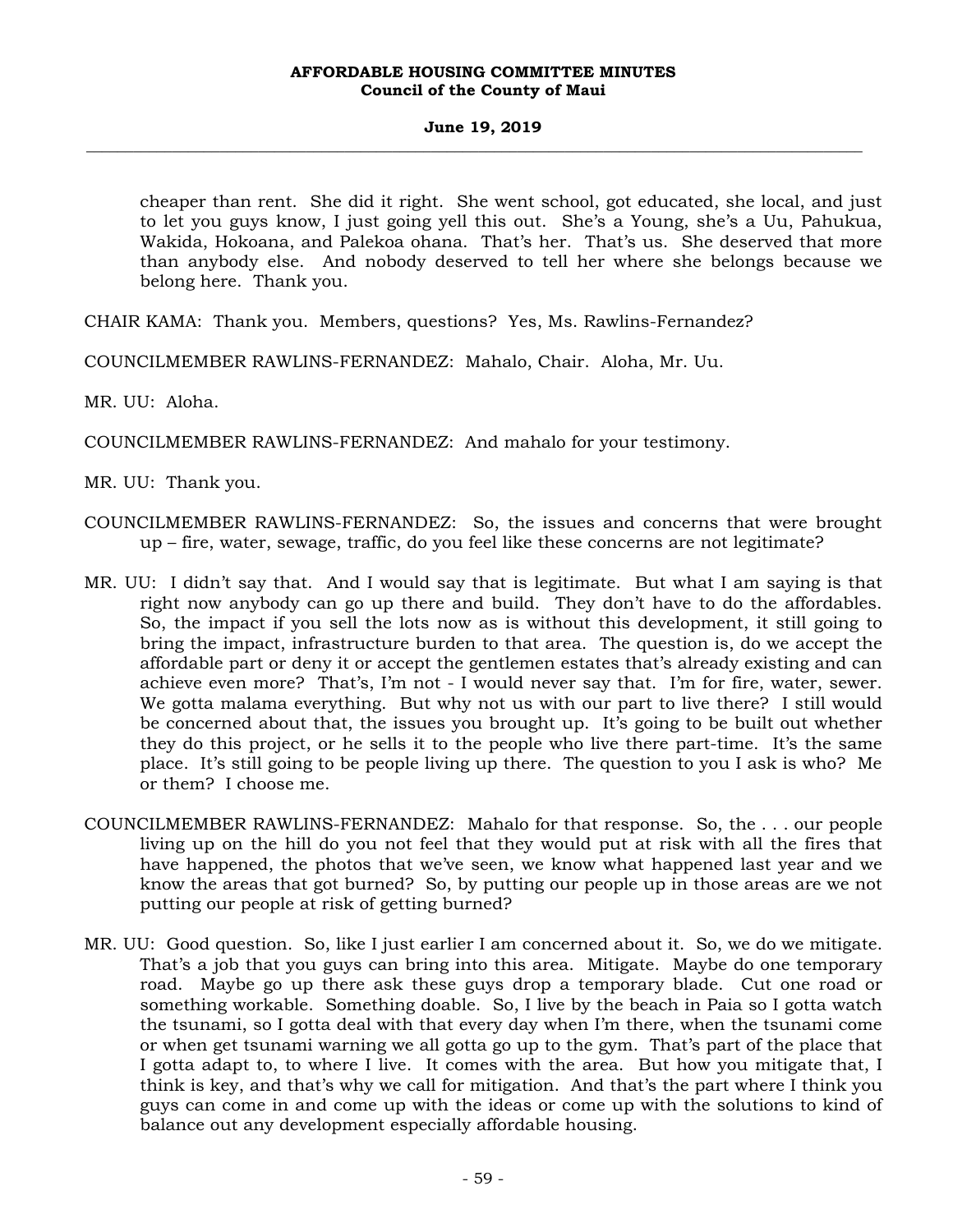### **June 19, 2019 \_\_\_\_\_\_\_\_\_\_\_\_\_\_\_\_\_\_\_\_\_\_\_\_\_\_\_\_\_\_\_\_\_\_\_\_\_\_\_\_\_\_\_\_\_\_\_\_\_\_\_\_\_\_\_\_\_\_\_\_\_\_\_\_\_\_\_\_\_\_\_\_\_\_\_\_\_\_\_\_\_\_\_\_\_\_\_\_\_\_\_\_\_\_\_\_\_\_\_**

- COUNCILMEMBER RAWLINS-FERNANDEZ: Okay. So, just for clarification on that response you're looking to get Council to mitigate the concerns of this project and those concerns are not mitigated in the project itself . . . in the application.
- MR. UU: Say that again?
- COUNCILMEMBER RAWLINS-FERNANDEZ: That you are looking at the clarification that I am asking for in your response.
- MR. UU: Uh-huh.
- COUNCILMEMBER RAWLINS-FERNANDEZ: Is that are you then looking to the Council to mitigate these concerns like fire and they're not mitigated in the project that's been proposed before us?
- MR. UU: I will say to you no and I'll tell you why. I think it's a community issue just like the housing. The issue is a community-wide issue so for the housing I'm not going to ask the Council for solve. I would ask you to partner with people who can solve it. That would be my answer to you. To remedy the solutions or remedy any project come into anything because I agree with the fire my dear. I'm on the same page with you. But how we remedy that for our people. I think it can be done.
- COUNCILMEMBER RAWLINS-FERNANDEZ: Okay. So, the second part of that question if it's not mitigated, if the proposal is not mitigated on the proposed project.

MR. UU: Uh-huh.

COUNCILMEMBER RAWLINS-FERNANDEZ: Is that the question? That's the question.

- MR. UU: The question again?
- COUNCILMEMBER RAWLINS-FERNANDEZ: If the proposal to mitigate those concerns are not contained in the proposals that were submitted to the Council.
- MR. UU: So, it's not proposed?

COUNCILMEMBER RAWLINS-FERNANDEZ: No, that's my question.

- MR. UU: Oh. Say that again. I'm sorry. You losing me again. Say that again?
- COUNCILMEMBER RAWLINS-FERNANDEZ: Are there proposals to mitigate these concerns . . .
- MR. UU: I did not read the document. I'm a proponent for affordable housing and I believe we can find solutions. That's what I believe. So, I did not read the document, but I understand the 201H process though. That part I do.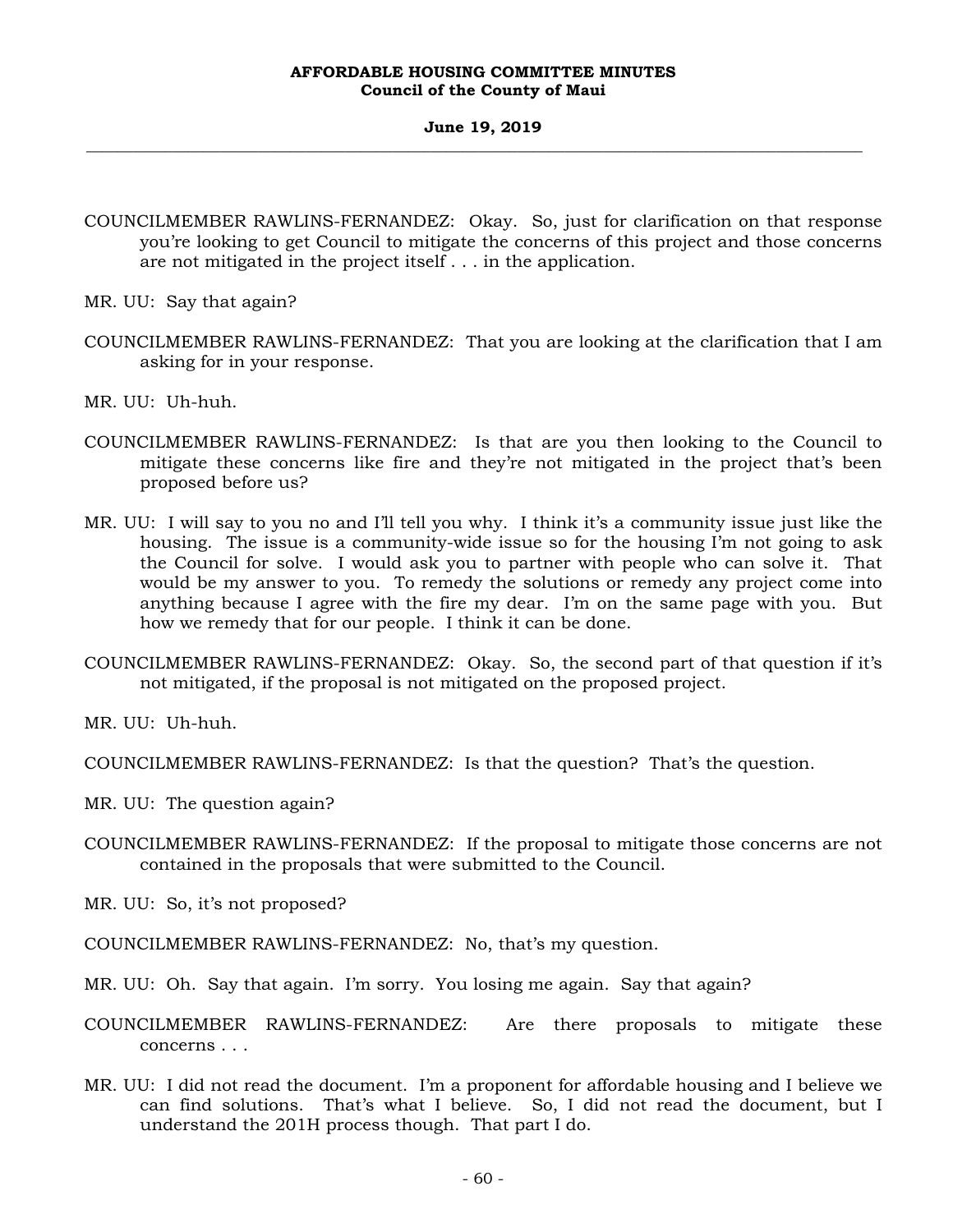COUNCILMEMBER RAWLINS-FERNANDEZ: Mahalo. And I agree with you on the gentlemen estates and I plan to propose legislation on that to fix it. Mahalo.

MR. UU: Thank you.

COUNCILMEMBER RAWLINS-FERNANDEZ: Mahalo, Chair.

CHAIR KAMA: You're welcome. Thank you, Mr. UU. Ms. Matthews?

MR. UU: Thank you.

- MS. MATTHEWS: The next testifier is Lawrence Kauhaahaa to be followed by Dave Minami. Mr. Kauhaahaa? He's here? He's outside? After that, we have Dave Minami. Charlie Palakiko?
- MR. MINAMI: Good afternoon, Chair and Committee. I'll testify on AH-1 and AH-2 as a resident born and raised here on the West side. I live in Launiupoko. Lived up there for 16 or 18 years. I guess what I want to say right up front I support the project. You know, I started out my career with Maui Land & Pine 30 years ago and through companies like Maui Land & Pine and Colin Cameron and doing workforce housing, I was able to get my start in life. Because of that, I started my family. You know, my wife and I are kind of planners. We said, we ain't going to have any kids until we get one house. And thanks to Maui Land & Pine we got that. So, anyway, that's how we started our family and, you know, after living there for ten years it was time for us to grow, spread our wings, look for bigger opportunities. And so, that's when we moved to Launiupoko. While there, my wife is . . . she's into horses so we started, you know, that was our thing our ag is getting horses. The unfortunate thing now for me is my kids are on the mainland. They graduated from college; they cannot come home. What are they going to do? Where are they going to live? So, that part is pretty sad because I see that happening with a lot of the local people. We need to give them places to live. You've got projects long-term. I mean, my dad used to testify a lot on these projects – Kaanapali 2020, all those things. I mean, he was working on that for 20 years. And here I am getting old. I'm almost ready to retire and still no more that. And you get someone right now who willing to put in something to give people something to live – affordable in Lahaina. You know they say it's too much traffic. I tell you what, I live in Launiupoko. Five, ten minutes I'm at Starbucks. I'm at Ace Hardware in six. So, I've been through all the fires, I've been through all the hurricanes, and yeah, it is scary, but you just got to adapt. You just got to deal with it. Plan your property, do your defensible space, do what you gotta do to survive. You gotta work at it. You cannot just, you know, live there and expect everything to be done for you. So, you know, that's all I get. Any questions?

# CHAIR KAMA: Yes, Ms. Paltin?

COUNCILMEMBER PALTIN: Hello. Thank you for coming today. My question was in the earlier part of your testimony. You worked for Maui Land & Pine and you got affordable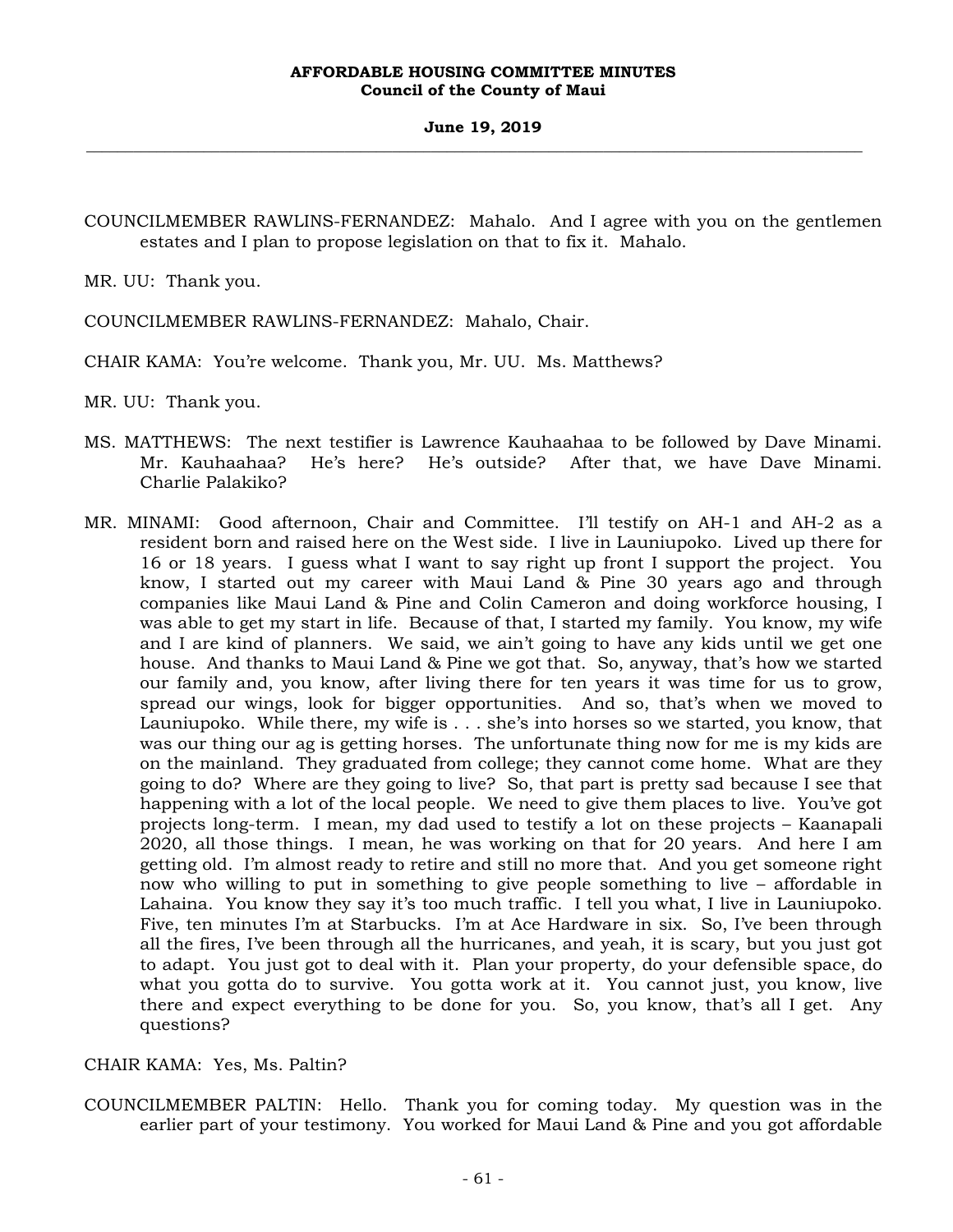### **June 19, 2019 \_\_\_\_\_\_\_\_\_\_\_\_\_\_\_\_\_\_\_\_\_\_\_\_\_\_\_\_\_\_\_\_\_\_\_\_\_\_\_\_\_\_\_\_\_\_\_\_\_\_\_\_\_\_\_\_\_\_\_\_\_\_\_\_\_\_\_\_\_\_\_\_\_\_\_\_\_\_\_\_\_\_\_\_\_\_\_\_\_\_\_\_\_\_\_\_\_\_\_**

housing through them. Did they require you . . . what was the length of time that they required you to hold it before you could sell it at a non-affordable price?

MR. MINAMI: Ten-year buy-back.

COUNCILMEMBER PALTIN: And then after the ten years you sold it at a non-affordable price?

MR. MINAMI: I sold it at market price.

- COUNCILMEMBER PALTIN: So, you got an affordable housing and then you lived there for ten years and then you sold it at market value price?
- MR. MINAMI: So that I could grow and try new things in life. I think that's the cycle of a human being. We're always going to try and grow and look for better things and better opportunities. I mean, that's the way it is. And for the guy that bought my house he was pretty damn happy too.

COUNCILMEMBER PALTIN: Thank you. That was a resident of Maui that bought your house?

MR. MINAMI: Correct.

COUNCILMEMBER PALTIN: Right on. Thanks.

CHAIR KAMA: Thank you. Ms. Matthews?

MR. MINAMI: Thank you.

MS. MATTHEWS: Our next testifier is Kimokeo Kapahulehua to be followed by Lauren Kang. He's testifying . . .

UNIDENTIFIED SPEAKER FROM GALLERY: . . .*(inaudible) . . .* 

CHAIR KAMA: That was Charlie Palakiko.

MS. MATTHEWS: Go ahead, you're fine, come and testify.

MR. PALAKIKO: Aloha, Committee. I'm Charlie Palakiko. I'm a kalo farmer and resident of Kauaula Valley. Through all the years I've been up there this has been the lowest I've ever seen the stream. Our patches are suffering and leaving us no room to expand or for the patches we already have. The lower part of the stream has already dried up killing all marine life that was in that part of the stream. It took us many years to get our stream back to life and it really hurts to see it this way. I've been calling West Maui Land and speaking to Dave about it. Basically, his answer was there's not enough water and there's nothing that he can do. I was shocked to see him answer his phone because since the hearing with the Board, with the Water Commission mandating them to put a million gallons at the dam or 7 to 800 at the syphon. We had no communication with them since that time, which was at least a year and two to three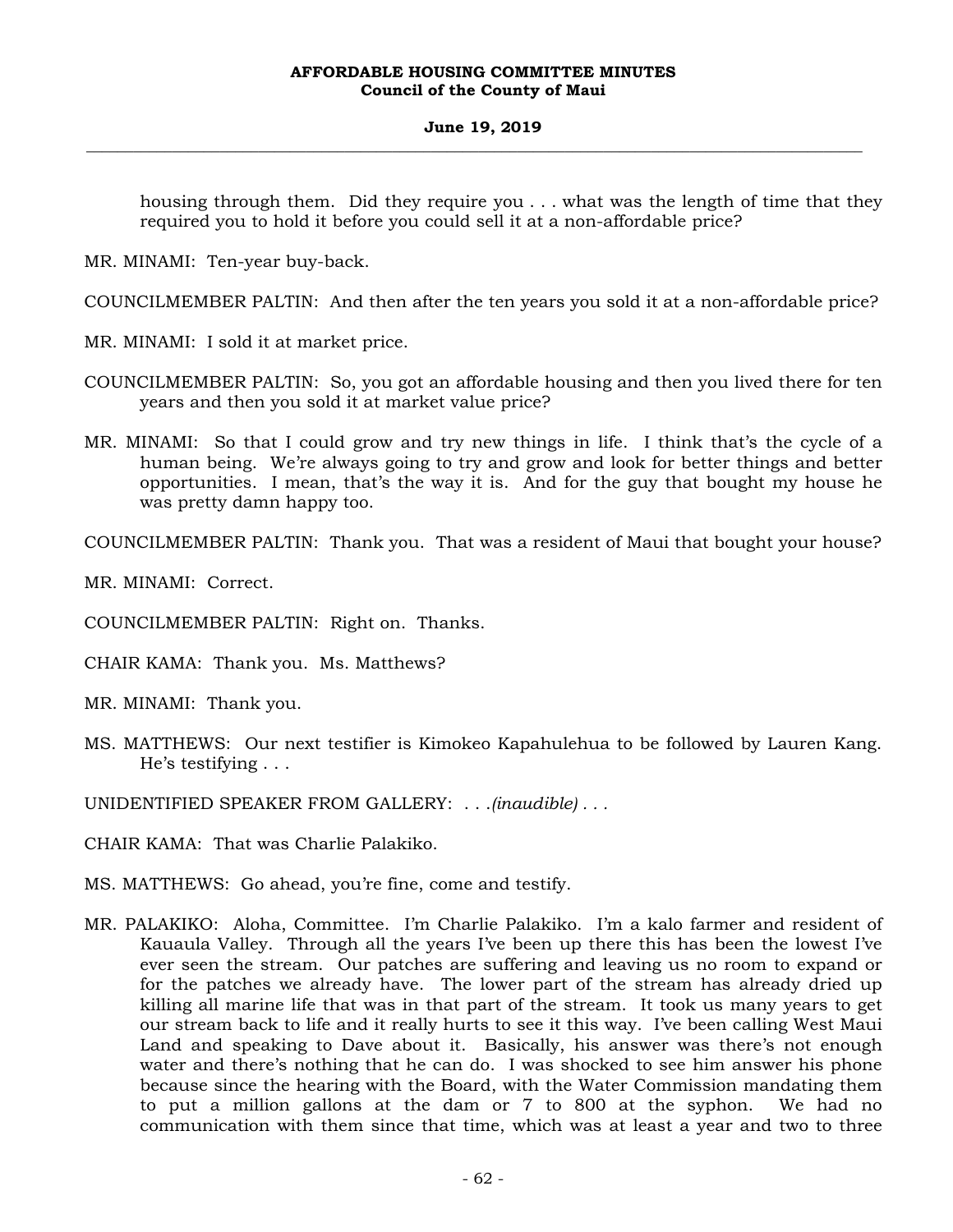months ago. Our calls not being answered and no response to our texts only the last month or two they've been responding. Changing the zoning, creating more homes would only make matters worse. There's a lot that we need to figure out before we can build any more. I humbly ask of you to disapprove of this project. Thank you.

CHAIR KAMA: Thank you. Members, questions? Thank you. Ms. Matthews?

- MS. MATTHEWS: Testifier will be testifying on AH-1(1). Any other items?
- MR. KAPAHULEHUA: Yes, all of 'em.
- MS. MATTHEWS: All of 'em.
- MR. KAPAHULEHUA: Aloha, Chair, Councilmembers. My name is Kimokeo Kapahulehua. Today, you got a lot of concerns brought forward in reference to the project. You know, traffic was one of 'em. I don't know if you know that there was supposed to be a traffic boat from Maalaea Harbor to Lahaina or they are gonna increase the highway bypass. So, I think we're all working on traffic problem. The water problem just before you I think that has to be addressed, you know. And I think it's going to be addressed. I think all of this before you knowing that we want affordable housing, affordable rentals that we need the developer to present to tell us how we're going to answer all these concerns that we had today. So, with that in mind, I ask that you approve this so he, or developer, can come and address all these concerns because he needs to come and address the concerns. And I think that this can be addressed by them making the presentation to us. So, I think that they want to and willing to do that so I ask you to move this forward so they can present and address all the concerns that were brought here forward today. Thank you very much.
- CHAIR KAMA: Thank you. I just want to let you know that that is the intent but it's not to approve and then let them present. They're going to present and then we'll decide after what we're going to do.
- MR. KAPAHULEHUA: Right. Then all of these things that were brought up today will have an opportunity to hear that. So, I appreciate that very much.
- CHAIR KAMA: I tell you we'll probably have an opportunity, but I think it may not be tonight. It may be next week because we have to go through how many more testimonies, Ms. Matthews?
- MS. MATTHEWS: We're on testifier 35 of 53. So, we have 53 total testimonies and we're on No. 35 now. So, it's going to be a while before the testimonies are finished. But I do want to get through and hear what everyone has to say. And then we're going to take a break at six if we're still here because these people in the front of me must eat. And then after that we'll reconvene and then once the testimonies are all done, we'll probably recess.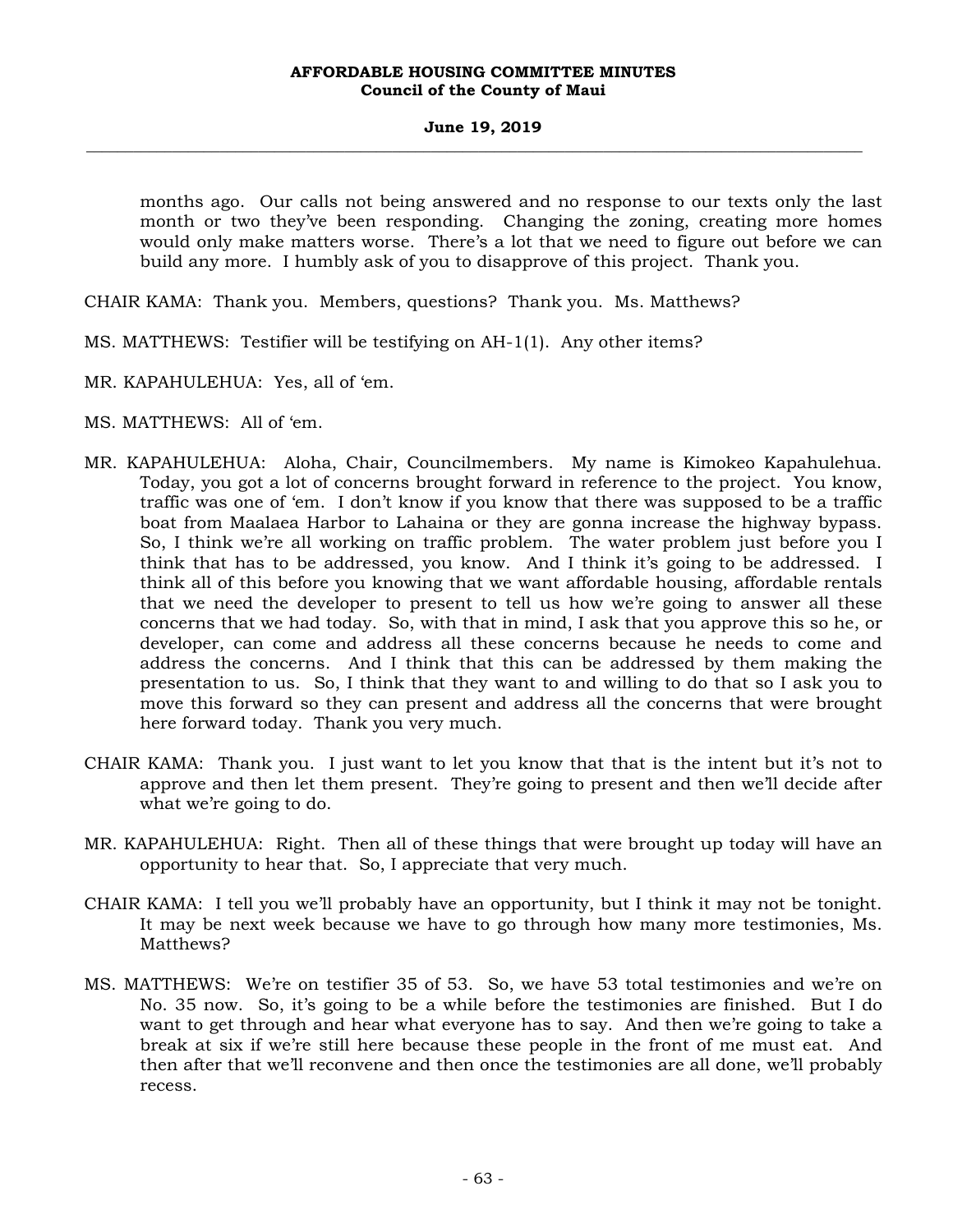### **June 19, 2019 \_\_\_\_\_\_\_\_\_\_\_\_\_\_\_\_\_\_\_\_\_\_\_\_\_\_\_\_\_\_\_\_\_\_\_\_\_\_\_\_\_\_\_\_\_\_\_\_\_\_\_\_\_\_\_\_\_\_\_\_\_\_\_\_\_\_\_\_\_\_\_\_\_\_\_\_\_\_\_\_\_\_\_\_\_\_\_\_\_\_\_\_\_\_\_\_\_\_\_**

MR. KAPAHULEHUA: Great. I also want to say that this developer just got through with a project at Palauea. And given affordable housing with a one-acre lot. So, I think he's responsible. And if he can come forward and allow --

CHAIR KAMA: We'll do that.

MR. KAPAHULEHUA: --the presentation, --

CHAIR KAMA: We're going to do that.

MR. KAPAHULEHUA: --we should be able to answer all these questions --

CHAIR KAMA: Thank you.

MR. KAPAHULEHUA: --and given to us today.

CHAIR KAMA: Thank you.

MR. KAPAHULEHUA: Thank you.

CHAIR KAMA: Questions, Members? Thank you.

MR. KAPAHULEHUA: Mahalo, Chair. Aloha.

CHAIR KAMA: You're welcome. Aloha. Ms. Matthews?

- MS. MATTHEWS: The next testifier is Lauren Kang, testifying on AH-1(1) to be followed by Laurent Joly. Are you testifying on just the one item?
- MS. KANG: I am actually testifying on all items. Aloha, Chair and Councilmembers. My name is Lauren Kang. I'm a full-time business student at the University of Hawaii – Maui Campus and employed at a busy resort in Kaanapali. I'm born and raised in Lahaina and I'm a resident of Kauaula Valley, which is mauka of Launiupoko. I reside there with my boyfriend Charlie Palakiko on his family land. Charlie farms kalo there and cares for livestock. I would like to state my concerns regarding the proposal to amend the Agricultural zone to be Urban instead and to propose the Polanui and Makila Rural East developments. Over the past years, I have witnessed the lack of sufficient resources and infrastructure in this area of Launiupoko to provide ample means for the current residents. We, as farmers, have seen our crops suffer sometimes subject to rot due to lack of water. We have also witnessed what has been flourished and native life in the streams, for instance, different varieties of oopu, opai and hihiwai died due to disruption in the connectivity in the mauka to makai stream flow. Besides these impacts, we have been made aware of the insufficient water from the West Maui Land Company's water management. There have been multiple notices throughout the years that are neighbors are in drought restriction. How can we fathom adding the abundant number of houses that Polanui and Makila Rural East are proposing? Last August 2018, we had to evacuate our homes in the middle of the night due to a wild brush fire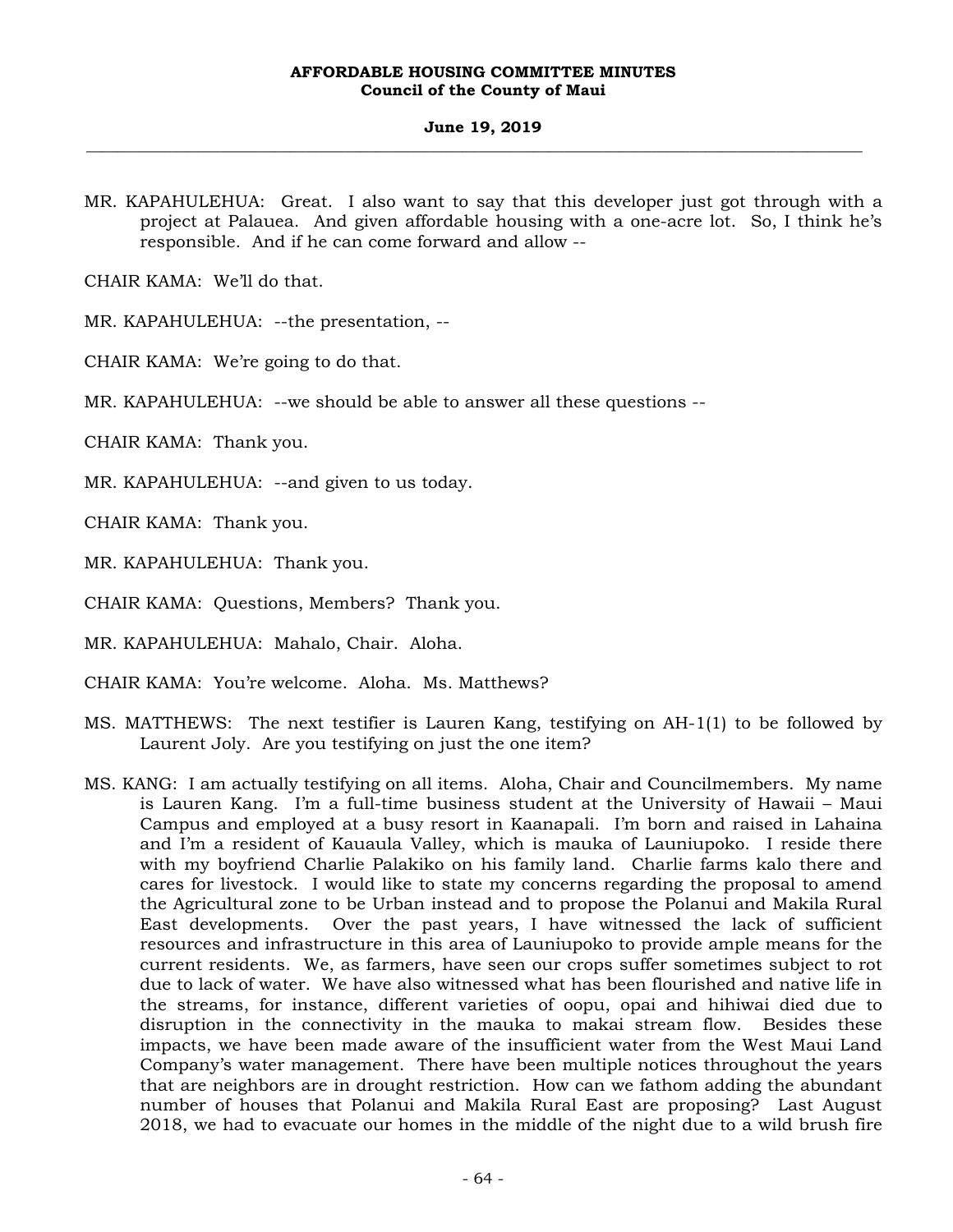### **June 19, 2019 \_\_\_\_\_\_\_\_\_\_\_\_\_\_\_\_\_\_\_\_\_\_\_\_\_\_\_\_\_\_\_\_\_\_\_\_\_\_\_\_\_\_\_\_\_\_\_\_\_\_\_\_\_\_\_\_\_\_\_\_\_\_\_\_\_\_\_\_\_\_\_\_\_\_\_\_\_\_\_\_\_\_\_\_\_\_\_\_\_\_\_\_\_\_\_\_\_\_\_**

across the land. I have never experienced anything as terrifying and traumatic as that was. The roads were shut down, so we were locked in Launiupoko. After a few hours of evacuation, we returned to the horrific realization that the two of the four homes on my boyfriend's family land had been burnt to the ground and everything was gone. We had also lost livestock. It was by God's grace that our home and my father-in-law's home still stood. The fire was five feet away from our house when we returned. All the water lines were burned, and the firefighters couldn't access our property so thank God for the auwai. We were able to extinguish the remaining fires by passing five-gallon buckets of water on it. As it also turned out, there was no water available on the fire hydrants. The first big rain after the bypass was open caused a huge flood at the merge onto the southern end of the bypass to Highway 30 and also at the intersection of the bypass and Kai Hele Ku Road. It was near impossible to get in and out of Lahaina that day. Impossible for me to return home and also my boyfriend couldn't leave Launiupoko either. In cases of emergencies like these emergencies we cannot afford to have up to a thousand plus more residents in this area. As the Launiupoko and Kauaula Valley population is, this infrastructure is insufficient for natural disasters and emergencies. West side locals are definitely in need of affordable housing. Many Lahaina families have been forced out because they cannot afford the heavily inflated real estate and rental markets. It seems as if only a quarter of these projects are affordable at half market price. And in addition, I cannot disregard the fact that these projects are a segmented cluster of developments but are being pushed by coercive developers to get their way by bypassing State laws and LUC review. In conclusion, with my own personal experiences and observations, I don't think we can comprehend the impact of what amending these current Ag lands to Urban zoning could mean. There's not enough water available, and the infrastructure cannot accommodate a large population. I am for truly affordable housing but in an area that is more fit for development. So, why not move this idea to an area that is ready for further development such as between the Aquatic Center and the bypass. This is a good central area, which is convenient for work and school, transit, and is walkable close to bus stops and shopping. Thank you.

CHAIR KAMA: Thank you. Members, questions? Thank you very much.

MS. KANG: Mahalo.

# CHAIR KAMA: Ms. Matthews?

- MS. MATTHEWS: Next testifier is Laurent Joly, testifying on AH-1(2) to be followed by Kalei Kauhane.
- MR. JOLY: Aloha. Hey, thank you for your time today. Appreciate your attention. I'm a resident in Launiupoko, my wife and I. We lived through the water shortages and the fire experiences similar to what's been described, you know, evacuating at 1:30 in the morning with your animals. Pretty terrifying. I don't wish that to other people, but we advised people that with families if they want to come spend time with us, not to come during the fire season. We fully expect this to re-occur. My wife and I walk the Launiupoko area for about an hour every day very early with our dogs. And I can tell this area is not made for high density. Maybe not even for the current density. And I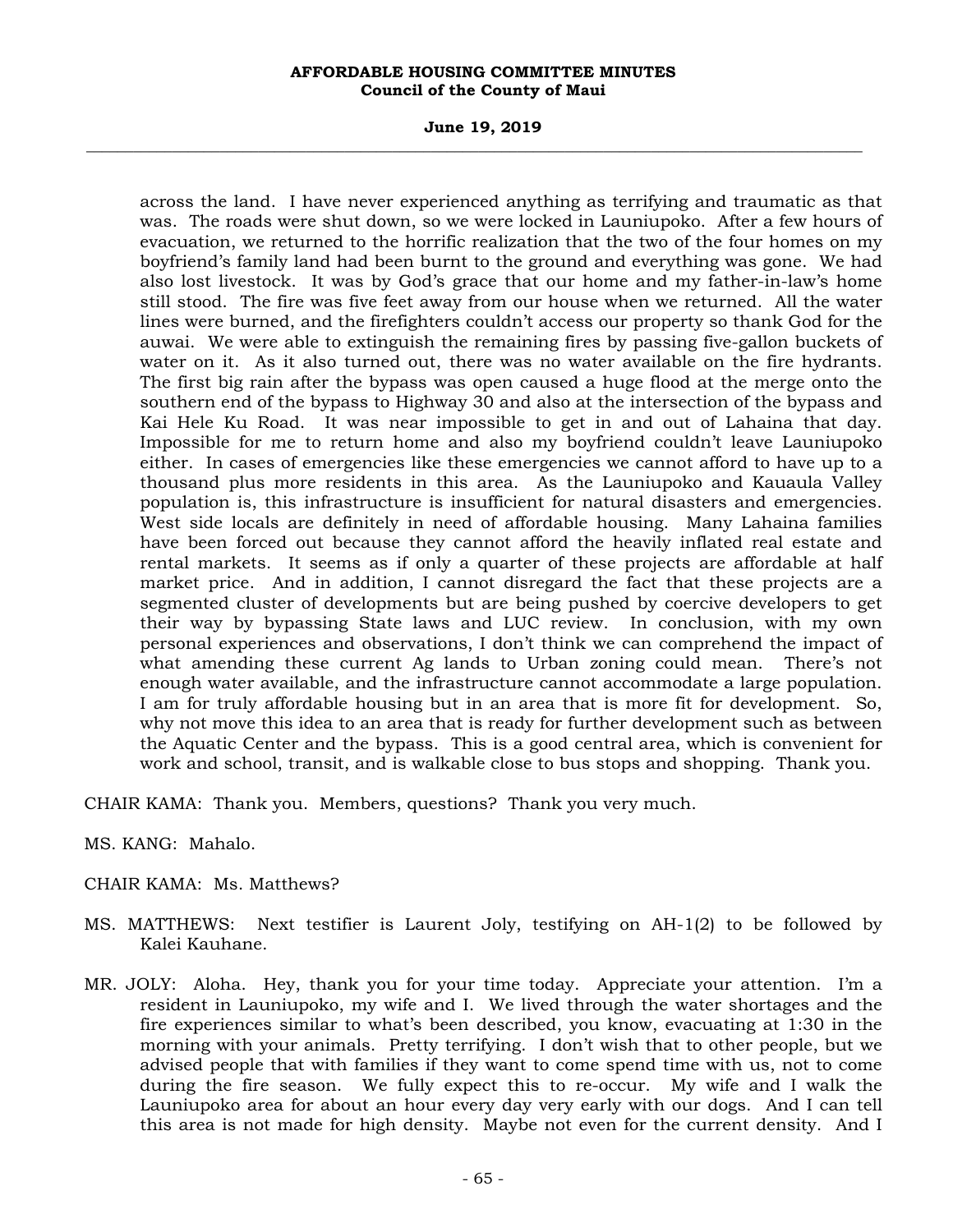### **June 19, 2019 \_\_\_\_\_\_\_\_\_\_\_\_\_\_\_\_\_\_\_\_\_\_\_\_\_\_\_\_\_\_\_\_\_\_\_\_\_\_\_\_\_\_\_\_\_\_\_\_\_\_\_\_\_\_\_\_\_\_\_\_\_\_\_\_\_\_\_\_\_\_\_\_\_\_\_\_\_\_\_\_\_\_\_\_\_\_\_\_\_\_\_\_\_\_\_\_\_\_\_**

think it is right but it's zoned Ag and I think it should stay Ag. Maui does not have enough Ag land that should be put to more agricultural use. The island needs to provide more of its own food for the long-term. I think that's a wise policy. And I'd like to remind everybody that if you change the Ag zoning it is forever. It is a long time. I've never heard a piece of land that went from Urban or housing back to agricultural. So, this is a decision that would need to be made forever. So, I think the existing lands especially the lands that are designated as important agricultural lands need to remain that way. There is a real water issue on this part of the island, on this side of the mountain. I invite you to do a Committee meeting there and walk up in the morning and you will see how dry it is and why we would probably have fires again this year or next. It is not a safe area to have a higher density. That is my personal view and I hope that will be listened to in making your decisions. Thank you.

CHAIR KAMA: Thank you. Members, questions? Thank you very much. Ms. Matthews?

- MS. MATTHEWS: Next testifier is Kalei Kauhane, testifying on AH-1(1) to be followed by Myrna Ah Hee. Any other items?
- MR. KAUHANE: Yeah, we can add 'em all?
- MS. MATTHEWS: Okay.
- MR. KAUHANE: All right. Mahalo. *(Spoke in Hawaiian)* deeply rooted Ukumehame, Launiupoko, Kauaula, Honolua, Honokohau – that's where I'm from . . . deeply rooted. I oppose all development, well, in Lahaina anyway for anywhere in Hawaii Nei. I mean, it's . . . get enough people living here. Starts off with the displacement of our people – Launiupoko, the short leaf coconut. I am a Maielua also that's my uncle earlier. And our tutu their hale was right there on the highway, right next to the drainage where get the old auwai. Our family was displaced to live someplace else to build this highway. So, that place is dear to me. And that's about displacement and we keep developing and we keep displacing our people where kuleana lands comes into play. We get like maybe in Lahaina maybe we get like hundred family's lineal descendants that was awarded properties. Why not the developers work with the families allow them for go home if they can come up with their palapala? You know what I mean. Maybe the . . . maybe you guys can think about that too, you know what I mean. It's kind of a win-win deal almost, you know what I mean like . . . I don't know. Hawaiians get to go back home where they was awarded from the aliis. You all know the story, if you know your history. Another thing is, Lahaina is over-populated. I mean, Hawaii is over-populated period. But Lahaina such a small place there's one way in, one way out or you can go one way in, one way out. Both ways – Kahakuloa, Ukumehame, right. Small community, small area. We're over-populated with a lot of people. So, if you keep building, you keep allowing more people for live here, it's common sense. Now, for this ag zone – keep the ag zone. People can grow food. Get your brothers and sisters that love to work, you know what I mean, for the people, for these developers grow some food. Do something positive for our aina, you know what I mean. Instead of poisoning it, which was already poisoned for hundreds and hundreds of years from the plantation why don't we grow some food, refurbish the aina then the ocean can live happy again.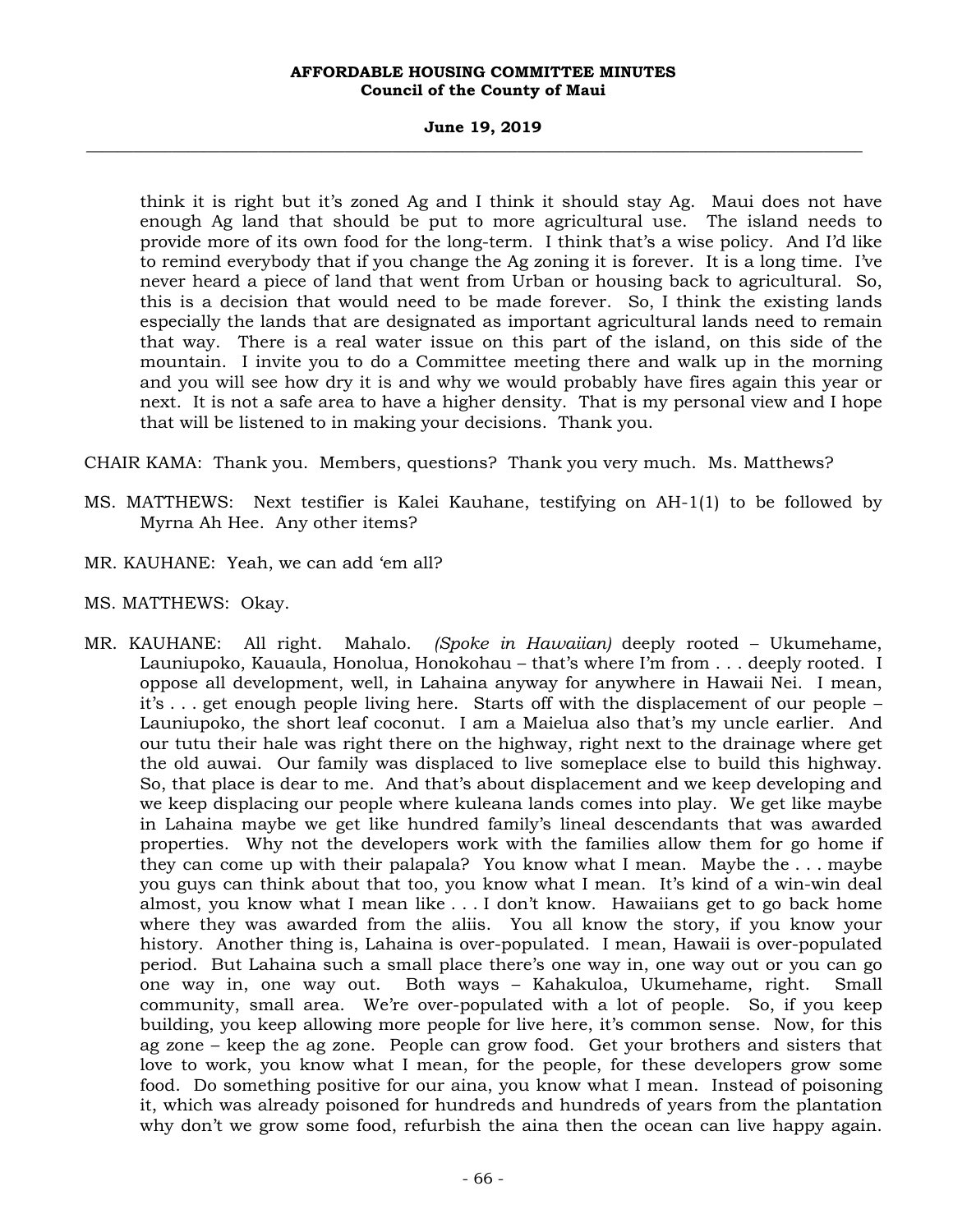And . . . let's see. And it is my kuleana for say that I am also a lineal descendant of Solomon Nukuhiwa Na Maielua. The lady that you guys brought to help you guys with your genealogy she got our tutu's tombstone wrong so think about that. When you go to her for genealogy work because her own kupuna our tombstone is wrong at Waiola Church. Mahalo.

CHAIR KAMA: Thank you. Members, questions? Thank you. Ms. Matthews?

- MS. MATTHEWS: Next testifier is Myrna Ah Hee, testifying on all four items to be followed by Abraham "Snake" Ah Hee.
- MS. AH HEE: Hi. Aloha, Madam Chair, --
- CHAIR KAMA: Aloha.
- MS. AH HEE: --Councilmembers. My name is Myrna Ah Hee. I'm a . . . born and raised in Lahaina. I've lived there my life, my generations, I am a Keahi,  $\ldots$  I don't need to go further. But I have . . . that land there in Lahaina is a Lunalilo land. And if you guys all know how Lunalilo, I have  $\dots$  if I can give you, I have the  $\dots$  what is this now . . . from the archives it's his will. Okay. And the latter part of his will you guys all know on Oahu they have the Lunalilo homes that it's agri, I mean, they do their own agriculture for the people there. They have celebrations and do you know this project has affordable housing 10,000 acres, I'm sorry, 10,000 square feet and they're going to want you to put in farming. Plus, they have a one-acre farming area for the people. So, it's a community farm. So, I don't know if you guys saw it, I think that is totally awesome. I wanna . . . I live in Leialii. I am so fortunate. You know, my children live there but my nieces and nephews cannot live there. They're not half, you know, so I would, I come from my ohana. My mom guys have 14 kids. My mom guys . . . we have like over 50 something cousins and then you know what happens below it's hundreds. So, not all of 'em can afford to live here and I would love for them to . . . I would love if Hawaiian Homes had ten-acre lots that I could put a garden. My lot is 6,000 square feet. I can barely put a garden on there, but I am very happy to at least have that. But he's giving an opportunity for us local people, you know. I mean, I looked at the median Maui, I Googled it and I saw 645767. I'm not sure if that was correct but when I did an \$18.00 an hour job it was \$37,000 a year so that's two people working that's 74,000. I'm a numbers person. I just want, you know, they have different ways to get in that area and I think, they have green space, you know, your fires hello. If you just leave it like that it's going to burn obviously. It's all dry. You gotta put life back into land and you gotta put some people, workforce people that live there. And also, the people that gotta commute, hey, I got stuck in the traffic, but I know when I gotta go to the other side, when I gotta come home. But I know you never know, but there is a time where you can get back and forth to Lahaina. I do it almost every day, you know. But my concern is my grandkids, my nieces, my nephews, my grand nieces, my grand nephews, we're all here. Multi-generation of families. People, come on. Let's work together. Let's work with the developers, you know. I think he's open. Habitat for Humanity that makes it affordable for people. You know, whatever. But don't fight everything. Put some life back into that land. Put some trees on the land, put some people on the land.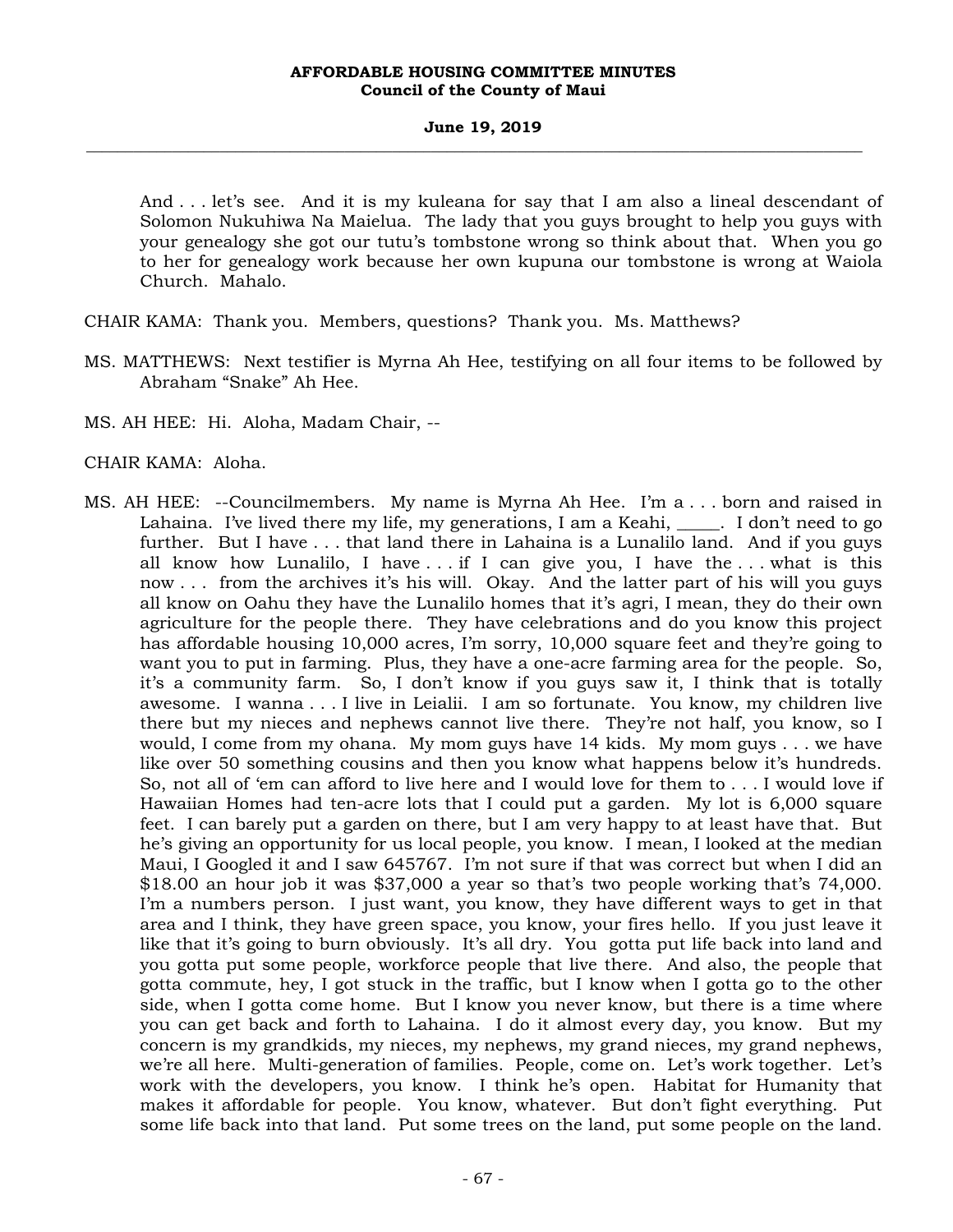### **June 19, 2019 \_\_\_\_\_\_\_\_\_\_\_\_\_\_\_\_\_\_\_\_\_\_\_\_\_\_\_\_\_\_\_\_\_\_\_\_\_\_\_\_\_\_\_\_\_\_\_\_\_\_\_\_\_\_\_\_\_\_\_\_\_\_\_\_\_\_\_\_\_\_\_\_\_\_\_\_\_\_\_\_\_\_\_\_\_\_\_\_\_\_\_\_\_\_\_\_\_\_\_**

Come on. I lived there my whole life. I'm not going anywhere, and I know everybody that come and go from Lahaina. I know people wasn't there from . . . I've been there my whole life. I know everybody, you know. So, I want the Lahaina community is so awesome. Our football, everybody, is just so supportive. We all love each other. We all come from plantation families. I have a plantation family. My grandpa is German, Polish, Austrian and he comes from Kauai but from the plantation. That's how we all mingle in here, but you guys don't fight. Come on. Get some stuff for our kids, some people that live and work in Lahaina. That outta avoid some of the traffic 'cause they only have to go to Launiupoko. They can go the lower road, or they can go the bypass, you know. So, what's wrong with it? What's wrong with it? Why we fighting? Why we always gotta fight Mr. Martin. He means well. I sorry guys. I've seen some stuff happen, I mean, sorry, but that was my husband. Sorry, I own him. He's me. I know how he feels. But please guys pass this. Just, you know, it's time already. Yeah, and I like live up there. If I could afford it, as a workforce person, who wouldn't want to live up there? Why do we stipulate as somebody said, oh, go live Wainee, go live Central Maui? No, live Lahaina. Look you get one chance for live up there. That's an opportunity that's been given to us, you know. So, is that it? No, I get 30 seconds, okay. I'm very passionate. I live there. My kids are fortunate and I'm very fortunate. I come from a huge family, but I do see my nieces and nephews gotta move to this side of the island 'cause there's nothing affordable. In looking at what's for sale in Lahaina, hey, 700,000 at least, you know. Who can afford that? At least, hopefully, they propose in the 400 to 500. That's affordable.

CHAIR KAMA: Thank you.

MS. AH HEE: Sorry.

CHAIR KAMA: No, no. Don't apologize. Members, questions? Yes, Ms. Paltin?

- COUNCILMEMBER PALTIN: Thank you. Thank you, Ms. Ah Hee for your testimony. I wanted to clarify one thing first was at one point you said ten acres. You meant 10,000 square feet?
- MS. AH HEE: Yes, I meant 10,000 square feet. The lots are proposed to be 10,000 square feet.

COUNCILMEMBER PALTIN: And your job is . . .

MS. AH HEE: I live Lahaina. What you mean my job?

COUNCILMEMBER PALTIN: What is your job?

MS. AH HEE: Oh, I sell doTERRA essential oils.

COUNCILMEMBER PALTIN: Okay. And then you know that right now ag lots the smallest that it goes down to is two acres.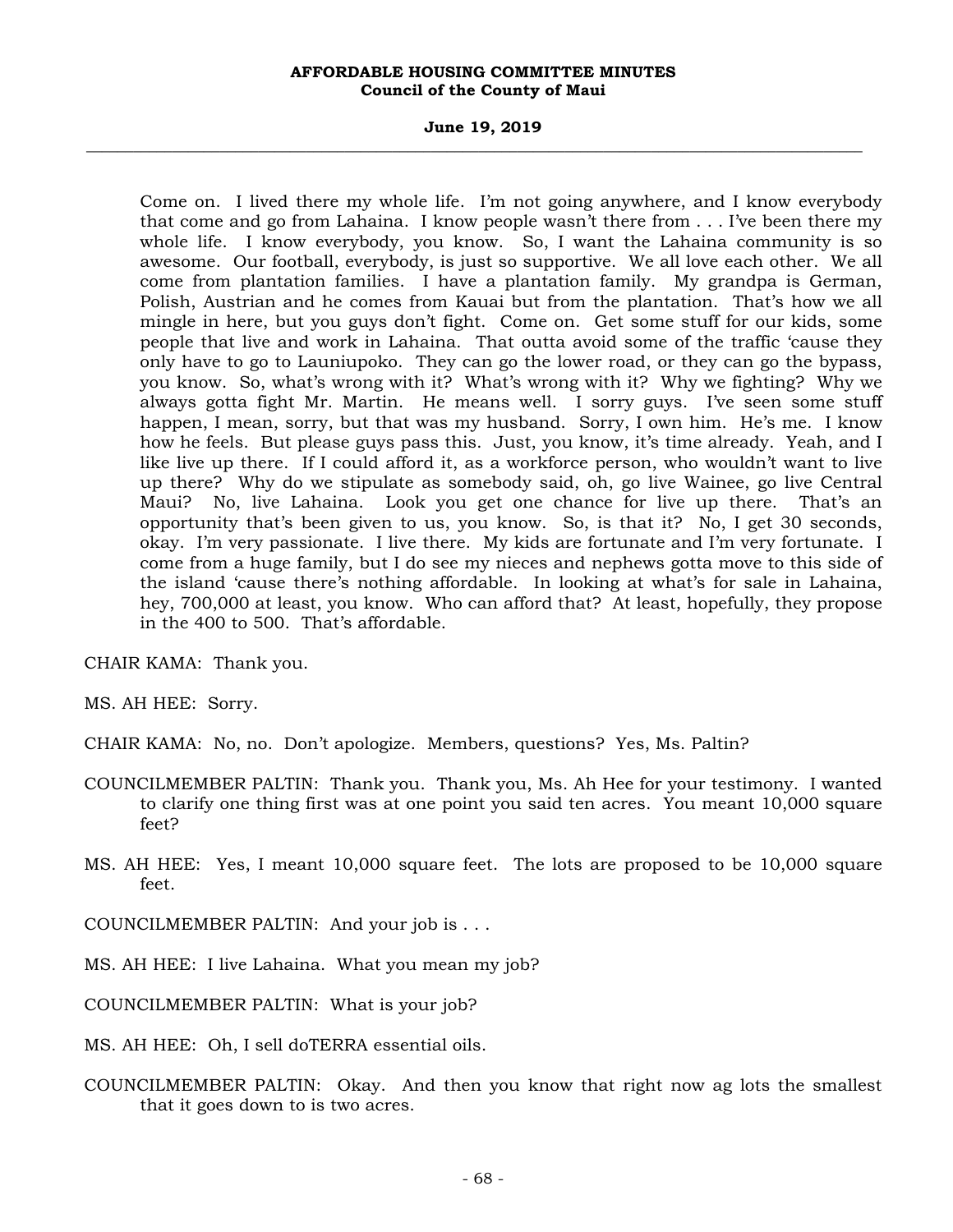MS. AH HEE: Yeah.

COUNCILMEMBER PALTIN: And so, this development would allow for one-acre ag lots.

MS. AH HEE: Yes.

COUNCILMEMBER PALTIN: And that's never been done before.

- MS. AH HEE: Well, you know, you get these guys on the gentlemen estate that can subdivide their lots into, well, not subdivide, but they can condominiumize their lots into two parcels or two sections. So, what's the difference? They're making it one person own one acre. I don't think they can subdivide that anymore. I don't know.
- COUNCILMEMBER PALTIN: Yeah. So, that's an exemption for the market value homes but we're trying to give affordable homes. So, why the exemption for the market value homes to get a smaller ag lot than the County of Maui allows?
- MS. AH HEE: That's why you have to change the zoning to Urban so that 10,000 square feet is a minimum amount that's allowable by for what septic systems.

COUNCILMEMBER PALTIN: Okay. Thank you.

CHAIR KAMA: Thank you.

COUNCILMEMBER RAWLINS-FERNANDEZ: Chair?

- CHAIR KAMA: Oh, yes, go ahead, Ms. Rawlins-Fernandez?
- COUNCILMEMBER RAWLINS-FERNANDEZ: Mahalo, Chair. Aloha, Ms. Ah Hee. Mahalo for your testimony.

MS. AH HEE: Uh-huh.

- COUNCILMEMBER RAWLINS-FERNANDEZ: I love doTERRA essential oils. The buzzer was going off, so I didn't hear what you . . . the last part of your testimony you said was what you considered affordable?
- MS. AH HEE: Well, I just . . . when I Googled what's the median price for Maui, it said 64567. I mean, I just Googled it because I was trying to figure what the median home price is because this is based on 80 to 100 percent affordable. So, I was just trying to figure out what, how much they had to make. And like some guys said, they make \$18.00 an hour. I was just trying to bring it to reality in my brain that it is, you know . . . and \$400,000 I don't know if there's a mortgage person in here or not but \$400,000 is a, you know, I'm not sure what the . . . I would think about \$2,000. And rent . . . forget rent in Lahaina people. Rent is crazy. You know, you're talking about 2,500 to 3,000. So, anyway, so what I was trying to figure out is I know we don't like to pay other people's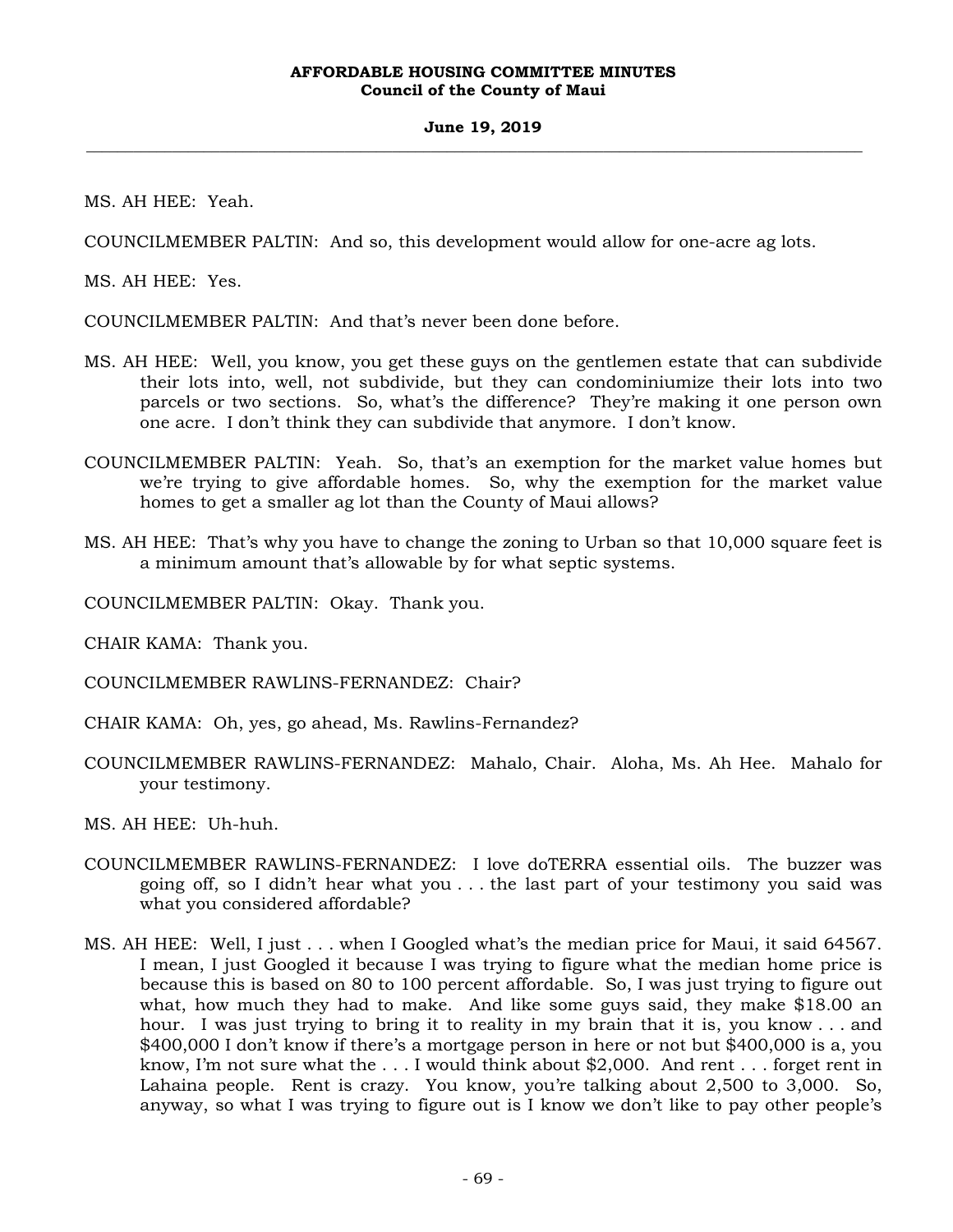mortgages and I think this is an opportunity to get your own place, if you can. But prepare *. . . (inaudible) . . .* 

COUNCILMEMBER RAWLINS-FERNANDEZ: But your last part of your testimony you did say 4 to \$500,000 is affordable?

MS. AH HEE: Yeah.

COUNCILMEMBER RAWLINS-FERNANDEZ: Okay. Mahalo.

MS. AH HEE: Okay.

COUNCILMEMBER RAWLINS-FERNANDEZ: Mahalo, Chair.

CHAIR KAMA: Thank you.

MS. MATTHEWS: Madam Chair, --

CHAIR KAMA: Yes.

MS. MATTHEWS: --the next testifier is Abraham "Snake" Ah Hee, testifying on all four items to be followed by Lauren Rego.

MR. AH HEE: Aloha.

CHAIR KAMA: Aloha.

MR. AH HEE: You know, I'm sorry I got out loud and, you know, for this hearing. You know, I was born and raised in Lahaina back in 1946. You know, Launiupoko was my home like. My tutu . . . we had a house in Launiupoko Beach, and I grew up on the ocean for a long time. And I knew the mountain from Kauaula to Mount Ball to Olowalu was my playground. Kalei's uncle guys they thought I was Kalei's uncle's brother. But their grandma and my father was brother-sister so were really close. You know, small kid time that was my playground up mauka. I knew all the grounds whatever was growing in the valley from wild orange to watercress to everything. I can tell you all the people who live in Lahaina because I was brought up in Lahaina, yeah. But when people talk about things that they don't understand to go find out the truth of the place itself. That's what it is, you know. You know, for me, I'm so lucky I traveled, you know, like in the open ocean with Hokulea. I went to all different countries. I see all the changes. Like '85 to '87 we went to the, you know, the Cook Island. The beaches were really way outside. When I went back this 2014, I erected a heiau for the canoes, yeah, and the ocean is right there. Lost all the beaches. You know, global warming is a factor.

CHAIR KAMA: Mr. Ah Hee, could you speak to the agenda items, please?

MR. AH HEE: I mean, I'm talking about the global warming it's because the water too. You know, water there was plenty water up at Kauaula and all the streams was running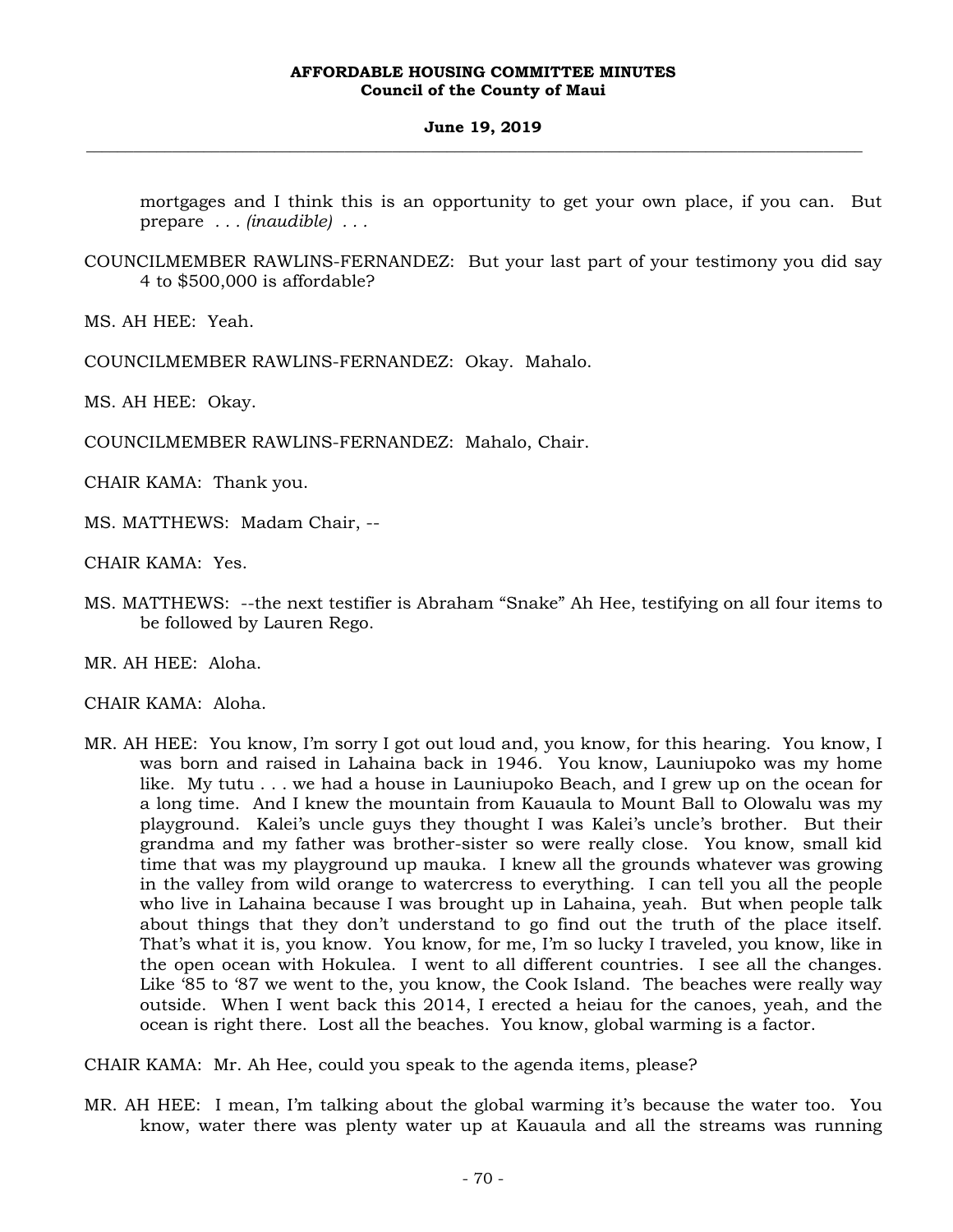### **June 19, 2019 \_\_\_\_\_\_\_\_\_\_\_\_\_\_\_\_\_\_\_\_\_\_\_\_\_\_\_\_\_\_\_\_\_\_\_\_\_\_\_\_\_\_\_\_\_\_\_\_\_\_\_\_\_\_\_\_\_\_\_\_\_\_\_\_\_\_\_\_\_\_\_\_\_\_\_\_\_\_\_\_\_\_\_\_\_\_\_\_\_\_\_\_\_\_\_\_\_\_\_**

really good. But now, there's hardly any because to me it's global warming. We're not getting much rain like how when I was growing up, flood everything. Before time, never had the highway, the thing would go into Malu Ulu O Lele Park.

CHAIR KAMA: Sir, could you speak to the items on the agenda?

MR. AH HEE: Okay.

CHAIR KAMA: Whether you support them or not support them.

MR. AH HEE: I support the low-income housing if that's right. But you know, there's a lot of things that's changing so you gotta work with it. Thank you.

CHAIR KAMA: Thank you. Questions, Members? Thank you, Mr. Ah Hee. Ms. Matthews?

MS. MATTHEWS: Next testifier is Lauren Rego, testifying on all four items to be followed by Noelani Ahia.

MS. REGO: Aloha, Council.

CHAIR KAMA: Aloha.

MS. REGO: Thank you for the opportunity to testify. There were so many things I wanted to testify on, and I didn't know where to start. I was looking at the reso on the agenda and I kind of started writing my own resos. So, bear with me . . . Whereas, in 2012, there was an original development called Makila Rural Community proposed on 270 acres. Whereas, that proposed development was withdrawn during the EIS process when the developer realized that they would be required to build a wastewater treatment plant. Whereas, this developer segmented his big 270-acre parcel to be submitted as three independent developments through the 201H process. Whereas, the 201H process is meant to fast track projects that are primarily affordable. That's the key word. Whereas, these developments are a perversion of the intent of the 201H process and are in conflict with the definition of the word "primarily", which is defined as mainly or for the most part. Whereas, squeezing 46 workforce houses on 14 whatever acres so these little strips and then putting 45 market lots on the rest of the 9-acre, 90-acre parcel doesn't seem to meet the intent of a primarily affordable housing project. Whereas, some of the workforce housing units are permitted to be sold in the 600 to \$700,000 range resulting in actually a really tiny amount of affordable housing units. Again, it's just not primarily affordable. And then, for the people who didn't go through all 1,300 pages the Department of Transportation they're concerned about bus routes. There is no bus route. If we wanted to experiment a bus route there, there's a prioritizing culde-sac over through streets making potential extensions difficult. DOT is also worried about buses getting stuck in the additional traffic. The Office of Planning they're concerned about this. They say the smaller proposed market one-acre lots are not conducive to promoting agricultural activity. They do not support the use of the 201H process to enable lots smaller than the current County two-acre minimum lot size. It says it exacerbates the problem of gentlemen estate lots and inflate agricultural land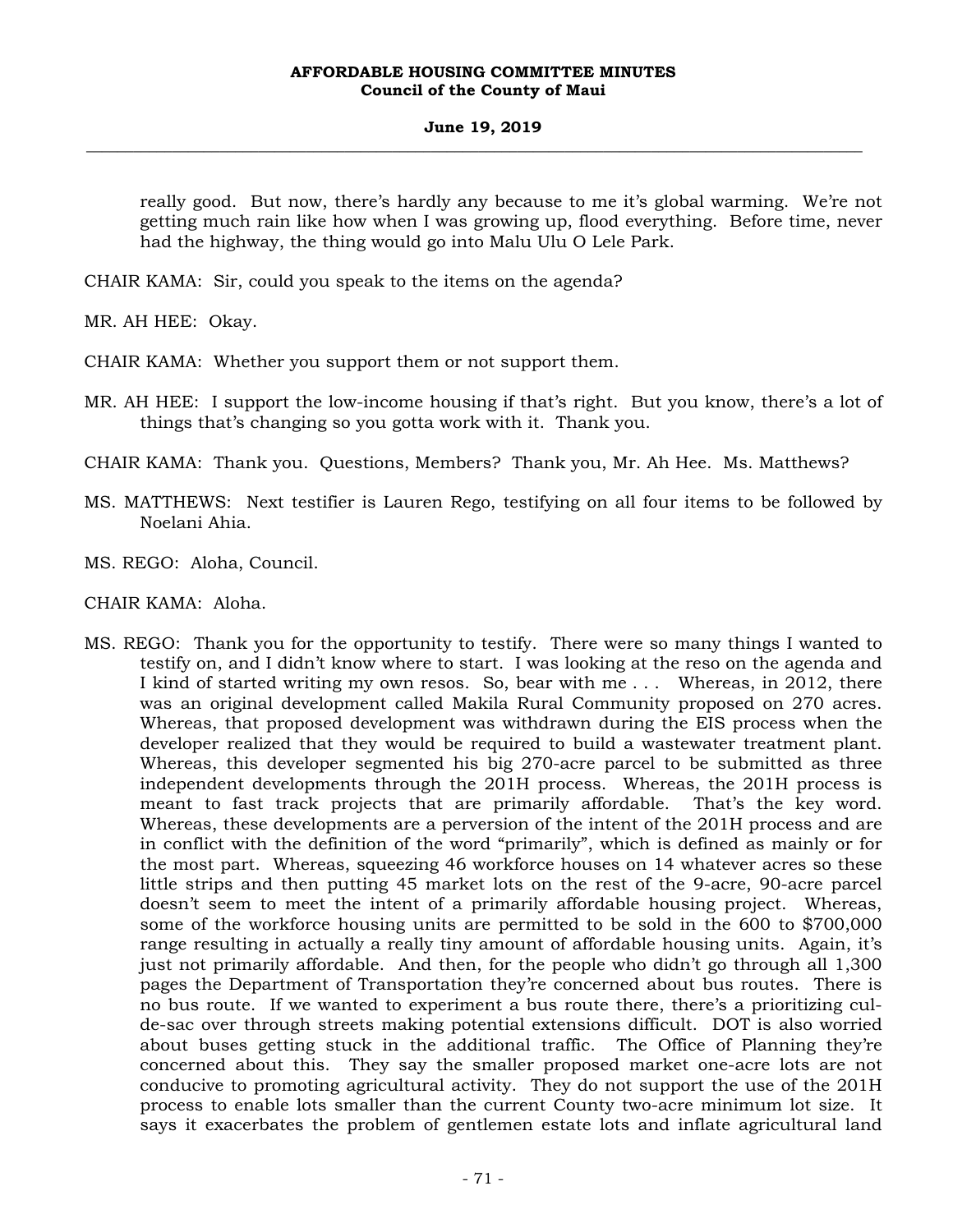### **June 19, 2019 \_\_\_\_\_\_\_\_\_\_\_\_\_\_\_\_\_\_\_\_\_\_\_\_\_\_\_\_\_\_\_\_\_\_\_\_\_\_\_\_\_\_\_\_\_\_\_\_\_\_\_\_\_\_\_\_\_\_\_\_\_\_\_\_\_\_\_\_\_\_\_\_\_\_\_\_\_\_\_\_\_\_\_\_\_\_\_\_\_\_\_\_\_\_\_\_\_\_\_**

value, benefit the homeowner via property tax exemptions, lower water rates while providing no viable agricultural production on ag land and generally reducing land available for farming and making it more expensive for farmers. Fish and Wildlife they're concerned about six protected species living in the area. When you go through the binders the developers didn't find any of them, but the Feds say they're there. Land Use Commission is concerned about cumulative and long-term impacts of the project. Existing plans, subdivisions in the region on these water sources. Department of Ag – Department of Ag is concerned that the exemptions being sought under 201H will create fake farms within the State Agricultural District. The Department of Ag is also strongly in opposition of gentrification of the State Ag District. The Chief of Police is concerned about the additional traffic. And the DOE is concerned about the impact of the schools in the Lahainaluna complex. Every school in Lahaina is already 100 students over capacity. My fear is the Department of Health. They say all lands formerly in the production of sugar cane should be characterized for soil contamination. Chemicals associated with sugar cane industry persists in the soil today and may be a threat to public health and the environment. They're also concerned that, here we go, requires that the total development of an area shall not exceed 50 single family residential lots. For more than 50 residential lots, a package treatment plant is required so I'm concerned about . . . or confused, I guess, why Makila Rural East can have 96 or 95 units and can get away without a treatment plant. So, with all of this being said, I'd love to see it resolved that the Affordable Housing Committee says no to this egregious abuse of the intent of the 201H process and votes against both these projects and their related DBAs. Thank you.

CHAIR KAMA: Thank you. Members, questions? Yes, Mr. Sinenci?

- COUNCILMEMBER SINENCI: Thank you, Ms. Rego, for being here. This was part of the . . . can you explain . . . this was at the last 2017?
- MS. REGO: These? This is in your binder. Those were all related to Makila Rural East. There were about like 250 pages in.

COUNCILMEMBER SINENCI: Okay. Thank you for that.

MS. REGO: Yeah. Thank you.

- CHAIR KAMA: Thank you. Ms. Matthews?
- MS. MATTHEWS: The next testifier is Noelani Ahia, testifying on all four items. Is she still here? The next testifier is Trinette Furtado, testifying on all four items to be followed by Gary McFarlane.
- MS. FURTADO: Aloha mai, Councilmembers. And thank you for staying through this very long and obviously very important meeting on these two projects. My name is Trinette Furtado. I currently reside in Kula, but I was born and raised in Lahaina. And I, like everyone else here, also need affordable housing for myself and my daughter. If we look at the current articles that have come out recently, just what you have to have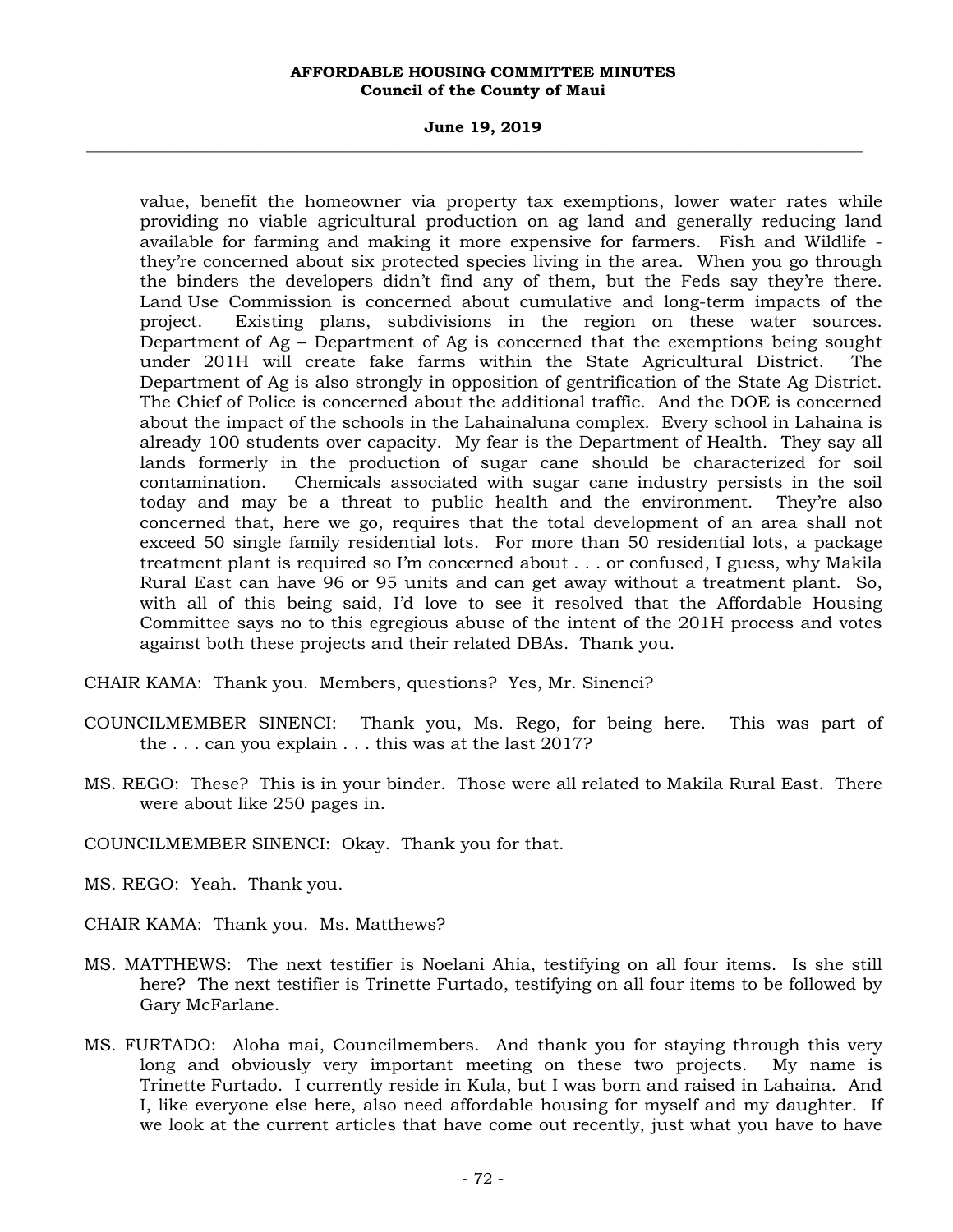#### **June 19, 2019 \_\_\_\_\_\_\_\_\_\_\_\_\_\_\_\_\_\_\_\_\_\_\_\_\_\_\_\_\_\_\_\_\_\_\_\_\_\_\_\_\_\_\_\_\_\_\_\_\_\_\_\_\_\_\_\_\_\_\_\_\_\_\_\_\_\_\_\_\_\_\_\_\_\_\_\_\_\_\_\_\_\_\_\_\_\_\_\_\_\_\_\_\_\_\_\_\_\_\_**

and make in Hawaii even to be considered, you know, hitting the threshold that AMI does not help those of us who are trying very hard to save money for our down payments to get homes. Now, I have read through both of these applications from cover to cover and there are quite a few things that people have already brought up and I'm just going to reiterate again. These projects, an ongoing saga of this area, were part of a larger problematic parcel whose application was withdrawn amidst numerous concerns regarding the availability of water, solid waste and wastewater management, traffic impacts, and all the same concerns we have now with these two projects that you are being asked to hear. The HHFDC, which should be a part of this process per the 201H-38 designation and seems to have questions about it as well as the State LUC and State OP, all have their concerns of these projects bypassing procedures for DBA and LUC consideration. And it concerns me, and it should concern you, because there is a very real possibility of lawsuits that may ensue because of the possibility of you approving this without doing proper process. I'd like to know why the change from Ag to Urban rather than Ag to Rural as was mentioned in the Makila Rural planning documents when this change is inconsistent with the intent of that document? Why are market-priced ag lots included in this app. with requested exemptions and at less than the two-acre County minimum? If these were market-priced projects, would the Department of Planning approve these projects in this area? And if not, why would the affordability of the unit influence their approval? Why should the workforce housing units be constructed with substandard barely minimum requirements through exemptions being asked that wouldn't be proposed for market-priced projects? And we're talking about curb and gutter, minimum driveway and road widths, streetlight placements, et cetera. Also, why are these individual workforce housing units responsible for their ATUs? Now, for those of you that don't know what an ATU is, it's an aerobic treatment unit. And there are some troubling stats about these things here. I'm wondering . . . the fact that workforce housing owners are going to be responsible for these ATUs and leach field or leach fields within these areas and we don't know what that cost will be to them. Could that be prohibited in keeping this affordable or even attainable for some of them? What I think should be asked is what is the estimated initial cost and timeline for these ATUs? Who will be servicing these for these owners because if you are a workforce obviously you don't have the expertise to service and or maintain the ATU yourself? Will there be subsidies provided for any of the workforce unit ATUs? What's the estimated cost to those in the affordable units of these projects or both of them? They're consistently cornered by these developers. The DHHC sales price guidelines do not specify or delineate that workforce housing units that are sold must fall between the 80 to 140 percent AMI. This appears to be at the developer's discretion. There's nothing prohibiting these developers from selling units to those whose incomes fall below the 80 percent AMI range. What I think should be asked is how long before unsold units within each of the AMI brackets are made available to other AMI brackets? And the ten-year dedication before returning to market prices, does that mean that these projects will only be affordable to those lucky few that win the lottery? What about those of us that continue to need affordable housing after ten years? These projects will no longer be affordable. Water – a huge and critical concern. You've already heard from existing residents that they're experiencing severe water shortages both potable and nonpotable for both their farming and daily household needs. Now, can these developers guarantee adequate fire suppression as well as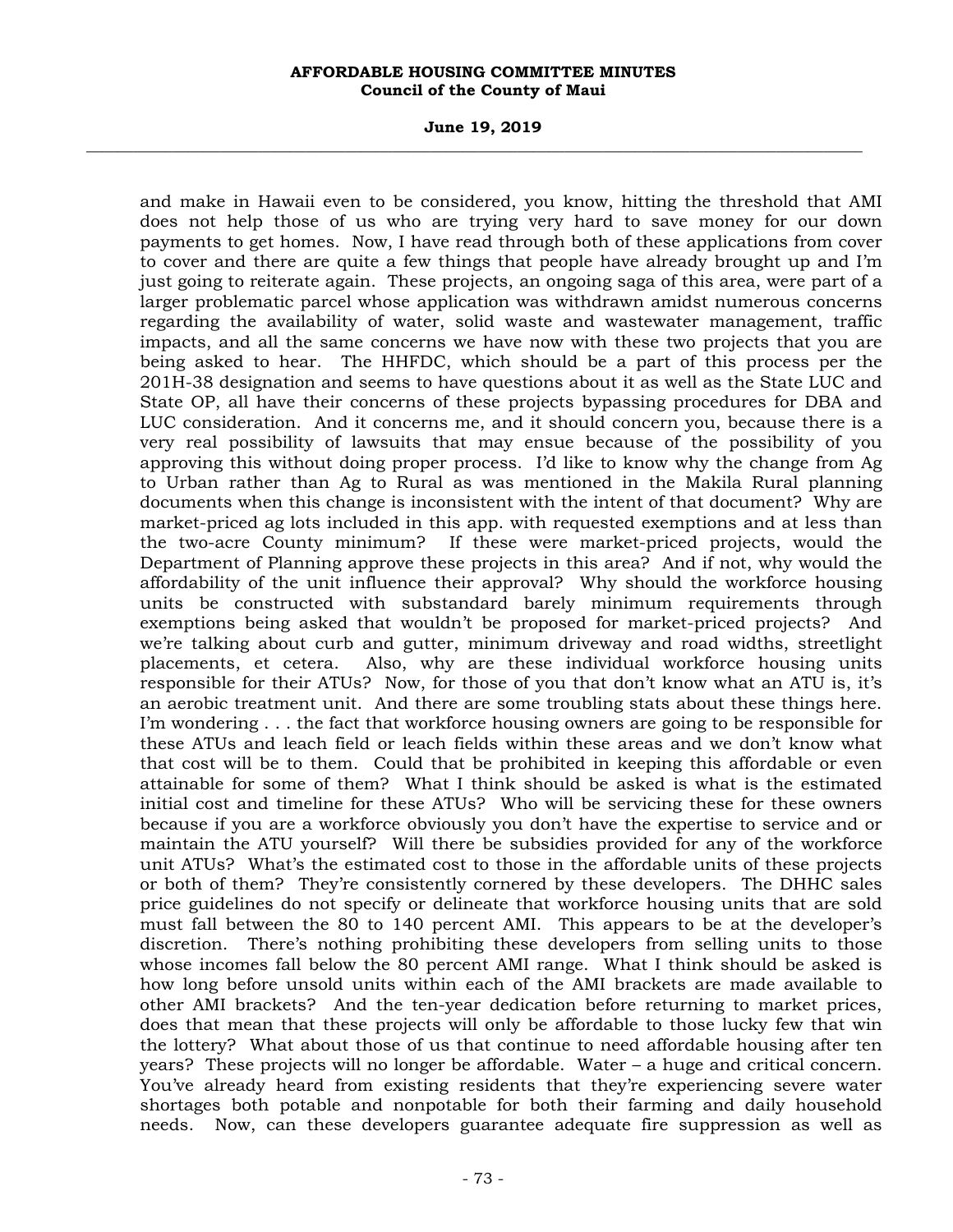#### **June 19, 2019 \_\_\_\_\_\_\_\_\_\_\_\_\_\_\_\_\_\_\_\_\_\_\_\_\_\_\_\_\_\_\_\_\_\_\_\_\_\_\_\_\_\_\_\_\_\_\_\_\_\_\_\_\_\_\_\_\_\_\_\_\_\_\_\_\_\_\_\_\_\_\_\_\_\_\_\_\_\_\_\_\_\_\_\_\_\_\_\_\_\_\_\_\_\_\_\_\_\_\_**

delivery of water for their daily needs? There are a lot of things to consider like the traffic impact studies which were done before the bypass was opened, and I think should be redone and revised to consider the traffic that will be going through the area, that will be using the country store that will be visiting other people in these areas and I don't think that's been taken into consideration. For me, the bottom line is that this really isn't primarily about affordable housing but more about land use designation and parceling, which will benefit the developers and not benefit our community. Affordable housing for a short-term span of time is not going to help our growing community. It will not help our children purchase homes in the future, and it will make sure that these kinds of projects we'll see more and more of as larger landowners find loopholes to do these kinds of thing and get smaller projects and pats on the back because they've given us . . . they've thrown us a bone in order to benefit and that's not pono. Thank you.

CHAIR KAMA: Thank you. Members, questions? Ms. Paltin?

- COUNCILMEMBER PALTIN: Thank you, Chair. Thank you, Ms. Furtado, for being here. I didn't get a chance to go cover to cover on the other project that I was reading. And I just was wondering like I wanted to clarify that so the State 201H process they offer comment on this particular project and like they were not in favor of it.
- MS. FURTADO: Well, for both of them if you look in the section where the letters that went to the different departments to the State Office of Planning to the Land Use Commission to HHFDC which is supposed to be according to 201H-38, it says, the very first line the Corporation, which is HHFDC, may develop on behalf of the State or with an eligible developer. Now, when HHFDC is telling you that they're concerned that this is not going through the proper process, to me, that doesn't seem like the developer is working with HHFDC unless there is some serious consideration and action on actually going through that process. I think it's just . . . you know, waa.

COUNCILMEMBER PALTIN: Thank you.

MS. FURTADO: Thank you.

CHAIR KAMA: Thank you. Ms. Matthews?

MS. MATTHEWS: Madam Chair, our next testifier is Gary McFarlane, testifying on AH-1(1). Is he here?

UNIDENTIFIED SPEAKER: Not here.

CHAIR KAMA: Yes, yes, Ms. Lee?

COUNCILMEMBER LEE: I just wanted to ask you, what's the plan now?

CHAIR KAMA: Plan is to recess at six for half an hour for dinner break and then come back and finish the testimonies.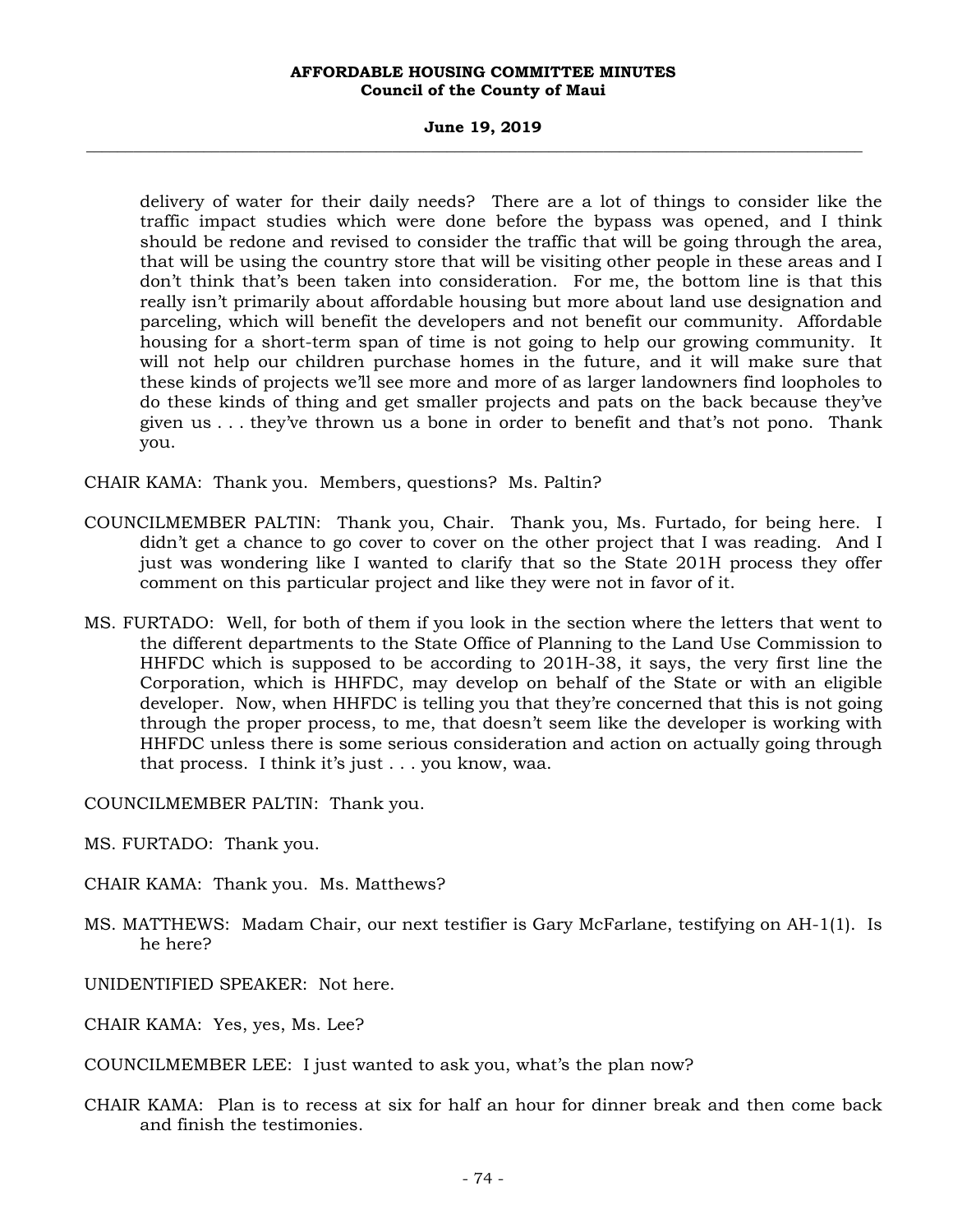#### **June 19, 2019 \_\_\_\_\_\_\_\_\_\_\_\_\_\_\_\_\_\_\_\_\_\_\_\_\_\_\_\_\_\_\_\_\_\_\_\_\_\_\_\_\_\_\_\_\_\_\_\_\_\_\_\_\_\_\_\_\_\_\_\_\_\_\_\_\_\_\_\_\_\_\_\_\_\_\_\_\_\_\_\_\_\_\_\_\_\_\_\_\_\_\_\_\_\_\_\_\_\_\_**

COUNCILMEMBER LEE: Okay. Thank you.

CHAIR KAMA: You're welcome. Yes, Ms. Sugimura?

COUNCILMEMBER SUGIMURA: How many more testifiers?

CHAIR KAMA: I don't know. Ms. Matthews, how many more testimonies do we have?

MS. MATTHEWS: We're currently on . . . Madam Chair, we're currently on 44 of 53 and testimony is still open and will remain open during the break.

COUNCILMEMBER SUGIMURA: Okay.

- CHAIR KAMA: Okay. We all got that. Okay. So, who's our next testifier? We have time to take one more.
- MS. MATTHEWS: Is Gary here? Okay, he's not here. Our next testifier so now we're on 46 of 53, is Tiare Lawrence.
- MS. LAWRENCE: Aloha, Council. My name is Tiare Lawrence. I'm born and raised Lahaina girl. Come from seven-plus generations on that side so this issue is very important to me. The manner in which West Maui Land Company have chosen to push for their projects goes against smart planning practices. And most importantly, the hard work by the volunteer citizens who are working in updating our community plan. Forty-five days is simply not enough to properly vet these projects in a holistic manner. I believe the developer deliberately submitted two applications to make it difficult for people like myself to read through 700 pages. Just not enough time. Forty-five days is simply not enough. If this project was 100 percent affordable then I could support fast tracking. But when you're asking to rezone lands from Ag to Urban and build market-priced homes, I cannot support. Furthermore, Makila Kai Polanui Gardens and Makila Rural segmentation I believe, if we approved, we could argue this point in court. I have very various issues – fire. In 2015, actually, in 2017, I expressed concerns about the fire in my testimony. I said, it's not a matter of if, it's a matter of when. Sure, enough the following year we had the biggest fire in Lahaina history in 200 years. There's olelo noeau that speaks to fierce intense Kauaula winds that caused a massive fire in Lahaina in the 1700s. The Kauaula winds ain't going anywhere. She will always exist no matter how high you try to build your wind breaks. After the fire, I couldn't get to Lahaina until two days after because the road was closed. I had received various calls from numerous family members that my aunty was hospitalized because she had second- and third-degree burns. When I went out to Lahaina two days after, I went to the cultural center because all the families were gathering there. And when I saw my aunty burned it really, really shook a nerve with me because we were lucky. We were so lucky that no one died in that fire. She lost her dog, she lost everything she owned in that fire as well as many families as you know. That day, I went up to Kauaula to see what the devastation and I went to the Palakiko ohana land and helping Mark and Kuulei rummage through the ashes and everything that was there to look for a wedding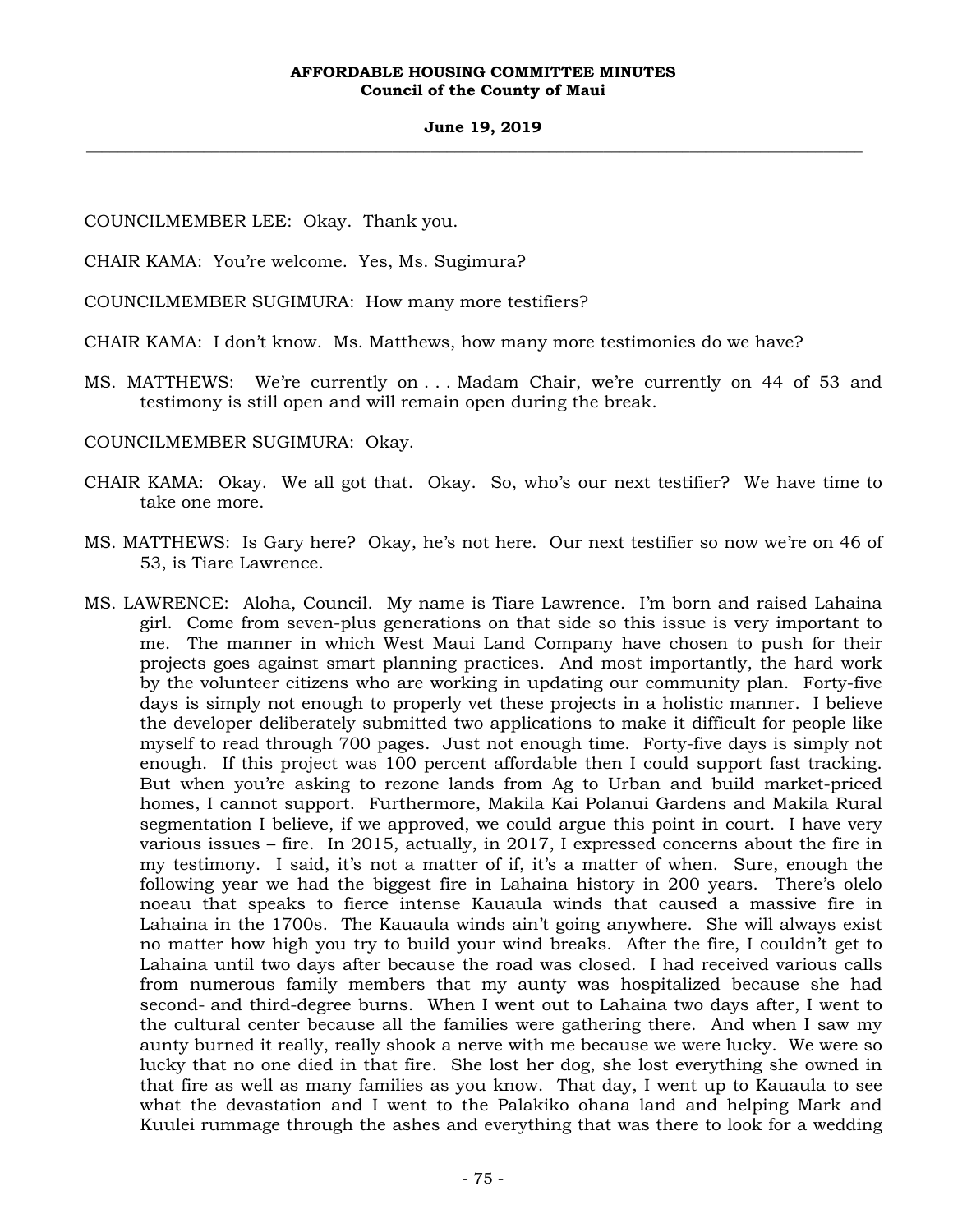#### **June 19, 2019 \_\_\_\_\_\_\_\_\_\_\_\_\_\_\_\_\_\_\_\_\_\_\_\_\_\_\_\_\_\_\_\_\_\_\_\_\_\_\_\_\_\_\_\_\_\_\_\_\_\_\_\_\_\_\_\_\_\_\_\_\_\_\_\_\_\_\_\_\_\_\_\_\_\_\_\_\_\_\_\_\_\_\_\_\_\_\_\_\_\_\_\_\_\_\_\_\_\_\_**

ring. Out of everything that they had lost, they were looking for their wedding ring. It was so sad. Since 1999 when Pioneer Mill, when West Maui Land Company had basically taken over all these lands, they have destroyed that region from mauka to makai if you ask me. Sediment, runoff, erosion are major problems in this area. The landowners have failed in fire prevention and brush abatement. They've let these lands turn into match sticks so much so that we nearly lost our school in town. These landowners need to be held accountable Statewide. All of these landowners need to be held accountable to better practices, better management. We cannot let these fallow lands just, you know, it's just a matter of time when big fires are going to take place. As far as ag, on Page 6 the report indicates that the property soils have very severe limitations mainly because they are extremely stony, which makes them unsuitable for cultivation without significance and improvement. To claim that these lands are not feasible because of the existing conditions is dishonest and erroneous. Pioneer Mill successfully grew sugar cane in this region for over 100 years. Since 1999, West Maui Land Company has done nothing to preserve agricultural development, like real ag development. The only thing West Maui Land Company has farmed is swimming pools, gentlemen estates, and some fake farms here and there. Their poor management of these lands have led to creating fire hazards, sediment or often erosion. Large . . . and I already said that, so I'll skip that. I'll go to water. Kuleana families have been left with seven plus generations and have suffered at the hands of Pioneer Mill and West Maui Land Company. It's unacceptable and guys like Charlie who are trying to grow food for subsistence living have to call Launiupoko Irrigation Company about water. The developer's water engineering study was completed in 2017 and does not take into consideration the recent IIFS. So, therefore, because this report was completed prior to the CWRM decision, this report should be considered inadequate, outdated and flawed. Housing – this company goes around the community continuing to preach about affordable housing but at the same time spends hundreds of thousands of dollars to fight kuleana families. There was a comment earlier that Peter Martin cares. If he cares, then why does he continue to take these generational families to court. Kuleana lands is just an acre here, quarter acre here, half acre there. We're not talking massive amounts of lands. These parcels are all little tiny parcels, but yet, he spends hundreds of thousands of dollars taking these families to court. So, if he really truly cares about affordable housing, hey, how about we start there because those families are from there. They just want to go back home. And also, I want you to take into consideration the workforce rental housing projects that are currently being proposed in Pulelehua as well as the 200 affordable rental housing on Keawe Street. These projects have access to County infrastructure and being proposed in areas that provide walkability to jobs and services. Complete streets – in 2012 the County of Maui adopted a Resolution 12-34, the Complete Streets Guide. The project goes completely against the resolution in establishing more walkable pedestrian-friendly communities. For the past three years, I've come here time and time again completely opposed to 201H projects. Fast tracking projects in Rural areas is not a smart way to address the housing crisis. When 201H was created it was created more so to take care of Honolulu, the Urban core, and then eventually went out to the outer islands. Furthermore, it's important to know that workforce housing applicants will have to go into a lottery. It doesn't give priority to West Maui residents and workers that work on that side. West Maui Land . . . okay, in closing, I wanted to say, and I commend Councilmember Riki Hokama for his statement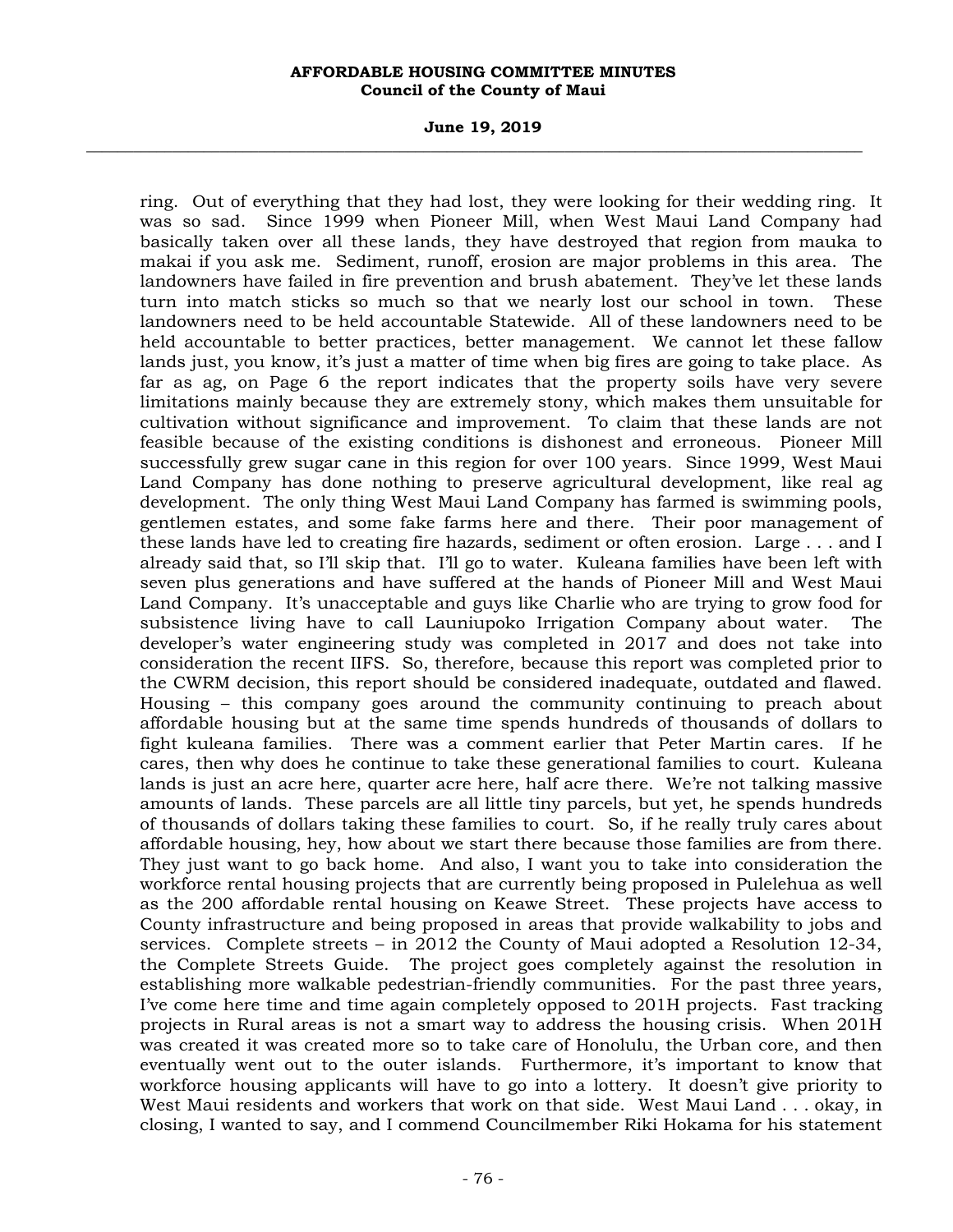#### **June 19, 2019 \_\_\_\_\_\_\_\_\_\_\_\_\_\_\_\_\_\_\_\_\_\_\_\_\_\_\_\_\_\_\_\_\_\_\_\_\_\_\_\_\_\_\_\_\_\_\_\_\_\_\_\_\_\_\_\_\_\_\_\_\_\_\_\_\_\_\_\_\_\_\_\_\_\_\_\_\_\_\_\_\_\_\_\_\_\_\_\_\_\_\_\_\_\_\_\_\_\_\_**

to the Department back in 2017 when he said, I will tell you this . . . don't ever ask me Department, if it's not 100 percent affordable, don't ever ask me for one fast track consideration. Mahalo nui. Sorry.

CHAIR KAMA: Thank you. Members, questions? Thank you, Tiare.

MS. LAWRENCE: Mahalo.

- CHAIR KAMA: Members, it is now 6:04 and I'm calling a recess till 6:34. So, . . . yes, okay, before we recess, Ms. Matthews is going to call all the testifiers left to testify after dinner.
- MS. MATTHEWS: Yolanda Dizon is here? She left.

CHAIR KAMA: Okay.

MS. MATTHEWS: Kanani Puou? Not here.

CHAIR KAMA: She's here.

COUNCILMEMBER PALTIN: All the people are here.

MS. MATTHEWS: We just have to call to see if they're here.

COUNCILMEMBER PALTIN: Oh.

MS. MATTHEWS: 'Cause there's been some people that aren't here. Kaui Keahi?

MS. KEAHI: Here.

MS. MATTHEWS: Jinny Dean-Yap? Joshua Dean?

MR. DEAN: Here.

MS. MATTHEWS: And Dylan Payne.

CHAIR KAMA: Okay. So, we're going to recess, and we'll be back at 6:34.

COUNCILMEMBER RAWLINS-FERNANDEZ: Chair?

CHAIR KAMA: Yes.

COUNCILMEMBER RAWLINS-FERNANDEZ: I would be willing to stay on and not go to break. I mean, it's something that everyone would be open to. I mean, if they're all here now . . .

CHAIR KAMA: What is the will of this Council?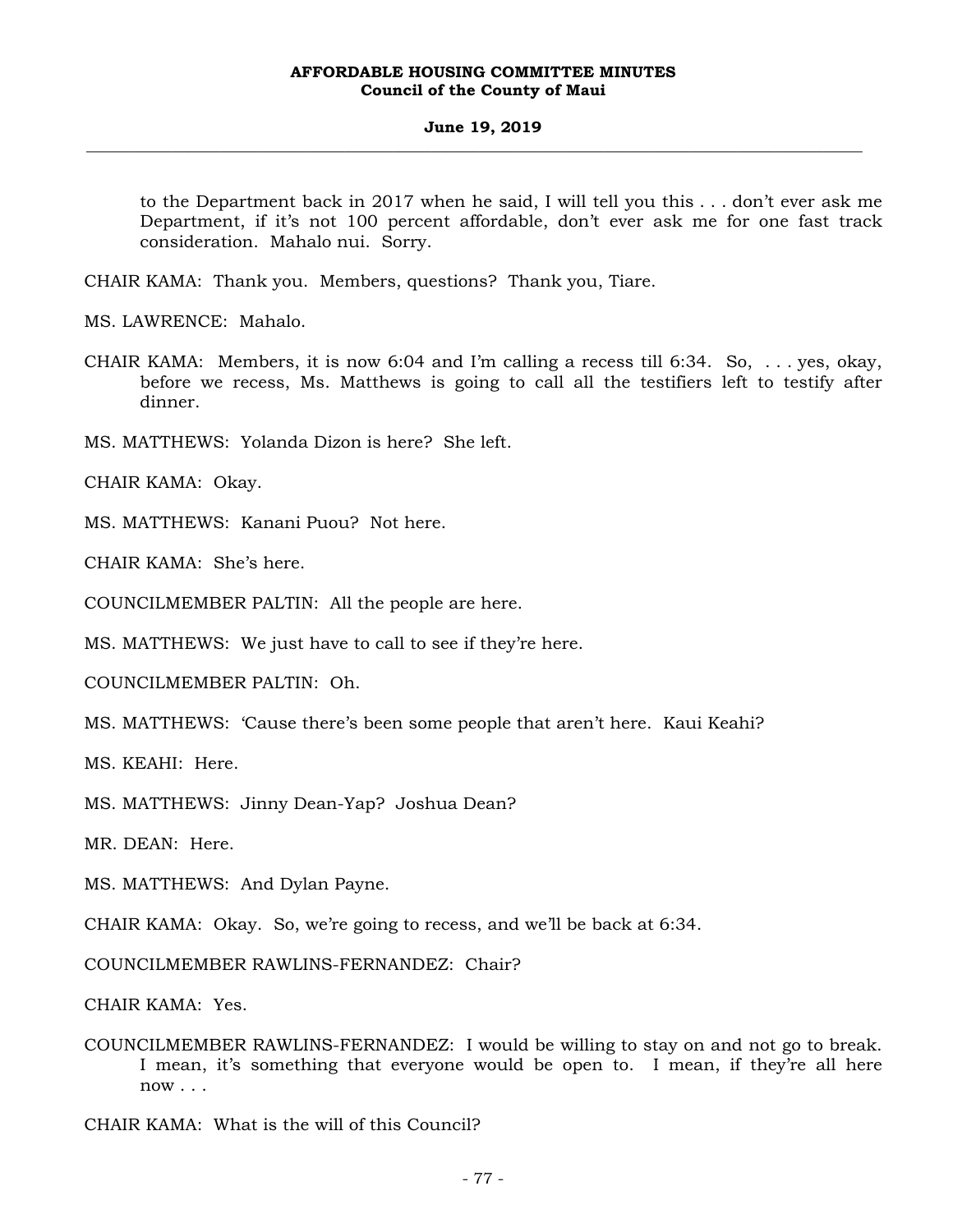COUNCILMEMBER RAWLINS-FERNANDEZ: I don't want to force anyone, but if we're looking at quorum, I can stay.

CHAIR KAMA: Mr. Hokama?

COUNCILMEMBER HOKAMA: Let's finish.

COUNCILMEMBER SUGIMURA: Yeah.

COUNCILMEMBER SINENCI: How many more?

CHAIR KAMA: Okay, Chair is going to call for a five-minute recess.

COUNCILMEMBER RAWLINS-FERNANDEZ: Okay. Mahalo.

CHAIR KAMA: *. . .(gavel). . .* 

**RECESS: 6:06 p.m.** 

 **RECONVENE: 6:13 p.m.** 

- CHAIR KAMA: *. . .(gavel). . .* The Affordable Housing Committee of June 19, 2019, will now reconvene at 6:13 p.m. And, Ms. Matthews, will you please call our next testifier?
- MS. MATTHEWS: Our next testifier is Yolanda Dizon, testifying on all four items to be following by Kanani Puou.
- MS. DIZON: Aloha. My name is Yolanda Dizon. Resident of Kauaula, West side and West side still stands strong. Throughout the whole meeting I've been listening to everyone's testimony and there's been some awesome testimony. Majority of the testimonies were safety. Everybody agreed on affordable housing, safety issues, the sewage system, health, traffic. Majority all agreed on those that this project is not ready. I'm totally against this project from going through. This is probably the third time that Makila Land Company, Launiupoko Land Company, Kauaula Land Company, Olowalu Elua Land Company, with all the same players and Peter Martin is on board all of 'em and many others on the same board. This project has been knocked down before because of the same issues. Water, safety, health, traffic, the same issues from beginning of 2000. Launiupoko Subdivision we tried to warn, we tried to warn the community, we went out there and tried to educate and there were a lot of Launiupoko neighbors who thought we were activists, angry Hawaiians, didn't want anything done and now they understand. They were lied to. They were lied to and now they suffer the consequence. It was supposed to be agricultural subdivision. There's bed and breakfast. There's apartments. There's . . . oh, wait, what is agriculture? As long as you have a coconut tree or grass growing? We warned the County about what was going to happen. They said they were going to have people monitor. It ain't happening. It never did. It's only words. So, now with that with Launiupoko Subdivision, again Pete comes back for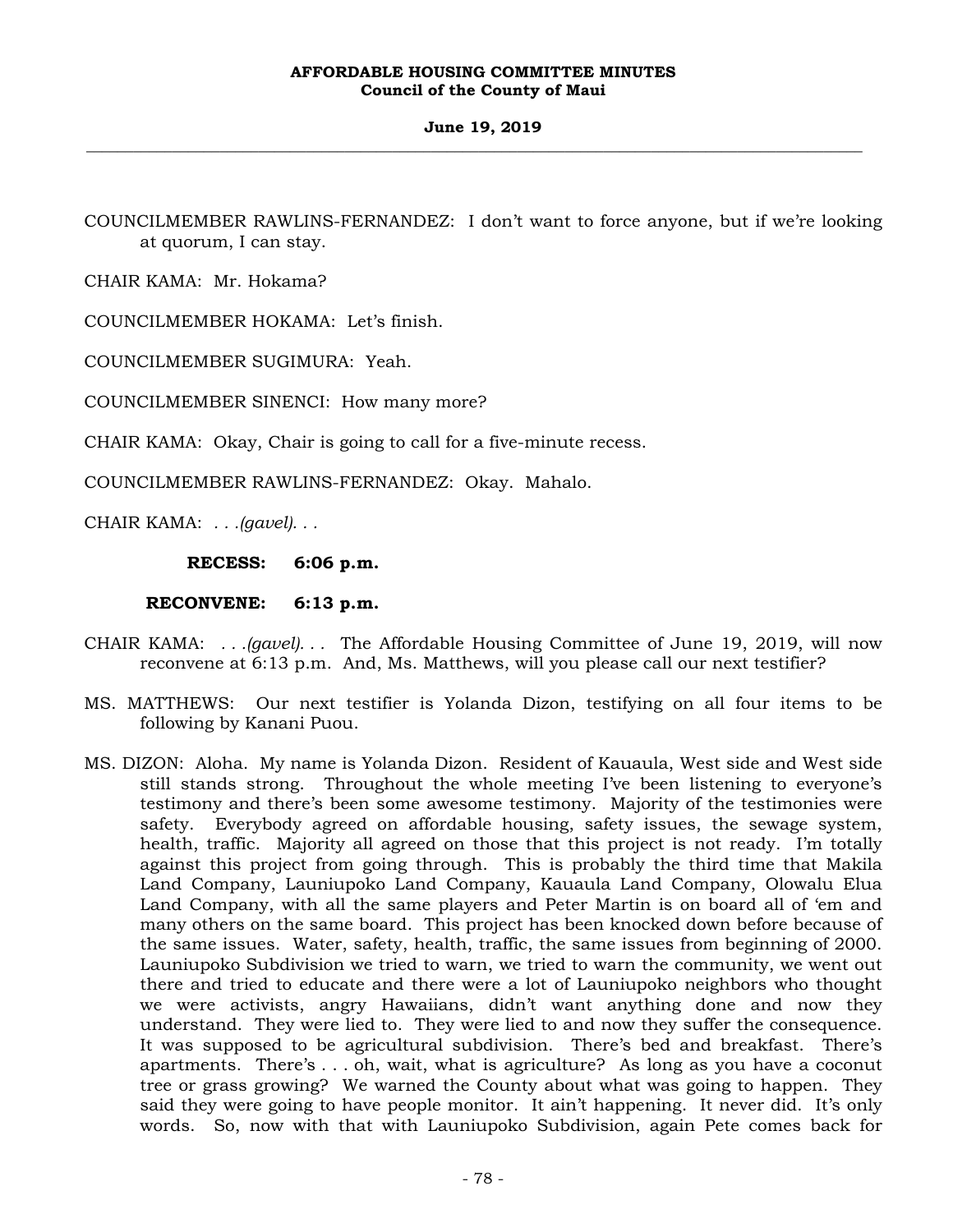#### **June 19, 2019 \_\_\_\_\_\_\_\_\_\_\_\_\_\_\_\_\_\_\_\_\_\_\_\_\_\_\_\_\_\_\_\_\_\_\_\_\_\_\_\_\_\_\_\_\_\_\_\_\_\_\_\_\_\_\_\_\_\_\_\_\_\_\_\_\_\_\_\_\_\_\_\_\_\_\_\_\_\_\_\_\_\_\_\_\_\_\_\_\_\_\_\_\_\_\_\_\_\_\_**

Makila again back in '15 tried to do the fast track. Again, you know, now fast track again. Mr. Hokama, you were there from the beginning, so you know what I'm talking about. You heard it over and over and over, but they always use affordable housing. It ain't . . . so lie. When is it going to stop? They need to go through the process is what they need to do and not put the burden upon this Council to push this through for them. But yet, all the evidence right before you and all the testimonies from experts that have come through here for this same kind of project and whatever, whatever. Anyway, make the right choices. That fire it's hurricane season, it's fire season. From the time I smelled the smoke we didn't even have ten minutes to run for our lives. Thank God no humans were killed in that fire. None of my babies, none of my grandchildren, not even my teenage daughters, thank God, as we ran because we had no time to get in our cars before that fire hit our homes. So, you want affordable housing? Well, I hope your priorities would be whoever wants affordable housing that you have a safe environment to live in or to live on. Fires coming . . . it's going to come. We're not ready. From the last disaster in '18 we are not ready. Wahikuli families couldn't get out. They tried to go north, they tried to go south because it's burning up there, no way to go. They got turned back to their own homes or the ocean. We are not ready. Don't make it worse. Don't make a decision . . . smart decision. Thank you.

CHAIR KAMA: Thank you. Members, questions?

COUNCILMEMBER PALTIN: I've got a question.

CHAIR KAMA: Oh, I'm sorry. Can you come back? Thank you. Ms. Paltin has a question.

MS. DIZON: Okay.

- COUNCILMEMBER PALTIN: Thank you for coming alone. Thank you for your testimony today. I just *. . . (inaudible) . . .* kala mai and I wanna try to make you relive the situation. But at the time was the fire that wasn't what you was preparing for, was preparing for hurricane and rain. And for me, when I went to work that morning was all fire but when I see all the people at the shoreline, I live Napili so I only was watching on Facebook and the way that everybody evacuated from the fire was just like there is no time, that we were still having Category 3 hurricane going on and originally the people near the oceans were evacuated up at Lahainaluna. And I just was saying, you know, when you are in the process of running from the fire, did you also have thinking that the hurricane is going on and like where to go?
- MS. DIZON: Baby, I was running for my life so was my family. The hurricane just pushed those flames on us and that's how I got burned. We've been chased. The fuel was the wind, you know, pushing us higher. So, I rather get run down by the wind than burned alive.

COUNCILMEMBER PALTIN: Uh-huh.

MS. DIZON: So, yeah.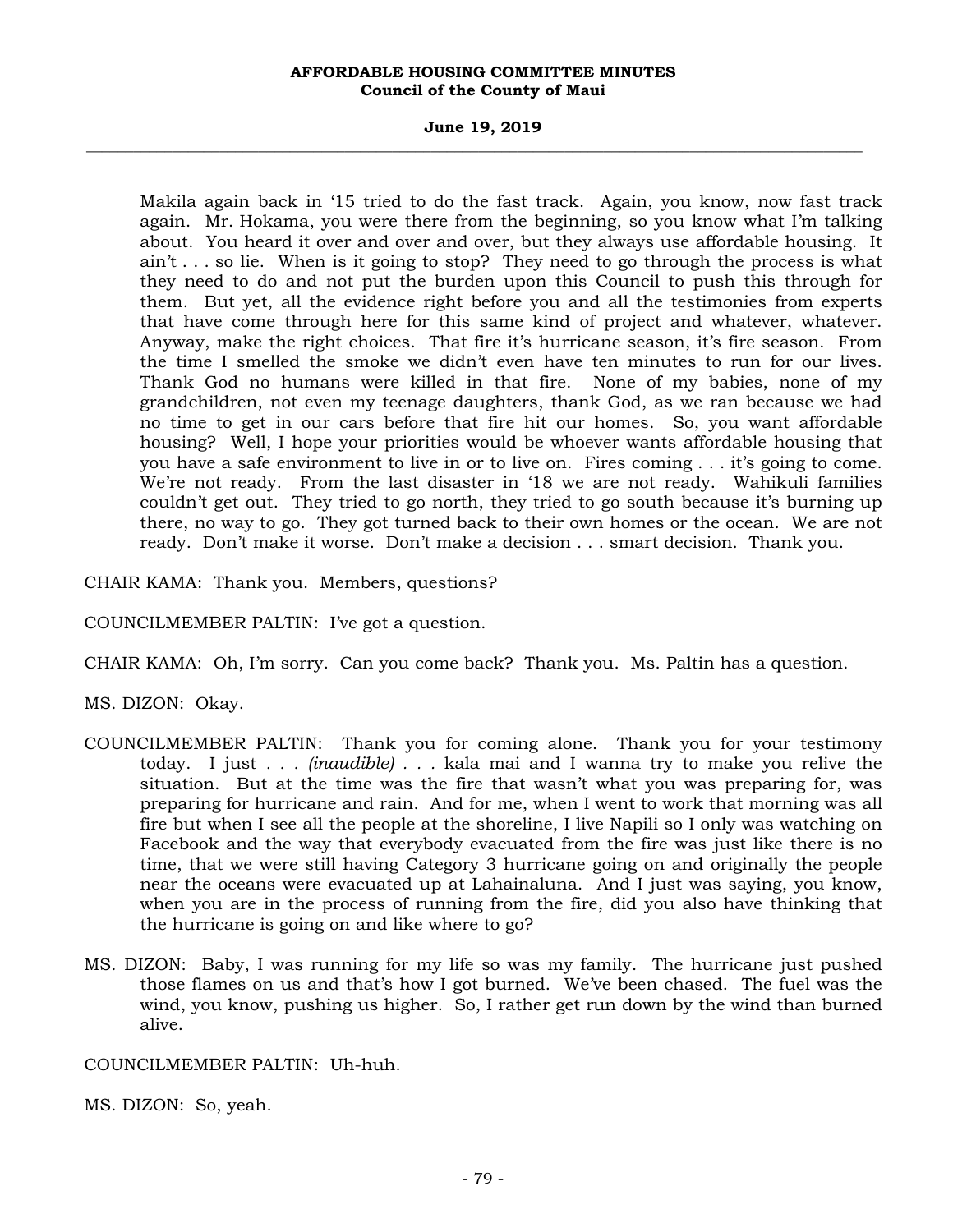#### **June 19, 2019 \_\_\_\_\_\_\_\_\_\_\_\_\_\_\_\_\_\_\_\_\_\_\_\_\_\_\_\_\_\_\_\_\_\_\_\_\_\_\_\_\_\_\_\_\_\_\_\_\_\_\_\_\_\_\_\_\_\_\_\_\_\_\_\_\_\_\_\_\_\_\_\_\_\_\_\_\_\_\_\_\_\_\_\_\_\_\_\_\_\_\_\_\_\_\_\_\_\_\_**

- COUNCILMEMBER PALTIN: And then when you could come out was there space for you to go to a shelter?
- MS. DIZON: Baby, I went in the ambulance that's how burned I was. I tell you what though the rest of my families got evacuated up to the civic and then the fire hit up there. They had to evacuate again . . . somewhere else so, where do you go when this fire coming down raining, raining from that mountain, ocean.

COUNCILMEMBER PALTIN: Yeah.

- MS. DIZON: We're not ready for another big one like that.
- COUNCILMEMBER PALTIN: So, then after the fire had the rain and then they shut down the civic shelter and everybody cannot go back to their homes, so I understand what you're saying we're not ready.
- MS. DIZON: Yeah, we're not ready. Raining, fire, with the winds of the Hurricane of Lane.
- COUNCILMEMBER PALTIN: I think maybe it's harder to understand if you wasn't there that after people's houses burned down and the shelter closed then where do you go really.
- MS. DIZON: Where do you go, really?

COUNCILMEMBER PALTIN: And it starts to rain.

MS DIZON: Yeah. You know, our neighbors in Launiupoko area and even at the Puunoa they know. You know, our whole community on the West side know what it was like. It was like watching the California fire on TV. I mean, you guys all know whoever was there or on Facebook could see. There's going to be another fire coming. It's in the 90s. If another hurricane come, we're not ready blowing those fires down.

COUNCILMEMBER PALTIN: Thank you.

- MS. DIZON: You're welcome.
- COUNCILMEMBER RAWLINS-FERNANDEZ: Chair?
- CHAIR KAMA: Ms. Matthews? Oh, I'm sorry, Ms. Rawlins-Fernandez?
- COUNCILMEMBER RAWLINS-FERNANDEZ: Aloha, Ms. Dizon. Mahalo for your testimony. I'm really sorry for the injury you sustained in that fire.

MS. DIZON: Oh, no, we're blessed. I'm alive, I'm standing, baby. Thank you.

COUNCILMEMBER RAWLINS-FERNANDEZ: Do you think if a siren had gone off that you would have had more time to get everyone out without having to run?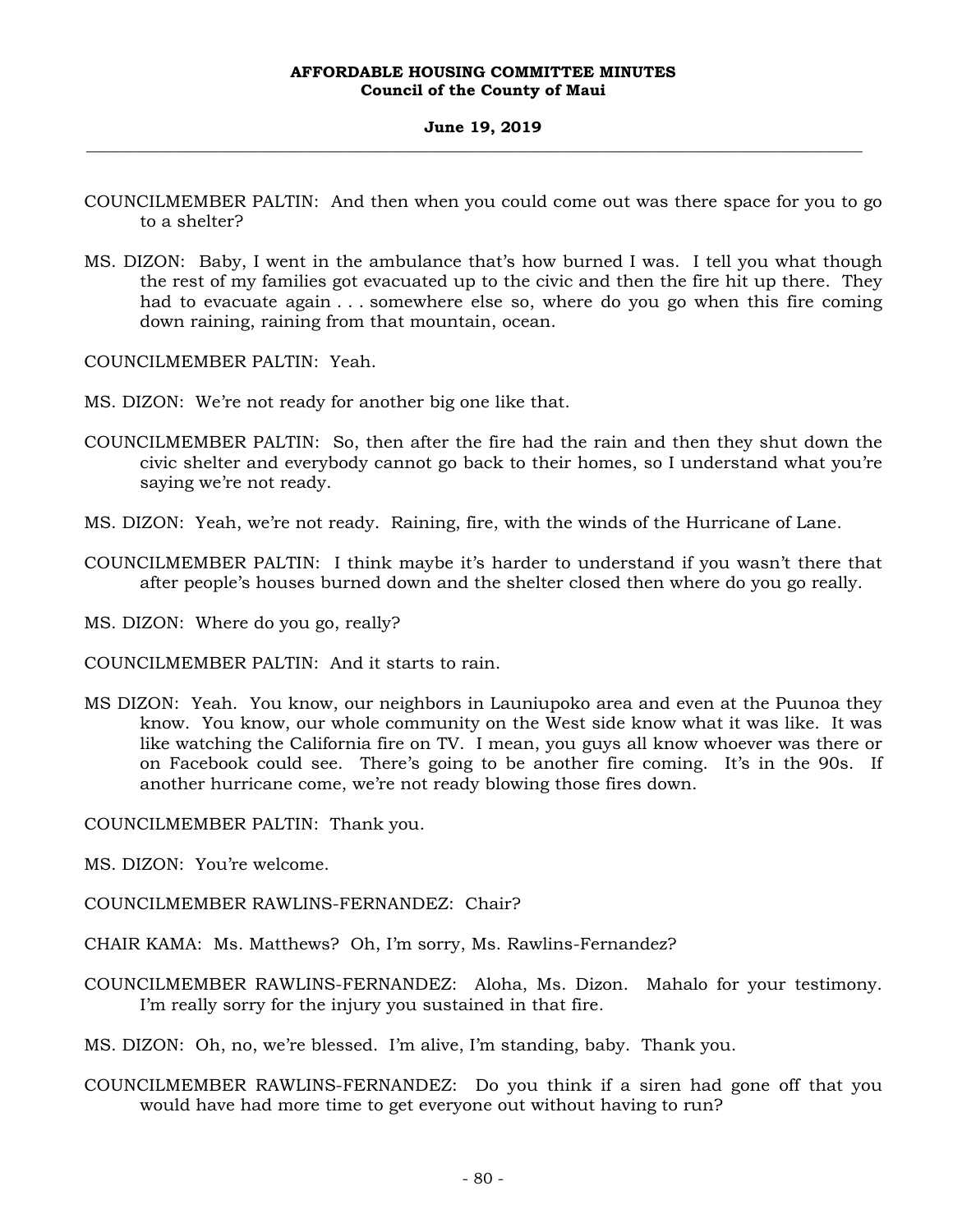#### **June 19, 2019 \_\_\_\_\_\_\_\_\_\_\_\_\_\_\_\_\_\_\_\_\_\_\_\_\_\_\_\_\_\_\_\_\_\_\_\_\_\_\_\_\_\_\_\_\_\_\_\_\_\_\_\_\_\_\_\_\_\_\_\_\_\_\_\_\_\_\_\_\_\_\_\_\_\_\_\_\_\_\_\_\_\_\_\_\_\_\_\_\_\_\_\_\_\_\_\_\_\_\_**

- MS. DIZON: Because of where we live the fire came from back of us, right below the mountain, you know, and pitch black, we smelled smoke. We didn't see the flames until it was already on us. There's a lot of brush below that mountain. I mean, you guys see it going in and out of the West side, all that dry brush. You know, how do you stop the fire? There is no close fire hydrants. In fact, that night the hydrants weren't working, you know, in Launiupoko area near the river where we are. So, I don't know. And it's so funny you bringing that up because I'm still waiting to get answers from the investigation, the fire investigation. They say it's still ongoing but, you know, they can't rule out arson. There were lights on the lines, electrical lines but MECO is saying that it wasn't them. West Maui Land Company is saying that, you know, their hydro plant wasn't running. It wasn't them. But nobody is going to take the blame, right. They're going to blame it on Lane . . . I don't know. One of the reports said that our families had a barbeque in back. They found a place where a cooking area away from my house in the back. And I was like, god, what school did you go to for investigation? During the time of Lane, we're all preparing for Lane and we're going to go have a barbeque? Come on now. No answers. Still waiting. Waiting for the Commissioners . . . Fire Safety. Still waiting.
- COUNCILMEMBER RAWLINS-FERNANDEZ: Mahalo ke akua you survived. There's a recommendation from the Hawaii Emergency Management for a siren to be installed at this project. I don't believe it's pau.
- MS. DIZON: How are you going to set it off when there's a fire coming? How are you going to set it off really when there's a fire and you don't even know where the fire is or how fast it's going to go? Great for earthquakes. Great for tsunami but how is it going to help?
- COUNCILMEMBER RAWLINS-FERNANDEZ: Well, I think for those that like it was that one in the morning.
- MS. DIZON: Oh, yeah, one in the morning, yeah.
- COUNCILMEMBER RAWLINS-FERNANDEZ: Sleeping in their houses.

MS DIZON: Yeah. It was 12 o'clock that night.

COUNCILMEMBER RAWLINS-FERNANDEZ: Right.

MS. DIZON: On the 24th that I smelled that smoke. Ten minutes for us to run from the bottom of the mountain up Kauaula right below the valley down far enough where we could hitch rides to get down to behind the Aquatic Center. I don't know. Yeah, I don't know.

COUNCILMEMBER RAWLINS-FERNANDEZ: Mahalo.

MS. DIZON; That's a question for Public Safety.

CHAIR KAMA: Thank you. Ms. Matthews?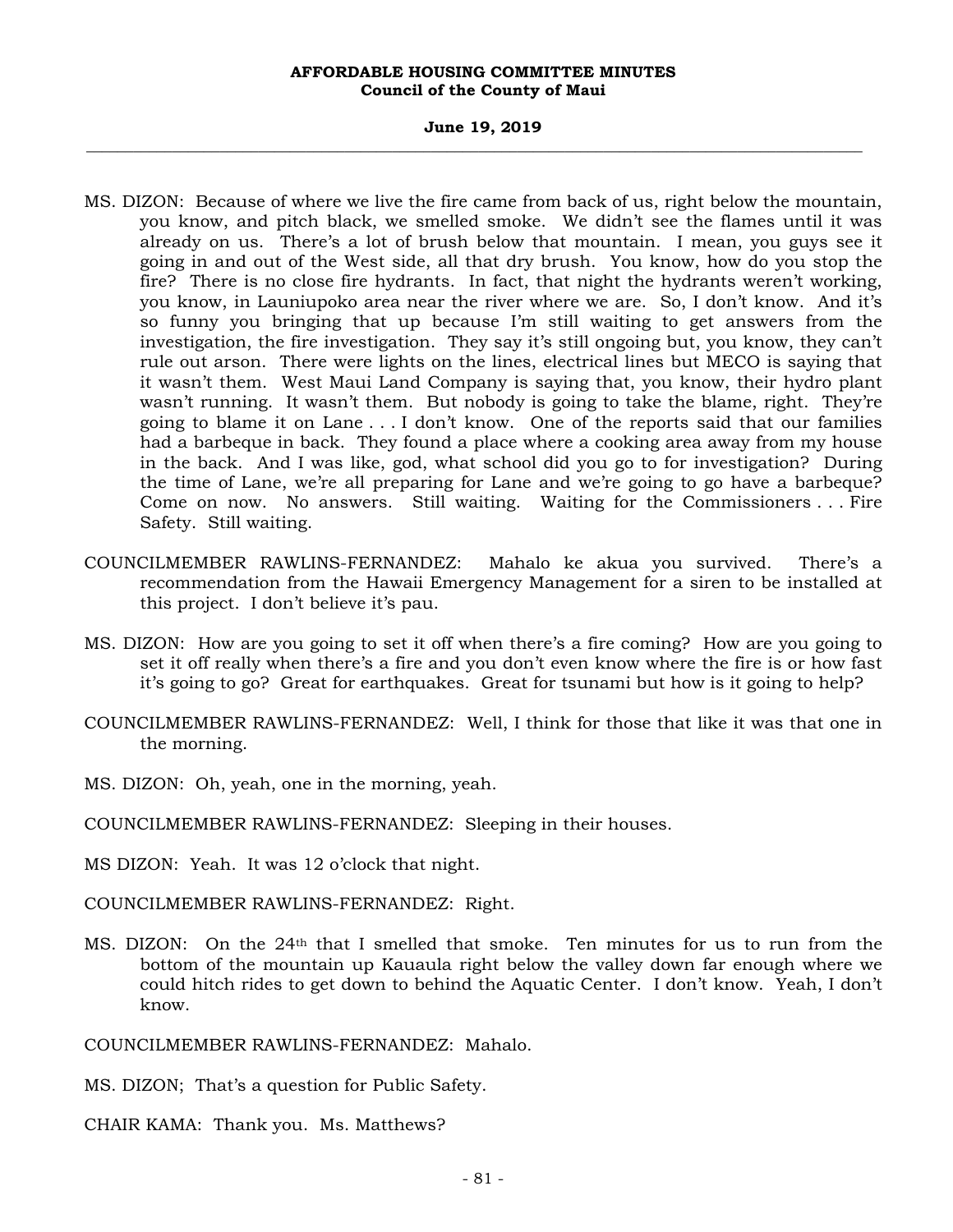MS. MATTHEWS: Our next testifier is Kanani Puou to be followed by Jinny Dean-Yap. And can you let me know which items you're testifying on, please?

MS. PUOU: On all of 'em.

MS. MATTHEWS: Thank you.

MS. PUOU: All right. Aloha mai kakou. Thank you everybody for still staying. I know we're all tired and want to go to sleep or eat. When you putting stuff in a bucket and there's no more room already what's going to happen to the bucket? Everything overflows and we're done. So, same thing like Lahaina. With developing this ... putting this project and putting everything and allowing them to do this what are we doing? We're overflowing something that we don't have. And Hawaiians don't believe in resources. It was a source that we had already. We didn't have to go and look for it. There's no . . . there's no Hawaiian word for resource. It was made up. Source – why like my aunty, Mary Kawena Pukui says, *(spoke in Hawaiian)* she says the source is there but it's how you treat the source. So, like our wai, wai - our ocean, everything that we have is going to be impacted by this and that's why I'm in opposition of that. I don't want any of this to happen. We already know. I lived through that fire with my aunty. I live on Lahainaluna Road and we were lucky enough to have that break from the road otherwise, that fire would have engulfed my house as well. But we were blessed enough. And then we got evacuated to go to Leialiis which there was a fire on the other side. So, what do you do? Where do you go? No hotel had room for anybody . . . or they had room for certain people but mostly everybody was trying to pay to get into the hotel room. But all of that aside. Affordable – affordable housing for who is my question? Honestly, affordable, I cannot even live in my own house. My parents have lived there almost 50 years. We still cannot live in our own house. Unfortunately, we had to go ahead and redo everything and I'll tell you straight up right now we're living paycheck to paycheck. And everybody gets at least two jobs in my house. I take care of my parents, so I have one job – it's to take care of them and another job. But even that affordable housing for who? Honestly. Because they say it's for us the people that live in Lahaina, the people that are living in the community or we should live where we want to be and dah, dah, dah. But guess what? You get those other people that coming in from wherever – Germany, mainland, wherever. They come in, oh, I going get one job over here, yeah, I like be one teacher or I like do this kind stuff. What about our kanakas? Like I went in front of Governor Ige last year and I had told him straight to his face, you claim this is the year of the Hawaiian, so why are . . . why . . . are the kanakas, why are the Hawaiians are minority in their own land? Shouldn't we be the priority in our own land? We are the descendants of this land. Why should we be the minority? Cause we always get thrown in the back. I don't understand that. Especially being with housing, jobs. Poor thing, our brother is over here, I know I've seen these contractor workers, hey, I feel for you guys. My dad and my brother guys were all construction workers. So, I know. But is it how you really like see your kids down in the line because my dad seeing us suffer right now and he's been living it for almost 40 something years. And he sees we cannot afford right now. He sees that, he gotta go and do . . . my dad has to take out loans all the time just so we can get by sometimes.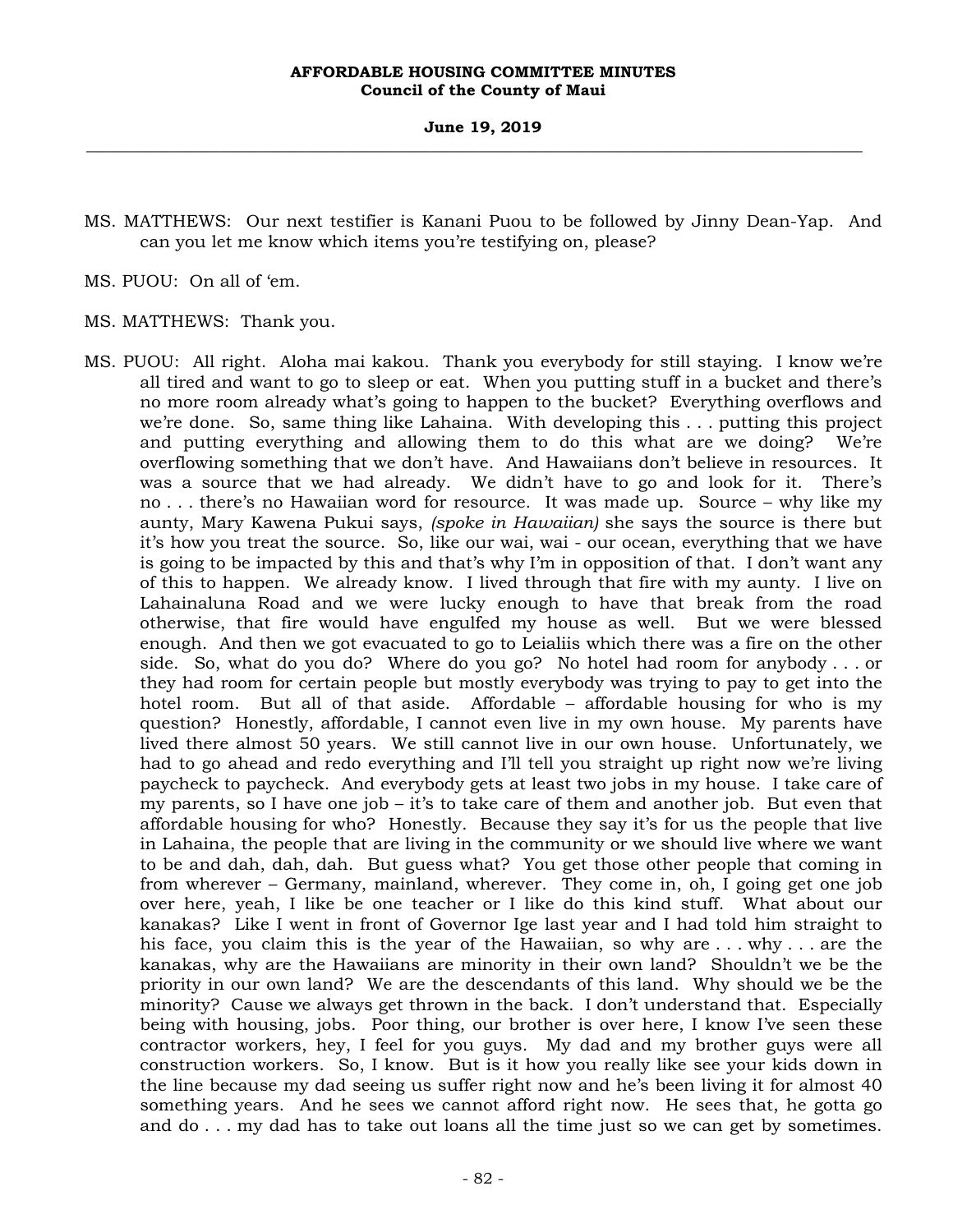#### **June 19, 2019 \_\_\_\_\_\_\_\_\_\_\_\_\_\_\_\_\_\_\_\_\_\_\_\_\_\_\_\_\_\_\_\_\_\_\_\_\_\_\_\_\_\_\_\_\_\_\_\_\_\_\_\_\_\_\_\_\_\_\_\_\_\_\_\_\_\_\_\_\_\_\_\_\_\_\_\_\_\_\_\_\_\_\_\_\_\_\_\_\_\_\_\_\_\_\_\_\_\_\_**

Even redoing things, you know, this is the kind of stuff that we need to pay attention to is why, how come our kanakas, how come our people? Why do we have to settle for something less? Why can't we have the benefits? Why, we live here first? We are from here first, but we have to always say, oh, no, no, no, we going be in the back or it's okay. Never mind, next time, maybe five years from now I can get one house, ten years. Here comes 30 years you still no more one house. You worked six, seven jobs in your lifetime making good money but you still cannot afford a house. Why? Because the rent is almost close to a million dollars. Please tell me who can afford a million dollars in this room besides the developer. Nobody. I ain't got a million dollars in my pocket, I ain't got \$5.00 in my pocket. But telling you straight up, we, we, the kanaka should be first and that's what I come to you as a kanaka first before I come as somebody else, you know. I no more paid interest like some other people but, you know, just saying. But that's my manao. I just, I don't want this development to go through because I don't feel like it's a priority and it doesn't need to be in Lahaina. We need to fix what we have already. Do what we can with what we've got first. Where I live right now, I can tell you I had about I like say almost seven houses all for sale. Nobody can afford 'em. So, now, I live next to some Mexican guy that rents it out every little square inch and you have a Vietnamese family that owns L&L right down the road. They got money buying plate lunches from . . . we all buying plate lunches from them so, of course, they get money. But they have their little area and they rent it out. I know three people that are in there and they rent out every little space.

CHAIR KAMA: Thank you.

- MS. PUOU: Thank you. Mahalo.
- CHAIR KAMA: Questions, Members? Thank you, Kanani. Ms. Matthews?
- MS. MATTHEWS: Madam Chair, next testifier is Jinny Dean-Yap testifying on AH-1(1) and (2). Any other items?
- MS. DEAN-YAP: I'm going to do 'em all now.
- MS. MATTHEWS: Four items to be followed by Keahi.
- MS. DEAN-YAP: Thank you. Aloha. I am a first . . . speaking on behalf of my sister who's . . . that's the e-mail that you have in front of you. I'm just going to read her portion first. Her name is Jeri Dean. Born and raised on Maui in Lahaina, at 50 years of age, I am no stranger to the dire housing situation of our ever-growing island. It has been disappointing and saddening to see the developments that have occurred in West Maui over the past few decades. Continued expansion to promote tourism with the lack of attention to infrastructure and housing for those who live there is a disgrace to all who serve in public office. An employee of the Department of Education for the past 26 years, I have seen first-hand the detrimental impact lack of affordable housing has had in our educational system, our families, and above all – our keiki. Due to the impossible situation of affording a place to live on a teacher's salary here in Lahaina, we are designated as a "hard to hire and retain" area. As a result, Lahaina has extremely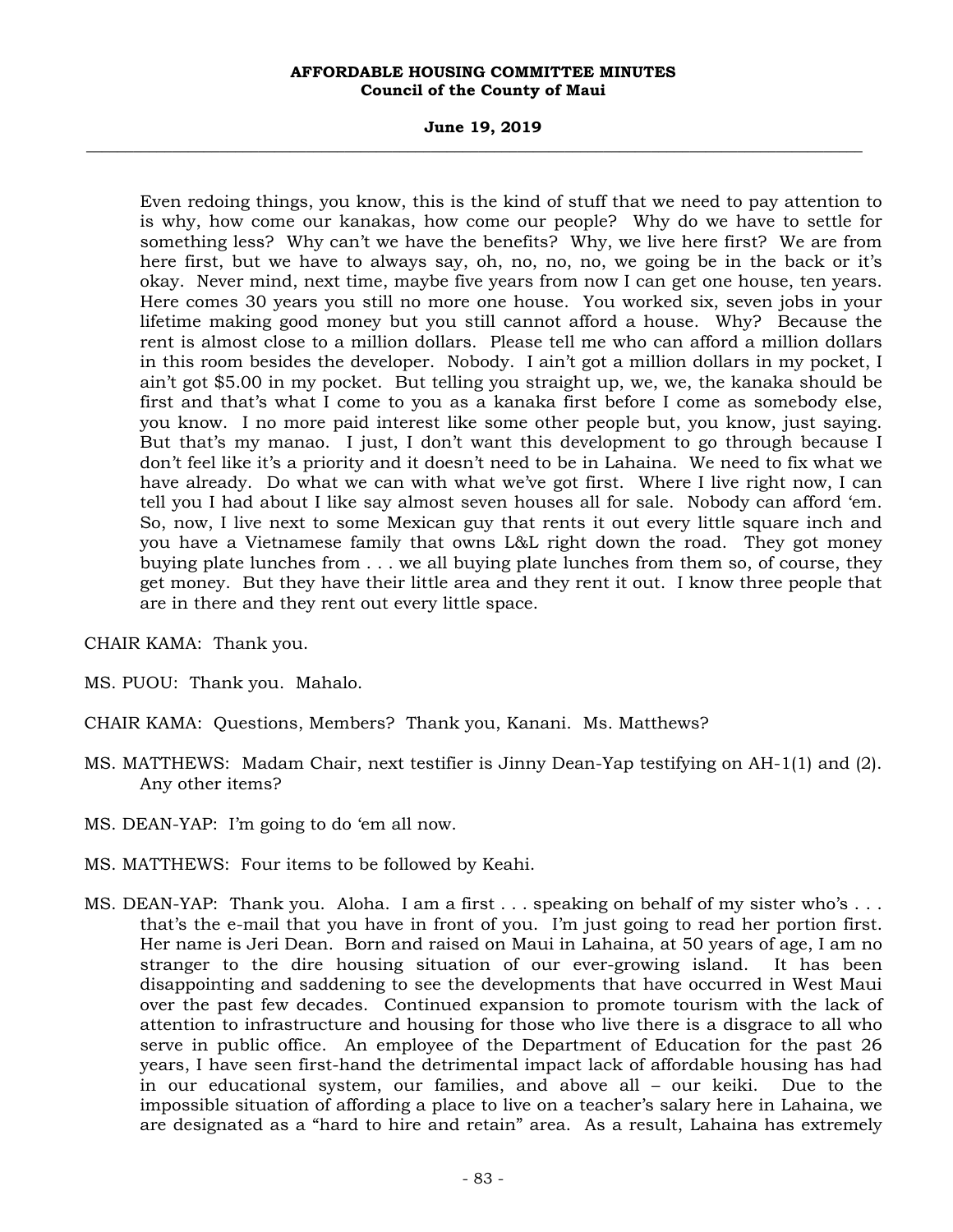#### **June 19, 2019 \_\_\_\_\_\_\_\_\_\_\_\_\_\_\_\_\_\_\_\_\_\_\_\_\_\_\_\_\_\_\_\_\_\_\_\_\_\_\_\_\_\_\_\_\_\_\_\_\_\_\_\_\_\_\_\_\_\_\_\_\_\_\_\_\_\_\_\_\_\_\_\_\_\_\_\_\_\_\_\_\_\_\_\_\_\_\_\_\_\_\_\_\_\_\_\_\_\_\_**

high turnover rates, short-term teachers who leave after a year or two or simply no teachers at all. As a result, our keiki are taught by unqualified, long term substitute teachers all because they cannot afford to live here. Currently, I am an Administrator at Lahainaluna High School and I work two other jobs to support myself and my children as a single mom. That's ridiculous! We are in a crisis situation that goes beyond desperation. It is time for our public representatives to make the locals a priority above the tourists. It's a shame that we are required to continually fight for and justify the need for housing for our people. This brings back the disappointing memories of our fight for the Puunoa. We need an advocate; we need to be heard; if not for us then for our future. Be brave, be our champion, and approve the development of the Polanui workforce housing. And on behalf of myself, I am for the affordable housing project. And just personally as far as the traffic situation, I'm surrounded by friends and family who live on top of each other. Multiple families in one home. All got cars, you know, they're already driving. They're already on the roads. Ten families in one home already on the roads. So, with this new affordable housing all they gotta do is move out of their little home and they may have one of their home. But as far as additional people, just thousands of people coming, I don't see that perspective. I see our current situation everyone piled into the little crevices in Lahaina. If we're not from a valley that has been, you know, with our lineage or has been given to us, we are in that situation of rentals and living with each other. And Honokowai Kauhale was one of the most amazing affordable places as a start for our family. I have five brothers and sisters, five of us started at Honokowai Kauhale and that place is not to live forever at, but it's become that because it's the only option. So, for our rentals these people that go in there stay there for life. So, now the waiting list for our own affordable rentals the wait list is two years. My niece came home two years ago and is still on the list. So, traffic, I don't know. You know, there's a lot of things that need to be figured out but I'm just hoping that affordable housing will be the reason why, the reason to fight for it. You know, instead of having like Honua Kai building up a whole other thing and now what having to deal with the traffic, we have to deal with it. You know, we know affordable housing is needed, we know affordable housing is on table right now, wouldn't it be a good reason to really just dig in and find these solutions and fight, fight to the death. Fight to the death to get us this affordable housing on the West side of the island. I know everyone has all different perspectives and that's just mine. I love my family. I see all of them moving away, including teachers. My own family go to school, get their education, come here and find out they can't do it. They leave. And all the people that come from Germany and all those other places, oh, they get tricked 'cause they're thinking, oh, Hawaii that is a nice place. Maybe I can make that happen. And then they go broke realizing, holy crap, I can't do this. I can't be a teacher on Maui's salary and on top of that live here. So, they figure it out really fast within about a year or two and they're gone. So, thank you. That's all I have.

CHAIR KAMA: Thank you. So, you were reading your sister's testimony?

MS. DEAN-YAP: Yes.

CHAIR KAMA: What is your name?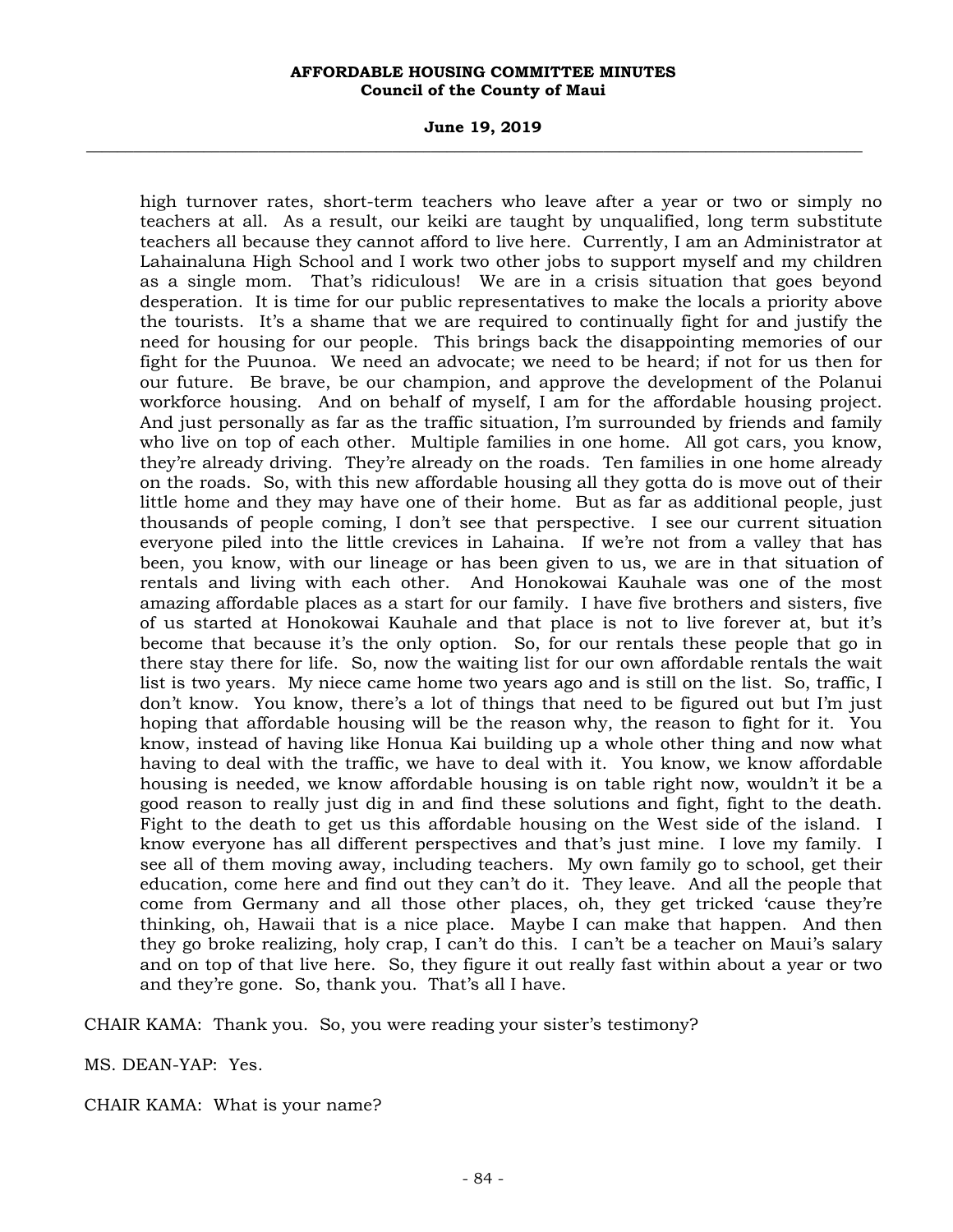MS. DEAN-YAP: My name is Jinny Dean-Yap.

CHAIR KAMA: Thank you, Jinny. Members, questions? Yes, Ms. Keani Rawlins-Fernandez?

COUNCILMEMBER RAWLINS-FERNANDEZ: Mahalo, Chair. Aloha, Ms. Dean-Yap, mahalo for your testimony. I wanted to ask if you know that these projects are not a hundred percent affordable housing?

MS. DEAN-YAP: I do.

COUNCILMEMBER RAWLINS-FERNANDEZ: And it's only required to be affordable for ten years.

MS. DEAN-YAP: Yes.

- COUNCILMEMBER RAWLINS-FERNANDEZ: And that it's a lottery system so it's not, the housing is not guaranteed for Lahaina residents or workforce in Lahaina.
- MS. DEAN-YAP: Yes. But that just . . . I do believe that some people from the West side will be in that so it's not just all new members coming into Lahaina. But there's quite a bit in Lahaina that would qualify. I own a house in Napili and the only reason why I have it is because my husband's family, sister, and all of her children could no longer afford to be here uprooted their family and moved all to Vegas and we bought their house at an affordable rate. So, that is the only story I have as why I even own anything. But we lost our family and that is the story I have is my family continuous to do that and there's somebody else there ready to buy their house, but they can sell their house, take that money and buy the kids houses too. So, it's a reality, it's sad, I benefitted from it, you know, I mean, it is what it is. Nobody's life is the same. That's my situation. I benefitted. I lost my family, but I gained my house.

COUNCILMEMBER RAWLINS-FERNANDEZ: Mahalo. Mahalo, Chair.

CHAIR KAMA: Thank you, Jinny.

MS. DEAN-YAP: Thank you.

- CHAIR KAMA: Ms. Matthews?
- MS. MATTHEWS: The next testifier is Keahi testifying on AH-1(1) and (2).

MR. KEAHI: Yeah, (1) and (2).

MS. MATTHEWS: Yeah. To be followed by Joshua Dean.

MR. KEAHI: Hello, everybody. My name is Kaui Keahi. Aloha.

CHAIR KAMA: Aloha.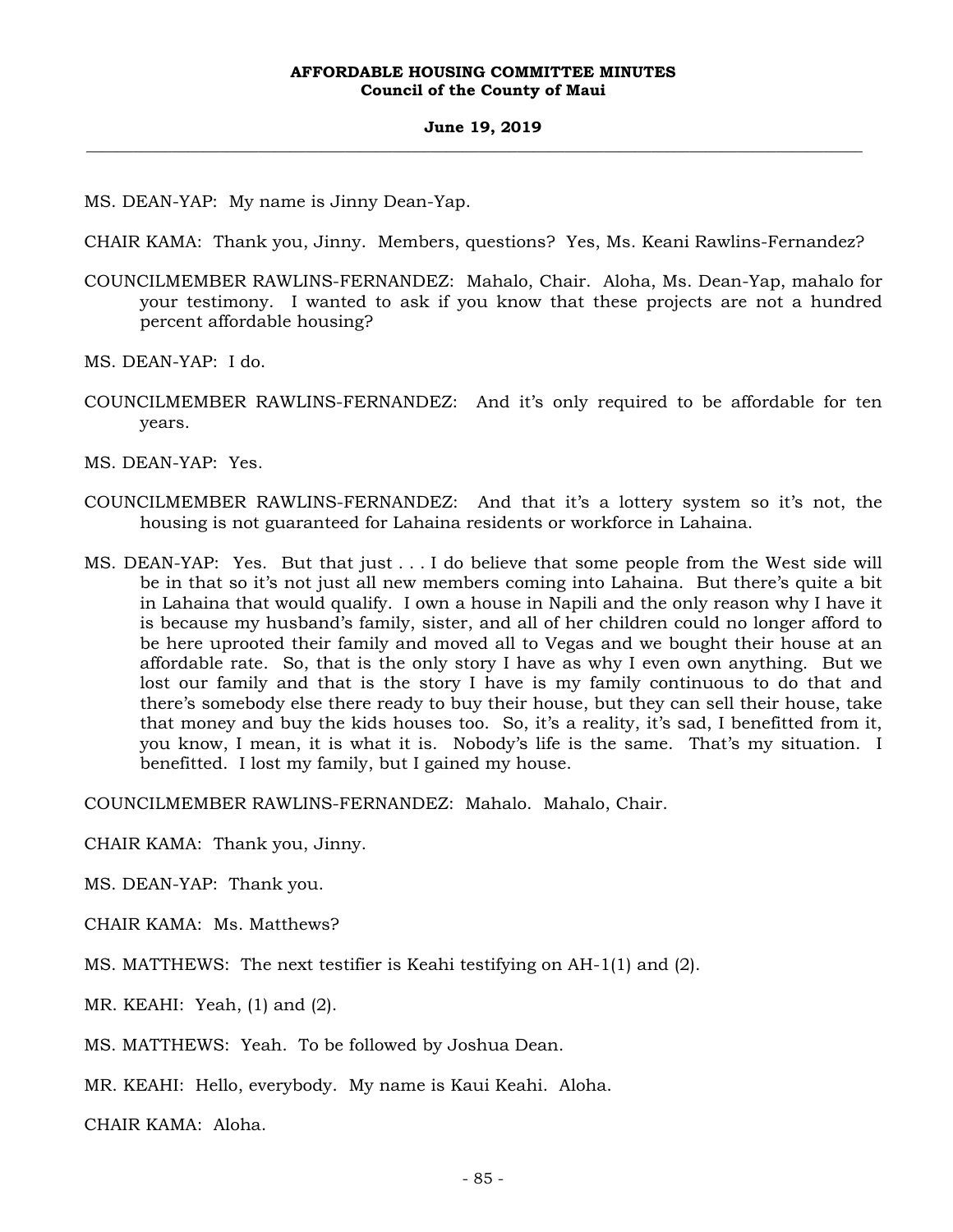- MR. KEAHI: The last time I checked I am Hawaiian. I am Hawaiian as you can get. But one thing I do, I'm a working Hawaiian. Nine years of my life was wasted in meth. Ice addiction. Wasted nine years of my life. I've been clean for 11 years, going on 12 next month.
- CHAIR KAMA: Congratulations.
- MR. KEAHI: I got blessed with one wife and two kids. I lost custody of my first two kids, but I got them back the relationship restored. Thank you, Jesus. So, now, I have a second chance. I have two young ones. But with those 11 years of being sober I got clarity. I get one vision. I'm not thinking about myself anymore. I'm thinking about my children. I'm thinking about getting them one home and I support this affordable homes. And I going say boldly that I am employed by West Maui Construction just so nobody connects the dots and think there is manipulation. Like I said, I work for West Maui Construction. I work. I work hard. My motivation is for my family for give my kids the life I never had. That's my motivation. For them to no go through what I went through because of hurt, because of being hurt by people, being let down by people. You know what, you're going to be stronger than that cause you going get hurt. We going disagree. But you know what disagree agreeably. No hate me because you hate the person I work for. No slander me because I work for a person you don't see eye-to-eye with. That is your kuleana. That's your problem with him. My job is for support my family. And if this is one opportunity for get my kids one home, then so be it. I mean, all the questions that been asked – am I aware of this, I'm aware of that, yes, I am, and they don't need to be repeated. Again, my focus is for my kids because nobody going take care of them. But I'm not going to let my kids grow up thinking they're victims. No, you victors. You're not whiners, you're winners. You're not complainers, you're conquerors. That's the kind of mentality I'm going instill with my children that you gotta work and you gotta work hard. Sometimes you going like give up but boy press. Press . . . that's what whole life is about. Life is about challenges. It's not about change never go my way I going give up. No, you keep pressing. When I get up in the morning, I look at my children and I thank God they get one roof over their head. I thank God they get food in their mouth because at one time in my life I never had those commodities. But that is my vision. And I support this. So, when my life is up and I don't know when the Lord going take me home, but I have this assurance that my kids going be taken care of. And whatever they decide to do with the house that's their kuleana as long as I know I left them something. I left them one inheritance. I left them something that they can build one legacy on. That's what I'm building. I'm trying to build a legacy. They don't have to walk in the paths I did so I gotta make sure I'm there because they're following me. Thank you for your time. Aloha.

CHAIR KAMA: Thank you. Members, questions? Thank you, Kaui. Ms. Matthews?

MS. MATTHEWS: Madam Chair, next testifier is Joshua Dean, testifying on all four items to be followed by Dylan Payne.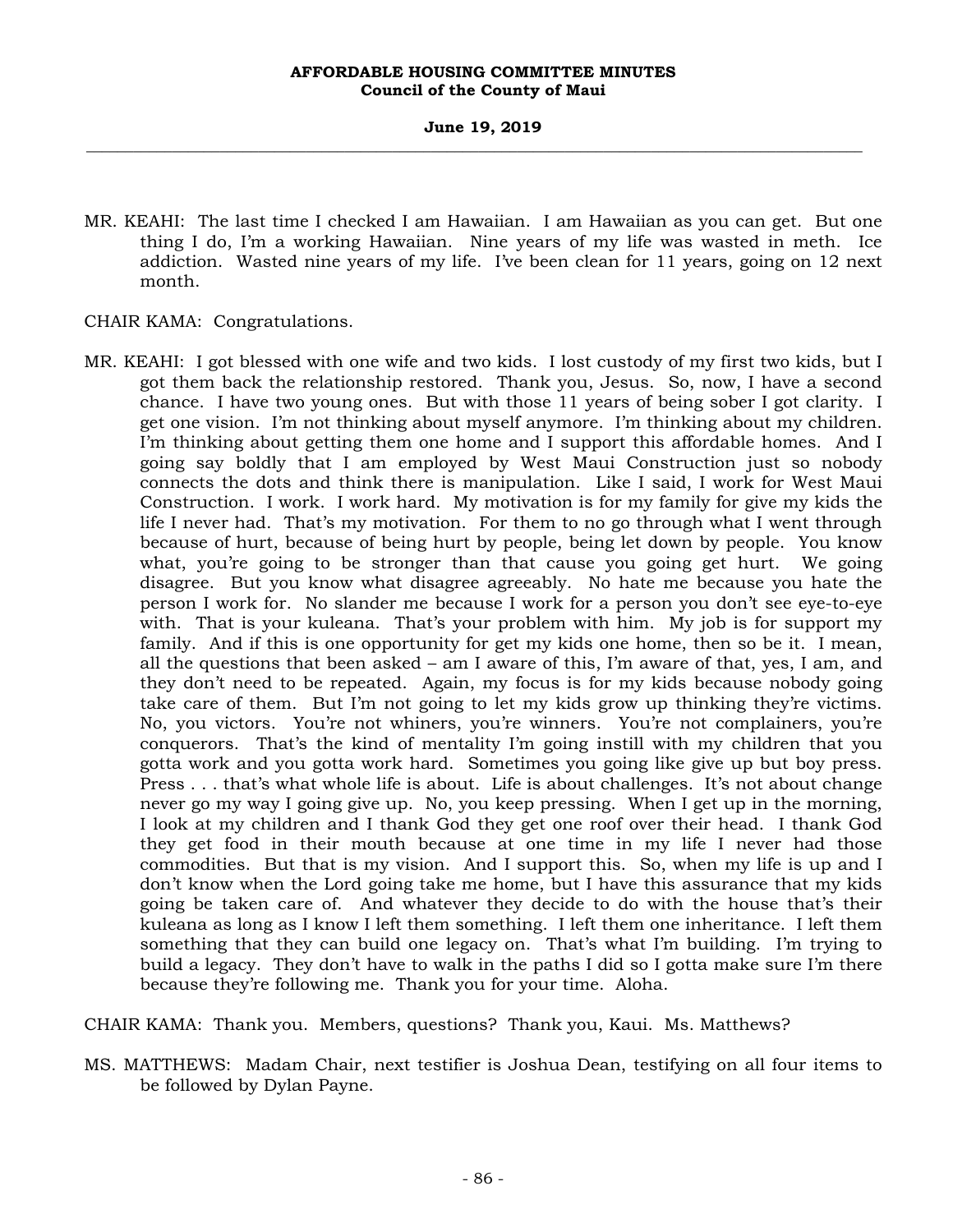#### **June 19, 2019 \_\_\_\_\_\_\_\_\_\_\_\_\_\_\_\_\_\_\_\_\_\_\_\_\_\_\_\_\_\_\_\_\_\_\_\_\_\_\_\_\_\_\_\_\_\_\_\_\_\_\_\_\_\_\_\_\_\_\_\_\_\_\_\_\_\_\_\_\_\_\_\_\_\_\_\_\_\_\_\_\_\_\_\_\_\_\_\_\_\_\_\_\_\_\_\_\_\_\_**

MS. DEAN: Aloha. My name is Joshua Dean. Over the last five years I've been involved in a number of workforce housing projects. I counted when I was sitting down there's 236 workforce housing units. And it wasn't easy. Every single one of them we're dealing with lawsuits and dealing with neighbors that didn't want people living next to them. We did two of 'em in Haiku, we did . . . we're doing two in Central Maui, one in Kaanapali and then one in Lahaina. This is the same story. You know, we're talking about connecting the dot let's connect some dots here. Okay. If the people who are saying that this is a terrible place for affordable housing, it's the people that live there. How does that make any sense? We want people . . . you're faced with a choice. There's all these . . . there's a million and one reasons why you can justify no affordable housing. All right, we've heard a bunch of them. Heard about infrastructure, we heard about fires, we heard about traffic, all kinds of things. Okay. But I want to talk about one reason to provide affordable housing. For one, as a Council, as a government, as a County, we all agreed that this is a crisis. That we have our talent, our children, our families moving, and that we're not retaining the people that we need to sustain our way of life. Okay. So, it's a crisis. We all said we've for affordable housing, this is it. This is . . . if you want to buy in to these ideas of overcrowded schools, of too much traffic, of the risk of fire, okay, by that logic that same logic, okay, nothing on West Maui. Okay. If you want to say that, then say it. Okay. That's fine. But let's just make it clear. That's it. It's either affordable housing on West Maui or no affordable housing on West Maui. These are two projects that have 100 workforce housing units that people could be living in in four years. That's hundred families. Have you ever been part of a workforce housing project and seeing people break out in tears when their name is pulled out of a hat because they won the lottery and that's what they did, they won the lottery. That's what they say, it's a lottery because it's a, you know, you actually pull balls out of this spinning wheel that says, you won the lottery. And people break down because this is their dream. And it's more than a dream because it's not even possible for people. That's why I got almost 80 employees, okay, and I begged them to save their money, right, whether it's put 'em in the bank, put 'em in the stock market. Please don't buy that lifted truck and be paying \$1,200 on your monthly payment. But I understand why they do it because why? Why not live it up because they're not going to be able to afford a house. They give up. Okay. We're trying to bring hope. This is real hope for hundred people and, you know, speaking towards the other one-acre parcels that are around, the 40s . . . it's 61 one-acre parcels, hey, that's for real local people too. I mean, you're talking about if you're a schoolteacher and a fireman, hey, you don't qualify for the workforce housing. You make too much money. It's \$115,000 is that income level. That's real people. That's people that we all mingle with. Okay. You're a Councilmember and your spouse works you no can qualify for the workforce housing. This is middle income people that they're there, owner-occupant that can buy a one-acre lot. Fantastic. You know, a family can hui up and have a little bit more room to grow instead of three, four generations living in Kelawea Mauka on a two-story house. How about you guys hui up and then buy something over there a one-acre lot on the hill with a great view? I'm proud to say that I've over the years I've been a part of workforce housing. It's a special thing and I've brought hope and joy to families. Okay. They thought they gave up already. And I just want to encourage you, Councilmembers, to just say, to say yes. This is your opportunity to choose workforce housing on West Maui or not. Thank you.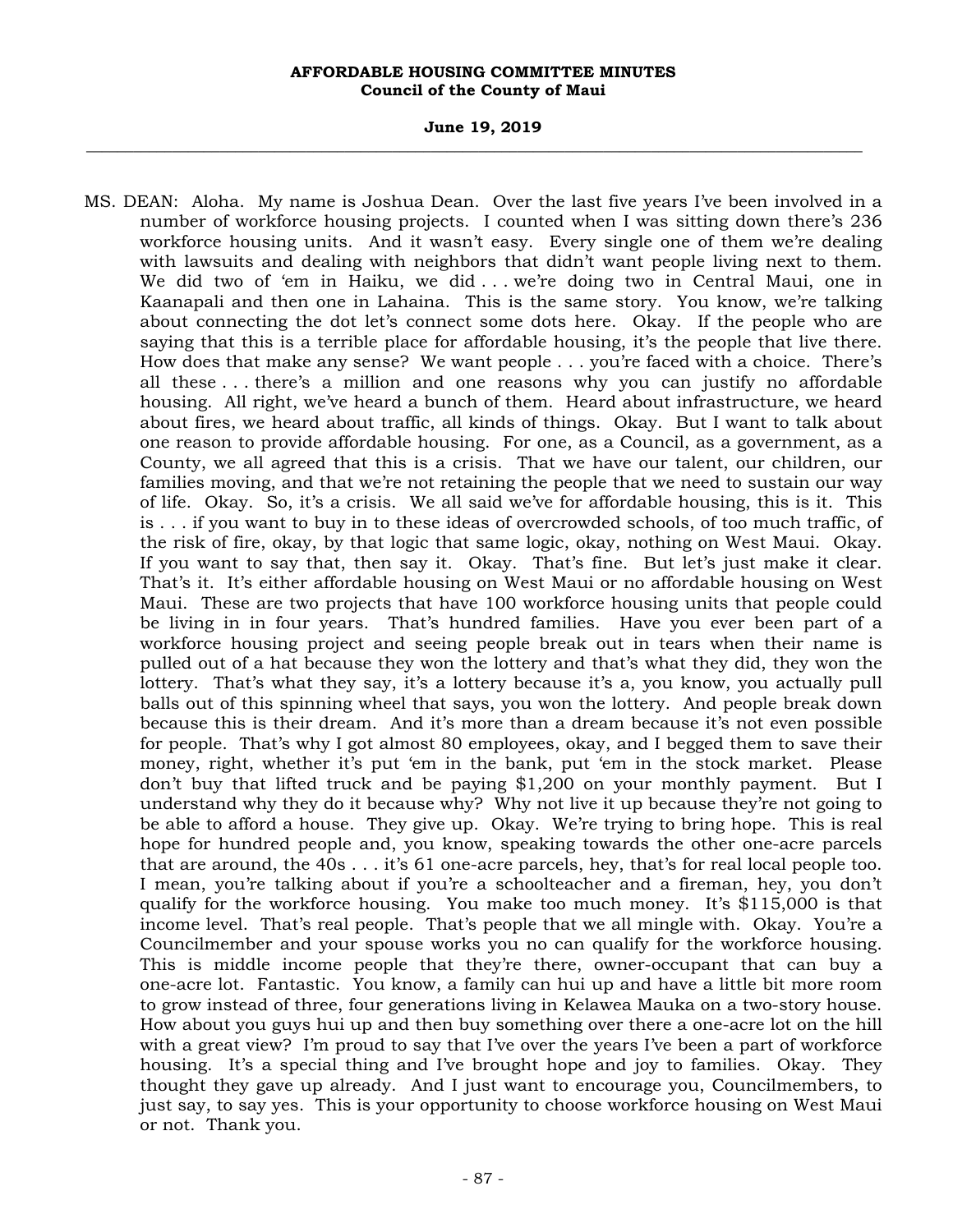CHAIR KAMA: Thank you. Members, questions? Ms. Matthews?

- MS. MATTHEWS: Next testifier is Dylan Payne, testifying on AH-1(1) and AH-1(2) to be followed by Kyle Chong Kee.
- MR. PAYNE: Good evening, Members. Aloha.

CHAIR KAMA: Good evening.

MR. PAYNE: Thank you for allowing me the opportunity to testify. This has been a long-winded meeting and pretty heated. There's been a lot of contradictions discussed today and that's life. I know that we don't all agree here tonight but one thing I am hopeful about is I do believe that everybody here really does care about Maui and cares about the people that live here. We have different ideas about how best to approach and solve those problems but I'm hopeful seeing the passion that's been here today that if we can all find a way to work together, we might be able to solve some of these issues. I'm a real estate agent and I work for West Maui Land Company. I have also had the opportunity to be involved in a number of these workforce housing projects lately, and it's been kind of to echo Josh it's been incredible to work with families that never . . . thought that they would have a home. A lot of my peers that I graduated from Lahainaluna with were able to get a home in Kahoma in Lahaina. They never thought that would happen. We just had the lottery and open house for Waiale just down the street here, and to see people's faces light up when their name gets called and they get to choose their house is something that I really feel blessed to be a part of. I'm also very aware of the severity of the issue of affordability particularly in Lahaina. I recently had the lowest price listed home in Lahaina, Maui on the market for sale. I was the listing agent. The list price was \$948,000 lowest price home in Lahaina and that went under contract. It's in escrow to be sold. So, now, the lowest price home in Lahaina is \$1.2 million. It's the lowest price home. So, yes, this project would provide 100 affordable homes. And there had been a lot of things talked about this afternoon. There's a lot of reasons to say don't do it, you know. But there's a lot of reasons to say, yes, too and to give people an opportunity to have a home. I also lived through the fire and I know that's been talked about a lot this evening. In 2007, when there was also another large brush fire in Launiupoko, and my family lost our home. It burned down. We understood the risks of living there and we built the home back. And I was also there last year, and we got broken up and had to leave. So, I understand the risks, but I think it's almost safer if you have this development done. I guess my times up but thank you for being here and please choose --

CHAIR KAMA: Thank you.

MR. PAYNE: --to give people an opportunity.

CHAIR KAMA: Members, questions? Thank you.

MR. PAYNE: Okay.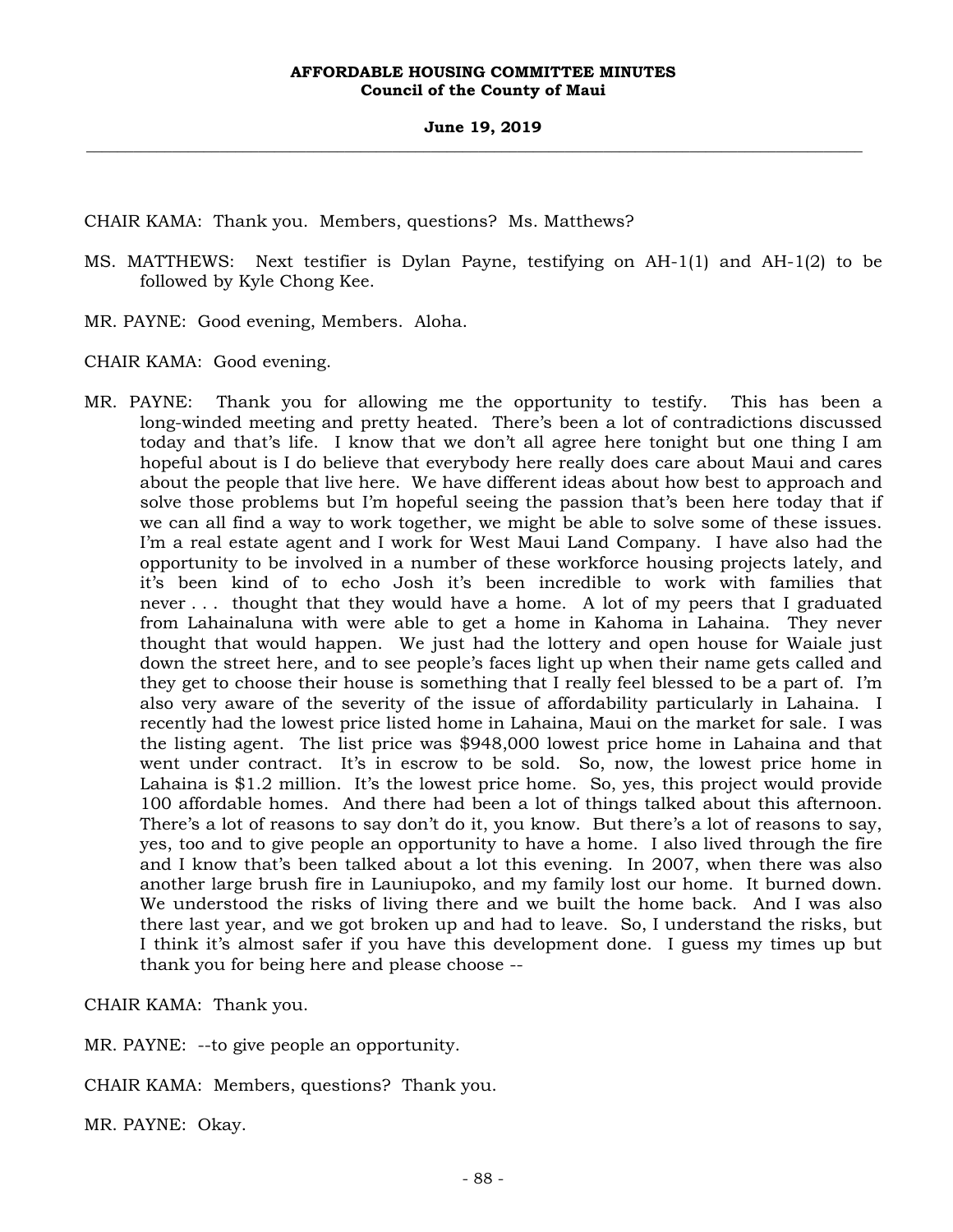CHAIR KAMA: Ms. Matthews?

- MS. MATTHEWS: The next testifier is Kyle Chong Kee, testifying on AH-1(1) and 1(2). Are there any other items?
- MR. CHONG KEE: Yeah, just about the workforce housing.
- MS. MATTHEWS: Okay.
- MR. CHONG KEE: My name is Kyle Chong Kee. I am a workforce homeowner. I bought one from West Maui Land. I would never thought in a million years I would buy a house. I work every day like everybody else and they pulled my number. I got first pick in front of everybody. They pulled the ball, they showed it, I got \_\_\_\_\_\_. Some people thought it was rigged 'cause I work for the Company, but it wasn't because the ball came out it had my name. But I approved it, I mean, I hope you guys do too. A lot of families need homes. You see people paying three grand a month on rent why not put that three grand a month towards your house. So, I mean, I don't got much to say. I just hope you guys all approve it. People need homes. And you're not paying 900,000 like how Dylan said. That's not happening.
- CHAIR KAMA: Thank you. Questions, Members? Mr. Sinenci?
- COUNCILMEMBER SINENCI: Yeah, thanks, Kyle, for being here. So, was your home affordable? How much you paid, if I may ask? I mean, you don't have to.
- MR. CHONG KEE: So, I was paying about three grand a month on a rental. I'm paying the same price to own my house.
- COUNCILMEMBER SINENCI: For your mortgage?
- MR. CHONG KEE: Yes.
- COUNCILMEMBER SINENCI: Okay. Thank you.
- MR. CHONG KEE: Thank you.
- CHAIR KAMA: Ms. Matthews?
- MS. MATTHEWS: Our last two testifiers signed up to testify are Mark Deakos, testifying on all four items to be followed by Albert Perez.
- MR. DEAKOS: Thank you, Chair. Thank you, Council, for a long day. I'm just going to hit four topics. Briefly, on the fires I think you know there's a reason PG&E California filed for bankruptcy. It's not coincidental that all these fires happen when the heavy winds blow so we really need to address Maui Electric and what's going up there with the power lines. So, if you really want to get, you know, every fire requires a spark and I'm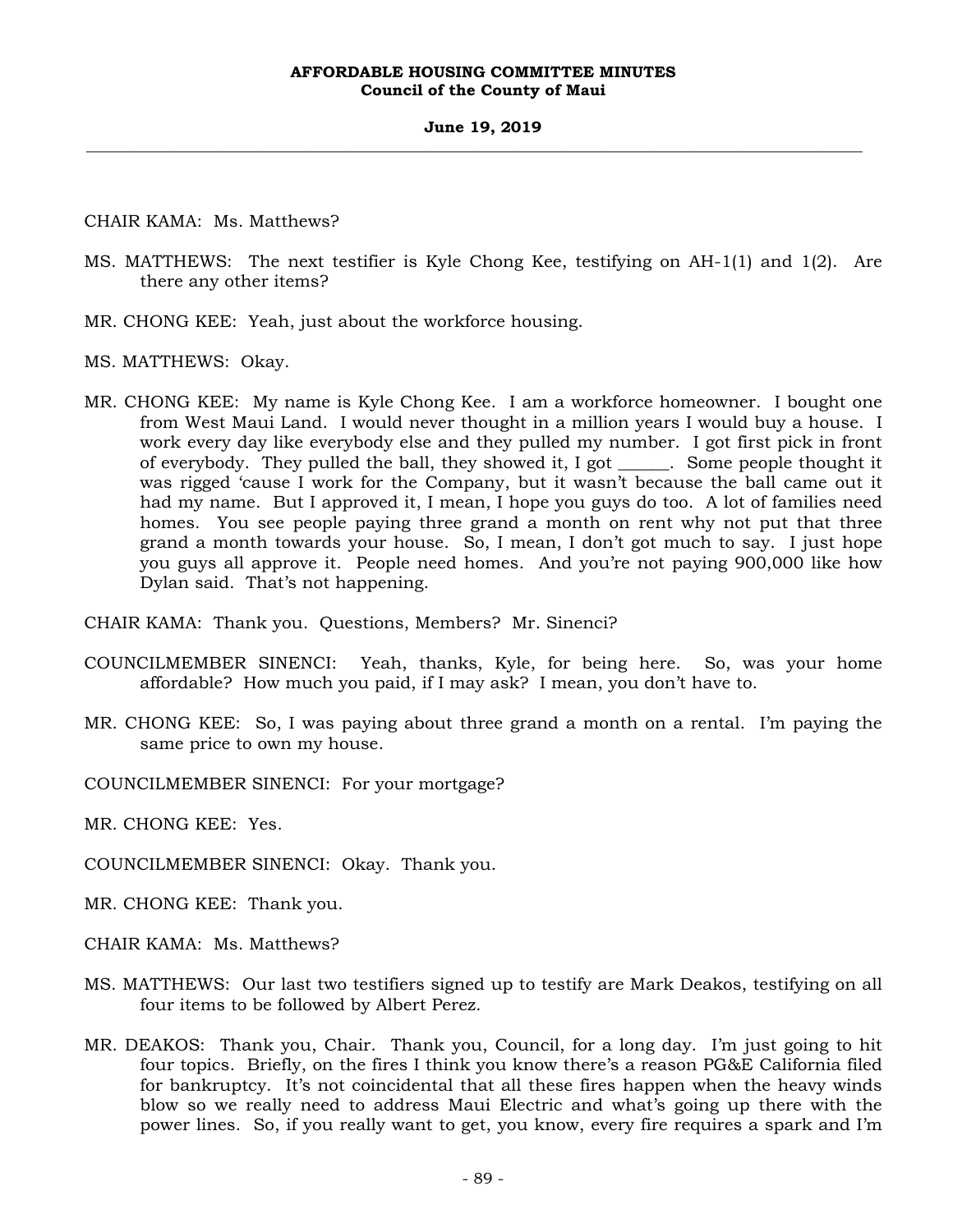#### **June 19, 2019 \_\_\_\_\_\_\_\_\_\_\_\_\_\_\_\_\_\_\_\_\_\_\_\_\_\_\_\_\_\_\_\_\_\_\_\_\_\_\_\_\_\_\_\_\_\_\_\_\_\_\_\_\_\_\_\_\_\_\_\_\_\_\_\_\_\_\_\_\_\_\_\_\_\_\_\_\_\_\_\_\_\_\_\_\_\_\_\_\_\_\_\_\_\_\_\_\_\_\_**

pretty sure it's not a bunch of homeless people and their motocross bikes up there because it always happens on heavy winds. So, 201H – I always have trouble with 201H addressing the housing affordability. Okay. These projects don't address the 80 percent of the AMI. Below 80 percent AMI who really need the homes. And I keep hearing about inventory. We need more inventory but if they go back to market value in five to ten years why, you know, it's *. . . (inaudible) . . .* We're never going to catch up. The number three, a little bit of mention ATUs. I think it's important to address that. We have the worse water quality in the State here in Maui, especially West Maui. So, what's happening on mauka side is going to impact what's happening with our water and our reefs. So, aerobic treatment units basically what they are they're complexed septic systems. And so, I did a little bit of research on those and little they have several chambers and compressors, water pump, leach field. These systems need routine maintenance. By the way, the reason they're doing ATUs is because to get under the trigger threshold they have to do a wastewater treatment plant that would trigger an EA. So, they avoid the EA you get under that with the septic systems. So, you hear a lot about ATUs when investigated the rate of ATU failures. I was shocked around. One study 419 units inspected, found 92 percent were producing unacceptable effluent discharge. Of the units with no visual evidence of deficiency – 80 percent were producing unacceptable effluent discharge. I e-mailed you guys all these studies and reports. Texas A & M University put out a guide, you also have that, to living with an ATU system. And some extracts from that basically if you decide to maintain it yourself you have to be very protected against things like hepatitis, keep children and pets away from them. What causes them to malfunction, these are items listed too much water, water saving devices, extended vacations, if you're gone too long, use of bleach, antibacterial soap, too much toilet paper. Okay. It's an anti-microbial . . . it needs the balancing between the air and the microbes and water. If you offset that balance, you run into problems. So, they require about 300 a month, oh, sorry, 300 a year for maintenance or affordable people going to be paying those costs; otherwise, once they fail they're basically septic systems and, we know from a UH study \_\_\_\_\_\_ put dyes into ATUs as well as septic systems within five days on average they reach the ocean. That green dye seeped out into the ocean even on the ATU units. So, what happens on lands going to reach the ocean. My last item is, basically, affordable housing doesn't . . . we talk about this either or we need to push affordable housing and sort of give up on this sustain. The clean water, the overuse of water, the traffic, we don't have to compensate one for the other. Okay. Now, it's very difficult for you guys to know whether a project is going to meet all those requirements and address all the concerns in the room. That's hard for Planning to enforce things like that but they are certifications. There are groups, nonprofits out there that do that certifying for you. They deal with affordable sustainable housing because affordable housing is not just about cheap homes. It's about living affordably. Okay. So, your utility bills, your transportation, ATU units, all that affects your ability to live in these units. You guys can't manage and know whether what a developer promises is going to come true, so I'd make the criteria certifiable then groups call living building challenge. Okay. This is the highest standard. Up at Maui Prep Academy they met that. That's a positive, net positive impact to the environment there. So, there's no minimal impact. They're actually improving the eco-systems and everything around there. So, we're going to have standards like that. Green Buildings Hawaii certifies projects. So, don't take on the burden. Have the developer say we will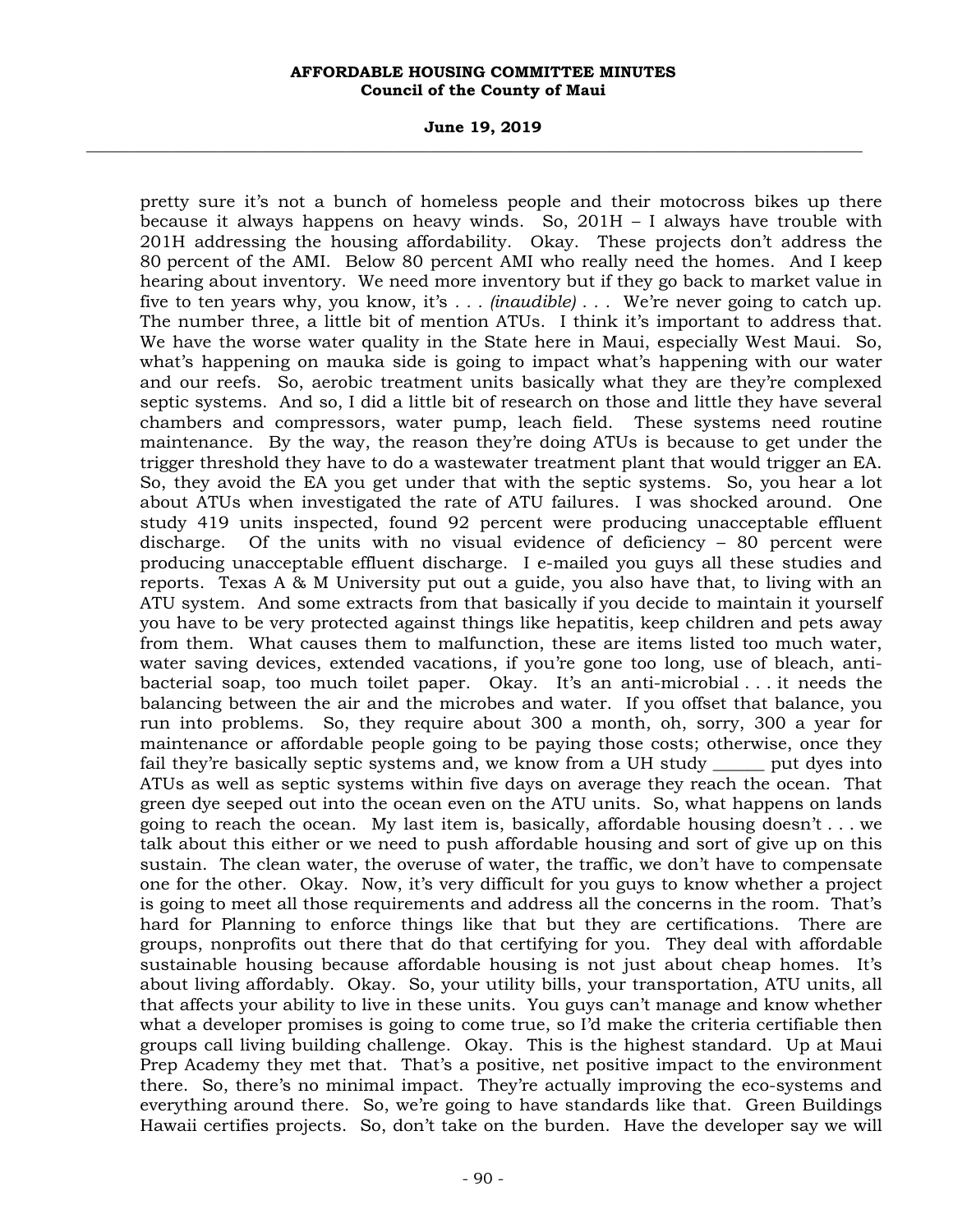#### **June 19, 2019 \_\_\_\_\_\_\_\_\_\_\_\_\_\_\_\_\_\_\_\_\_\_\_\_\_\_\_\_\_\_\_\_\_\_\_\_\_\_\_\_\_\_\_\_\_\_\_\_\_\_\_\_\_\_\_\_\_\_\_\_\_\_\_\_\_\_\_\_\_\_\_\_\_\_\_\_\_\_\_\_\_\_\_\_\_\_\_\_\_\_\_\_\_\_\_\_\_\_\_**

meet these standards. We'll have these criteria and they not just disappear. They watch the project as it progresses, they monitor all that stuff. So, I encourage you to have these certifications in place so they . . . you don't have to worry about it. The certifiers deal with making sure how these projects are done right on affordably. And they can advise the developers too on how to find financing to assist with that and all of that. So, in the end, I don't  $\dots$  I wish you don't, I hope you don't approve these projects and I hope you do raise the bar for the projects. We do need affordable housing. Let's just do 'em right so we can tackle everything. Thank you. Mahalo.

CHAIR KAMA: Thank you. Members, questions? Thank you. Ms. Matthews?

MS. MATTHEWS: Madam Chair, the last testifier signed up to testify . . . okay, second to last testifier signed up to testify is Albert Perez, testifying on behalf of Maui Tomorrow Foundation in his capacity of Executive Director.

MR. PEREZ: Good evening.

CHAIR KAMA: Good evening.

MR. PEREZ: Thanks for the opportunity to testify. I just want to say that there's been so much excellent testimony . . . I don't know. I just feel like it's kind of a hard one to measure up to. But I really want . . . I really want to emphasize that the reason we have Planning is to deal with all of these things upfront and not make decisions within a 45-daytime frame when you folks are under pressure to make these decisions. And the other thing is, I cannot even believe that this developer is asking to put more people in harm's way. Yes, you can make a lot of money here. Maybe it's worth the risk to some people but what if you're at work and your kids were at home and they're in this place where they had a fire like in August, this past August. Had another one in 2007 where people were trying to get out of there, and they were clogging up the lanes so hard that the fire truck had trouble getting up to the fire. This is what I'm told. There was another fire there in 2001. And why if you're this developer why can't you put in another road to help these people get out of there? Is it okay to risk their lives because you think that you don't want to open this other road to Hokiokio because it might disturb the wealthy owners of the lots that you plan to sell in that particular area? That's what we're dealing with. This West Maui community last had its community plan updated in 1998, I believe. And they specifically said as one of the five results from this plan that they wanted to encourage infill in order to protect agriculture and mauka open spaces. Infill is not Launiupoko. That was all sugar land. That is not infill. That is the definition of sprawl. That is not protecting agriculture, and certainly not protecting our mauka open spaces that define the character of the West Maui area according to the people who put this plan together. So, what we need is we need truly affordable housing. But why do we have . . . why do people who are struggling have to end up risking their lives in a fire or a flood zone just to get a home in Maui County? We can do better than that. So, I want to point out that from what I can tell this place was subdivided up until the limit of what the County's sliding scale agricultural subdivision ordinance allowed. They're trying to get an exemption through the 201H process to that and other . . . so, here's how that works. You take a 271-acre parcel that used to be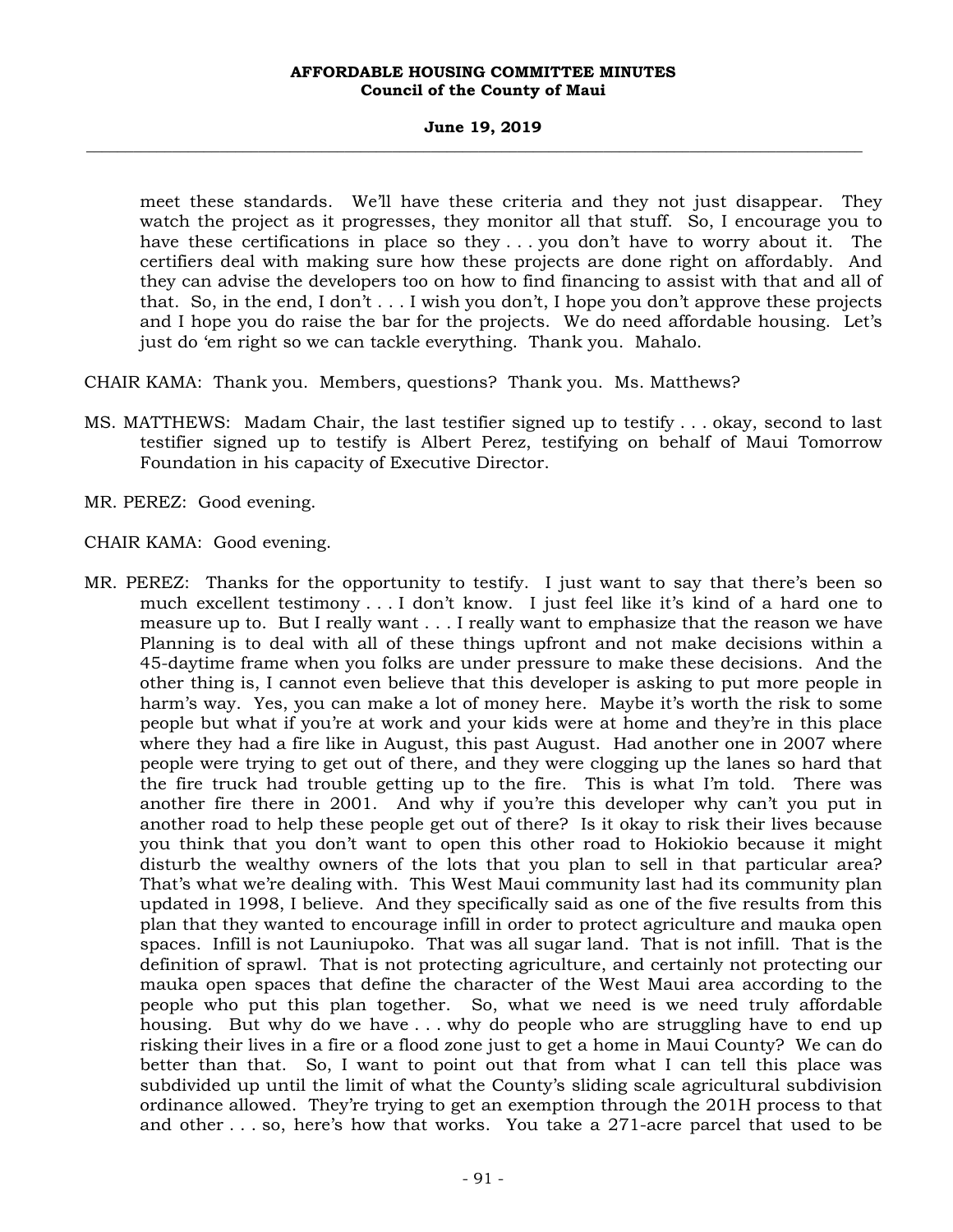#### **June 19, 2019 \_\_\_\_\_\_\_\_\_\_\_\_\_\_\_\_\_\_\_\_\_\_\_\_\_\_\_\_\_\_\_\_\_\_\_\_\_\_\_\_\_\_\_\_\_\_\_\_\_\_\_\_\_\_\_\_\_\_\_\_\_\_\_\_\_\_\_\_\_\_\_\_\_\_\_\_\_\_\_\_\_\_\_\_\_\_\_\_\_\_\_\_\_\_\_\_\_\_\_**

before the State Land Use Commission and then you find out that it's going to require a wastewater system and you have to do an Environmental Impact Statement, and so, rather than go through all that they want to fly under the radar and they split it up, but it doesn't work. They're splitting up and the Land Use Commission objected to them splitting this up to less than 15-acre parcels that the County could process instead of the Land Use Commission. The Office of Planning . . . sorry, there was a lawsuit filed last time on the Makila Kai Project because of the segmentation. And you folks all, who were sitting on this Council, know about that. Those of you who are new don't know that there was a lawsuit filed. It had to do with violation of the Environmental Impact Statement rules, which say that you just can't split things up so that they don't have impacts to trigger an Environmental Impact Statement. Before I forget, I want to make sure that I address this. You know these people, these citizens who put all this time in to putting together the West Maui Community Plan, they're not telling people not to live in West Maui. No one is saying that. There are places in the plan where it's designated and there is a process if the County, if this Council decides that there is adequate infrastructure to change the community plan in a certain area like perhaps Wainee has been mentioned, this Council has the ability to do that. So, anyway, I'm going to summarize my time. If this developer really wanted to help people, they would be proposing 100 percent affordable housing and not 51. They'd be proposing rentals because that's where we need . . . our people who are on the verge of homelessness, they need housing much lower than this 80 percent to 120 percent, sorry, 140 percent range. And by the way, between 120 and 140 percent, those homes can be sold in five years at market, not ten. So, I would, as a planner, I would say let's put some housing north of the employment centers so that when people get on the road, they're going south instead of north with all the traffic. And I see that my time is almost pau. But our Mayor and our Council needs to step up to the plate and work with committed affordable housing developers to build truly affordable 100 percent affordable housing in places that are chosen by those people who spend all their time on the community plans. Not in a known fire hazard zone. Thank you.

CHAIR KAMA: Thank you. Members, questions? Yes, Ms. Paltin?

- COUNCILMEMBER PALTIN: I just was wondering where you read that in the application that the 140 percent is only affordable for five years?
- MR. PEREZ: That is in the Residential Workforce Housing ordinance. So, if they're proposing what I read for Makila Rural East is they're proposing between 80 and 140 percent so that segment between 120 and 140 has a deed restriction of five years.

COUNCILMEMBER PALTIN: Do you know if the County can change that, the Council?

- MR. PEREZ: If the County can change that ordinance?
- COUNCILMEMBER PALTIN: If they can make it more than five years? If we can make it more than five years.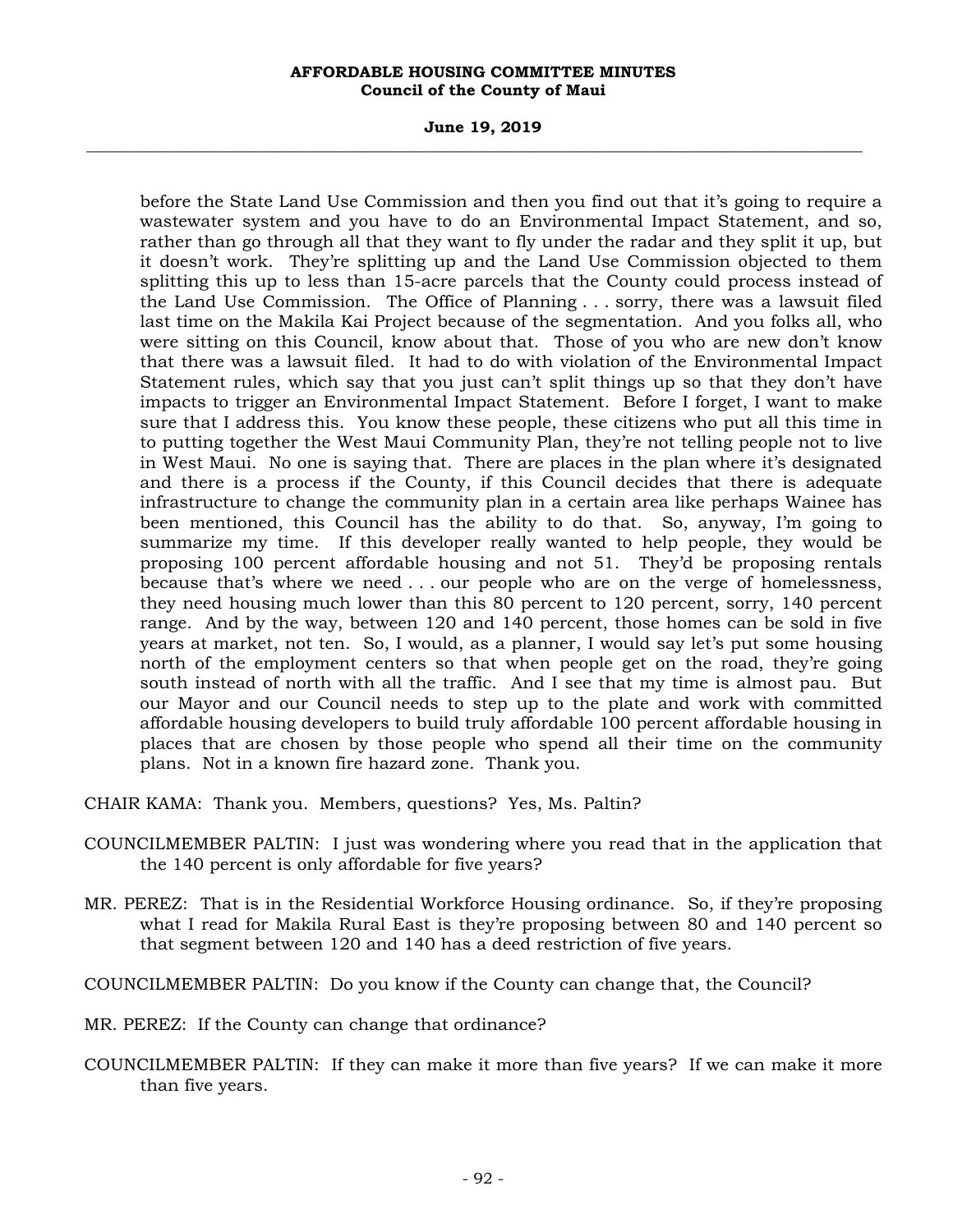MR. PEREZ: I think you could. But I still wouldn't want to see that happening in this location because of the fire risk.

COUNCILMEMBER PALTIN: Thank you.

MR. PEREZ: Thank you.

CHAIR KAMA: No other questions. Thank you. Ms. Matthews?

- MS. MATTHEWS: Madam Chair, our last testifier signed up to testify is Lawrence Carnicelli, testifying on all four items.
- MR. CARNICELLI: Oh, boy, long afternoon. Lawrence Carnicelli also known as Ava's dad here to testify. So, I only moved here 25 years ago so I'm a newbie by a lot of the standards with which people have testified today. Moved to Lahaina, bus boy, waiter, then got a job, lost everything, tried to, you know, do the whole thing all over again. So, I really can relate to a lot of the stories people are saying. I've spoken to each and every single one of you, all seven of you . . . six of you I guess now about affordable housing, right? We've all talked about affordable housing, affordable housing. You know this mysterious 14,000 homes that we need, right. This study that was done by DBEDT in 2015 we need 14,000 homes by 2025, which is now six years away not ten years away. When you start doing the math, I talked to Jeff Gilbreath at the HSAC Conference and we started talking about just some rough math. And Jeff said, I needed at least \$130,000 per unit to build affordable housing. He's a nonprofit guy. He needs at least \$130,000 per unit. So, let's just make it a 100,000 for easy numbers and let's just say that that's half. It's not 14,000 units, it's 7,000 units. That's a \$700 thousand . . . \$700 million problem we have. It's \$700 million problem we have to try to solve. So, it's much like saying I applaud you guys. You put \$14 million in the Affordable Housing Fund this year. Ms. Rawlins-Fernandez added another million dollars to the experimental housing fund. \$15 million for a \$700 million problem we have. This is a hundred homes. You go like, ah, it's only hundred homes. Is it going to make a dent or not? It's going to make a difference to hundred families. Are these projects perfect? Nope they're not. They've got warts. There's no perfect project. There's no perfect project. Are there going to be impacts? Yep. Every project is going to have impacts. I was the very first person . . . I was, you know, I guess blessed to be able to be the very first person to address this brand-new Council. And one of the things that I talked about was the fact that we're a republic and not a democracy. We don't get any votes. The seven of you in this Committee and the nine of you at Council, you guys get to vote. And so, what you're tasked with is I think almost 100 percent of the testifiers said, we want affordable housing, right? Everybody wants affordable housing but then you go, okay, but we got this other thing over here. We got to deal with some really serious issues and people brought up a lot of really good questions and a lot of concerns. So, you guys are tasked with, okay, how much of these concerns, how much can we mitigate these concerns to balance out the fact that we need housing. And are we willing to deal with traffic, yeah, because there's gonna be traffic. We've got a water issue – how are we going to handle the water issue? There's some legitimate things so we just go like, okay, how can we, I mean, we do this at the Planning Commission, right,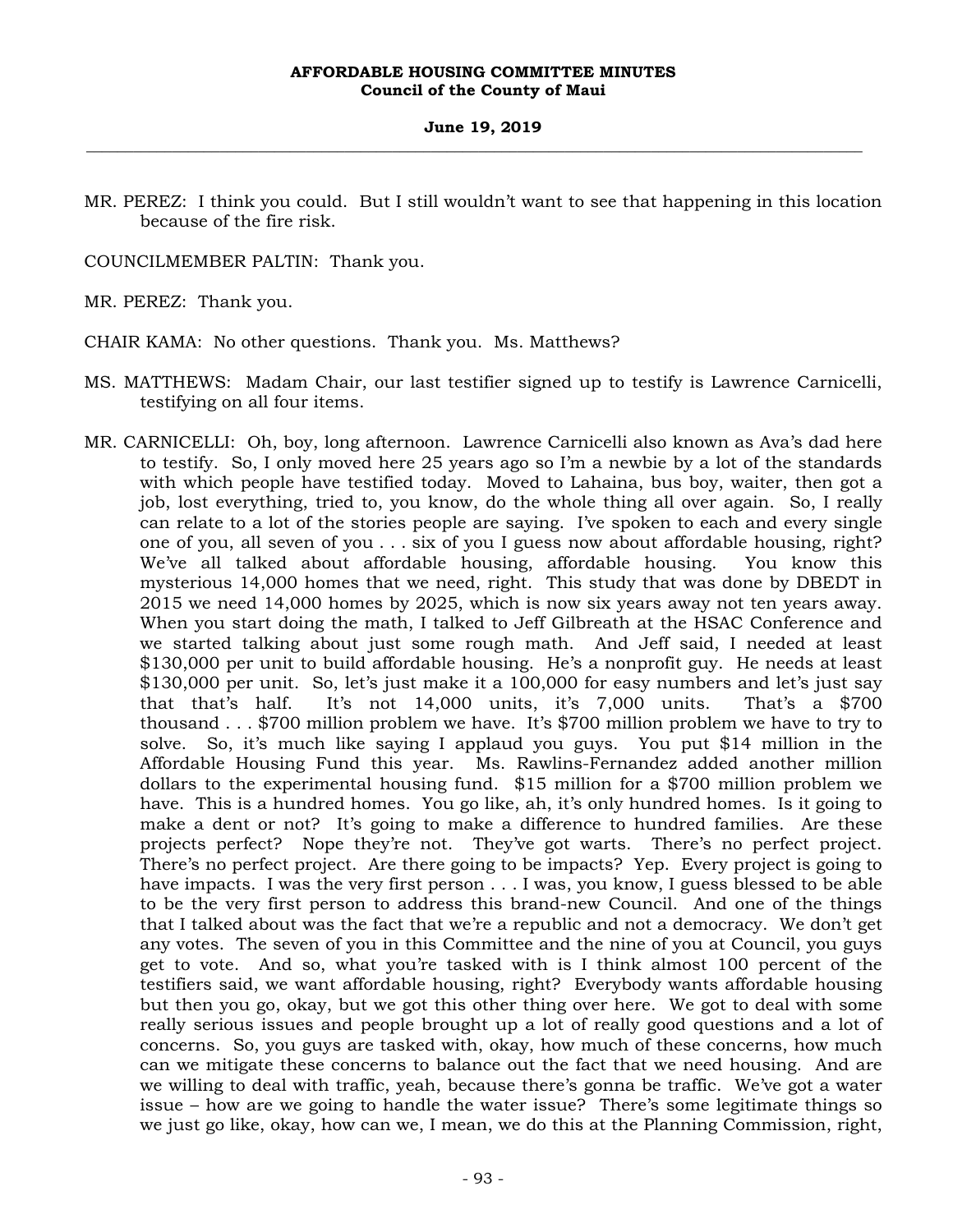#### **June 19, 2019 \_\_\_\_\_\_\_\_\_\_\_\_\_\_\_\_\_\_\_\_\_\_\_\_\_\_\_\_\_\_\_\_\_\_\_\_\_\_\_\_\_\_\_\_\_\_\_\_\_\_\_\_\_\_\_\_\_\_\_\_\_\_\_\_\_\_\_\_\_\_\_\_\_\_\_\_\_\_\_\_\_\_\_\_\_\_\_\_\_\_\_\_\_\_\_\_\_\_\_**

we try to add conditions or do things to try to mitigate impacts. So, it's like so that's kind of what, you know, I guess on Tuesday next week you guys will be tasked with is you'll be able to then also hear the concerns. You know, all of these concerns will probably, I'm assuming will be addressed by the presentation. And then you guys get to sit there and weigh that. Is it worth it? Are these 100 homes worth the impacts that are going to be there because there's always going to be impacts? So, good luck. I mean, that's why you guys ran for office and you wanted to make these decisions, right? You guys are the leaders of our community . . . the nine of you who are on this floor. And the last thing I want to say though is a lot of the concerns, it was really interesting to me, a lot of the concerns that were brought up today you guys have control over. What's truly affordable? That's in the ordinance, right, that's an ordinance. You guys can change that. Just like, oh, ten years, that's an ordinance. Right. These categories just going in. That's in the ordinance so a lot of these concerns are things that are actually just law and you guys can address those. So, again, good luck. Thank you, Madam Chair. Thank you for keeping us here and allowing us all to testify. So, I appreciate all of your time. Thank you.

CHAIR KAMA: Thank you. Questions? Yes, Ms. Paltin?

COUNCILMEMBER PALTIN: Thank you, Chair. Thank you, Mr. Carnicelli, for being here.

MR. CARNICELLI: Sure.

COUNCILMEMBER PALTIN: And thank you for your service on the Planning Commission. It's a thankless job. So, my question is, you know, I think another testifier as well mentioned like, you know, we are going to see the presentation and have the concerns addressed. And my question is, why don't you think addressing the concerns of the existing landowner's problems with water would be a way for the concerns to be addressed?

MR. CARNICELLI: Oh, I think . . . oh, I'll let you finish your question. Sorry.

- COUNCILMEMBER PALTIN: 'Cause, I mean, we're talking about, you know, water and lack of water and couple people say, have the presentation and address the concerns with water but my question is, like wouldn't addressing the concerns with water being working with the existing landowners, homeowners and addressing their concerns with water so that they're not coming over here and saying we're having issues with water. Our houses are already built. It feels like kind of like a vicious cycle on that. Like the concerns raised about water and then things got built and then there's problems with the water. And so, it feels like, you know, we don't need to look to the future of what the thing is. We can look to the present and we can look to the past. So, I'm confused why you think that . . . I mean, a presentation going to negate what is currently existing if people saying that they're having problems with water.
- MR. CARNICELLI: Okay. Then I'm sorry if you misunderstood me. I'm not negating anyone's concerns. I think they're all legitimate concerns, right? I mean, every person that has a concern is a legitimate concern for them. I mean, it surely is. And when I say it's going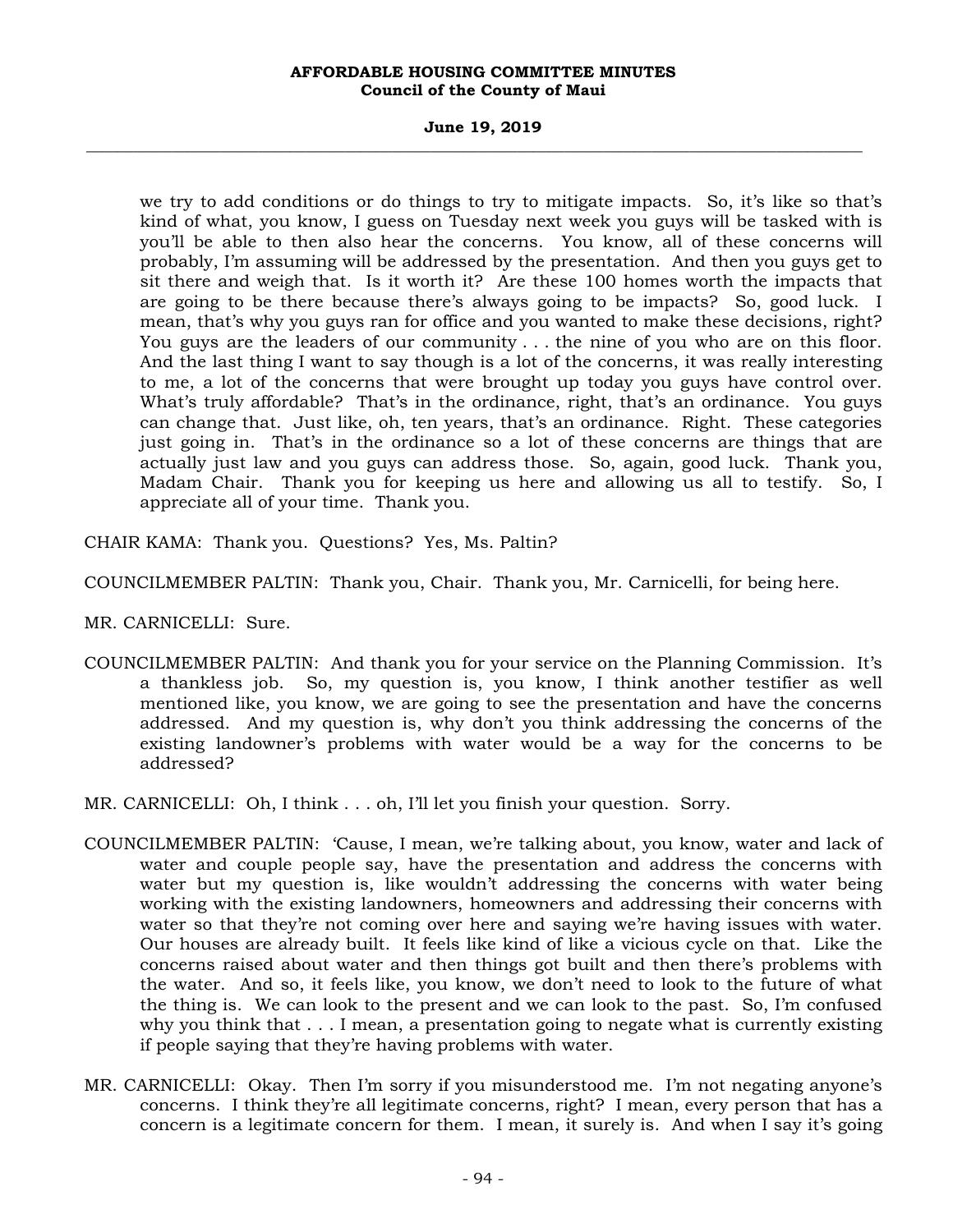#### **June 19, 2019 \_\_\_\_\_\_\_\_\_\_\_\_\_\_\_\_\_\_\_\_\_\_\_\_\_\_\_\_\_\_\_\_\_\_\_\_\_\_\_\_\_\_\_\_\_\_\_\_\_\_\_\_\_\_\_\_\_\_\_\_\_\_\_\_\_\_\_\_\_\_\_\_\_\_\_\_\_\_\_\_\_\_\_\_\_\_\_\_\_\_\_\_\_\_\_\_\_\_\_**

to be addressed in the presentation, I don't mean that you're going to then say like, okay, it's addressed and done. Like, oh, there's no problem here. You know, this isn't going to be black and white. Whether these projects are approved or disapproved, I'm guessing it isn't going to be 7-0 either way, right, at the Council may not be 9-0. It might be. But there's probably going to be some sort of a blend here, right, I mean, life is gray. So, as far as people's concerns, I haven't made up my mind before, you know, before you get all the information, right. At least that's how I try to operate I want to get all the information before I make, you know, decision. And part of that process is today testimony and then part of the process is getting the big huge binder and going through that, and then part of the process is listening to the presentation and seeing what it is that they're going to try to do to mitigate that. You might still say no. And that's fine. You know, I mean, that's why we say we're republic, this is great. We get to disagree. You know, I loved all the passion today. Fantastic on both sides. Like Albert said, lot of great testimony today. Yeah, I wasn't going to testify but I can't shut up.

CHAIR KAMA: Times up.

MR. CARNICELLI: Thank you, Madam Chair. I don't know if I answered your question or not.

COUNCILMEMBER PALTIN: Thank you.

MR. CARNICELLI: Sure.

CHAIR KAMA: Ms. Rawlins-Fernandez?

COUNCILMEMBER RAWLINS-FERNANDEZ: Real quick. Mahalo, Chair.

MR. CARNICELLI: I'll try to make it quick answers as best I can.

- COUNCILMEMBER RAWLINS-FERNANDEZ: Mahalo. Aloha, Mr. Carnicelli. Mahalo for your testimony. I didn't want to let the, you know, the fear of a \$700 million problem continues to dangle without any comment on it. So, he called the housing problem a \$700 million problem. Well, I think that there's a lot of assumptions that you're making, in making that comment that it would require us building all single-family homes that would be a hundred thousand or more. But I think what this Council is trying to do is be more creative in doing more than that. And also freeing up homes so that we're not just looking to build ourselves out of this problem because we know that's not going to work.
- MR. CARNICELLI: No, and I agree with that and the assumption of it only being single family is actually not built into that. And actually, the number that Jeff and I actually came to is a \$2.8 billion problem. And this is even if you include studios, multi-family, and I get that you're trying to be very creative cause we're not going to solve the problems doing the same things. So, I half and half it just because 700 million sounds a little bit more like real numbers than a \$2.8 billion problem, which is the numbers that Jeff and I actually really came up with so.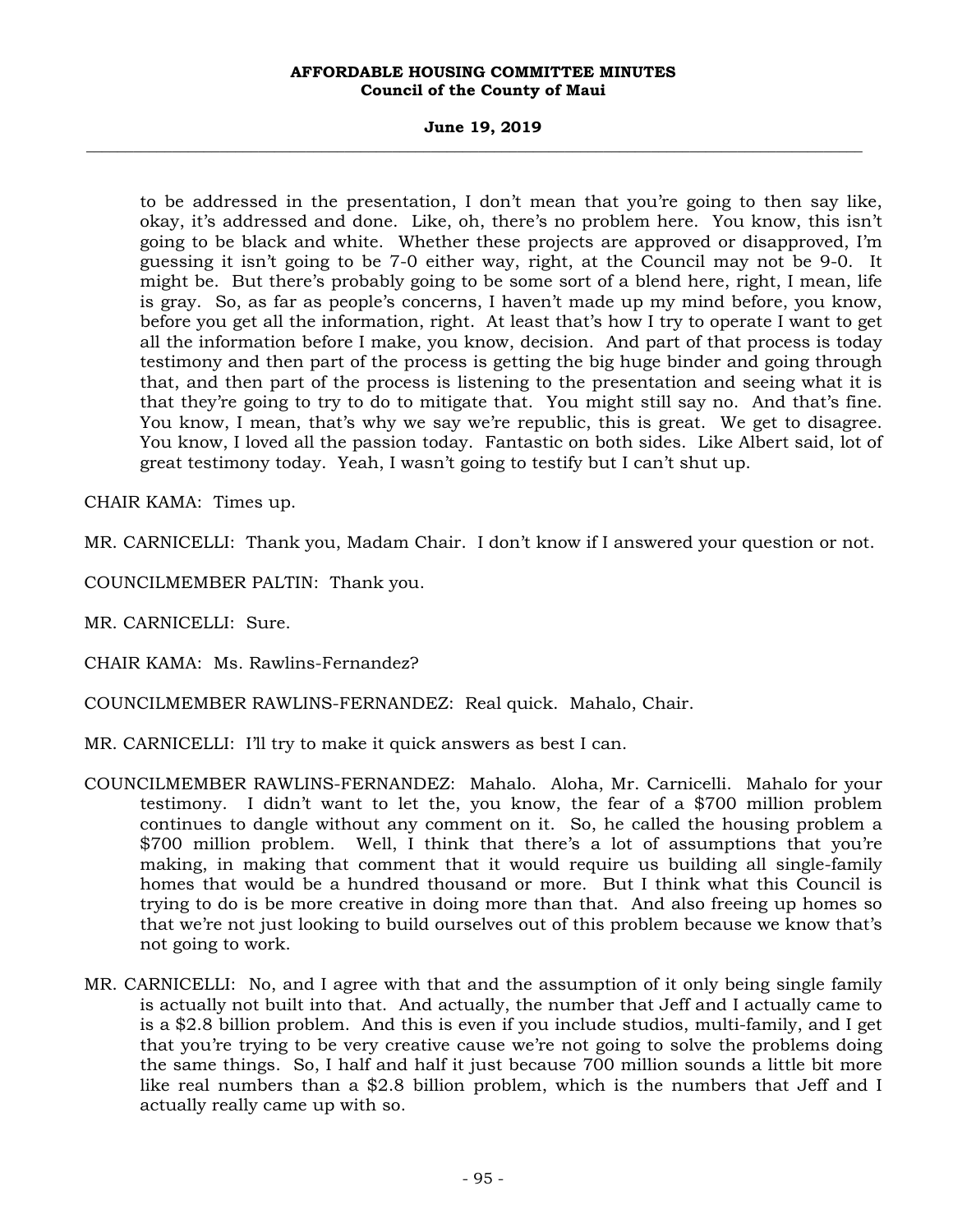COUNCILMEMBER RAWLINS-FERNANDEZ: Mahalo, --

MR. CARNICELLI: Sure.

COUNCILMEMBER RAWLINS-FERNANDEZ: --Mr. Carnicelli. Mahalo, Chair.

MR. CARNICELLI: Thanks.

CHAIR KAMA: Thank you. Thank you, Mr. Carnicelli. So, Members, is there anyone else in the galley who would like to testify? Okay. Oh, I thought someone raised their hand. Thank you. Okay, Members, at this time, the Chair, the Affordable Housing Committee is now going to recess.

MS. MATTHEWS: Madam Chair?

CHAIR KAMA: Yes. I'm sorry.

MS. MATTHEWS: Before you recess, would you like to close testimony?

CHAIR KAMA: Oh, yes, I'm sorry. Without objections, I'd like to . . .

COUNCILMEMBERS: No objections.

CHAIR KAMA: Thank you very much, Council.

## *. . .END OF PUBLIC TESTIMONY. . .*

CHAIR KAMA: So, the Affordable Housing Committee is now going to recess and will reconvene at 9 a.m. on Tuesday, June 25, 2019, right here in the Council Chambers.

COUNCILMEMBER PALTIN: Chair?

CHAIR KAMA: Yes.

COUNCILMEMBER PALTIN: Even with the testimony closed guys can still submit e-mails, yeah?

CHAIR KAMA: Absolutely. Yes, they can. Thank you.

COUNCILMEMBER PALTIN: Just clarifying.

COUNCILMEMBER LEE: You said nine?

CHAIR KAMA: I said 9:00 a.m. Thank you. The meeting is now recessed. . . *.(gavel).* . .

**RECESS: 7:20 p.m.**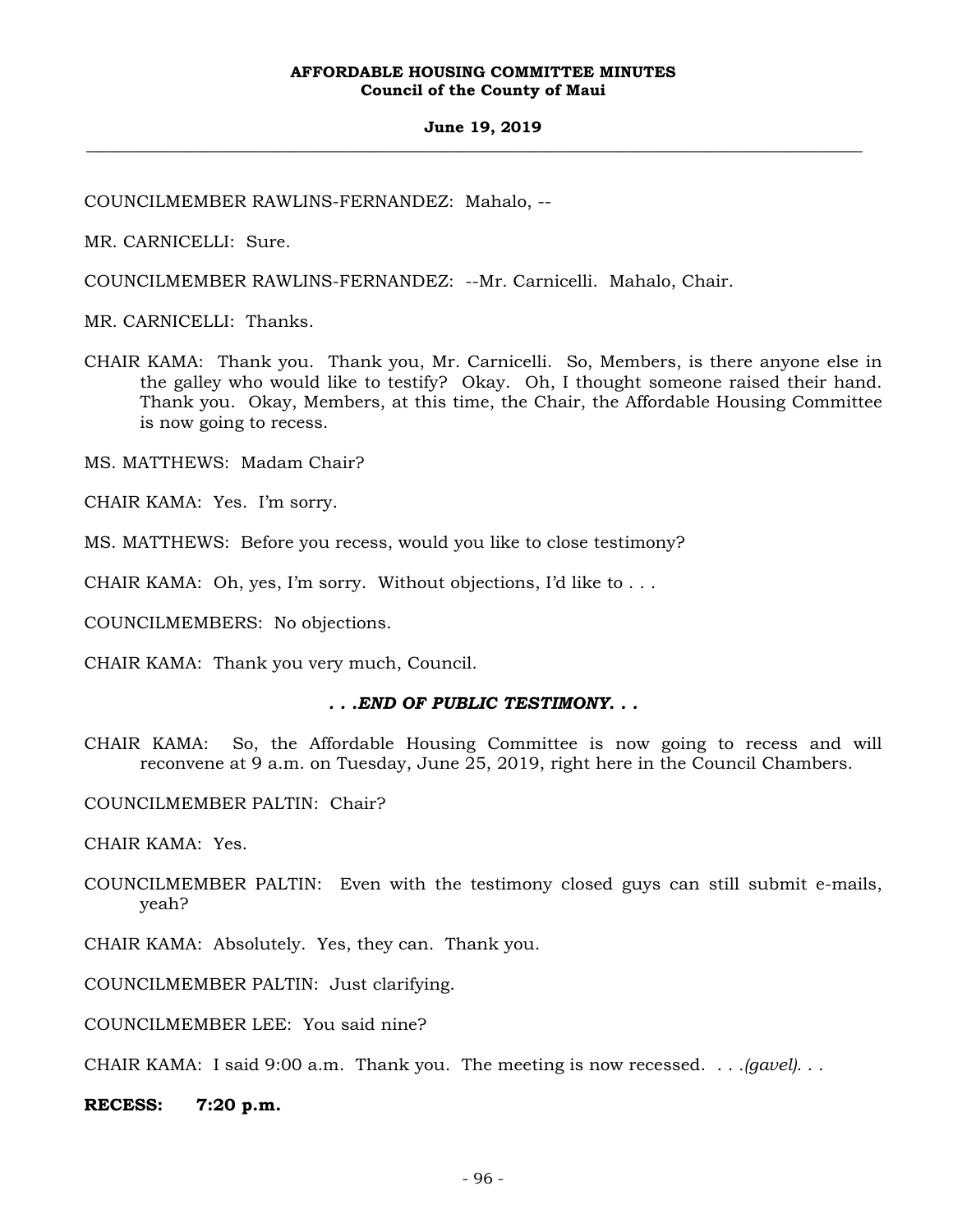**June 19, 2019** 

APPROVED:

W 7

TASHA KAMA, Chair Affordable Housing Committee

ah:min: 1906 19:js Transcribed by: Jo-Ann Sato